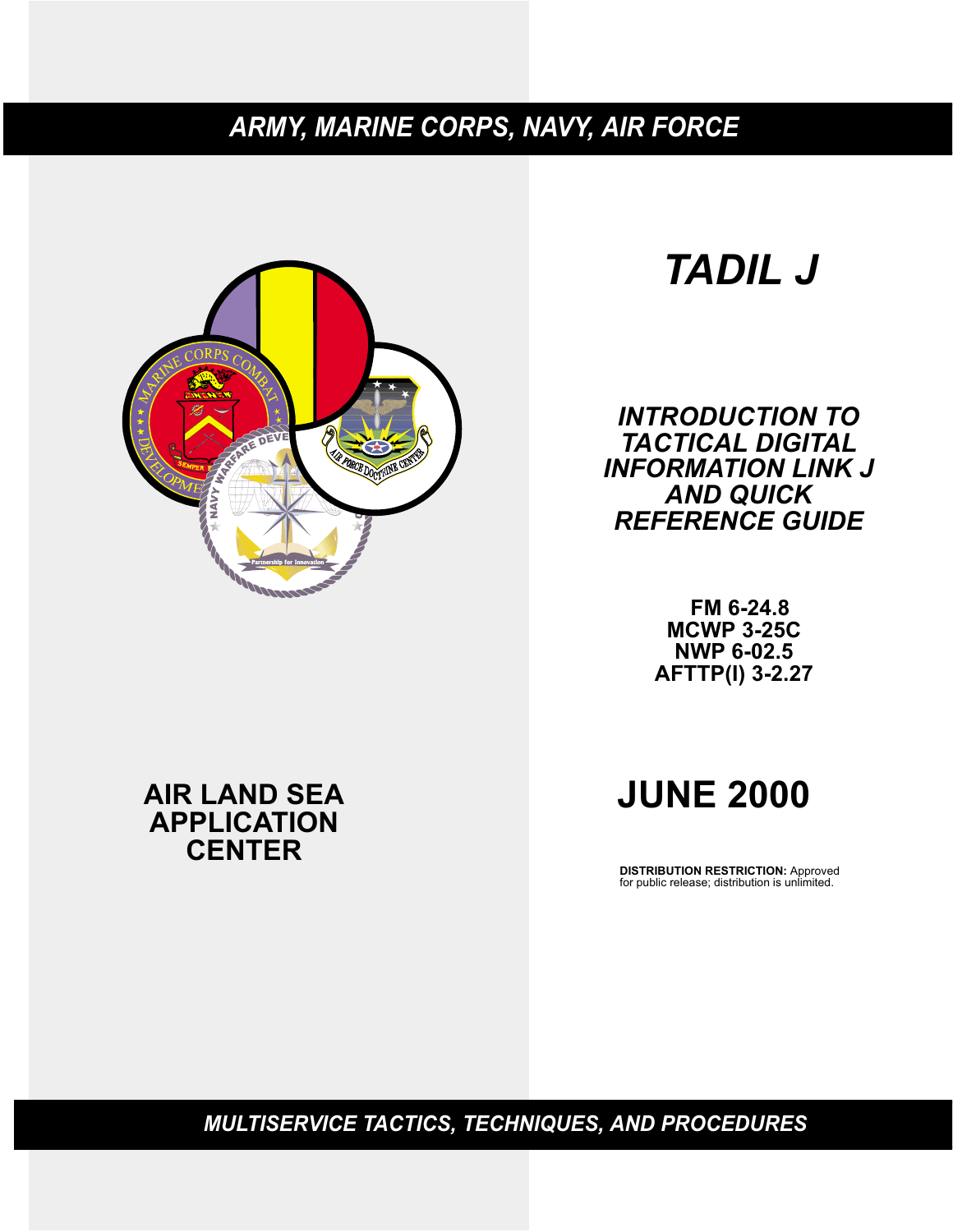| <b>Report Documentation Page</b>                                                                        |                                                         |                                                    |  |
|---------------------------------------------------------------------------------------------------------|---------------------------------------------------------|----------------------------------------------------|--|
| <b>Report Date</b><br>00 Jun 2000                                                                       | <b>Report Type</b><br>N/A                               | Dates Covered (from to)                            |  |
| <b>Title and Subtitle</b>                                                                               |                                                         | <b>Contract Number</b>                             |  |
| Quick Reference Guide (TADIL J)                                                                         | Introduction To Tactical Digital Information Link J and | <b>Grant Number</b>                                |  |
|                                                                                                         |                                                         | <b>Program Element Number</b>                      |  |
| Author(s)                                                                                               |                                                         | <b>Project Number</b>                              |  |
|                                                                                                         |                                                         | <b>Task Number</b>                                 |  |
|                                                                                                         |                                                         | <b>Work Unit Number</b>                            |  |
| Performing Organization Name(s) and Address(es)<br>HQ TRADOC Attn: ATDO-A Fort Monroe, Va<br>23651-5000 |                                                         | <b>Performing Organization Report Number</b>       |  |
| <b>Sponsoring/Monitoring Agency Name(s) and</b>                                                         |                                                         | <b>Sponsor/Monitor's Acronym(s)</b>                |  |
| Address(es)                                                                                             |                                                         | <b>Sponsor/Monitor's Report Number(s)</b>          |  |
| <b>Distribution/Availability Statement</b><br>Approved for public release, distribution unlimited       |                                                         |                                                    |  |
| <b>Supplementary Notes</b><br>The original document contains color images.                              |                                                         |                                                    |  |
| <b>Abstract</b>                                                                                         |                                                         |                                                    |  |
| <b>Subject Terms</b>                                                                                    |                                                         |                                                    |  |
| <b>Report Classification</b><br>unclassified                                                            |                                                         | <b>Classification of this page</b><br>unclassified |  |
| <b>Classification of Abstract</b><br>unclassified                                                       |                                                         | <b>Limitation of Abstract</b><br>UU                |  |
| <b>Number of Pages</b><br>96                                                                            |                                                         |                                                    |  |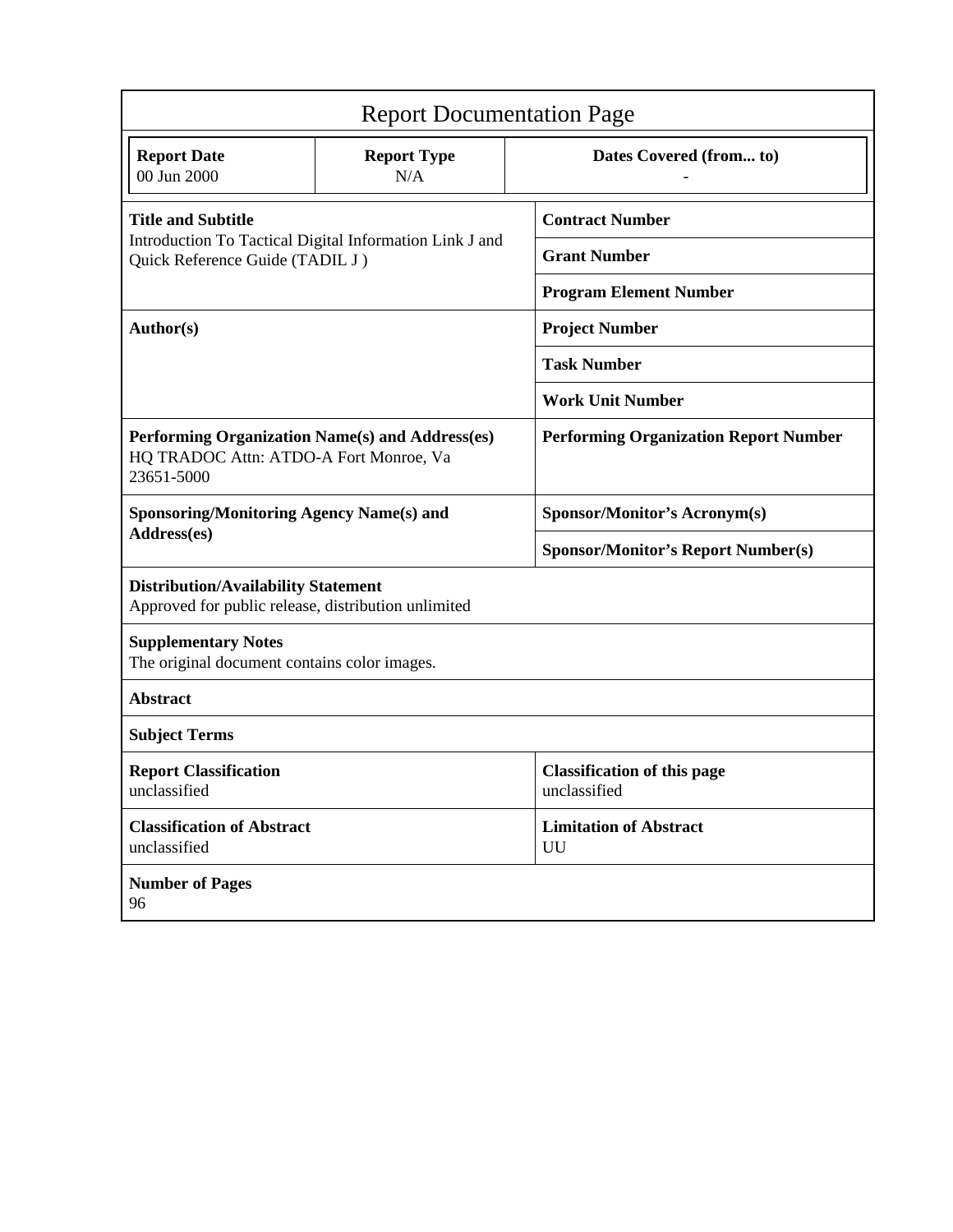### **FOREWORD**

 This publication has been prepared under our direction for use by our respective commands and other commands as appropriate.

**JOHN N. ABRAMS** General, USA Commander Training and Doctrine Command

**J.g^'RU-^**

**J. E. RHODES** Lieutenant General, USMC Commanding General Marine Corps Combat Development Command

**B. J. SMITH** Rear Admiral, USN Commander Navy Warfare Development Command

**TIMOTHY A. KINNAN** Major General, USAF Commander Headquarters Air Force Doctrine Center

**This publication is available on the General Dennis J. Reimer Training and Doctrine Digital Library at www.adtdl.army.mil**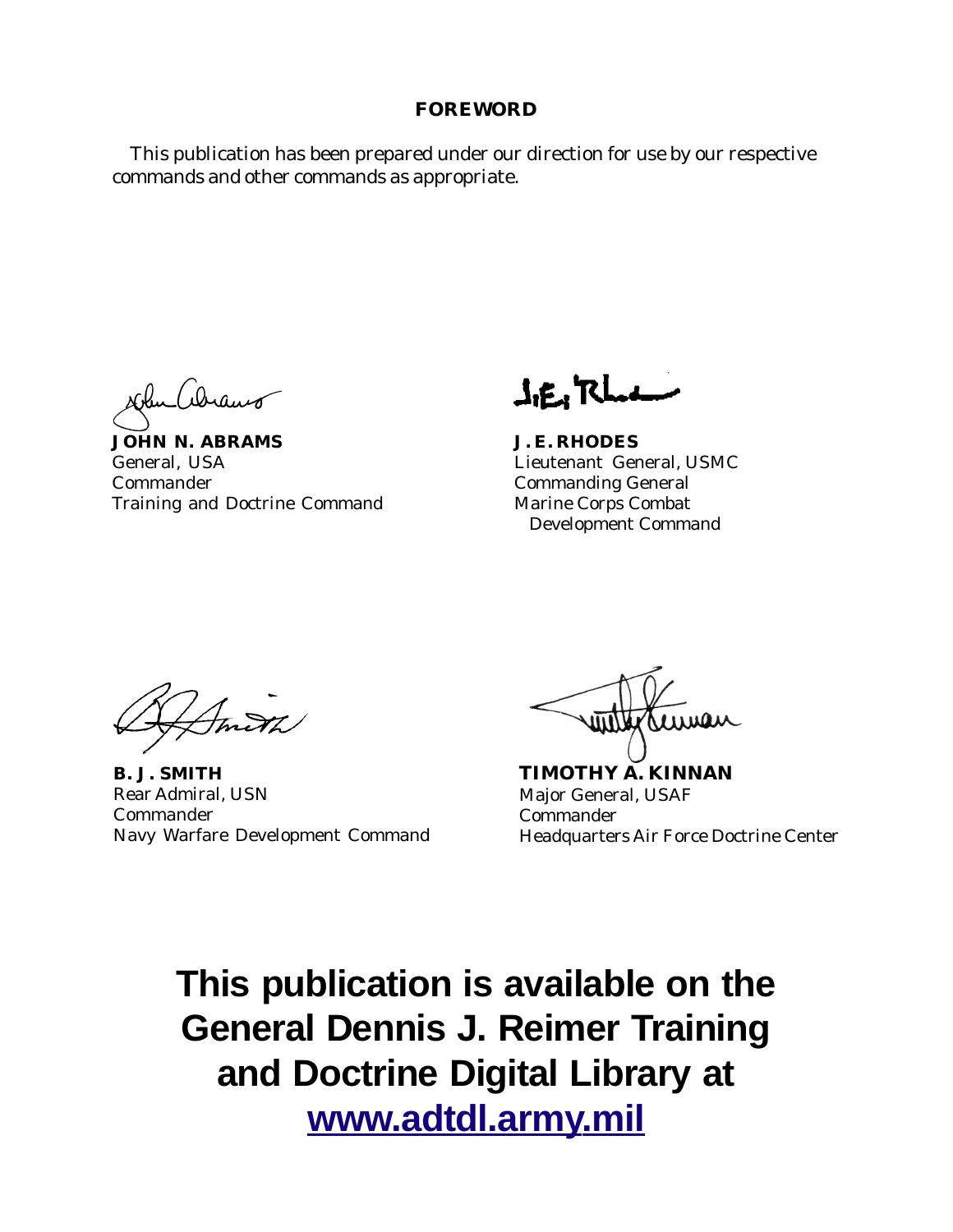## **PREFACE**

#### **1. Scope**

This publication introduces Tactical Digital Information Link (TADIL) J. It is a guide for warfighters who have limited or no experience or background in TADIL J and who need a quick orientation for supplemental or in-depth information. The term *TADIL J* is used throughout the publication as United States (US) standard terminology, though TADIL J is known as *Link 16* by the North Atlantic Treaty Organization (NATO).

The document provides a description of each US tactical data system (TDS) that currently implements TADIL J. TDS descriptions include command and control (C2) and noncommand and control systems (for example, fighter aircraft) and their nomenclatures, capabilities, and limitations. Planning and operations considerations, network design and requests, architecture examples, and other general operational information are included.

#### **2. Purpose**

This document applies to the operating forces of the US Army (USA), US Navy (USN), US Marine Corps (USMC), US Air Force (USAF), and anyone else desiring a basic understanding about TADIL J. It is a US unilateral-only document but it includes NATO and US allied information where appropriate. The information in this publication has been extracted from multiple sources, including allied, joint, and Service directives, standing operating procedures and handbooks, and related defense contractor system reference documents. These references are listed in Appendix F and in the References section.

This publication is intended primarily for use by warfighters at the tactical/ execution (unit) level who need to be familiar with or operate in a TADIL J environment. Preparation of this document was in a joint forum and information contained has been coordinated with respective Service doctrine commands and centers.

#### **3. Application**

This multiservice publication is approved for use by the USA, USMC, USN, and USAF. This publication provides unclassified guidance for TADIL J planning and operations and their roles in the multi-TADIL world; thus giving readers an understanding of TADIL J's impact on plans and operations. It assists warfighters in locating TADIL J reference manuals and points of contact, which in turn maximizes combat effectiveness.

#### **4. Implementation Plan**

a. Participating Service command offices of primary responsibility (OPRs) will review this publication, validate the information, and, where appropriate, reference and incorporate it in Service manuals, regulations, and curricula as follows: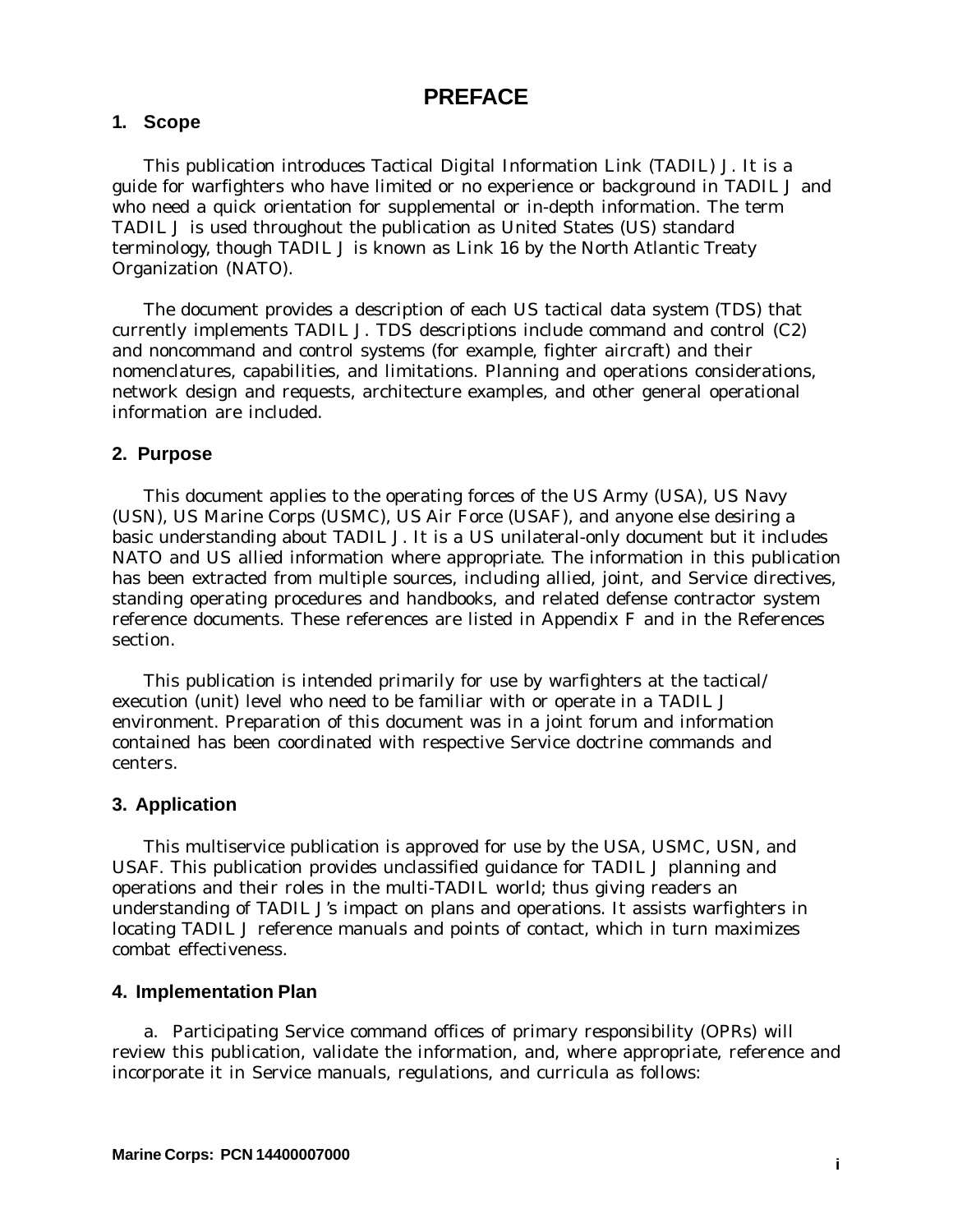b. **Army.** The Army will incorporate the procedures in this publication in US Army training and doctrinal publications as directed by the Commander, US Army Training and Doctrine Command (TRADOC). Distribution is in accordance with DA Form 12-99-R.

c. **Marine Corps.** The Marine Corps will incorporate the procedures in this publication in US Marine Corps training and doctrinal publications as directed by the Commanding General, US Marine Corps Combat Development Command. Distribution is in accordance with MCPDS.

d. **Navy.** The Navy will incorporate these procedures in US Navy training and doctrinal publications as directed by the Commander, Navy Warfare Development Command. Distribution is in accordance with MILSTRIP Desk Guide and NAVSOP Pub 409.

e. **Air Force.** Air Force units will validate and incorporate appropriate procedures in accordance with applicable governing directives. Distribution is in accordance with AFI 33-360.

#### **5. User Information**

a. The TRADOC-MCCDC-NWDC-Air Force Doctrine Center (AFDC) Air Land Sea Application Center (ALSA) developed this publication with the joint participation of the approving Service commands. ALSA will review and update this publication as necessary.

b. This publication reflects current joint and Service doctrine, command and control organizations, facilities, personnel, responsibilities, and procedures. Changes in Service protocol, appropriately reflected in joint and Service publications, will likewise be incorporated in revisions to this document.

c. We encourage recommended changes for improving this publication. Key your comments to the specific page and paragraph and provide a rationale for each recommendation. Send comments and recommendations directly to—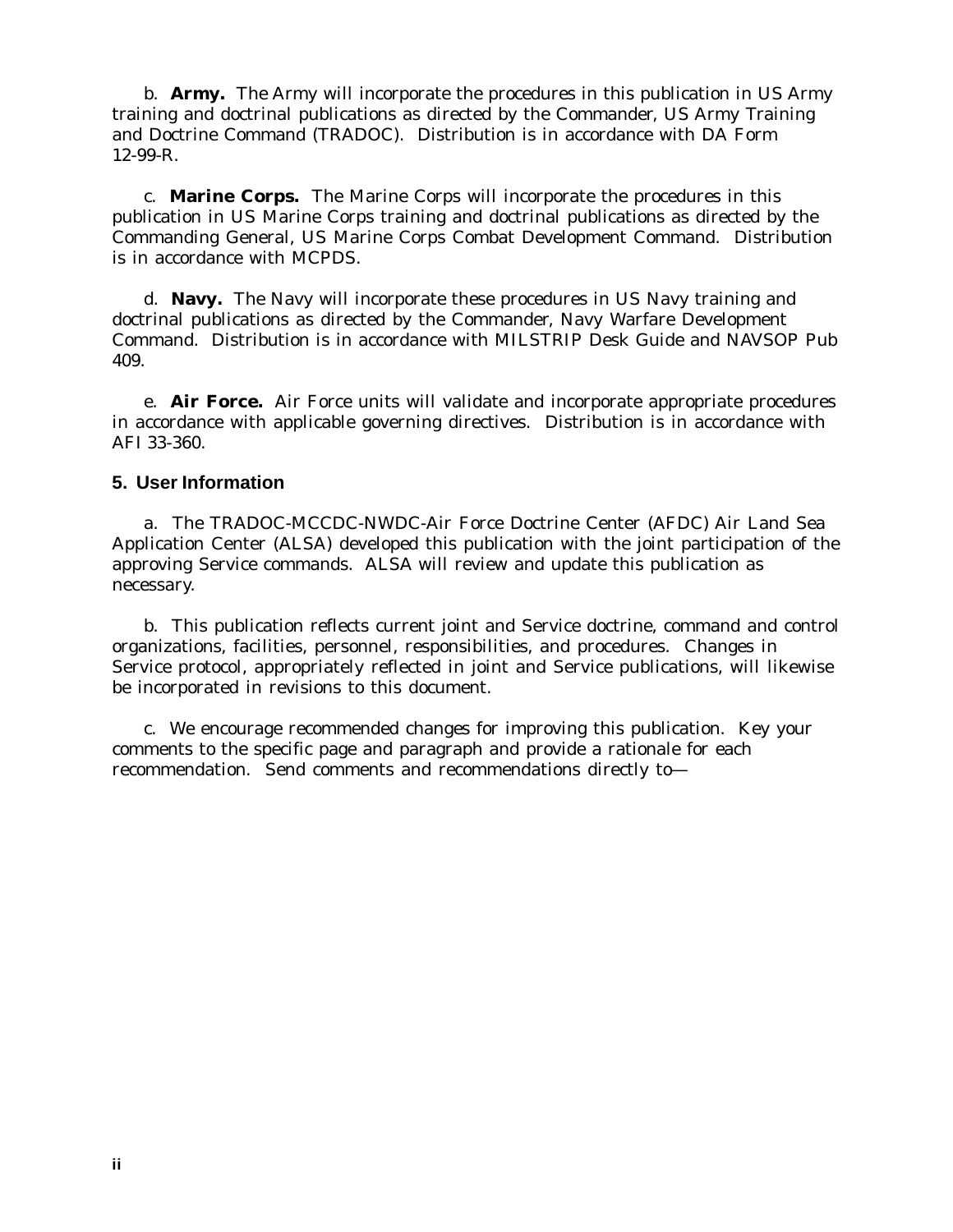#### **Army**

**Commander US Army Training and Doctrine Command ATTN: ATDO-A Fort Monroe VA 23651-5000 DSN 680-3153 COMM (757) 727-3153**

#### **Marine Corps**

**Commanding General US Marine Corps Combat Development Command ATTN: C42 3300 Russell Road Quantico VA 22134-5021 DSN 278-6234 COMM (703) 784-6234**

#### **Navy**

**Navy Warfare Development Command ATTN: Code N5 686 Cushing Road Newport RI 02841-1207 DSN 948-4201 COMM (401) 841-4201**

#### **Air Force**

**Headquarters Air Force Doctrine Center ATTN: DJ 216 Sweeney Boulevard, Suite 109 Langley AFB VA 23665-2722 DSN 754-8091 COMM (757) 764-8091 E-mail Address: afdc.dj@langley.af.mil**

#### **ALSA**

**ALSA Center ATTN: Director 114 Andrews Street Langley AFB VA 23665-2785 DSN 575-0902 COMM (757) 225-0902 E-mail: alsa.director@langley.af.mil**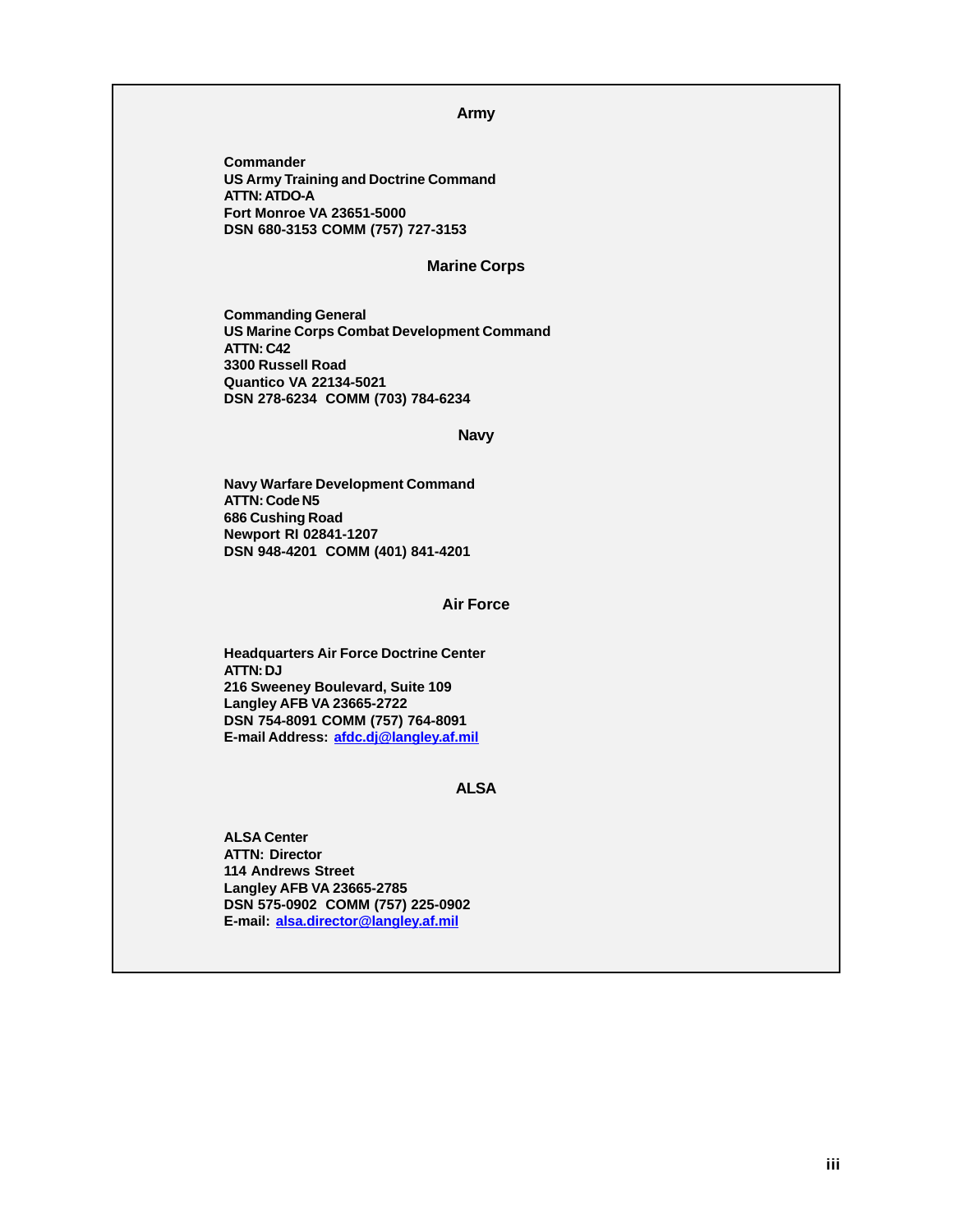**FM 6-24.8 MCWP 3-25C NWP 6-02.5 AFTTP(I) 3-2.27**

| FM 6-24.8              | <b>US Army Training and Doctrine Command</b><br>Fort Monroe, Virginia      |
|------------------------|----------------------------------------------------------------------------|
| <b>MCWP 3-25C</b>      | <b>Marine Corps Combat Development Command</b><br>Quantico, Virginia       |
| <b>NWP 6-02.5</b>      | <b>Navy Warfare Development Command</b><br><b>Newport, Rhode Island</b>    |
| <b>AFTTP(I) 3-2.27</b> | <b>Air Force Doctrine Center</b><br><b>Maxwell Air Force Base, Alabama</b> |

**30 June 2000**

# **TADIL J**

# **Introduction to Tactical Digital Information Link J and Quick Reference Guide**

# **TABLE OF CONTENTS**

**Page**

| <b>CHAPTER I</b>  | <b>SYSTEM OVERVIEW</b> |  |
|-------------------|------------------------|--|
|                   |                        |  |
|                   |                        |  |
|                   |                        |  |
|                   |                        |  |
|                   |                        |  |
| <b>CHAPTER II</b> | <b>ARCHITECTURE</b>    |  |
|                   |                        |  |
|                   |                        |  |
|                   |                        |  |
|                   |                        |  |
|                   |                        |  |
|                   |                        |  |

## **CHAPTER III OPERATIONS**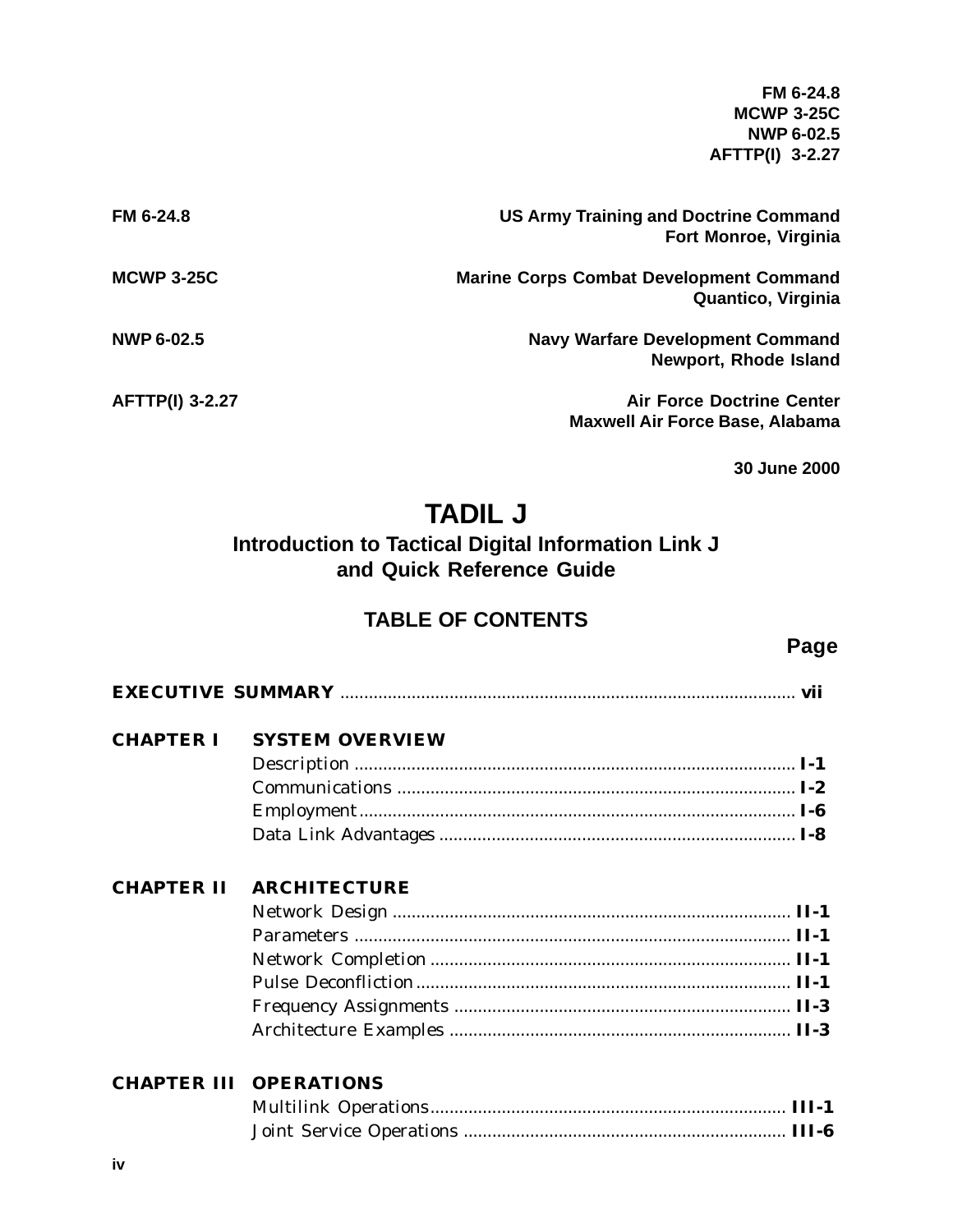|        | APPENDIX B JTIDS CRYPTOGRAPHIC VARIABLE REQUIREMENTSB-1   |  |
|--------|-----------------------------------------------------------|--|
|        |                                                           |  |
|        |                                                           |  |
|        | APPENDIX E NORTH ATLANTIC TREATY ORGANIZATION LINK-1  E-1 |  |
|        |                                                           |  |
|        |                                                           |  |
|        |                                                           |  |
|        |                                                           |  |
|        |                                                           |  |
| $I-2$  |                                                           |  |
| $I-3$  |                                                           |  |
| $I-4$  |                                                           |  |
| $I-5$  |                                                           |  |
| $I-6$  |                                                           |  |
| $I-7$  |                                                           |  |
| $II-1$ | Minimum Requirements for JTIDS/MIDS Frequency             |  |
|        |                                                           |  |
|        |                                                           |  |
|        |                                                           |  |
|        |                                                           |  |
|        |                                                           |  |
|        |                                                           |  |
|        |                                                           |  |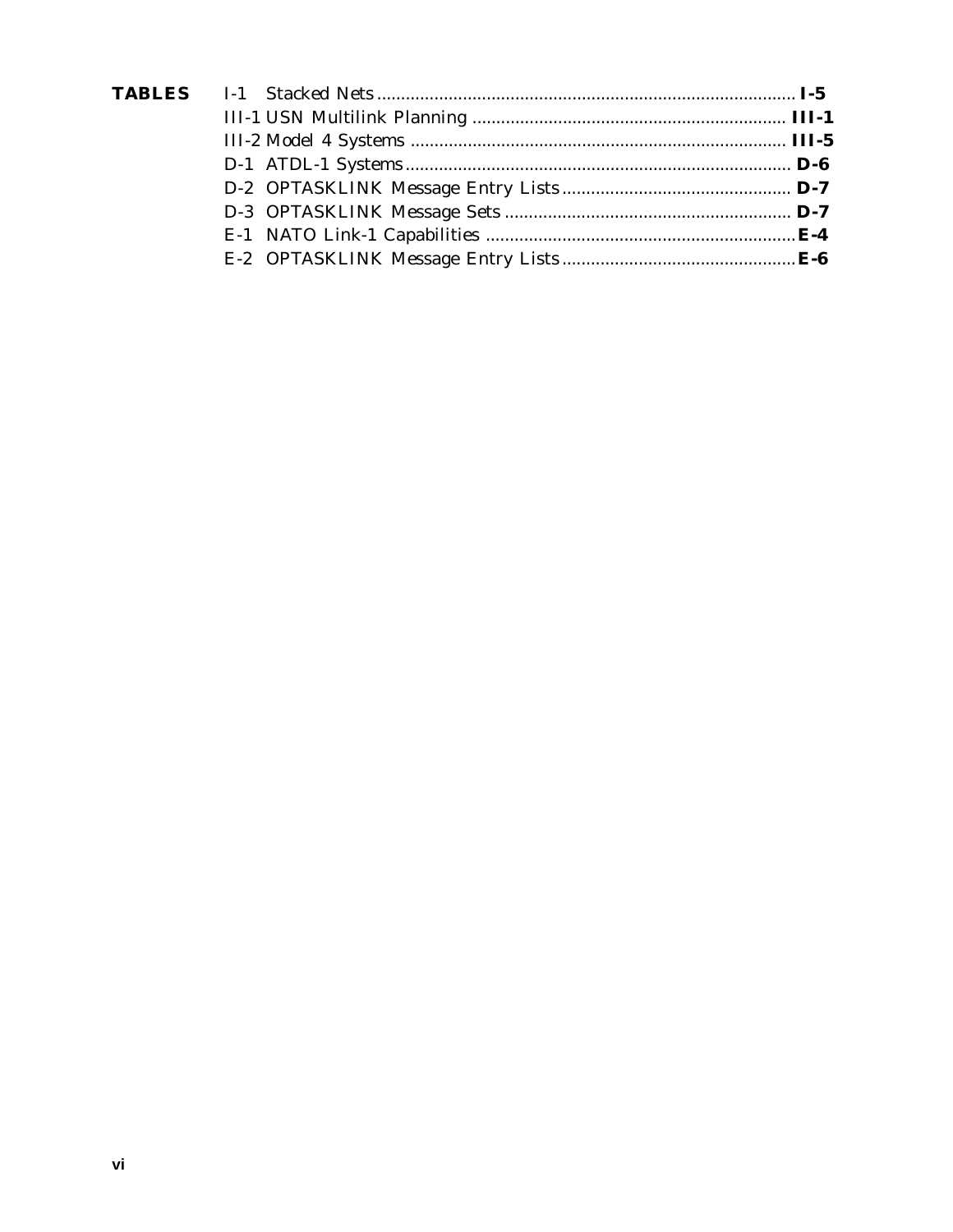# **EXECUTIVE SUMMARY TADIL J Introduction to Tactical Digital Information Link J and Quick Reference Guide**

#### **Introduction**

This publication provides multiservice procedures for TADIL J operations. It includes:

•An overview of TADIL J basic terminology and operational considerations.

•System capabilities and limitations.

•Network design and network architecture examples.

•General guidelines for identifying common problems and situations.

•The functions of TADIL J in different types of operations.

#### **Overview**

The All Services Combat Identification Evaluation Team (ASCIET) final report for 1996 stated "TADIL J/Link-16 Tactics, Techniques, and Procedures (TTPs) are immature." The Joint Requirements Oversight Council (JROC) tasked the Air, Land, and Sea Application (ALSA) Center to publish TADIL J multiservice TTPs to answer this deficiency. ALSA convened a working group of subject matter experts, 28 April to 1 May 1998, to analyze the requirements, research the material, and draft an initial product.

As this is prepared, TADIL J fielding and system implementation is immature and incomplete. Research conducted by the working group to scope the JROC task confirmed written deficiencies in TADIL J tactics and some techniques. However, procedures for TADIL J are adequately addressed in existing documents. These procedural documents include the Chairman Joint Chiefs of Staff Manual (CJCSM) 6120.01A, "Joint Multi-TADIL Operating Procedures (JMTOP)," published 24 Oct 97 (after the ASCIET findings of 96). It was an in-depth planning, employment, and operations manual that covered some techniques. The JMTOP is an evolving document originally containing material for TADILs A, B, and J. The current version (July 1999) also incorporates TADIL C, Army Tactical Data Link-1 and Interim Joint Tactical Information Distribution System (JTIDS) Message Standard (IJMS). The classified Joint Tactical Air Operations (JTAO) Interface Interoperability Handbook (also called the "Purple Book"), published by US Army Forces Command (FORSCOM) and last dated 1 Jun 95, is also widely recognized by operators as an excellent reference document. LOGICON documents, "Understanding TADIL Planning and Operations – A Guidebook for Operators, Planners, and Managers," dated Oct 1996 and "Understanding Link 16 – A Guidebook For New Users," dated September 1996, are excellent introductory level texts for link planning, employment, and operations. While many excellent references are available there is no comprehensive index or reference to catalog these for an operator.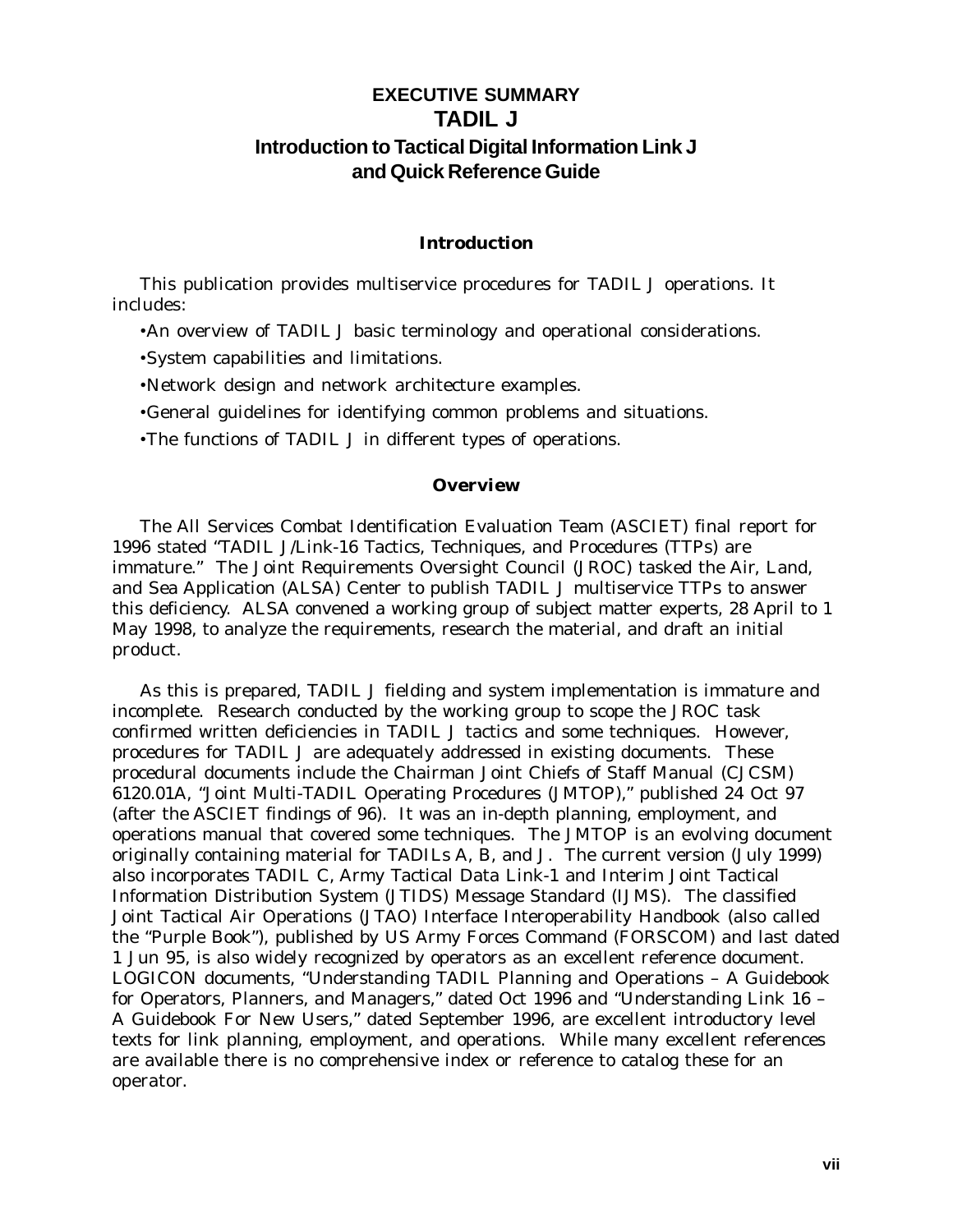The working group decided that to best meet the JROC tasking and to answer the operational need, two-companion documents are required. The first is an easily carried, widely distributed introduction to TADIL J and comprehensive QRG to familiarize the TADIL J novice with capabilities and systems of the TADIL J world. This guide would permit its users to function in a TADIL J environment at a rudimentary level and to provide direction for more comprehensive in-depth study if required. The working group has focused its effort on producing this document from the most current data available.

 The companion document should be an in-depth manual developed as the fielding and systems implementation of TADIL J matures across the Services and multi-national environment. This document should be a joint publication much like Joint Publication 3-09.3, "Joint Tactics, Techniques, and Procedures for Close Air Support" and should address the multi-TADIL environment. This companion document remains to be developed.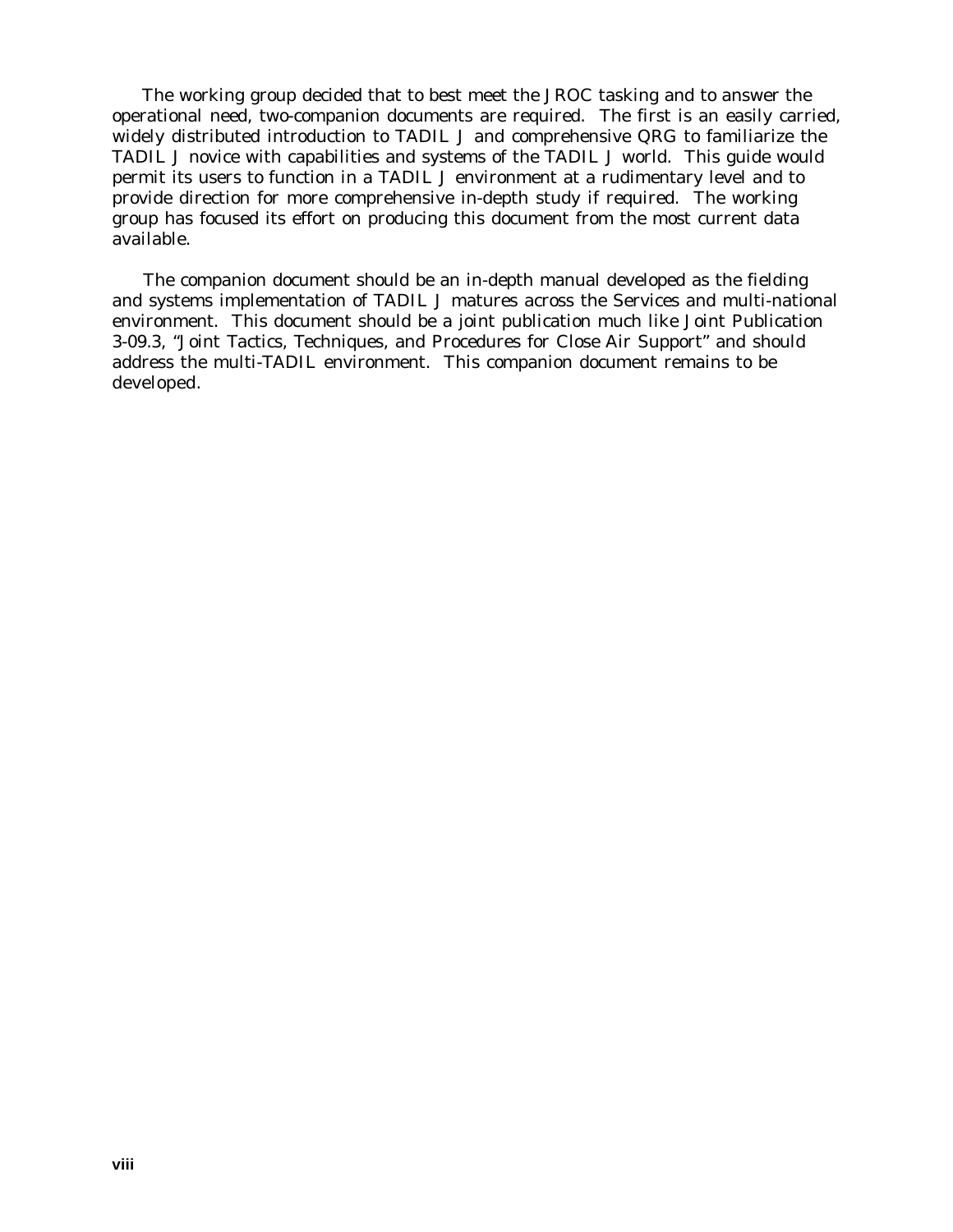# **PROGRAM PARTICIPANTS**

The following commands and agencies participated in the development of this publication:

#### **Joint**

Defense Information Systems Agency, Joint Interoperability and Engineering Organization, TADIL Data Standards, Reston, VA

All Services Combat Identification Evaluation Team (ASCIET), Eglin AFB, FL

#### **Army**

Directorate of Combat Developments Requirements Division, Army Air Defense School, Fort. Bliss, TX

#### **Marine Corps**

Marine Corps Tactical Systems Support Activity, Camp Pendleton, CA Marine Air Control Squadron 24, Virginia Beach, VA Marine Air Control Squadron 6, Cherry Point, NC

#### **Navy**

AEGIS Training and Readiness Center Detachment, Norfolk, VA ARTC, Dahlgren, VA VAW 120, NAS, Norfolk, VA USS Stout (DDG 55), Norfolk, VA PEO TAD SC, Arlington, VA COMCRUDESGRU TWO, George Washington Battle Group

#### **Air Force**

Aerospace Command and Control, Intelligence, Surveillance, and Reconnaissance Center, Data Fusion Division, Langley AFB, VA

552nd Operation Support Squadron, Tactics and Weapons Division, Tinker AFB, OK Headquarters, ACC/DISG, Air Force JTIDS Network Design Facility, Langley AFB, VA 355th OG/OGV, Davis-Monthan AFB, AZ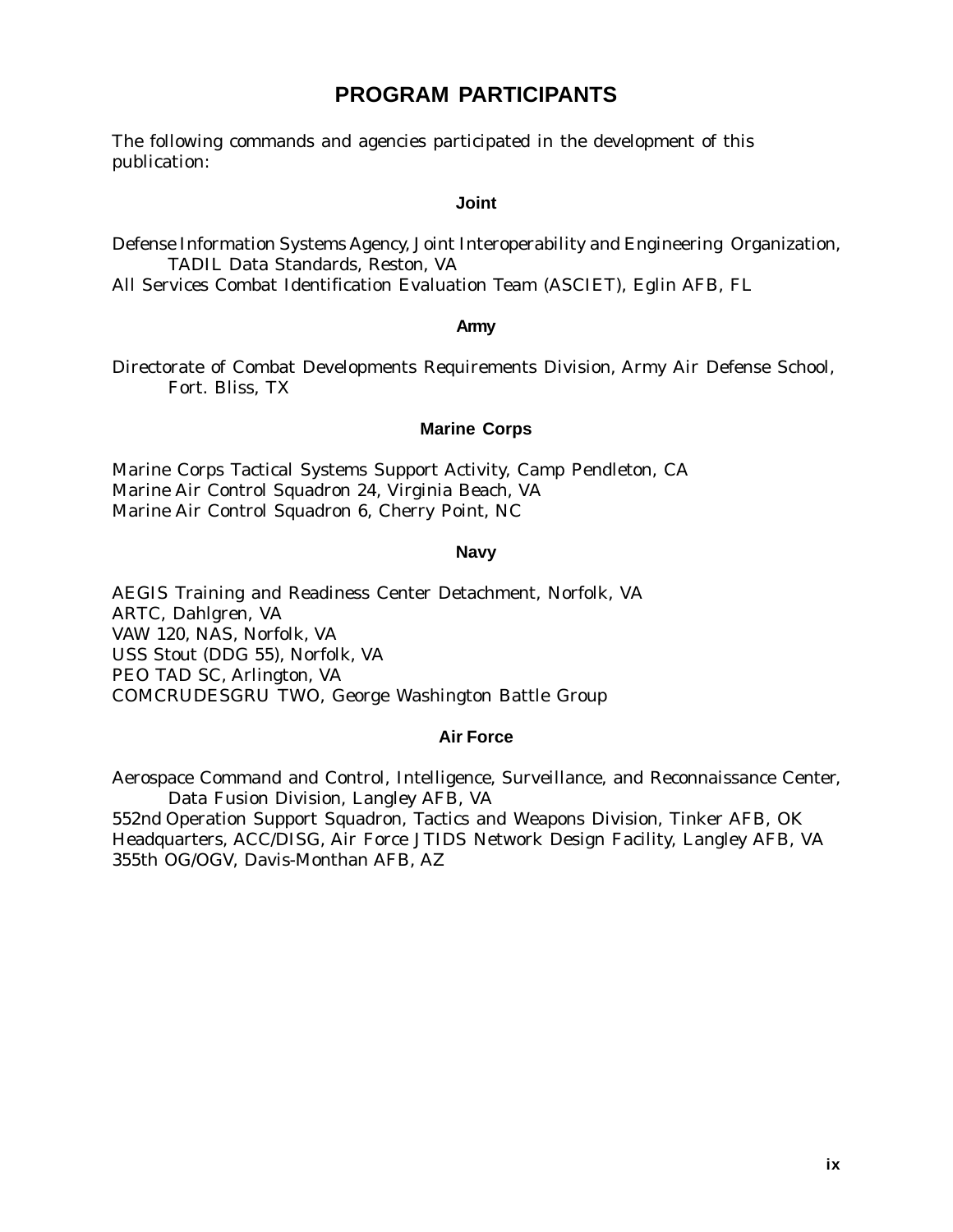#### **Chapter I**

# **SYSTEM OVERVIEW**

#### **1. Description**

Tactical digital information link (TADIL) J is an improved data link used to exchange near real time information. It is a communication, navigation, and identification system that supports information exchange between tactical command, control, communications, computers, and intelligence (C4I) systems. The radio transmission and reception component of TADIL J is the Joint Tactical Information Distribution System (JTIDS) or its successor, the Multifunctional Information Distribution System (MIDS). These high-capacity, ultra high frequency (UHF), line of sight (LOS), frequency hopping data communications terminals provide secure, jamresistant voice and digital data exchange. JTIDS/MIDS terminals operate on the principal of time division multiple access (TDMA), wherein time slots are allocated among all TADIL J network participants for the transmission and reception of data. TDMA eliminates the requirement for a net control station (NCS) by providing a nodeless communications network architecture.

a. Network Capacity. More specifically, the capacity of a TADIL J network is apportioned among multiple *virtual circuits* on which messages dedicated to a single function are transmitted and received during specific time intervals.

(1) Network Participation Groups (NPGs) . These circuits, or functional groups, are known as NPGs and are the functional building blocks of a TADIL J network (see paragraph 2e).

(2) JTIDS Units (JUs). Participants in a TADIL J network, called JUs, are assigned to NPGs. The JU's mission and capabilities dictates the NPG to which a JU is assigned. JUs are designated as either command and control (C2) or non-C2.

(a) C2 JUs. A C2 JU is a JTIDS/MIDS-equipped platform, which, by virtue of its mission, is capable of directing the activities of other platforms that exercise C2 authority.

(b) Non-C2 JUs. A non-C2 JU is a JTIDS/MIDS-equipped platform with limited or no capability to direct the activities of other platforms. TADIL J gives each unit the capability to transmit its own crypto secure location and identification as a precise participant location and identification (PPLI) platform. JTIDS/MIDS also provides a navigation capability to mobile units.

b. Features. TADIL J features include the following:

(1) TDMA.

- (2) Nodeless architecture.
- (3) Net time reference (NTR).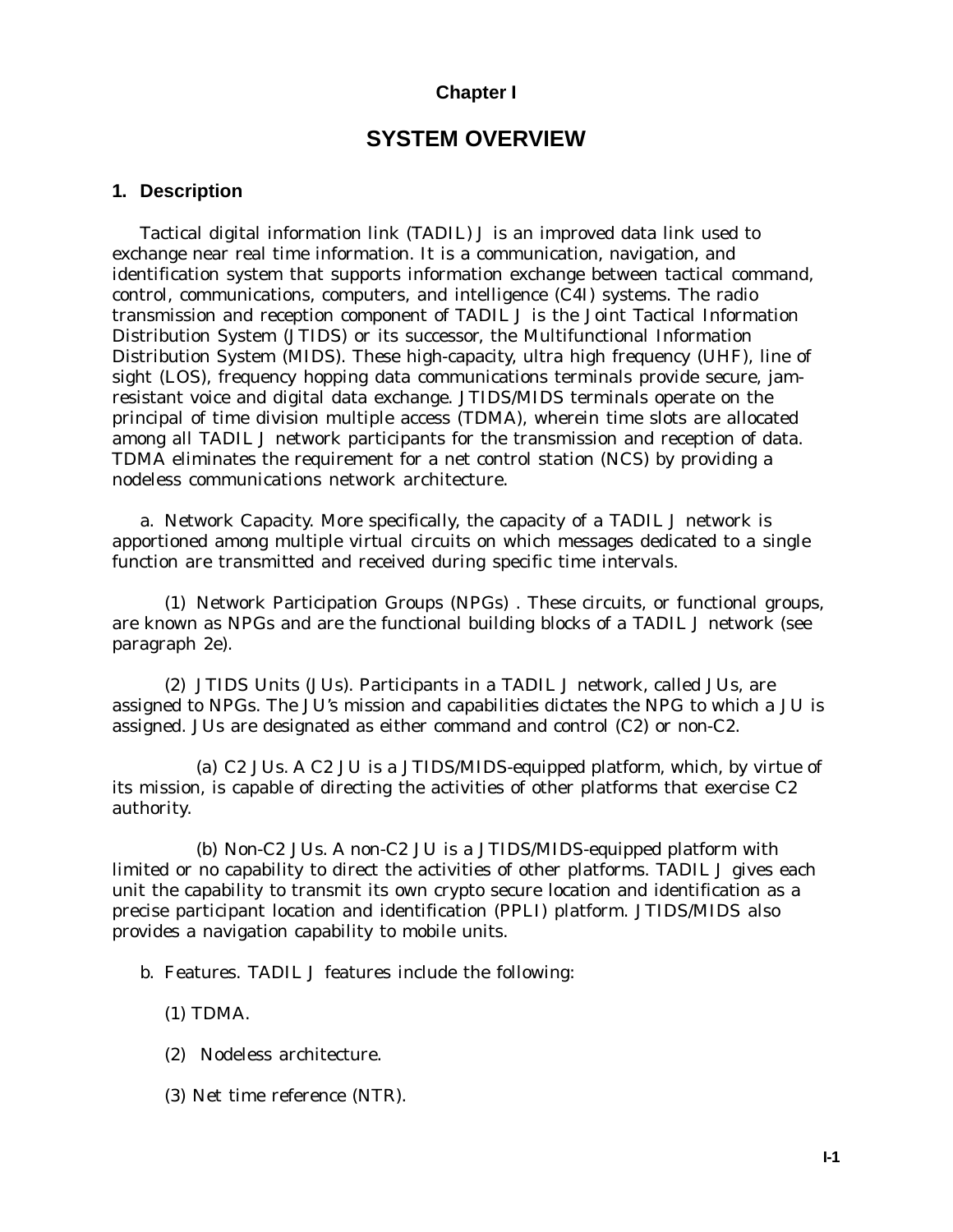- (4) Encrypted message and transmission.
- (5) NPGs.
- (6) Jam resistance.
- (7) UHF LOS.
- (8) Multiple-access modes.
- (9) Stacked net and multinet operations.
- (10) Cryptographic isolation.
- (11) Multiple data rates/data interleaving.
- (12) Dynamic network reallocation.
- c. Message Types.
	- (1) Fixed format (J-series) messages.
	- (2) Free text messages.
- d. Operational Use.
	- (1) Surveillance.
	- (2) Electronic warfare (EW).
	- (3) Mission management (MM)/weapons coordination (WC).
	- (4) Air control.
	- (5) Fighter-to-fighter net.
	- (6) Secure voice channels.
	- (7) Navigation.
	- (8) Positive friendly identification.
	- (9) Network management.

e. System Capabilities and Limitations. The quick reference charts in Appendix A describe the systems that operate with TADIL J in each Service.

#### **2. Communications**

a. TDMA Scheme. TADIL J uses a network design that assigns unique time slots for transmission of data to each JU, thus eliminating the requirement for an NCS. This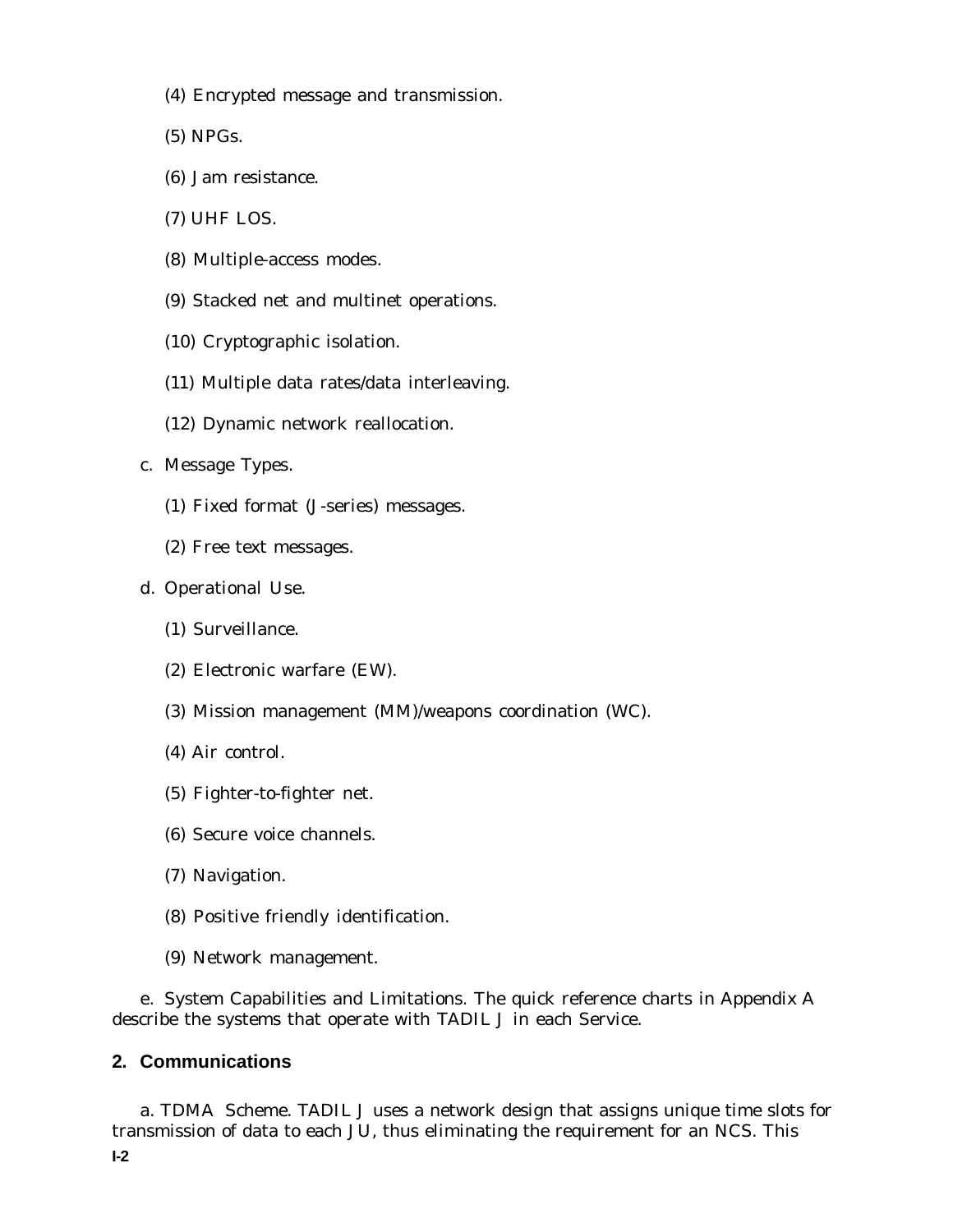TDMA scheme provides 12-second frames divided into 1536 time slots to be used for data transmission. To preclude jamming by a narrow band jammer, the transmission frequency of the terminal is changed for each pulse. This frequency-hopping pattern defines a *net*. The capability is also used to provide simultaneous, noninterfering communications for multinetwork architecture. This means that each of the many possible nets is using the same 51 frequencies in a different hopping pattern to communicate over a single JTIDS network.

b. Nodeless Architecture. A node is a unit required to maintain communications. In TADIL A/Link-11, for example, the NCS is a node. If the NCS ceases operation, the link goes down. In TADIL J, there are no critical nodes. Time slots are preassigned to each participant and the link functions regardless of the participation of any particular unit. The closest thing in TADIL J to a critical node is the NTR.

c. NTR. A TADIL J-equipped unit is assigned NTR duty and acts as the single time source for time synchronization of all units entering the TADIL J network. The NTR is needed to start up a network and for a new unit to synchronize with and enter a network. After a network has been established, however, it continues to operate for hours without an NTR.

d. Encrypted Message and Transmission. Both the message and the transmission are encrypted. The message uses an encryption device for message security (MSEC), and the transmission is encrypted using a time-based transmission security (TSEC). For a unit to receive another unit's transmission, they must both be assigned the same TSEC cryptovariable. For a unit to decrypt the data contained in that transmission, they must both be assigned the same MSEC cryptovariable. See Appendix B for JTIDS cryptographic variable requirements.

e. NPGs. The time slots of each frame are allocated to particular functions. The functional groups are called NPGs. Because an NPG is defined by its function, the types of messages transmitted on it are also defined. Each of the transmit time slots is assigned an NPG which it supports. NPGs are either being used or are assigned. Some NPGs are being used by specific Services, but the NPGs are still reserved for joint use. The US Navy (USN) uses NPG 14 for indirect PPLIs to forward units to TADIL J. The US Air Force (USAF)/US Marine Corps (USMC) correctly use NPG 7 surveillance for indirect PPLIs of forwarded units. The US Army (USA) currently uses NPGs 15, 16, and 25, although they are still reserved for joint use if needed. NPGs are shown in Figure I-1.

f. Jam Resistance. TADIL J has the capability to operate in a hostile electromagnetic environment. The TADIL J waveform was developed to provide significant performance enhancements against optimized, band-matched jammers. To preclude jamming by a narrow band jammer, the transmission frequency of the terminal is changed for each pulse (77,000 hops per second) through 51 discrete UHF frequencies. The frequencyhopping pattern is pseudorandom and is determined by the TSEC.

g. UHF LOS. The JTIDS/MIDS terminal operates between 960 and 1215 megahertz (MHz). The disadvantage of employing these UHF frequencies is their possible conflict with identification friend or foe (IFF) navigation aids and their limit to LOS communications.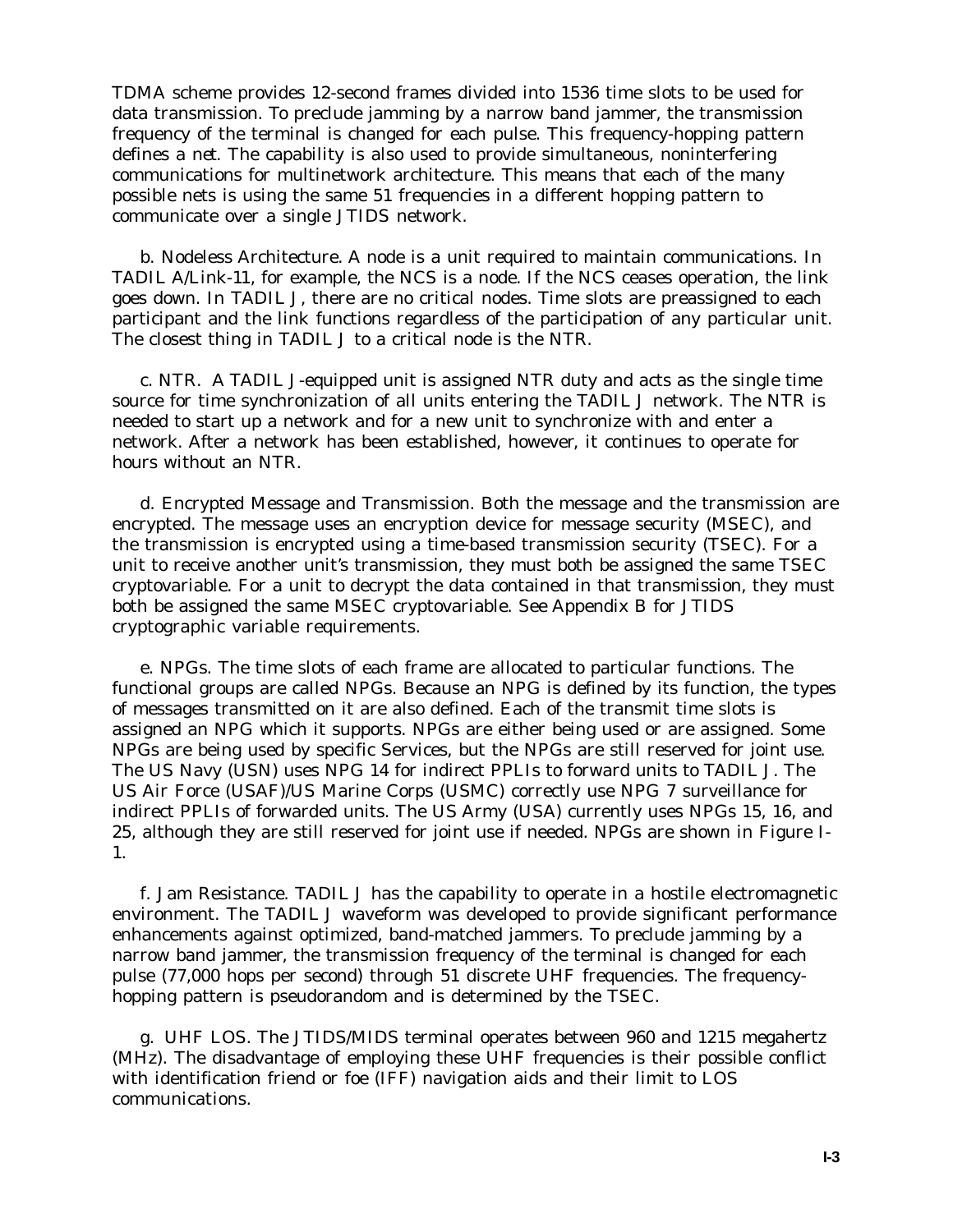| NPG <sub>1</sub> | Initial entry                                                            |
|------------------|--------------------------------------------------------------------------|
| NPG <sub>2</sub> | Round-trip timing-addressed                                              |
| NPG3             | Round-rip timing-broadcast (RTT-B)                                       |
| NPG <sub>4</sub> | Network management                                                       |
| NPG <sub>5</sub> | PPLI A - (C2 units)                                                      |
| NPG 6            | PPLI B - (non-C2 units)                                                  |
| NPG <sub>7</sub> | Surveillance                                                             |
| NPG <sub>8</sub> | Mission management - (mission types) (USN uses for engagement status)    |
| NPG 9            | Air control                                                              |
| <b>NPG 10</b>    | EW                                                                       |
| <b>NPG 11</b>    | Unassigned                                                               |
| <b>NPG 12</b>    | Voice A - (either 2.4 or 16 kilobits per second [kbps])                  |
| <b>NPG 13</b>    | Voice B - (either 2.4 of 16 kbps)                                        |
| <b>NPG 14</b>    | USN for indirect PPLIs (used for forwarding TADIL A, B units to TADIL J) |
| <b>NPG 15</b>    | Reserved for future joint use                                            |
| <b>NPG 16</b>    | Reserved for future joint use                                            |
| <b>NPG 17</b>    | Unassigned                                                               |
| <b>NPG 18</b>    | <b>WC</b>                                                                |
| <b>NPG 19</b>    | Fighter-to-fighter net                                                   |
| <b>NPG 20</b>    | Non-C <sub>2</sub> to non-C <sub>2</sub>                                 |
| <b>NPG 21</b>    | Engagement coordination                                                  |
| <b>NPG 22</b>    | Unassigned (UK Composite A [NPGs 4, 8, & 9])                             |
| <b>NPG 23</b>    | Unassigned (UK Composite B [NPGs 7 and 10])                              |
| <b>NPG 24</b>    | Unassigned                                                               |
| <b>NPG 25</b>    | Reserved for future joint use                                            |
| <b>NPG 26</b>    | Unassigned                                                               |
| <b>NPG 27</b>    | Joint PPLI                                                               |
| <b>NPG 28</b>    | Unassigned                                                               |
| <b>NPG 29</b>    | Free text (residual messages)                                            |
| <b>NPG 30</b>    | Interim JTIDS message standard (IJMS) P message, position                |
| <b>NPG 31</b>    | IJMS T message, track report                                             |
| NPG 400 to 511   | <b>USA</b> needlines                                                     |
|                  |                                                                          |

**Figure I-1. Network Participation Groups**

(1) To extend TADIL J communications, the signal must be relayed by another JTIDS/MIDS terminal or forwarded on a different TADIL. To preclude interference with IFF, TADIL J does not use frequencies between 1008 and 1053 MHz and 1065 and 1130 MHz.

(2) When operating within 200 miles of the continental US or its territories, the Federal Aviation Administration (FAA) imposes restrictions on the pulse density that JTIDS/MIDS can transmit. This is another safeguard to prevent navigation interference. This FAA restriction creates an operational interoperability problem in other countries.

(3) Regarding air traffic control, other countries generally follow suit with US Government (FAA) policies/decisions. Some future concerns are with air restrictions over Japanese and Korean air space, the Australian use of JTIDS, and the USN installing JTIDS in their Airborne Early Warning Ground Environment Integration Segment (AEGIS) Systems. See Chapter II for frequency request information.

(4) The range between JTIDS participants is limited by LOS propagation due to the frequency the terminal uses. To insure information can be exchanged beyond LOS, terminals can be designed as relays in the network design. This allows a terminal that receives information to relay the information back on a different net.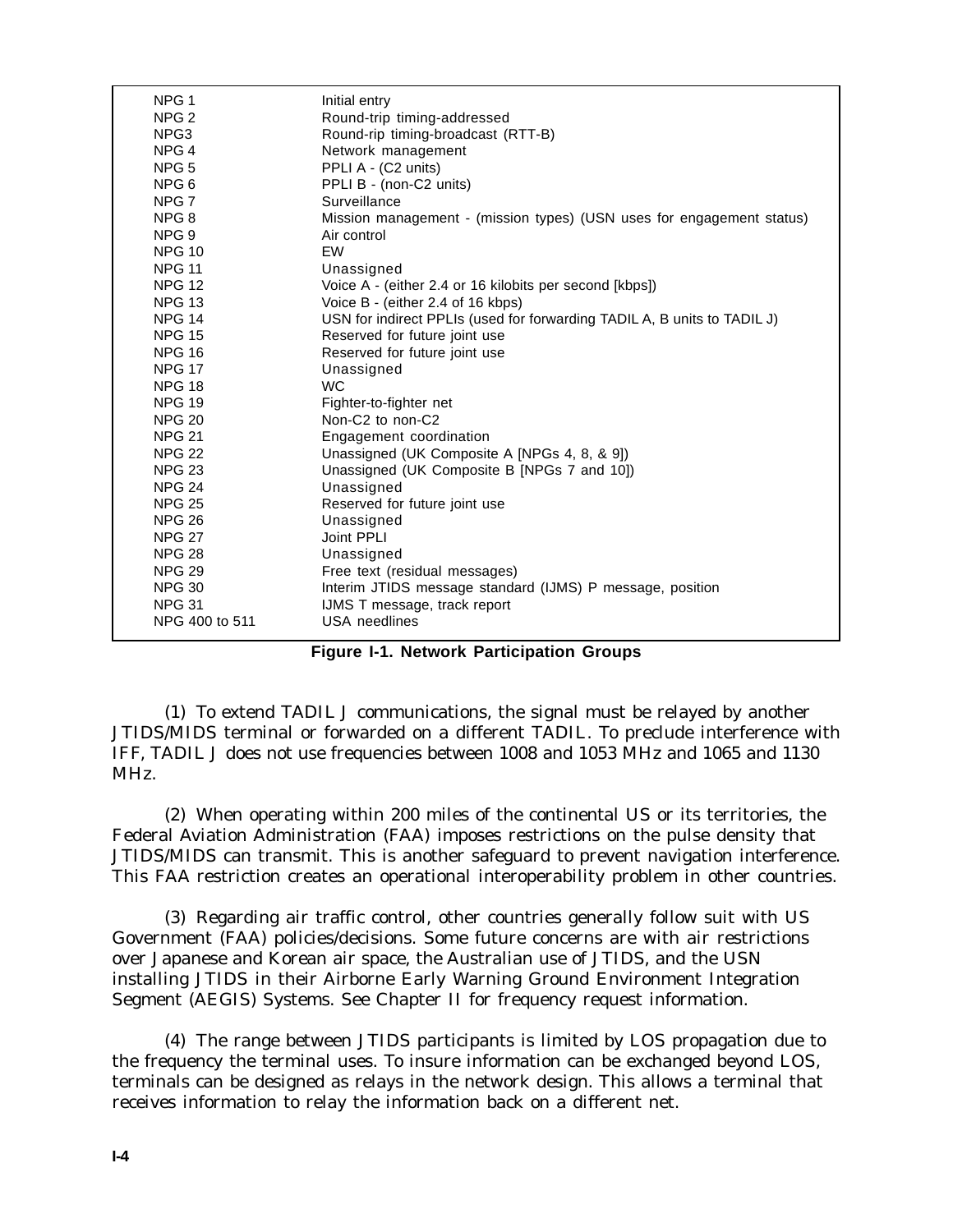#### h. Multiple Access Modes.

(1) Dedicated Access. During the design of a TADIL J network, time slots may be assigned to a single user and only this user transmits in those time slots. Slots not needed by the user go unused. Terminals in separate geographic areas can reuse dedicated time slot blocks. This assignment of specific time slots to a single user is called *dedicated access*, and it guarantees time slots for the user to transmit data.

(2) Contention Access. During the design of a TADIL J network, each time slot may be assigned to multiple users. This assignment of specific time slots to multiple users is called *contention access*. Each user independently and randomly selects a time slot from the pool and transmits. When not transmitting, the user listens to all time slots in the pool. Multiple transmissions in the same time slot can occur. If multiple users transmit simultaneously, only those units closest to the transmitting terminal receive the data. Contention access is used for RTT-B, PPLI, fighter-to-fighter, and secure voice functions.

i. Stacked Net and Multinet Operations. Increased communications capacity is obtained through the use of stacked net and multinet operations in which different groups of participants transmit in the same time slot, each on different nets.

(1) Stacked Net Operation. A stacked net operation involves having an NPG occupy the same slots on consecutive nets. Independent groups of JUs that have no common members are assigned to different net numbers. In a stacked net structure, the blocks of time slots used have the same set number, initial slot number, and recurrence rates, but different net numbers.

(2) Multinet Operation. In a multinet operation, different NPGs that do not have common participants use some of the same time slots on different net numbers. In multinet structures, the time slots used on different NPGs may overlap, but different net numbers and/or crypto keys prevent interference. See Table I-1.

A stacked net is created by assigning the same time slots to the same NPG with the same TSEC parameter, but with different net numbers. See Figure I-2.

j. TADIL J Message Standard. TADIL J uses specially formatted messages (and free text) to convey information. These message formats, called *J-series messages*, are composed of sets of fields, each of which is composed, in turn, of prescribed numbers of bits that may be encoded into predetermined patterns to convey specific information.

| TUDIU T T. ULUUNUU TIULU |            |         |             |             |                     |
|--------------------------|------------|---------|-------------|-------------|---------------------|
| <b>Time Slot Block</b>   | <b>NPG</b> | Net $#$ | <b>MSEC</b> | <b>TSEC</b> | <b>Participants</b> |
| $A - 8 - 10$             | 9          |         |             |             | $CV + 8 F-14Ds$     |
| $A - 8 - 10$             | 9          | 2       |             |             | $E-2C + 8F-14Ds$    |
| $A - 8 - 10$             | 9          | 3       |             |             | $E-2C + 4F-14Ds$    |
| A-8-10                   | 9          |         |             |             | $E-3A + 8F-15s$     |

| <b>Table I-1. Stacked Nets</b> |  |  |
|--------------------------------|--|--|
|--------------------------------|--|--|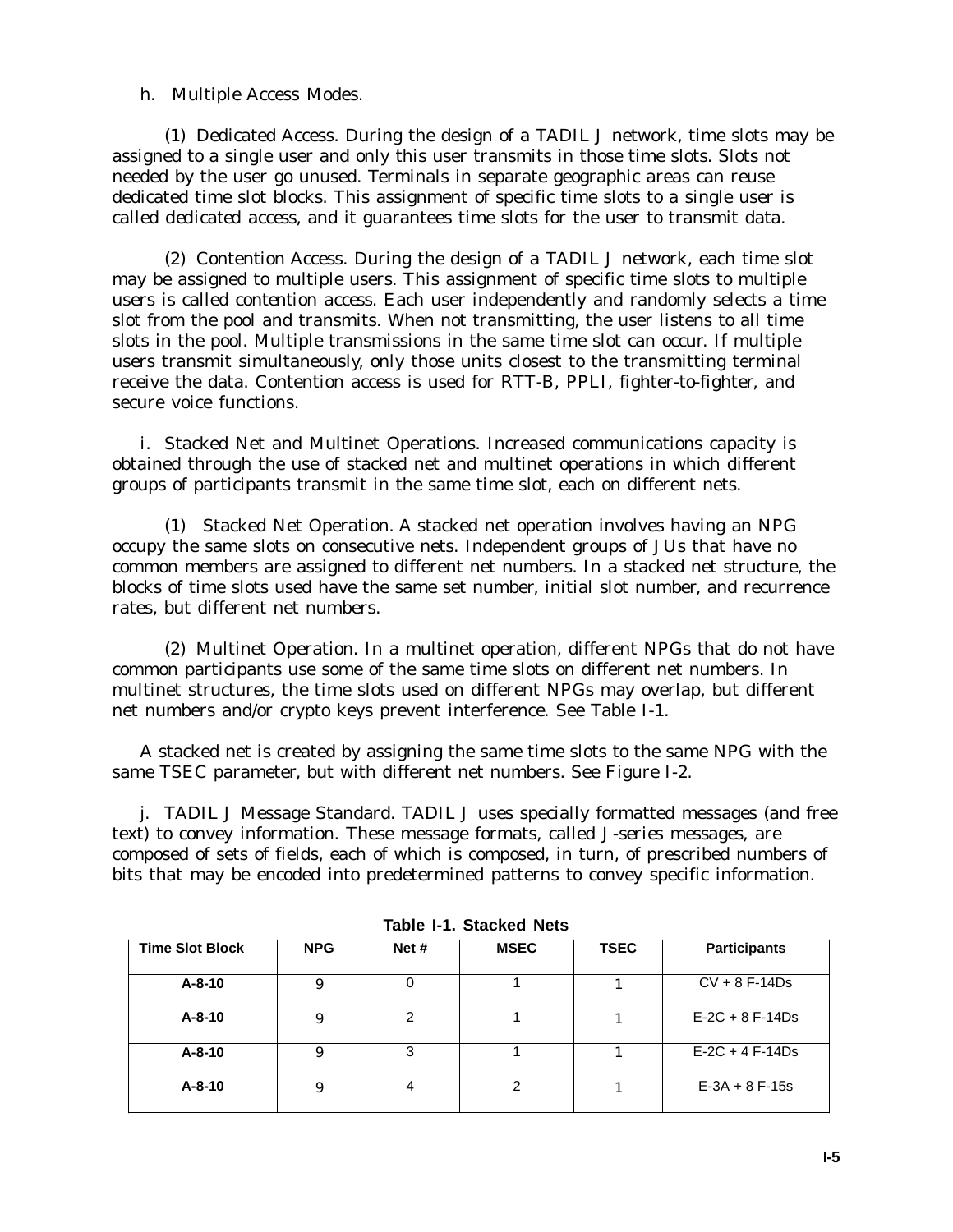

**Figure I-2. Stacked Nets**

(1) To satisfy the information exchange requirements of the Service systems that implement TADIL J, a new TADIL J message standard was developed. This new message standard is designed to support five distinct environments: air, land (ground), surface (maritime), space, and subsurface.

(2) TADIL J provides for both an information exchange and a network management capability. Each TADIL J message and its transmission and reception rules are defined in Military Standard (MIL-STD) 6016, *Department of Defense (DOD) Interface Standards, TADIL J Message Standard*. Figure I-3 contains a list of TADIL J messages. In addition to fixed format, voice and free-text messages are also included.

#### **3. Employment**

Employment considerations include surveillance, EW, MM, air control, fighter-tofighter nets, secure voice channels, mobile platforms, and positive friendly identification.

a. Surveillance. Messages that support the surveillance function fall into three general areas: *track and track amplifying information, track management information, and positional references*, which include points, strobes, and fixes.

(1) Tactical data systems (TDSs) that support surveillance normally use active sensors, such as radar or IFF, or receive position information and status directly from TADIL C or TADIL J participants. These TDSs generate near real-time track reports that are exchanged with JTIDS on the surveillance NPG. In addition to active sensors, some systems with other types of sensors, for example, signal intelligence, infrared, and electro-optical, can also generate real-time track reports and transmit on the surveillance NPG.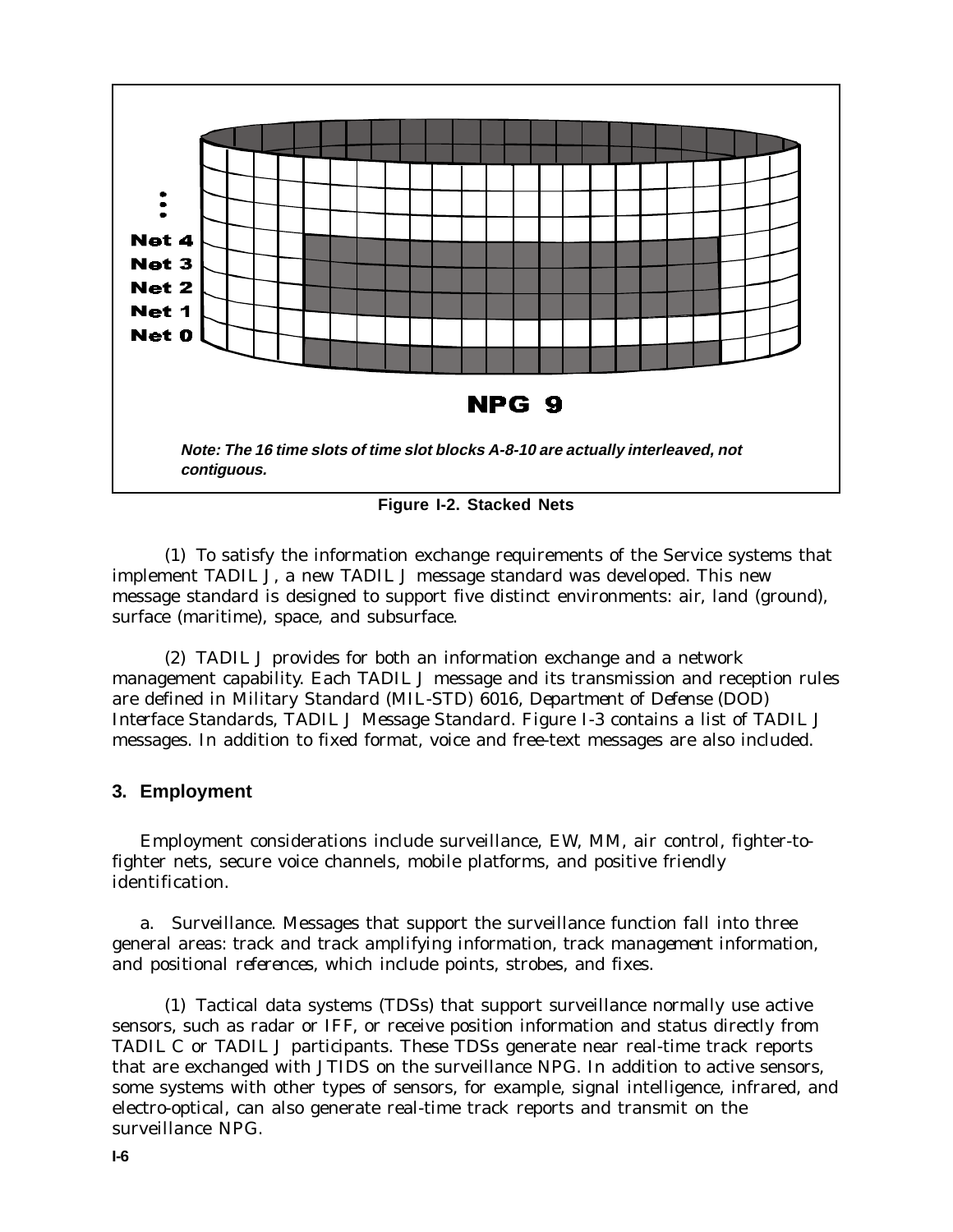| Network Management                                           | J8.0 Unit Designator                                            |  |  |
|--------------------------------------------------------------|-----------------------------------------------------------------|--|--|
| J0.0 Initial Entry                                           | J8.1 Mission Correlator Change                                  |  |  |
| J0.1 Test                                                    | <b>Weapons Coordination and Management</b>                      |  |  |
| J0.2 Network Time Update                                     | J9.0 Command                                                    |  |  |
| J0.3 Time Slot Assignment                                    | J10.2 Engagement Status                                         |  |  |
| J0.4 Radio Relay Control                                     | J10.3 Hand Over                                                 |  |  |
| J0.5 Repromulgation Relay                                    | J10.5 Controlling Unit Report                                   |  |  |
| J0.6 Communication Control                                   | J10.6 Pairing                                                   |  |  |
| J0.7 Time Slot Reallocation                                  | Control                                                         |  |  |
| J1.0 Connectivity Interrogation                              | J12.0 Mission Assignment                                        |  |  |
| J1.1 Connectivity Status                                     | J12.1 Vector                                                    |  |  |
| J1.2 Route Establishment                                     | J12.2 Precision Aircraft Direction                              |  |  |
| J1.3 Acknowledgment                                          | J12.3 Flight Path                                               |  |  |
| J1.4 Communication Status<br>J1.5 Net Control Initialization | J12.4 Controlling Unit Change                                   |  |  |
| J1.6 Needline Participation                                  | J12.5 Target/Track Correlation                                  |  |  |
| Group Assignment                                             | J12.6 Target Sorting                                            |  |  |
|                                                              | J12.7 Target Bearing                                            |  |  |
| Precise Participant Location and<br><b>Identification</b>    | <b>Platform and System Status</b>                               |  |  |
|                                                              | J13.0 Airfield Status Message                                   |  |  |
| J2.0 Indirect Interface Unit PPLI                            | J13.2 Air Platform and System                                   |  |  |
| J2.2 Air PPLI                                                | <b>Status</b>                                                   |  |  |
| J2.3 Surface PPLI<br>J2.4 Subsurface PPLI                    |                                                                 |  |  |
| J2.5 Land Point PPLI                                         | J13.3 Surface Platform and System Status                        |  |  |
| J2.6 Land Track PPLI                                         | J13.4 Subsurface Platform and System Status                     |  |  |
|                                                              | J13.5 Land Platform and System Status                           |  |  |
| Surveillance                                                 | Electronic                                                      |  |  |
| J3.0 Reference Point                                         | J14.0 Parametric Information                                    |  |  |
| J3.1 Emergency Point                                         | J14.2 Electronic Warfare Control/Coordination                   |  |  |
| J3.2 Air Track                                               | <b>Threat Warning</b>                                           |  |  |
| J3.3 Surface Track                                           | J15.0 Threat Waming                                             |  |  |
| J3.4 Subsurface Track<br>J3.5 Land Point or Track            |                                                                 |  |  |
| J3.6 Space Track                                             | <b>National Use</b>                                             |  |  |
| J3.7 Electronic Warfare Product Information                  | J28.0 U.S. National 1 (Army)                                    |  |  |
| Antisubmarine Warfare                                        | J28.1 U.S. National 2 (Navy)                                    |  |  |
|                                                              | J28.2 U.S. National 3 (Air Force)                               |  |  |
| J5.4 Acoustic Bearing and Range                              | J28.2 (0) Text Message                                          |  |  |
| Intelligence                                                 | J28.3 U.S. National 4 (Marine Corps)<br>J28.4 French National 1 |  |  |
| J6.0 Intelligence Information                                | J28.5 French National 2                                         |  |  |
| Information Management                                       | J28.6 U.S. National 5 (NSA)                                     |  |  |
| J7.0 Track Management                                        | J28.7 UK National                                               |  |  |
| J7.1 Data Update Request                                     | J29<br>National Use (reserved)                                  |  |  |
| J7.2 Correlation                                             | J30 National Use (reserved)                                     |  |  |
| J7.3 Pointer                                                 | <b>Miscellaneous</b>                                            |  |  |
| J7.4 Track Identifier                                        |                                                                 |  |  |
| J7.5 IFF/SIF Management                                      | J31.0 Over-the-Air Rekeying Management                          |  |  |
| J7.6 Filter Management                                       | J31.1 Over-the-Air Rekeying<br>J31.7 No Statement               |  |  |
| J7.7 Association                                             |                                                                 |  |  |

**Figure I-3. TADIL J Message Catalog**

(2) Units that support surveillance without integrated sensors generate nonreal-time tracks. These tracks can be recognized by their track quality (TQ) of zero. TADIL J provides for air, land, surface, subsurface, and space tracks. In addition, points, lines, and areas are also exchanged on the surveillance NPG along with amplifying track information and nonparametric EW product information. Other messages that support management functions, such as data update requests, correlation messages, pointers, and IFF difference report, are also exchanged on the surveillance NPG.

b. EW. TADIL J supports the cooperative exchange of EW threat emitter information between link participants. It supports both EW parametric and control/ coordination messages.

c. MM. Link participants use NPG 8 (principally C2 platforms) to issue and exchange MM messages. C2 and non-C2 platforms transmit engagement status messages. These include command, electronic protect, WC, engagement status, platform and system status, and controlling unit report messages. WC provides the means for commanders in authority to direct various phases of weapon systems employment against targets, as well as to direct other C2 actions. Data link participants use NPG 18 for issuing and exchanging WC messages to include pairings (commits) and hand over of aircraft symbologies.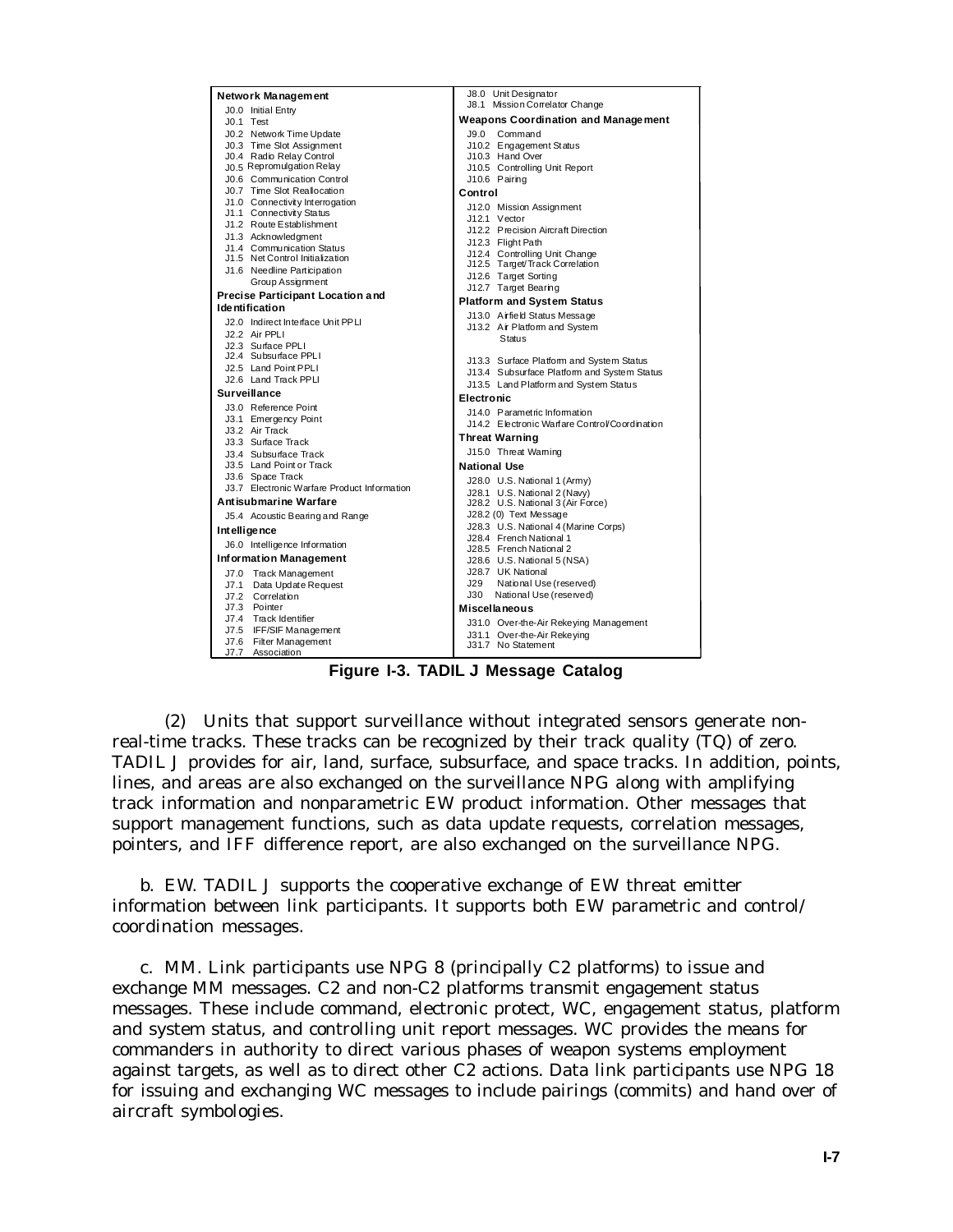d. Air Control. Air control provides a capability for a C2 JU to control non-C2 JUs. Air control is divided into two components that are configured as a stacked net: the uplink and the back-link. Each net is assigned to a specific C2 JU and the fighters being controlled. The controlling unit provides mission assignments and vectors to fighter aircraft on the time slots assigned to the up-link. Air control back-link provides a capability for a non-C2 JU to report tracks detected with its weapon system sensors. For example, a controlled fighter may detect a target with onboard sensors and report the target position to the controlling JU. The controlling JU attempts to correlate the target report with those tracks it holds, and for new targets it generates a new track report

e. Fighter-to-Fighter Net. Fighters exchange sensor target information and aircraft status among themselves on the fighter-to-fighter net, which is usually configured as a stacked net, with each fighter group assigned time slots on one of the nets. The maximum fighter flight size is dependent on the net access designed into the network. The USN normally uses dedicated access, and flight size can be 2, 4, or 8 fighters per net. The USAF normally uses contention access, which provides flexibility in flight size. Dependent on network design, a controller may access a fighter-to-fighter net.

f. Secure Voice Channels. TADIL J provides two (voice groups A and B) secure digitized voice channels. It is usually configured as a stacked net and has data rates of 2.4 or 16 kilobits per second (kbps). Voice clarity is enhanced when using 16 kbps voice, but time slot usage is significantly increased. Note that voice circuits remain active when the terminal is set to the *data silent* mode of operation. TADIL J voice is not currently used by some platforms.

g. Navigation. TADIL J provides a mobile platform a relative position derived from other TADIL J units and can be used to improve a unit's positional accuracy (see paragraph 4g on relative navigation [RELNAV]).

h. Positive Friendly Identification. Each JU periodically transmits a PPLI report, which provides crypto-secure location and identification for the platform. In addition to position and positive identification, each platform may provide status information such as fuel, weapons inventory, and mission assignment tasking. This capability is one of the most important benefits of TADIL J. The capability of all link participants to frequently provide comprehensive position, identification, and status information is a considerable improvement over other links and has significant capability to reduce or prevent fratricide.

#### **4. Data Link Advantages**

TADIL J message sets provide enhanced capabilities to report information with a higher degree of precision than is available with TADILs A or B. See Figure 1-4.

a. Unlimited Participants. TADIL J is not limited to a set number of participants. Each participant, or JU, is assigned an octal five-digit-unique address. Link addresses 00001 to 00177 are equivalent to TADIL A and B addresses 001 to 177. Therefore, to accommodate multilink communication, joint operating procedures specified in Chairman, Joint Chiefs of Staff Manual (CJCSM) 6120 require that C2 JUs always be assigned addresses below 00177. Non-C2 JUs use only addresses 00200 through 77776.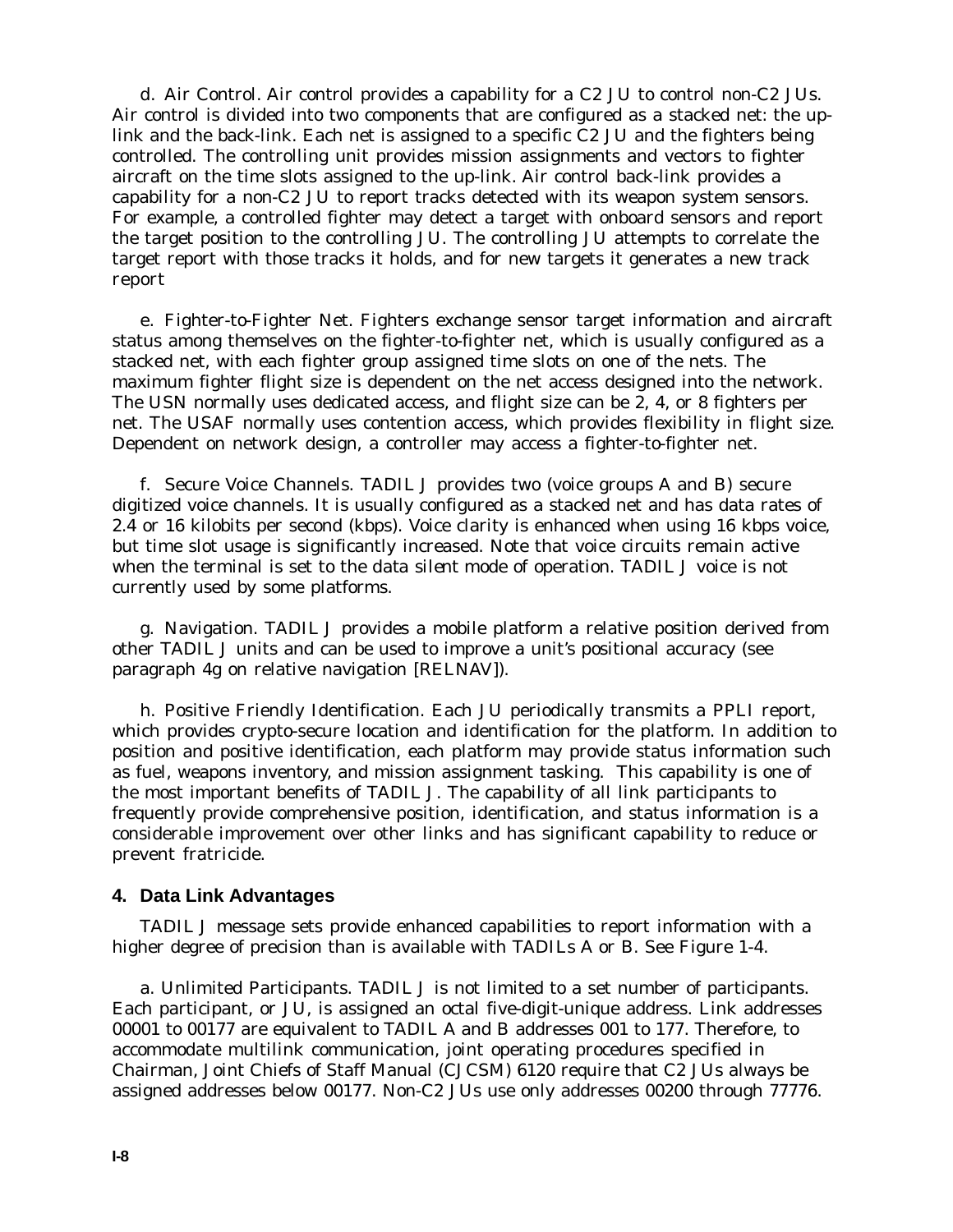b. Track Numbers (TNs). TADIL J employs a five-character alphanumeric TN within the range 00001 to 77777 or 0A000 to ZZ777. For TN allocation and assignment purposes, participants must remember that TADIL A TNs 0200 to 7777 are considered to be the same TNs as the TADIL J TN addresses 00200 to 07777. As a convention, units that initiate tracks on both TADILs A and J should use their TADIL A track block as their TADIL J track block to prevent confusion on track identification.

c. TQ Values. TADIL J uses TQ values that range from 0 through 15. A specific positional accuracy range, as specified in MIL-STD 6016, defines each TQ value. The highest TADIL J TQ value requires better than 50-foot accuracy. By comparison, the highest TADIL A/B TQ value is 7 and is defined by each platform.

d. Track Identification. Track identification is reported on TADIL J as an environment, identification, platform, platform activity, specific type, or nationality. For an example, see Figure I-5:

e. Platform Status. In conjunction with PPLIs and reports, a JU can report its own status. This report can include information such as equipment status, ordnance inventory and variant, radar and missile channels, fuel available for transfer, gun capability, and estimated time of arrival and departure to and from station.

| <b>REFPOINT</b> | Reference point designator – type, latitude/longitude, date time group (dtg)                                   |
|-----------------|----------------------------------------------------------------------------------------------------------------|
| <b>LINK</b>     | Communication link to which message sets apply                                                                 |
| <b>PERIOD</b>   | Operational period of the network – start/stop dtg                                                             |
| <b>INETWORK</b> | Selected network and network participation group (NPG) design options                                          |
| <b>JCRYPDAT</b> | Crypto data – crypto variable logic label $(CVLL)(s)$ & assigned key short title(s),                           |
|                 | secure data unit (SDU) location                                                                                |
| <b>JSTNETS</b>  | Establishes net stacking - NPG number, usage                                                                   |
| <b>JUDATA</b>   | Joint tactical information distribution system (JTIDS) unit (JU) assignments - JU                              |
|                 | address, participant type and sequence number, transmission mode, track                                        |
|                 | numbers, terminal output, user type, initial entry identification, secondary JU address,<br>track number block |
| <b>DUTY</b>     | Duties/roles - NTR, initial entry JTIDS unit, etc.                                                             |
| <b>JOPTION</b>  | NPG design option sequence number - assigned tothe platform                                                    |
| <b>JSDULOC</b>  | SDU location - CVLL/SDU location                                                                               |
| <b>AMPN</b>     | Used to provide information to clarify the preceding set.                                                      |
| <b>NARR</b>     | Used to provide additional information on more than one set.                                                   |
| <b>JUFILTER</b> | Use this set to provide TADIL J transmit filter data.                                                          |
| <b>FLTRLINE</b> | Use this set to describe TADIL J line filters.                                                                 |
| <b>JDEFAULT</b> | Use this set to provide multifunctional information distribution system TADIL J default<br>network data.       |
| <b>JTRNMODE</b> | Use this set to provide multifunctional information distribution system TADIL J<br>network.                    |

**Figure I-4. TADIL J Message Sets**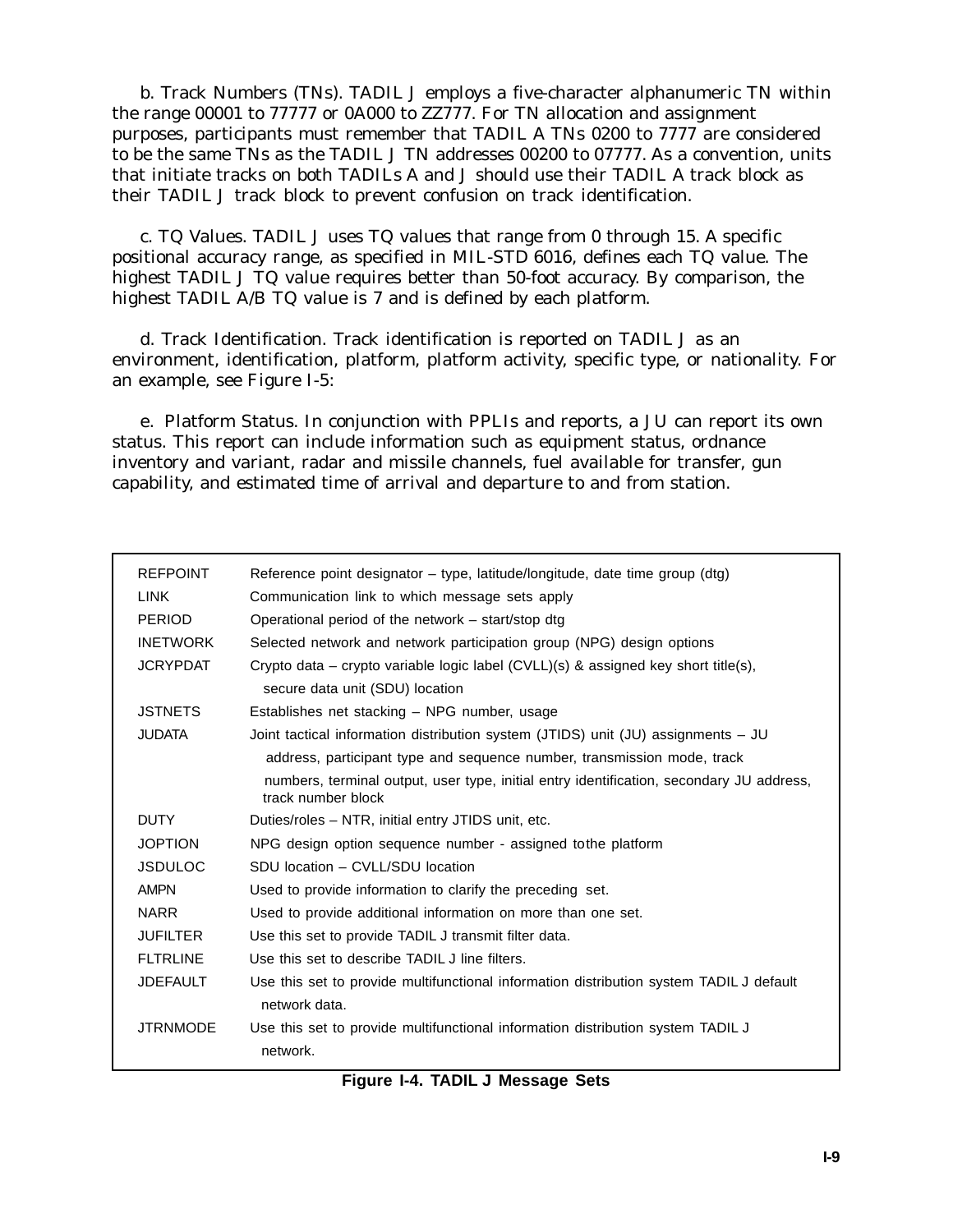Environment Air Identity **Friend** Platform Fighter Platform Activity Combat Air Patrol Specific Type FA-18 Nationality Canada

#### **Figure I-5. Track Identification**

f. Information Exchange. The TADIL J message standard allows information to be exchanged with greater precision than previously available on TADILs A and B. Significant improvements are attained in position reports through exchanges in latitude and longitude, course, speeds, altitudes, and lines of bearing. TADIL J messages allow reporting of multisegmented lines, as well as areas of all shapes and sizes.

g. RELNAV. RELNAV, an automatic function of the terminal, is used to determine the distance between platforms by measuring the arrival times of transmissions and correlating them with reported positions. Terminals on a network need this information to maintain time synchronization. RELNAV is in constant operation in all terminals and its data can be used to improve a unit's positional accuracy. If two or more units have independent, accurate knowledge of their geodetic positions, RELNAV can provide all units in the network with accurate geodetic positions. As a result, the precise geodetic position of every unit can be maintained constantly by every other unit. See Figure I-6.

(1) Geodetic Positioning. TADIL J messages implement a three-dimensional geodetic coordinate system using latitude, longitude, and altitude. This allows positions to be reported anywhere in the world, subject only to display and data base limitations. The geodetic grid (GEOGRID) is WGS-84 and positional accuracy of all positions within this grid are based upon external fixing available to link participants. The GEOGRID is always active. See Figure I-7.

(2) Relative Grid (RELGRID). In addition to the GEOGRID, the RELGRID may be activated. This grid is a flat plane similar to the TADIL A grid. It is 1024 by 1024 and tangent to the GEOGRID at the grid origin. Coordinates in the RELGRID are x, y, z from the grid origin. The RELGRID functions separately from the GEOGRID and at time may provide better location information. The RELGRID requires that each unit enter the same grid origin and that a network functionary role called the navigation controller (NC) be assigned to one unit. (Note: The NC must be an aircraft. If an aircraft is not available and the RELGRID is desired, both an NC and a secondary NC must be assigned.)

h. EW. TADIL J allows greater exchange of EW parametric information and a wider range of EW control than was provided in legacy data links. EW JUs exchange parametric data and orders on NPG 10. However, EW product information may be transmitted over either NPG 10 or NPG 7.

i. Land Points and Tracks. TADIL J messages add land as a track environment. Land points are normally used to mark the geodetic position of stationary units or objects such as surface-to-air missile (SAM) sites, military headquarters, bridges, and so forth. Land tracks can also represent the position of mobile land vehicles such as trucks, tanks, artillery, and so forth.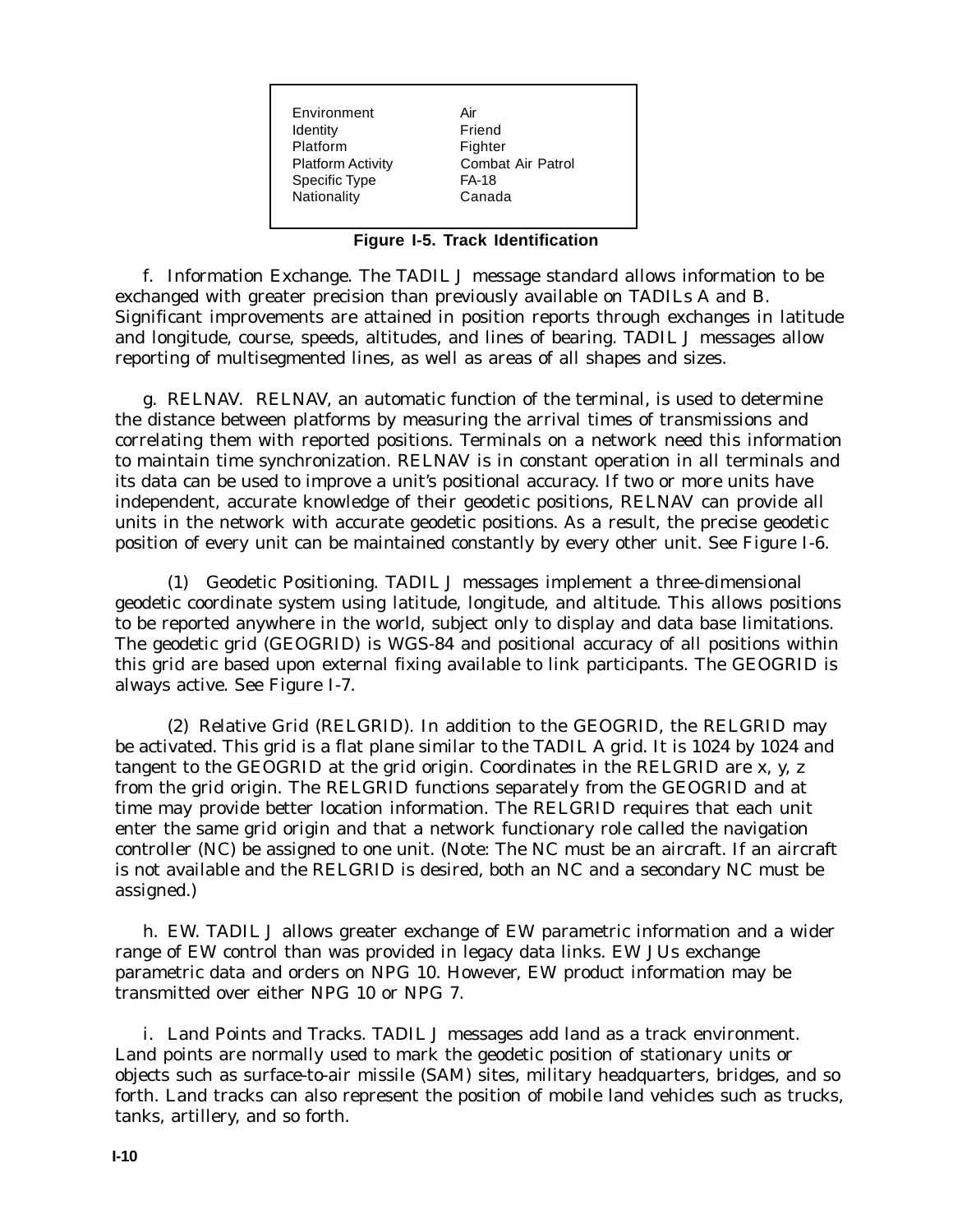

**Figure I-6. Relative Navigation**



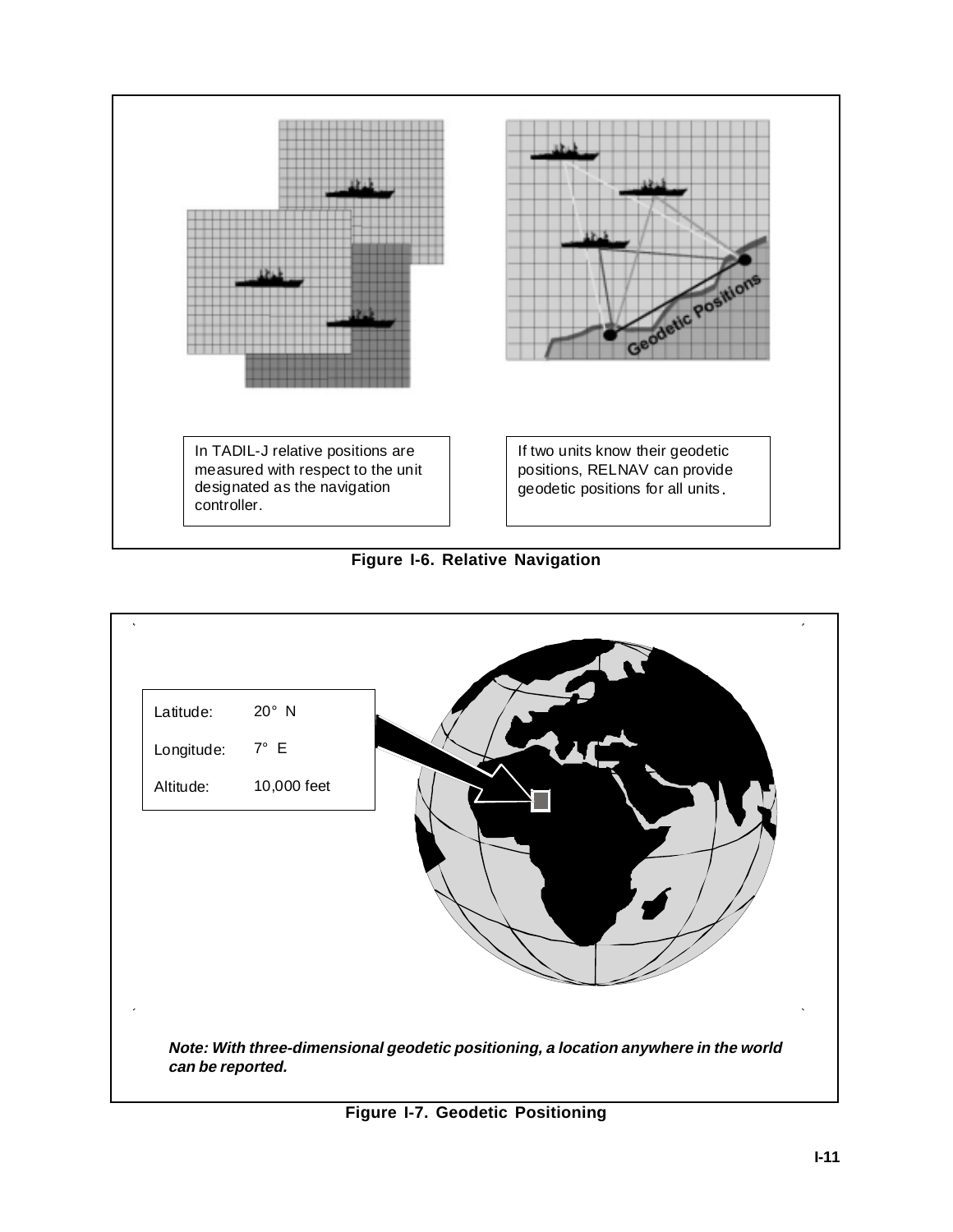### **Chapter II**

# **ARCHITECTURE**

#### **1. Network Design**

The joint interface control officer's (JICO's) primary responsibilities functions include determining the data link architecture and network design parameters needed to connect the various operational units in the proposed operation. The interface control officer (ICO)/JICO considers force composition, projected track loading, and communications and connectivity requirements. Based on these considerations, the ICO/JICO coordinates with the JTIDS Network Design Library (JNDL) and service network design facilities (NDFs), when applicable, to select a network from the joint/ Service library or to develop a network request to identify these requirements to an NDF. Network design consists of identifying a set of information exchange requirements among tactical platforms, selecting different types of NPGs to support each function, and allocating each NPG a portion of the network capacity appropriate to its needs. Appendix C provides a list of network design facilities.

#### **2. Parameters**

Two types of parameters are defined at the design phase: network parameters and platform unique parameters.

a. Network Parameters. Network parameters are universal to all JTIDS units to ensure compatibility. These common values define the organization of the NPGs, their net assignments and time slot block assignments, cryptovariable logical label assignments, and relay functions.

b. Platform-Unique Parameters. Correct platform-unique parameters are needed to successfully complete initialization data for individual JTIDS units, enabling each to enter and operate properly on TADIL J. These parameters include transmit-and-receive time slot assignments for individual platforms and other unique data such as relay assignments.

#### **3. Network Completion**

Once the network is completed and accepted by the requesting command, the network is provided to the Service NDFs. The respective Service NDF then provides initialization loads for its Service platforms.

#### **4. Pulse Deconfliction**

Pulse deconfliction is a term that refers to the geographical area coordination of JTIDS use to ensure compliance with pulse density restrictions. Chairman, Joint Chiefs of Staff Instruction (CJCSI) 6132.01A requires all military users to comply with deconfliction requirements levied by the US Government. Pulse density restrictions can be described as the number of pulses emitted within a given geographical area. The biggest factor contributing to pulse density restrictions is the potential for interference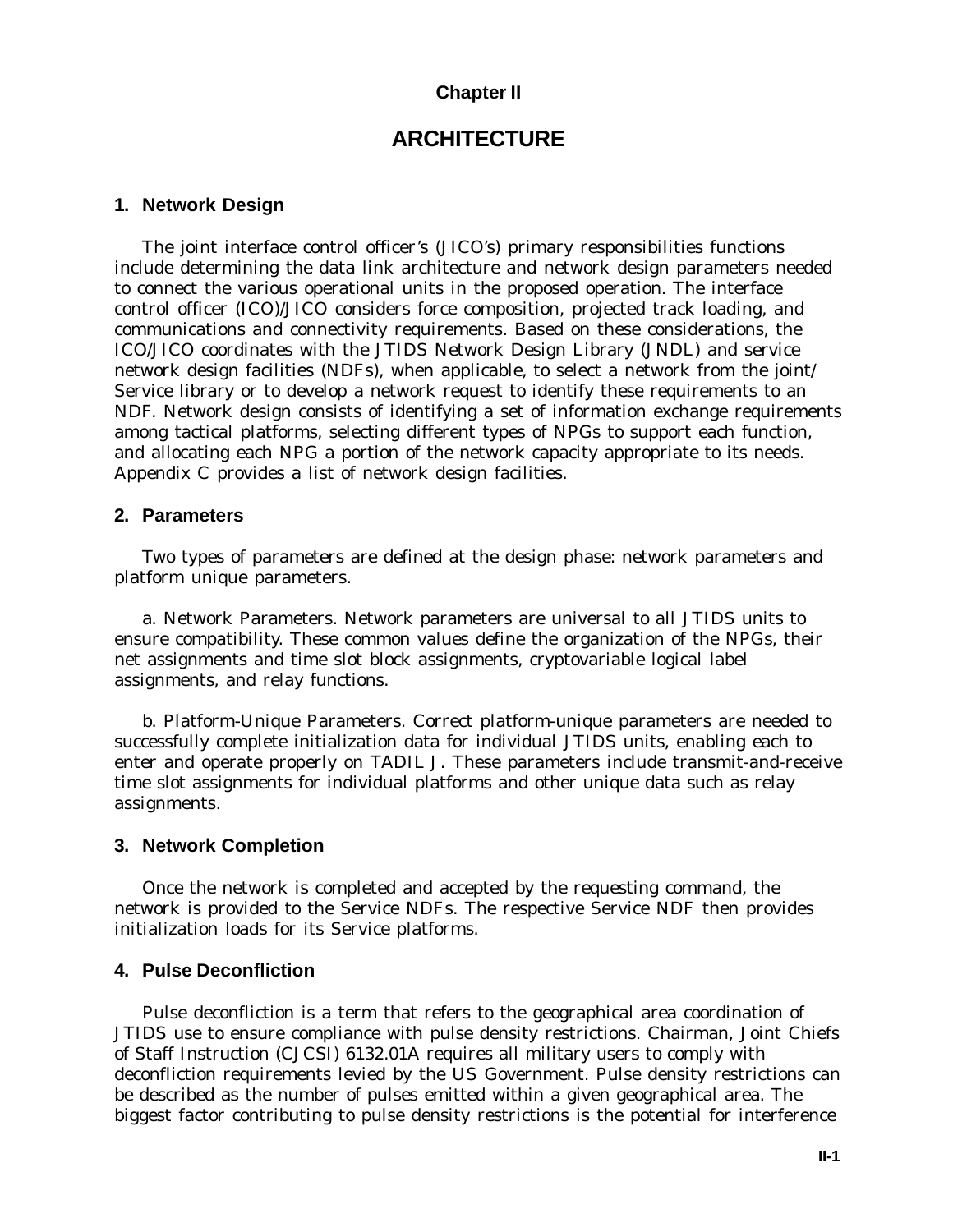with radio navigation systems. The JTIDS deconfliction server (JDS) is an internetbased, data base application that allows TADIL J units to comply with pulse density restrictions as they coordinate training opportunities. JDS allows network planners and users 24-hour access to a list of all scheduled TADIL J activity. Using JDS, units can easily find potential training opportunities and avoid interfering with other planned networks. JDS is currently available on the internet within the JNDL web site at [www.forscom.army.mil/interop/JNDL/JNDL\_index.htm]. A defense switching network dial up capability is planned for the future.

a. JDS Access. The JDS administrator at the JNDL controls access to the JDS through the use of user names and passwords. Access to the JDS requires completion of the access request form. The JNDL issues either a deconfliction coordinator-level password or a JDS viewer-level password. A deconfliction coordinator schedules TADIL J activity into the JDS. All units may obtain a viewer-level password. The user name/password security configuration is not sufficient to handle classified information. The JNDL staff handles all classified events off-line, manually deconflicting them with unclassified events.

b. JDS Client System Recommendations. Users can access JDS through Microsoft Internet Explorer 4.01 or higher with 128-bit security or Netscape Navigator 2.0 or higher. However, only JAVA-enabled 4.0 versions of either can access the next JDS version, which requires a Pentium 133 personal computer with 32 megabytes of random access memory or greater and a direct network connection to the internet. If a modem connection must be used, it should be at least 33.3 kbps.

c. JDS Functions. The JDS allows deconfliction coordinators to schedule JTIDS activity for a specific time frame in a specific geographic area while checking for potential time slot duty factor (TSDF) conflicts. The minimum information required for scheduling includes the point of contact's (POC) name and phone number, the 9-character network name, and the location, duration, and TSDF. Once scheduled, the event information is available to all deconfliction coordinators and JDS viewers through various prescripted data base queries. The information may be modified, updated, or deleted as necessary, but only by the original scheduler.

d. Joint TSDF Calculator. The TSDF calculator is available to both deconfliction coordinators and JDS viewers. This calculator is designed to help units determine the TSDF being used in a network. The user selects a preloaded network from the list provided. The calculator takes the user to a screen where he selects the number and type of participants and other options. The calculator then totals and displays both the total TSDF and the highest single user TSDF for the configuration the user has specified.

- e. JNDL Web Site Features. In addition to the JDS, the JNDL web site contains:
	- (1) The on-line JTIDS/MIDS network design request form.
	- (2) The JTIDS/MIDS network design catalog.
	- (3) A schedule of JTIDS/MIDS-related training at the joint multi-TADIL school.
	- (4) A discussion forum for JTIDS/MIDS users.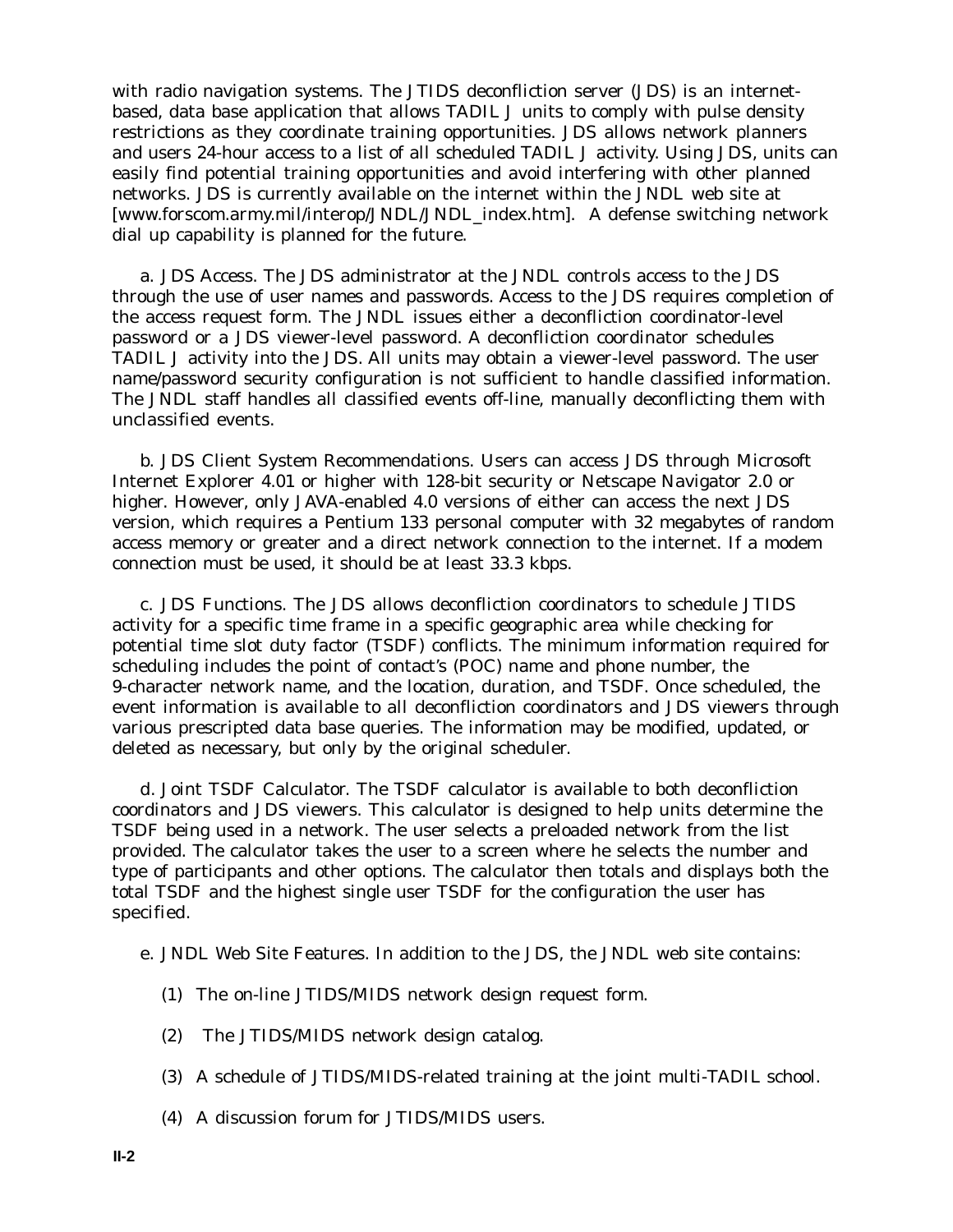- (5) A glossary of JTIDS/MIDS terms.
- (6) Reference documents.
- (7) Links to other JTIDS/MIDS web sites and Service NDFs.

### **5. Frequency Assignments**

Frequency assignments are required for all TADIL J operations. A frequency assignment may vary because it covers a specific geographic area. The first thing one must do before submitting a JTIDS/MIDS frequency assignment request is to identify the requirements. Figure II-1 lists the minimum requirements to include in the frequency assignment request.

#### **6. Architecture Examples**

Figures II-2, II-3, and II-4 provide three examples of architectures. They show examples of how an architecture might be linked, but are not representative of a complete or existing JNDL.

**Location** (for example, warning, restricted, airborne early warning orbit areas or the latitude and longitude for a specific geographic area). **POC** (name, location, phone, e-mail address). **Duration** (for example, 3-28 February 0800 – 2000). Note: The location and duration should be loosely tied together to facilitate more effective pulse deconfliction (for example, point A to point B within 100 nautical miles either side, 26-28 February. This enables the request to remain at the UNCLASSIFIED level.) **Required TSDF** percentage for network and maximum for any one platform (100/50) **Stop Buzzer** POC **Platforms** (e.g. F-14, F-15, E-3, and AEGIS)

**JTIDS/MIDS voice requirements**

**Figure II-1. Minimum Requirements for JTIDS/MIDS Frequency Assignment Request**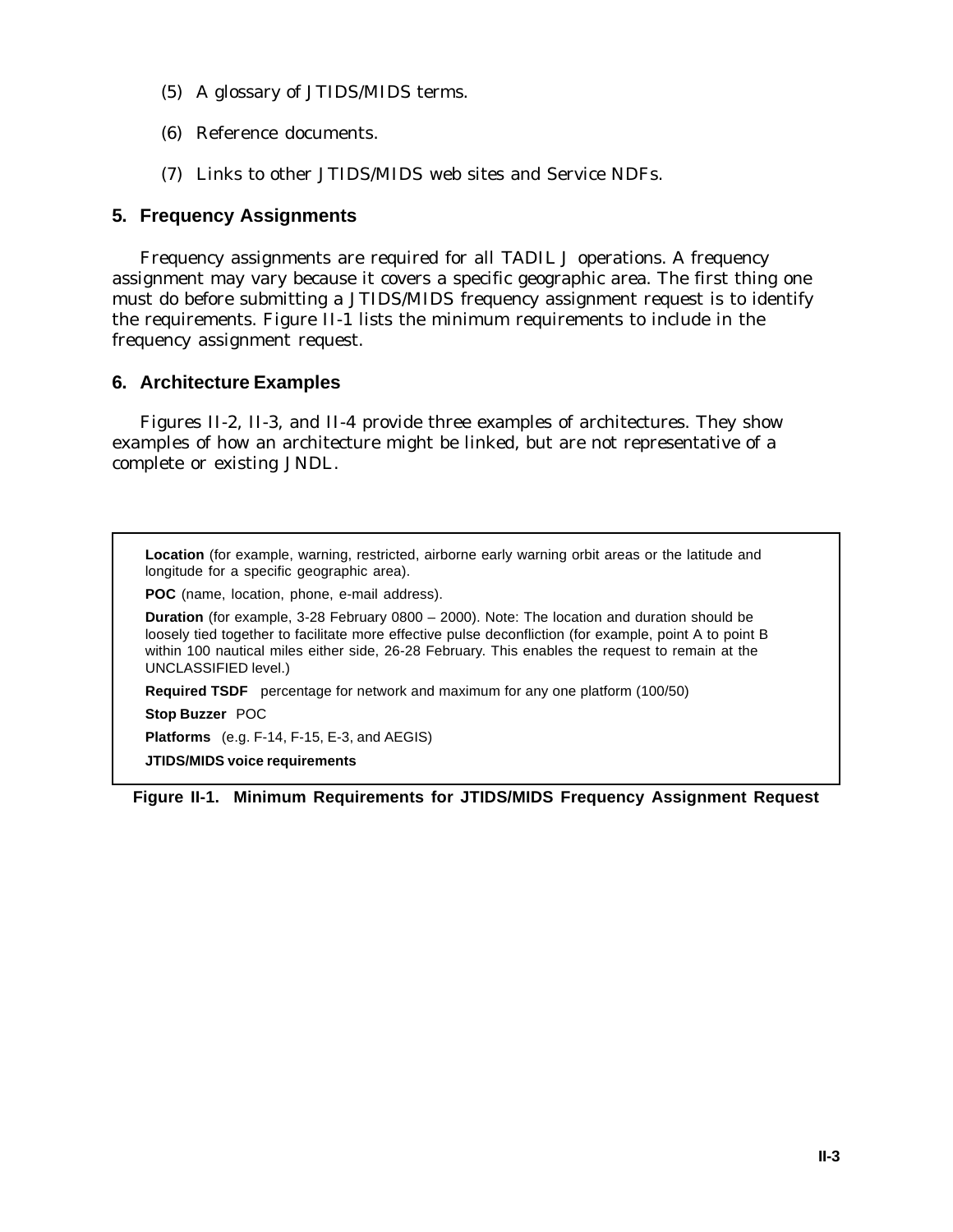

**Figure II-2. Navy Architecture Afloat**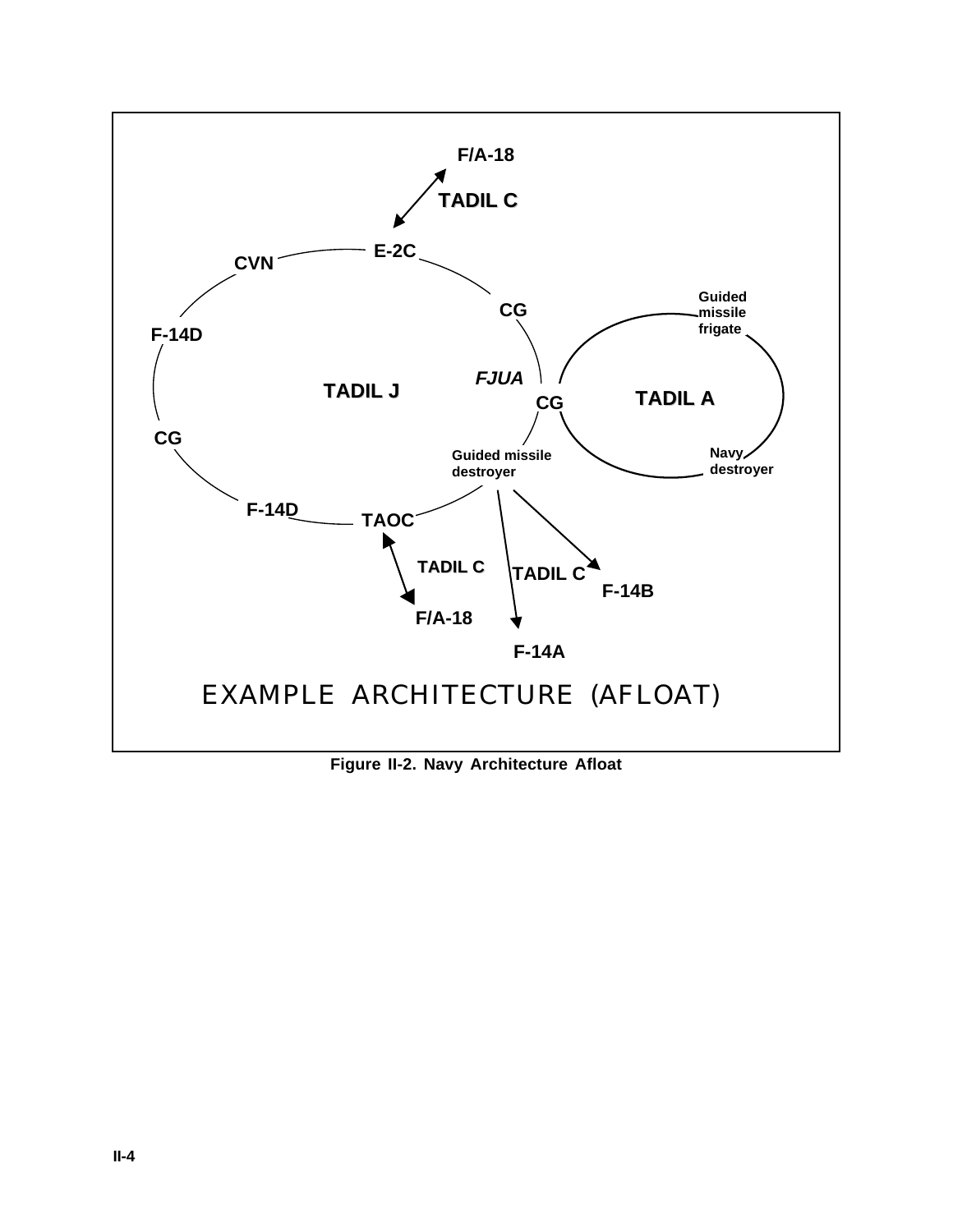

**Figure II-3. Joint Architecture Ashore**



**Figure II-4. Combined Theater Architecture**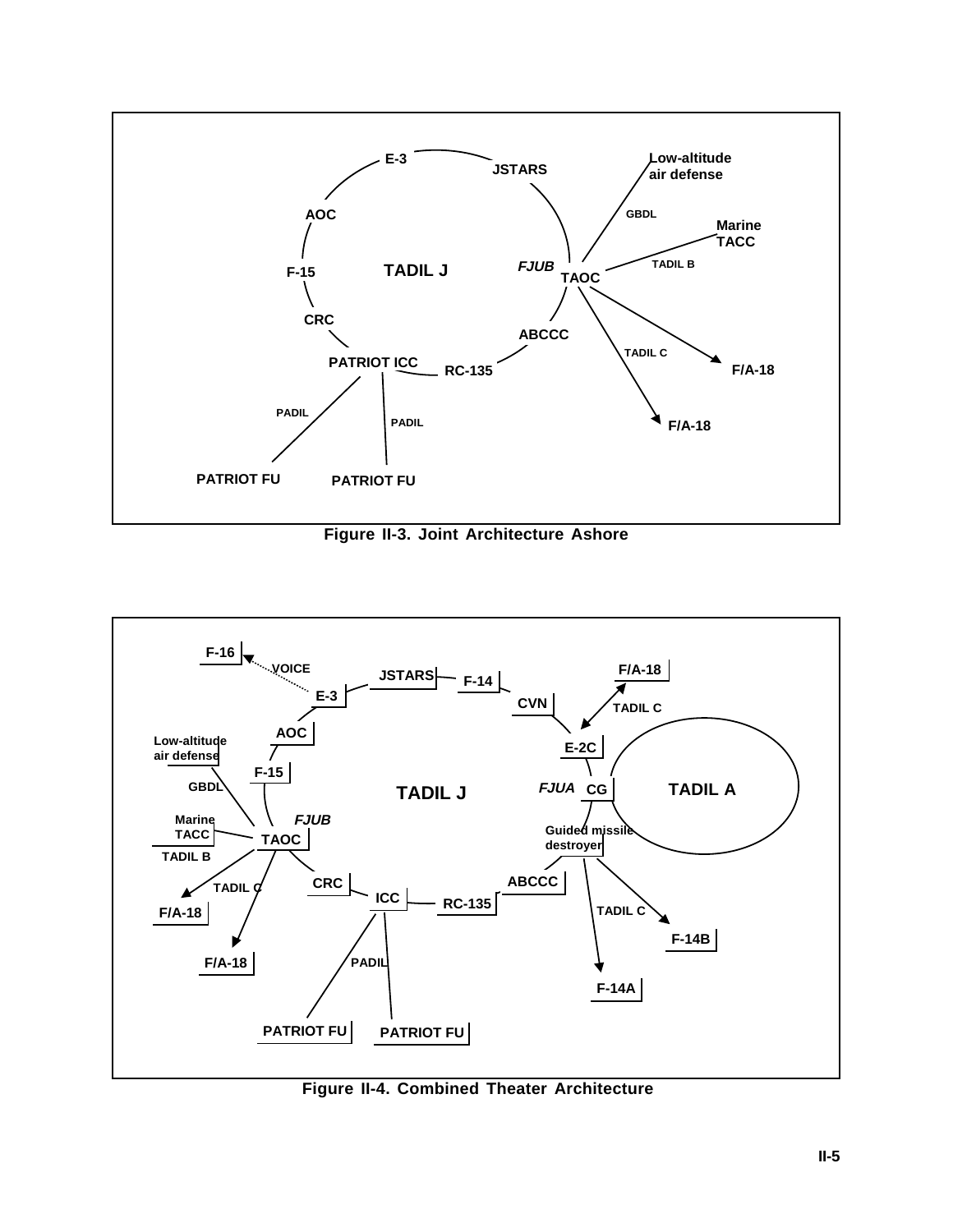## **Chapter III**

# **OPERATIONS**

#### **1. Multilink Operations**

With the introduction of TADIL J, all operations will be multilink, consisting of units operating on various combinations of TADIL C, TADIL A,/B and TADIL J. Multilink participation must be planned and performed in a manner that provides a common tactical picture (CTP) to all units. In the multilink environment, those platforms capable of forwarding data accomplish the necessary information transfers between different links performing surveillance. Despite employing a variety of equipment, configurations, and capabilities, TADIL J must integrate with existing communications links in order to optimize the overall performance of the command, control, and communications (C3) function. This requires expansion of both link planning and link control functions in order to take advantage of the full potential of TADIL J capabilities.

a. Multilink Advantages. The advantages of TADIL J show how it can both complement and improve the other links.

(1) Multiple Functions. Because TADIL J supports multiple functions, it frees existing radios for other uses, i.e., UHF radios used to support air control data and voice.

(2) Additional Secure Voice Channels. TADIL J can provide two additional secure voice channels per platform (each allowing 126 circuit selections) that can be allocated to multiple groups requiring secure voice. This frees both crypto devices and radio frequency (RF) equipment. Consequently, the communications planner has additional resources with which to provide secure voice connectivity and for other uses.

| <b>Feature</b>          | <b>TADIL A</b>                       | <b>TADIL C</b>   | <b>TADIL J</b>                                    |  |  |
|-------------------------|--------------------------------------|------------------|---------------------------------------------------|--|--|
| Data Functions          | Surveillance, position,<br>EW, MM/WC | Air control      | Surveillance, position, EW, MM/WC,<br>air control |  |  |
| Voice Functions No      |                                      | No               | 2 secure voice<br>126 nets/voice                  |  |  |
| Spectrum                | <b>HF/UHF</b>                        | <b>UHF</b>       | <b>UHF</b> spectrum L-band                        |  |  |
| Throughput              | 1.8 Kbps                             | 3.8 Kbps         | 54.0 Kbps                                         |  |  |
| System<br>Throughput    | 1.8 Kbps/net<br>4 nets possible      | 3.8 Kbps per net | Potential of 1 megabits per second                |  |  |
| Access Protocol Polling |                                      | Command/response | TDMA                                              |  |  |
| Relative<br>Navigation  | No                                   | No               | Yes                                               |  |  |
| Jam Resistance No       |                                      | No               | Yes                                               |  |  |
| Secure                  | Yes                                  | No               | Yes                                               |  |  |
| <b>Extended LOS</b>     | <b>HF</b> only                       | lNo              | Yes via relay                                     |  |  |

**Table III-1. USN Multilink Planning**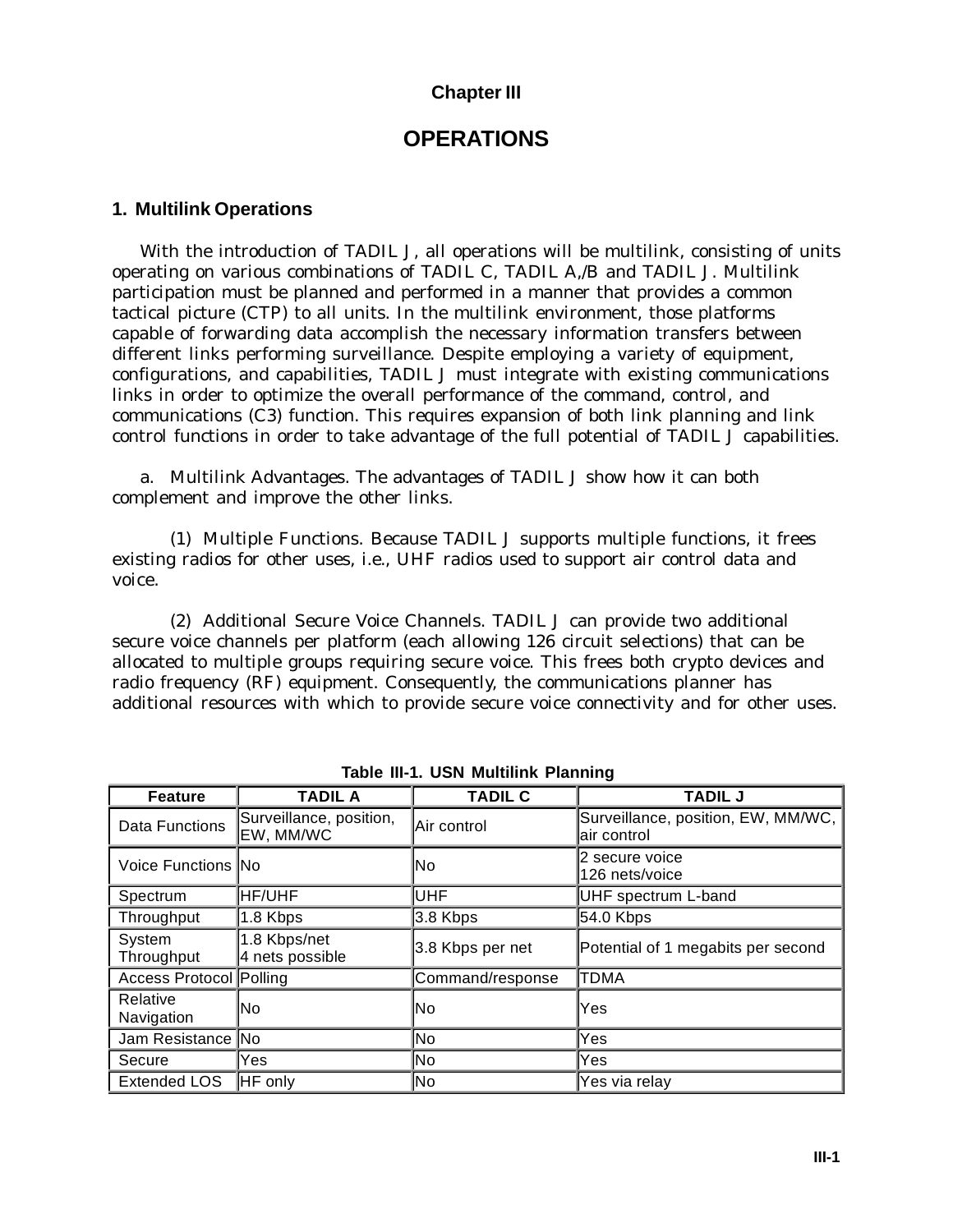(3) Unique Waveform. Since its unique waveform (spectrum) limits over-thehorizon detection, hinders exploitation, and complicates enemy jamming strategies, TADIL J-capable forces should be deployed to counter threat electronic strategies. For example, TADIL J forces can be deployed toward an expected jamming axis, thereby limiting the jamming effectiveness. Communication alternatives include data on TADIL J with voice on UHF in order to achieve maximum data (track) throughput.

 (4) Higher Communications Loading. TADIL J terminal throughput supports higher communications loading, allowing more information to be shared by participants. Increased throughput or capacity allows significantly expanded track loads, while the TDMA architecture provides quicker track updates that are not tied to a net cycle time.

(5) Improved Computer Display System. TADIL J system throughput allows tacticians and planners to "select" the connectivity groups that have information necessary to meet mission requirements. This improves the computer display system (CDS) and operator efficiency.

(6) TDMA Protocol. TADIL J TDMA access protocol allows programming link capacity to meet differing tactical needs. UHF back-to-back radio relays could be eliminated. Relayed air control could extend fighter tactics while still maintaining a data back link.

(7) Inherent Navigation Capability. TADIL J inherent navigation capability improves gridlock and shipboard gridlock system operation, reduces target acquisition time, and enhances cooperative tactics.

(8) Data Forwarding Capability. The introduction of TADIL J with data forwarding impacts TADIL A platforms in the following ways:

(a) TADIL A operations are improved by moving units to TADIL J and thus reducing the number of polls in the net cycle.

(b) Major track holders are on TADIL J aircraft carriers (CV), AEGIS, and E-2C airborne early warning (AEW) aircraft.

(c) All TADIL J tracks are reported to TADIL A units during one poll of the data forwarder.

(d) The data forwarder automatically reports F-14Ds on TADIL C, whether controlled or uncontrolled.

(e) Tracks/participating units (PUs) appear from TADIL J units (CVs, guided missile cruisers [CGs], E-2Cs, F-14Ds, laboratory sites) that are not in the polling sequence.

(f) Filtering may be required to prevent overloading the TADIL A platform's CDS with too many racks.

(g) The gridlock reference unit may be a TADIL J platform.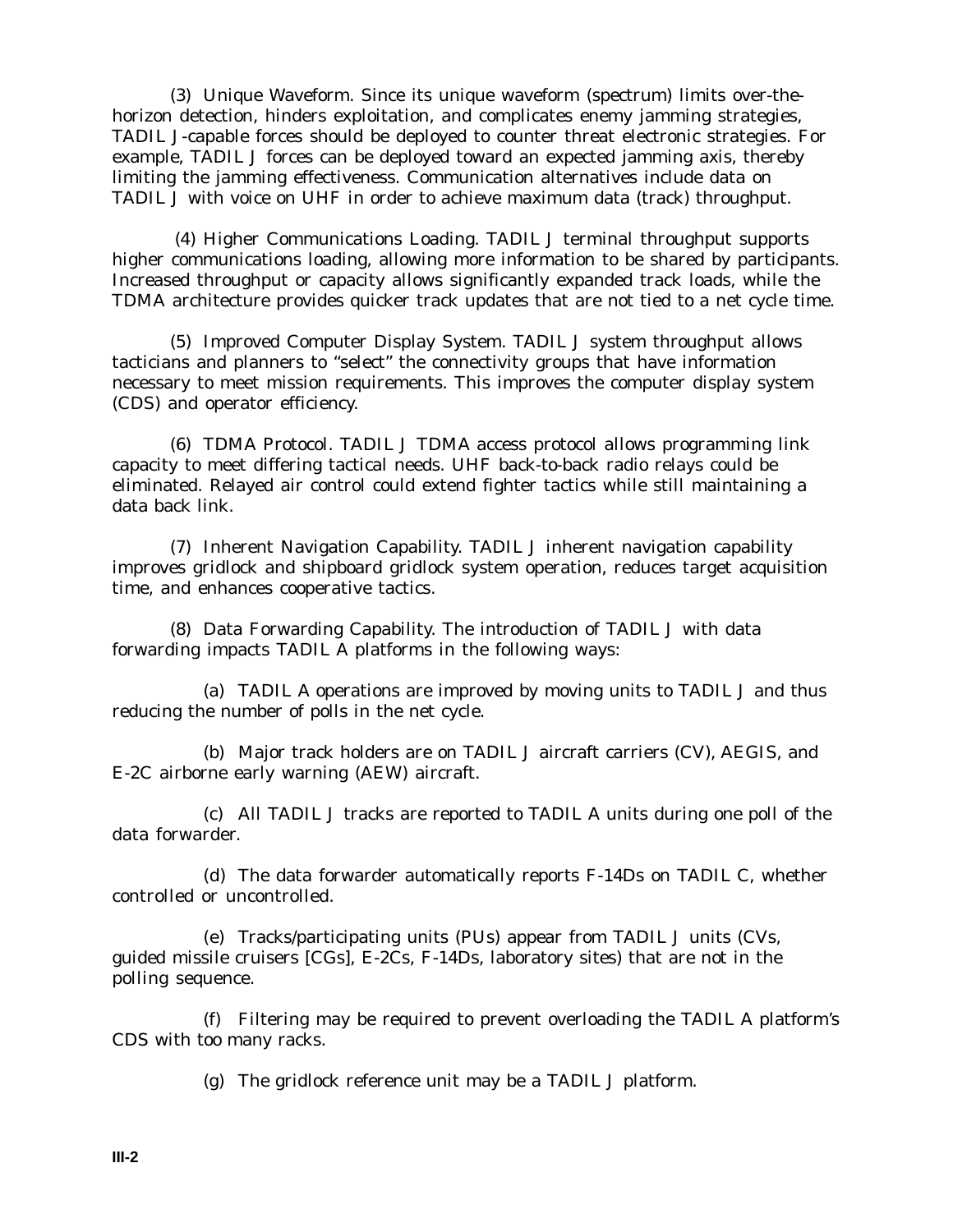b. TADIL A Characteristics. TADIL A employs netted communications techniques and a standard message format (M-series) for exchanging digital data information among airborne, land-based, submarine and shipboard tactical data system (TDS). TADIL A communications are conducted on either the high frequency (HF) or UHF bands. The following explains TADIL A-associated equipment and its various functions:

(1) TADIL A Computer/Module. Shipboard TADIL A system control may be provided by the AN/UYK-43 or the AN/UYK-7 computer. The major function of the AN/ UYK-43 computer is to execute the shipboard TDS program; the TADIL A module of the TDS program provides controls. The AN/UYK-7 is a dedicated TADIL A computer. The TADIL A computer/module is capable of—

(a) Providing tactical ownership sensor information to data link participants.

(b) Receiving and processing incoming tactical information from data link participants.

- (c) Maintaining a tactical database.
- (d) Performing TADIL A and TADIL C management.
- (e) Performing identification functions.
- (f) Performing weapons selection and management.
- (g) Controlling the data console displays.

(2) TADIL A Data Terminal Set (DTS). The TADIL A DTS converts digital information from the TDS database, via the KG-40A, to audio tones, which are modulated, converted to RF, and transmitted by either HF or UHF radios to various platforms for processing. For live TADIL A operations, the DTS operates in what is considered to be half-duplex mode. Normal TADIL A operations consist of unit-assigned duties such as NCS and picket station (PKT). Both NCS and PKTs are considered PUs in the link, and each has a specific address number assigned to it. Addresses for PUs range from 001 through 076 in the octal numbering format for a total of 62 available addresses. The NCS is the unit responsible for polling each PKT unit by interrogating its PU address each net cycle; this is called the roll call mode. To perform net protocol functions, the DTS is considered a front-end processor because it does not require the TDS to be interfaced to perform its functions such as net protocol. However, the DTS does not transmit the TDS message data unless it is properly interfaced with the TDS computer.

(3) TADIL A Radios. TADIL A transmitters and receivers provide point-to-point connectivity between widely separated participants. The radios can be a transmitter/ receiver combination in which the transmitter and receiver are separate, independent functions. A transceiver is a radio that has interdependent components in one unit that provide both the transmit and receive functions. Two types of radios are used for TADIL A: HF and UHF. Link-capable radios require different setup parameters and sometimes-different internal components than needed by a standard voice radio. The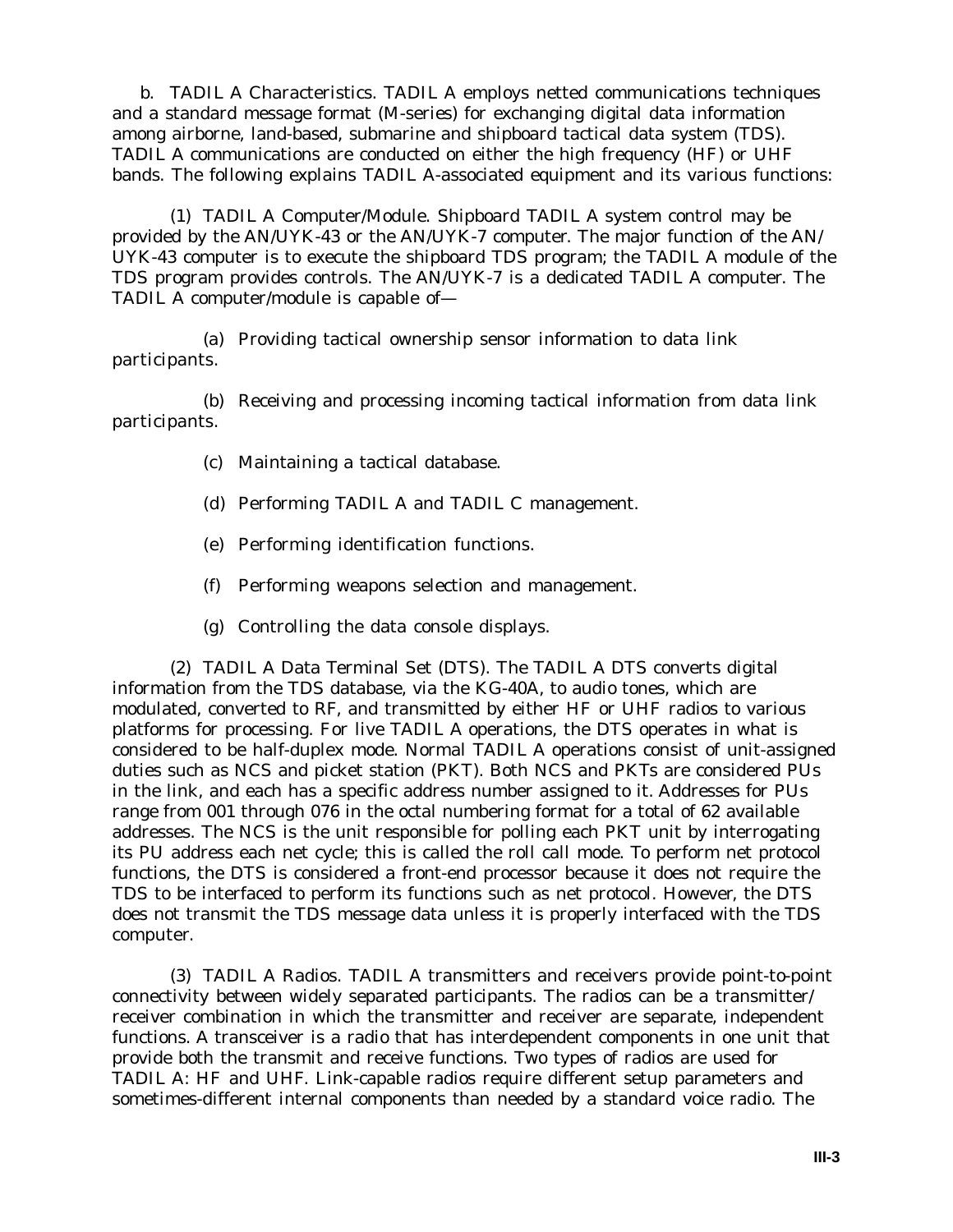primary differences include faster transmit-to-receive switch timing, keyline interface, audio bypass set at  $+/- 20$  kilohertz (kHz) for data vice  $+/- 5.5$  kHz for voice, and automatic gain control attack/release timing.

c. TADIL C Characteristics. TADIL C uses a command and response protocol and the principle of time division multiplexing to derive apparently simultaneous channels from a given frequency. It connects two points (or units) by assigning a sequence of discrete time intervals to each of the individual channels. At any given time, a unit transmits, receives, or idles on a single point-to-point circuit. TADIL C is the USN primary air intercept control (AIC) tool, as well as the basis for the automatic carrier landing system. A major capability of TADIL C is the ability to receive and display targets downlinked by fighter aircraft from beyond the controlling unit's radar horizon. TADIL C also has the ability to uplink targets from the controlling unit to the fighter aircraft and provides target-vectoring data to the fighter aircraft. TADIL C is used on both USN surface combatants and E-2C AEW aircraft. Both may act as controlling units. The TADIL C system provides the TADIL J operator/user with the means to conduct AIC operations with non-TADIL J-capable aircraft. The TADIL C interface between the advanced combat direction system (ACDS)/command and decision system and the command and control processor (C2P) allows TADIL C host software to conduct TADIL J air control operations.

d. Multilink Platform Capabilities. Initial employment of TADIL J in the USN includes CVs, selected CGs, E-2C Group II, and F-14D aircraft upgrades. These units have retained their TADIL C and TADIL A capabilities and can conduct various types of multilink operations. Additionally, Model 5 ships, the E-2C, and the F-14D have upgraded their CDS databases to be operation specification (OPSPEC) 516 compliant, giving them TADIL J data registration.

(1) Model 4. Model 4 (Block 0) refers to the existing combat direction system (CDS) aboard AEGIS and naval tactical data system (NTDS) ships. Their CDS software conforms to OPSPEC 411 and 404 (Model 4, TADIL A and Model 4, TADIL C). See Table II-2.

(a) All combat displays and controls are existing TADIL A/TADIL Ccompatible displays. The CDS generates and receives M-, V-, and R series messages via an "NTDS Fast" interface to the C2P.

(b) All messages transmitted or received over any of the links are routed through the C2P. Outgoing M, V, and R messages generated by the CDS are either pipelined to the TADIL A and TADIL C DTS or translated into appropriate J-series messages for TADIL J. TADIL J messages are further mapped to appropriate NPGs for transmission.

(c) Incoming messages are similarly pipelined to the CDS from TADIL A and TADIL C. TADIL J messages are translated from TADIL J to M, V, and R. During translation, both the expanded message content and enhanced data registration accuracy of TADIL J are lost. The original link source of the messages cannot be determined or displayed by the operator. The C2P uses a direct tap from the ship's navigation system to make grid translations.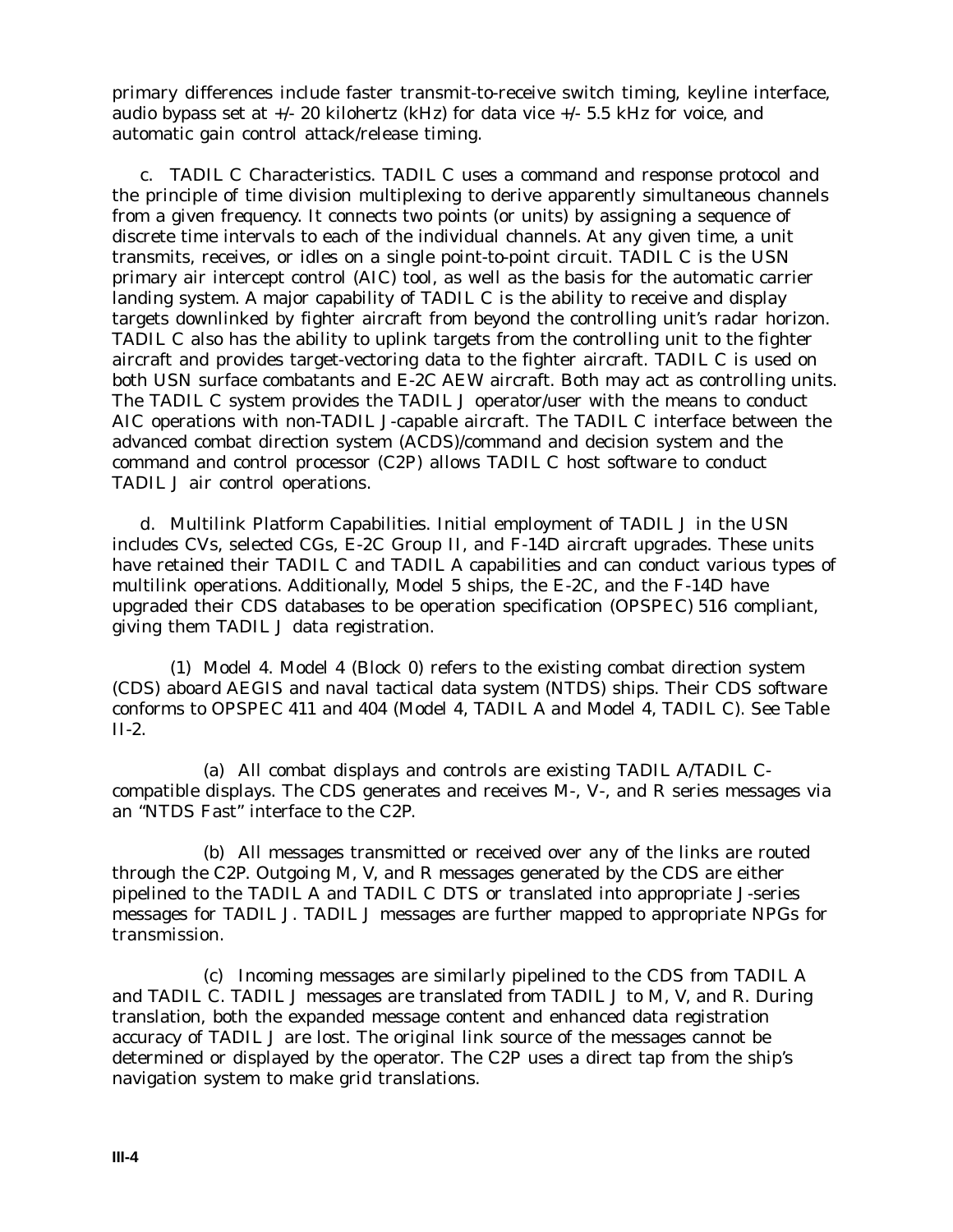| <b>Multilink Capability</b>                 | Model 4/<br>Block 0 | Model 5/<br><b>Block 1</b> | $E-2C$<br><b>Group II</b> | <b>F-14D</b> |
|---------------------------------------------|---------------------|----------------------------|---------------------------|--------------|
| TADIL A surveillance/TADIL C air<br>control | X                   | X                          | X                         |              |
| TADIL J surveillance/TADIL C air<br>control | X                   | X                          | X                         |              |
| TADIL J surveillance/TADIL C air<br>control | X                   | X                          | Χ                         |              |
| Data forwarding                             | X                   | X                          |                           |              |
| TADIL J/A surveillance broadcast            |                     |                            | X                         | X            |
| TADIL J air control                         | X                   | X                          | X                         | X            |
| TADIL C air control                         | Χ                   | X                          | X                         | X            |
| Simultaneous TADIL-J/C air control          |                     | Χ                          | X                         |              |
| TADIL J fighter-to fighter advisory         |                     | Χ                          | x                         | x            |
| OPSPEC 516 databases                        |                     | X                          | Χ                         | X            |

**Table III-2. Model 4 Systems**

(2) Model 5. Model 5 system's Block 1 refers to the upgrading of the CDS (aboard AEGIS and NTDS ships) to comply with OPSPEC 516 (Model 4, TADIL J). This converts their data registration system and enables it to be consistent with the TADIL J messages. (Note: E-2C Group II and F-14D have already made this conversion.)

(a) All combat displays and controls are upgraded to take advantage of the expanded information contained in the J series messages. The CDS generates and receives J series messages via an interface to the C2P.

(b) All messages transmitted or received over any of the links are routed through the C2P. Outgoing J messages are either pipelined to TADIL J or translated into appropriate M-, V-, and R-series messages for TADIL A and TADIL C. TADIL J messages are mapped to the appropriate NPGs for transmission. On TADIL A and TADIL C, the single TADIL J message (from the CDS) may result in as many as 8 messages.

(c) Incoming messages are similarly pipelined to the CDS from TADIL J. TADIL A and TADIL C messages are translated to TADIL J. The C2P receives navigation information from the CDS and does not have direct access to the ship's navigation system.

(3) E-2C Group II Aircraft. The Group II L-304 computer program maintains a normalized database that allows it to generate TADIL J and TADIL A messages for transmission on surveillance to be OPSPEC 516 compliant. All displays and controls are upgraded to take advantage of the expanded information contained in the J-series messages. The mission computer can use either the GEOGRID or the RELGRID of JTIDS RELNAV for data registration. E-2C surveillance, air control, and identification (PPLI) functions are distinct in all modes. Group II can control up to 20 aircraft on a combination of TADIL C and TADIL J while transmitting surveillance on either TADIL J or TADIL A. It can act as a relay for TADIL A or, if operating exclusively on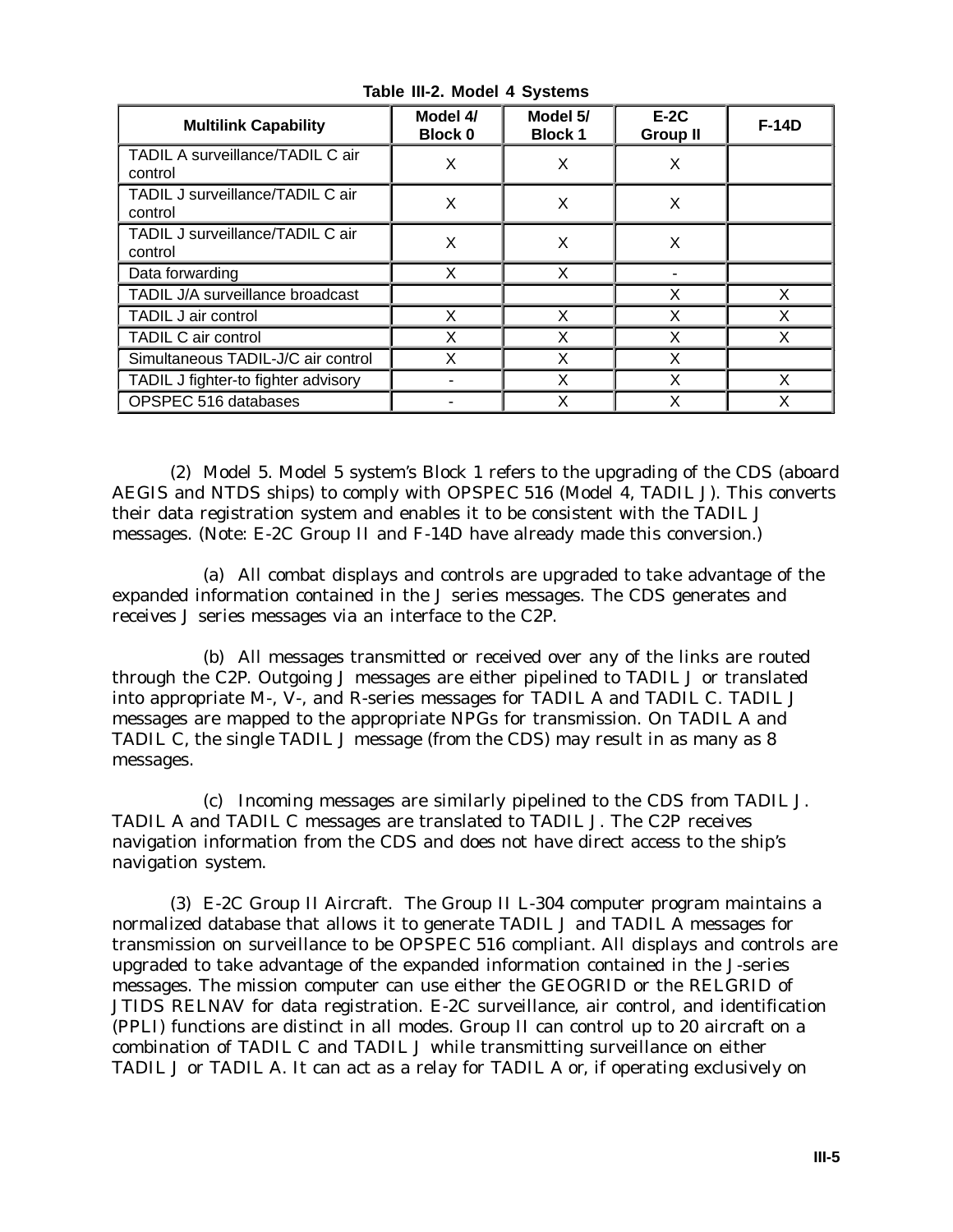TADIL J, relay TADIL J surveillance data. Additionally, the E-2C can monitor fighter-tofighter target sorting and provide weapons-free/tight instructions on that net. In all modes it continues to transmit and process PPLI information.

(4) F-14D Aircraft. The JTIDS Class II terminal has been integrated into the F-14D as part of the overall avionics upgrade. The aircraft uses the OPSPEC 516 data registration and has new displays and controls that are fully TADIL J capable. This allows it to take full advantage of both the TADIL J expanded messages and the improved navigation accuracy. The F-14D has retained TADIL C capability and can perform either TADIL C or TADIL J air control. Currently, F-14D software limitations prevent the simultaneous operation of fighter-to-fighter (on TADIL J) and air control. Host limitations also prevent the processing of surveillance information. The F-14D does not process track data received on the surveillance NPG, but is capable of performing automatic "transparent" relay of the surveillance NPG. The F- 14D receives track data from the E-2C via the air control NPG. Selected track data may also be exchanged between F-14Ds via the fighter-to-fighter NPG.

#### **2. Joint Service Operations**

Joint and combined operations with other JTIDS-equipped platforms impose unique requirements due to differences in both hardware/software implementation and in operating procedures. The USAF does not support the use of design option files or dynamic air control. The USA does not support 16 kbps voice and platforms equipped with Class I terminals that do not exchange TADIL J messages. In order to achieve interoperability, current USN and USAF networks contain special provisions that support all mixes of USN and USAF C2 and non-C2 units. True joint Service networks that take full advantage of the multinet capability of JTIDS are planned for the future. These networks are envisioned to contain both Service-unique and common NPGs.

a. Airborne Warning and Control System (AWACS) E-3 Sentry Aircraft. The E-3 Sentry is an AWACS aircraft that provides all-weather surveillance and C3 needed by commanders of NATO air and US defense forces. It is the premier air-battle C2 aircraft in the world today. The entire E-3 fleet is going through the single largest upgrade in its history. The Block 30/35 Modification Program includes a computer upgrade, a radar system improvement, new ES measures, a passive detection system, global positioning system (GPS), and TADIL J AN/URC-107 (V5) Class 2H radio sets. A USAF Test System 3 AWACS aircraft, based at Boeing Field in Seattle, Washington, is used to support the testing of the AWACS enhancements. The retrofit completion date for the entire fleet of 32 AWACS aircraft is estimated to be in 2001.

b. F-15 Aircraft. F-15s are equipped with the TADIL J AN/URC-107 (V6) Class 2 radio sets. Pilots of TADIL J-equipped F-15Cs have greatly enhanced situational awareness (SA), enabling use of daytime tactics at night and in low visibility while reducing the potential of fratricide. A description of air control operations can be found in the E-2C air control section (see paragraph 4). Twenty-five F-15s are equipped with TADIL J AN/URC-107 (V) Class 2 radio sets. Twenty are stationed with the 390th Fighter Squadron (Mountain Home, Idaho). The other five are part of the 57th Test Group located at Nellis Air Force Base (AFB), Nevada, and are used for tactics development. The remainder of the F-15 inventory is slated to receive the lower cost MIDS Fighter Data Link radio set.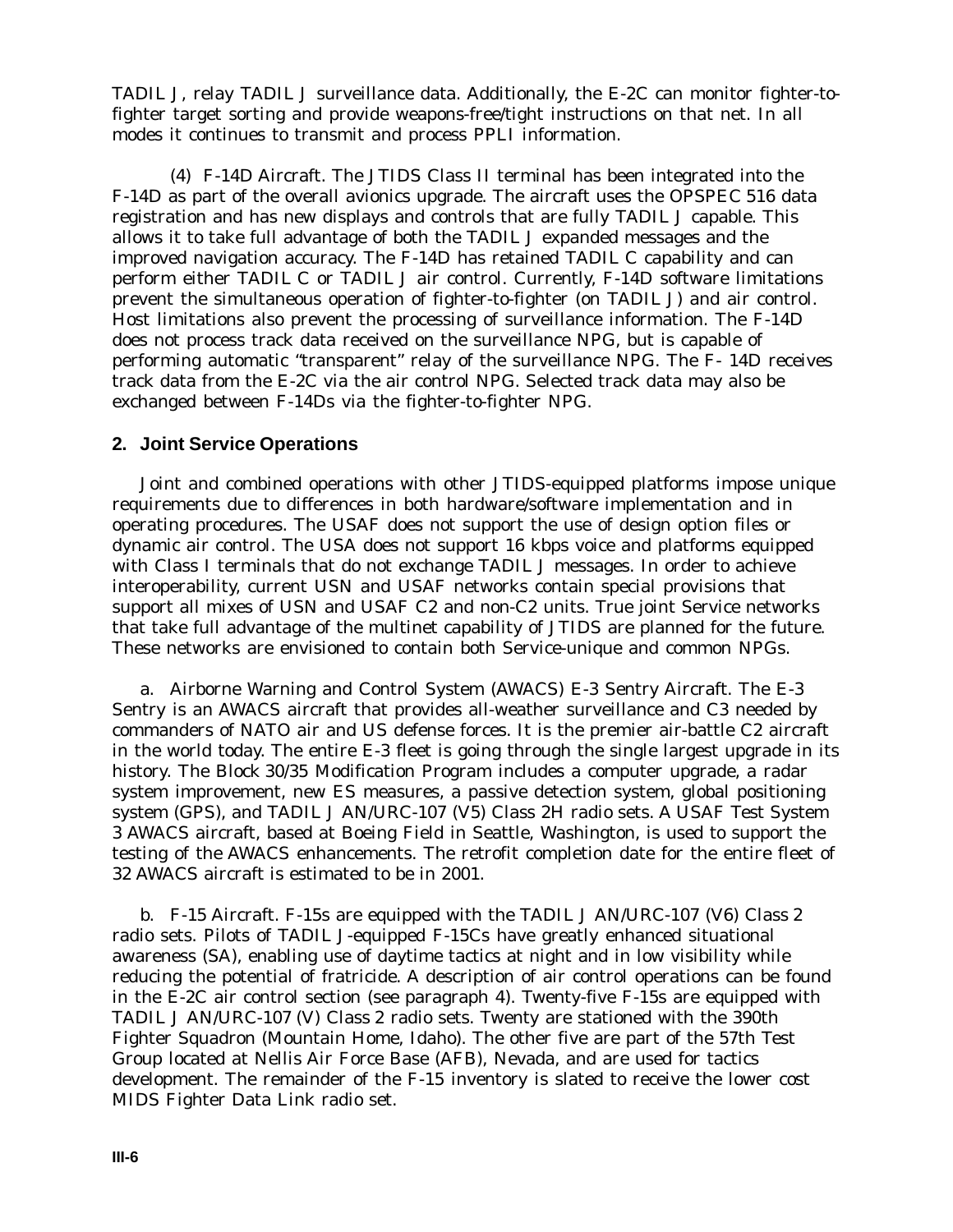c. JSTARS E-8 Aircraft. JSTARS is a joint USA and USAF program with the USAF as the lead service. The JSTARS E-8 is a wide-area surveillance aircraft similar to the Boeing E-3 AWACS. While AWACS is used primarily for air-to-air surveillance, JSTARS is a long-range, air-to-ground surveillance system designed to locate, classify, and track ground targets in all weather conditions. Its primary sensor is a multimode radar system with a phased-array radar antenna in a 26-foot canoe-shaped radome attached to the bottom of the fuselage. The aircraft is equipped with 18 operator consoles, each of which has more computing power than an entire E-3. The E-8C communication suite is designed for communications with upper-level echelon and other surveillance aircraft and for guiding fighter/bombers aloft onto newly detected targets. Its radios include UHF Have Quick, VHF single-channel ground and airborne radio system (SINCGARS), HF long-range radios, and the TADIL J Class 2 radio set.

#### d. Army Terminals.

(1) Class 1 Terminal. Army Patriot missile batteries use a Class 1 terminal similar to the AWACS terminal. The Patriot system receives tracks from AWACS via IJMS. The Army terminals do not include an encoder and thus cannot perform voice communication via TADIL J.

(2) Class 2 Terminal. The USA has developed a repackaged version of the Class 2 terminal known as the Class 2M. It includes an integrated radio terminal and digital data processing group (DDPG) and has a volume of 1.25 cubic feet. It is designed to be carried on the back of a high-mobility, multipurpose, wheeled vehicle (HMMWV) and in mobile communications centers. It is a single-box configuration (line replacement unit/ weapon replacement assemblies) with the radio terminal and DDPG functions integrated together.

(3) Equipment Configurations. The Army primarily uses three basic TADIL J equipment configurations: the Class 2M radio terminal, the dedicated JTIDS relay unit (DJRU), and the NCS JTIDS. This equipment provides Army units multimission, multiforce, and multinational data link capabilities. The forward area air defense (FAAD), theater high-altitude area defense, and Patriot C2 systems are the primary users. Appendix D provides detailed information on Army Tactical Data Link-1 (ATDL-1).

(4) Adaptable Surface Interface Terminal. The Army also uses the adaptable surface interface terminal (ASIT), a reconfigured version of the AF ASIT. The Army ASIT is equipped with the Class 1 AN/URQ-33 Hughes improved terminal (HIT). The HIT provides access to surveillance data transmitted on the IJMS network from airand ground-based surveillance systems. Army systems are being upgraded with MIDS as they become available.

e. Marine Terminals. The JTIDS Module (JM) is a standard 5-788 shelter secured to and transported by an M1097 HMMWV, Huey variant. The Marine air control squadron uses the JM, in conjunction with the tactical air operations module (TAOM), to provide TADIL J capability to the tactical air operations center (TAOC).

(1) The radio terminal set, AN/TSC-131 (JM), gives the USMC a TADIL J-capable MACCS. The JM is a shelter that contains a Class 2 terminal and its support equipment, including antennas and cryptographic equipment. The JM features triservice tactical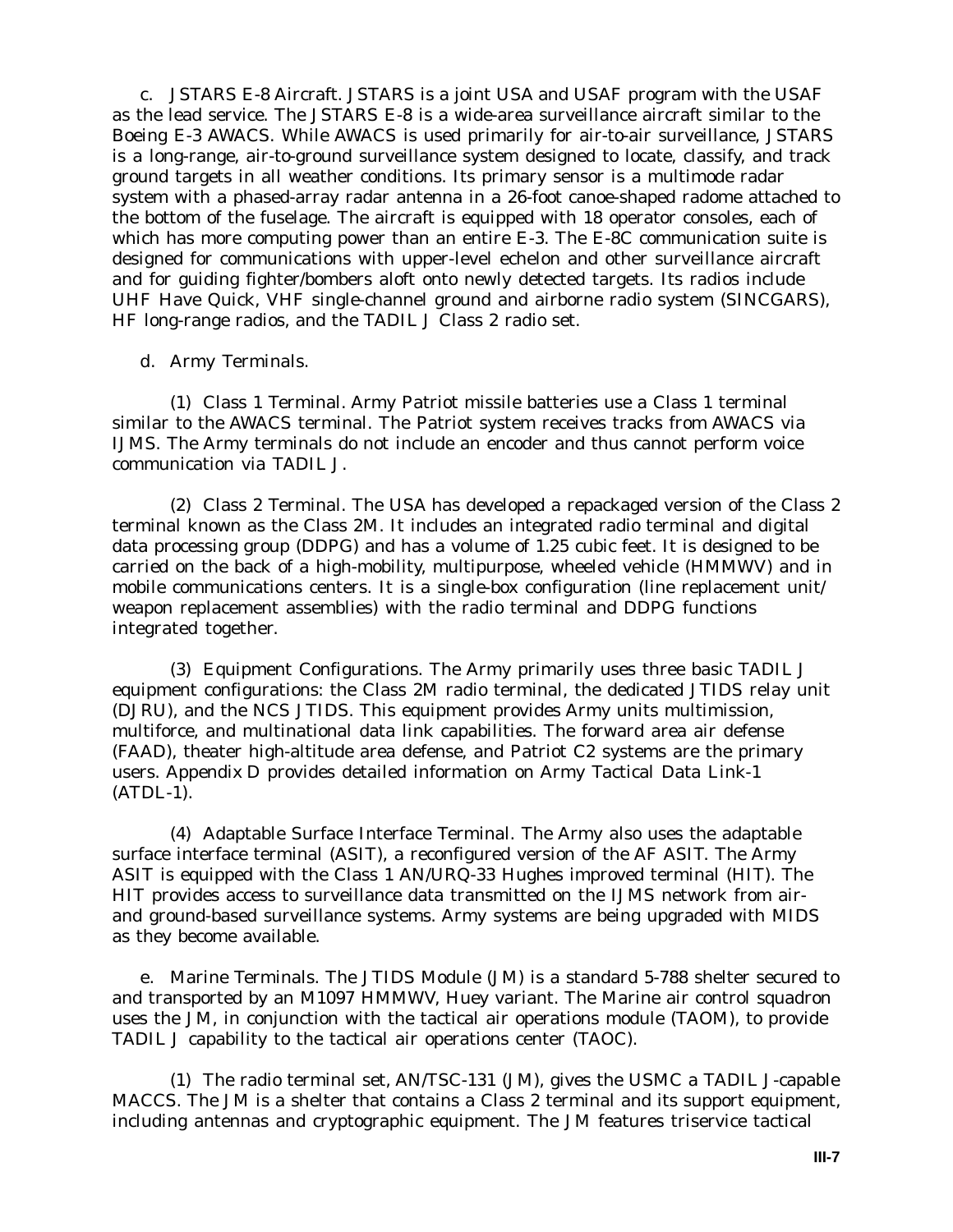communications-compatible output and is a mobile, rapidly deployable subsystem of a host platform.

(2) Fully equipped TAOMs provide TADIL A, B, C, and J capabilities, as well as NATO Link-1 and ATDL-1 interoperability. The USMC (Phase 3) advanced tactical air command center (TACC) can participate on TADILs A, B, and J and NATO Link-1 and provide forwarding between those TADILs.

f. NATO AWACS E-3 Aircraft. NATO AWACS aircraft have JTIDS bilingual Class 2 terminals and upgraded 68030 computer processing units. TADIL J is the NATO standard system for digital communication (standard NATO Agreement 5516). Appendix E provides more information on NATO systems.

#### **3. Battle Group Surveillance**

Multilink operations over both TADIL A and TADIL J allows the battle group surveillance function to enhance situational awareness by providing a comprehensive and consistent tactical picture to all members of the battle group.

- a. Participants. The potential mix of participants may include the following:
	- (1) TADIL A only units.
	- (2) TADIL A/TADIL J platforms with TADIL A database (Model 4 C2P).
	- (3) TADIL A/TADIL J with TADIL J databases (Model 5 C2P).
	- (4) TADIL A/TADIL J with both TADIL A and TADIL J databases (E-2).
	- (5) E-3 AWACS with a TADIL J database.

b. Data Forwarding. Any C2P-equipped ship can perform the data forwarding function. All commands are exchanged between TADIL A and TADIL J, including track data, track management, force orders, and so forth. The forwarding JU—TADIL J to TADIL A (FJUA)— is the only unit active on both TADIL A and TADIL J. The C2P maintains a normalized database that enables reporting tracks with either full TADIL J or TADIL A precision. The C2P translates tracks from the TADIL J grid and its own ship position in TADIL J to the TADIL A grid and its own ship position.

(1) To prevent redundant tracks and the data forwarding of tracks already reported on the opposing link, each C2P must be capable of correlating forwarded TADIL A tracks with local tracks and report only tracks that are held with higher TQ. Similarly, the TADIL A PUs must be capable of correlating forwarded tracks (those translated from TADIL J to TADIL A by the data forwarder) with local tracks in order to prevent redundant or multiple track reporting of the same track.

(2) The data forwarder translates TADIL A PUs into indirect PPLIs and reports them to all TADIL J platforms in the JTIDS geodetic and relative-coordinate systems. To convert in the other direction, TADIL J PPLIs appear as special point friendlies. The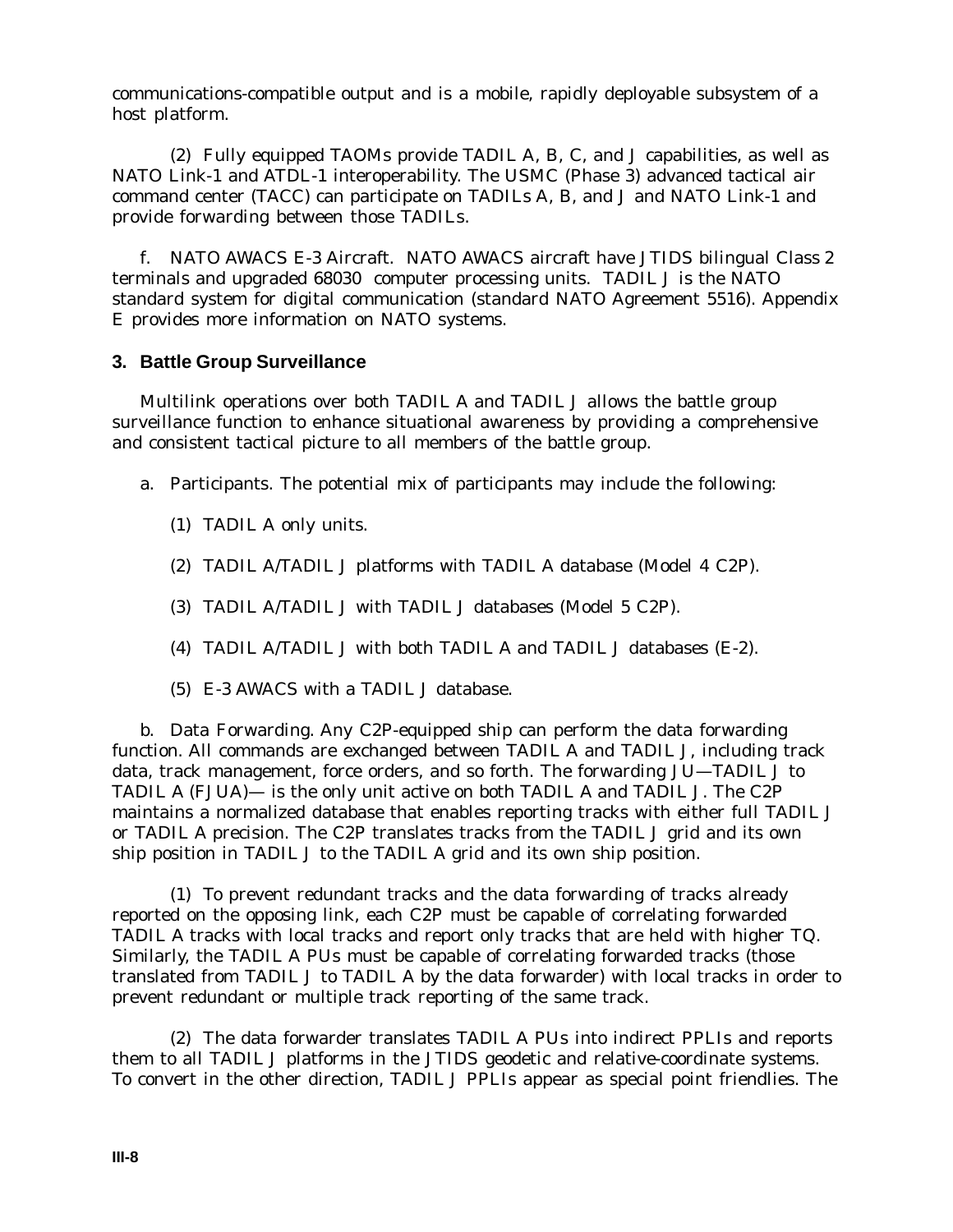TN of the F-14D is its JU number. TADIL J F-14Ds without an air controller appear as if the data forwarder is controlling them.

(3) The data forwarder assumes that any platform that is transmitting PPLIs is a participant on the TADIL J surveillance NPG. Therefore, it does not forward its tracks onto TADIL J. As a result, if a platform is operating on TADIL J air control and TADIL A surveillance, the TADIL A tracks will not be forwarded. Data forwarding rules are shown in Figure III-1.

c. TQ. TADIL A employs TQ numbers that range between 0 and 7 in order to determine track reporting responsibility. TQ is determined by sensor accuracy, elapsed time since previous sensor update, velocity of track, and own unit current geodetic position quality. TADIL J employs TQ numbers that range between 0 and 15. TADIL J quality values support the additional precision of measurement conveyed by the additional bits provided in TADIL J data fields. Other TADIL A tracks (unknown, hostile, and so forth) are converted into TADIL J surveillance tracks by the data forwarder. A TADIL J TQ is attached to the TADIL A track.

## **4. Battle Group Air Control**

The air control function of TADIL J is similar to that of TADIL C. C2 units (ships and E-2C aircraft) exercise control over fighters, providing both tactical information and direction.

a. Parallel Operations. TADIL C can operate in parallel with TADIL J. The TADIL J circuit is functionally divided into an up-link, where the controller broadcasts or addresses messages to all fighters, and a back-link on which the fighters respond with track information or other appropriate information to the C2 unit. MM/WC and PPLI functional circuits are used in conjunction with the control circuit.

b. Air Control Hand-Over. TADIL J air control includes the capability to digitally hand over aircraft between air controllers, although most are voice-coordinated. On TADIL J, the fighter switches net numbers when changing air controllers. TADIL J air control requires a single JTIDS terminal using separate NPGs to perform air control and voice functions. To perform a hand-over, the new controller sends a request to change control to the current controller. The JU number of the new controller is passed up to the F-14D. The F-14D then generates a request for control that is sent to the new

**The data forwarder must be active in both links.** 

• The data forwarder must set the C2P surveillance mode to OFF then to TADIL A only. The alternate FJUA must have its TADIL A DTS on and the polling and polling sequence entered.

### **Figure III-1. Data Forwarding Rules**

On TADIL J, the data forwarder must assume PPLI of platforms.

The data forwarder must translate TADIL J track/JU numbers via directional finding sub-blocks.

Prior to switching back to TADIL A only, the data forwarder must place the terminal in long-term transmit-inhibit.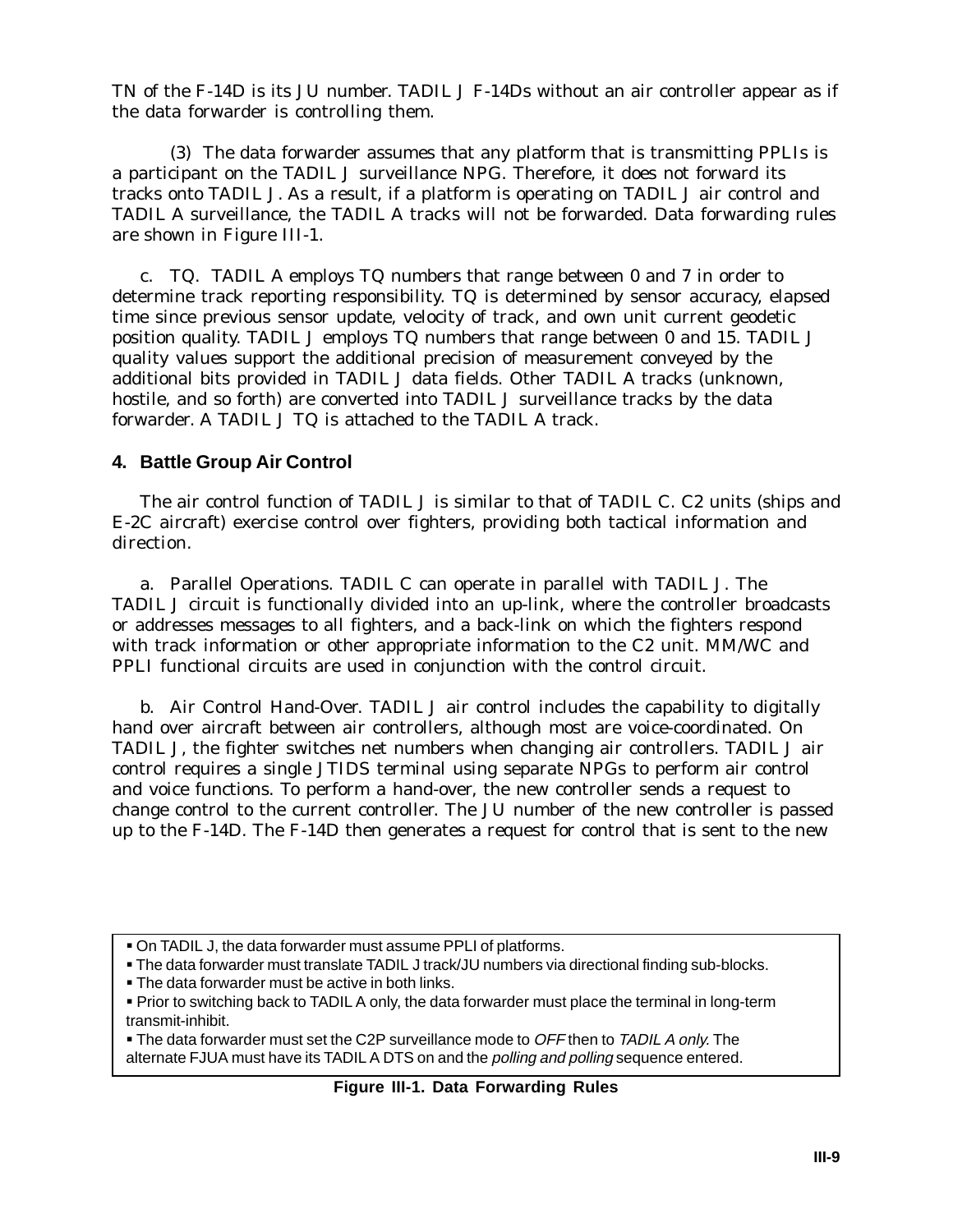controller. The new air controller sends the F-14D new back-link time slots after the new controller receives a WILCO (will comply) from the F-14D. During this process, the primary receipt messages are sent receipt-compliance (R-C). R-C messages require each terminal to exchange machine receipts as well as WILCOs. To improve the probability of reception, each R-C message is sent multiple times until the other terminal complies. OPSPEC 516 defines the number of times each message is sent. When the process is complete, the F-14D radar intercept officer sets his JTIDS mode switch from passive to active intercept. Fighters in the fighter-to-fighter mode cannot be brought under control.

### **5. Joint Interface Control**

The JICO concept was established to overcome joint and combined interoperability deficiencies related to management of the joint force multi-TADIL networks. Incorporated into joint exercises, it has been effective in managing the complexity of the electronic battlefield, thereby improving the joint force commander's (JFC's) ability to engage hostile forces and prevent fratricide. The United States Joint Forces Command (USJFCOM) oversees the JICO program.

a. The JICO. The JICO is an operational expert who understands joint warfighting. The JICO reports to the commander designated by the JFC. The JICO must have a strong background in joint data link employment and sufficient technical knowledge to manipulate complex link architectures in order to maximize the combat effectiveness of joint and combined forces in dynamic operations. The multi-TADIL network and its interfaces with other networks constitute the theater joint data network (JDN). The JDN distributes data necessary to develop the CTP and single, integrated air picture. Acting with authority delegated by the JFC, the JICO serves as the JDN manager to provide JDN inputs for a complete and seamless CTP for C2 throughout all phases of the campaign. A multi-service working group developed the functions and tasks of the JICO for both planning and executing the multi-TADIL networks. For planning, the JICO compiles information, develops and validates the multi-TADIL architecture, coordinates development of the operational tasking data link (OPTASKLINK), and conducts dynamic planning. Execution duties include initiating and maintaining the multi-TADIL architecture and associated voice circuits, resolving track management issues, and modifying the architecture as necessary. Monitoring of the link is accomplished via data link status information. Specifically, the JICO monitors the status of JUs assigned the various network roles to ensure they are active. JUs automatically report their status (active, inactive, or limited) via the network participation status (NPS) indicator (available at the C2P) in the PPLI message. The JICO monitors the NPS indicator of' network JUs to determine when a JU assigned a critical function (NTR, NC, relays, etc.) is no longer in active status and can no longer function in that capacity. To facilitate the link-monitoring process, JUs that exit the network should notify the JICO by an alternate means (such as voice).

b. The JICO Cell. Members of a cell, of which the JICO is the officer-in-charge (OIC), perform the functions of the JICO. A JICO cell can be established for each joint task force (JTF). The cell consists of the OIC and members necessary to support continuous operations. To enable the rapid stand-up of new cells for contingency response and to allow for rotation and surge requirements of existing cells, regional and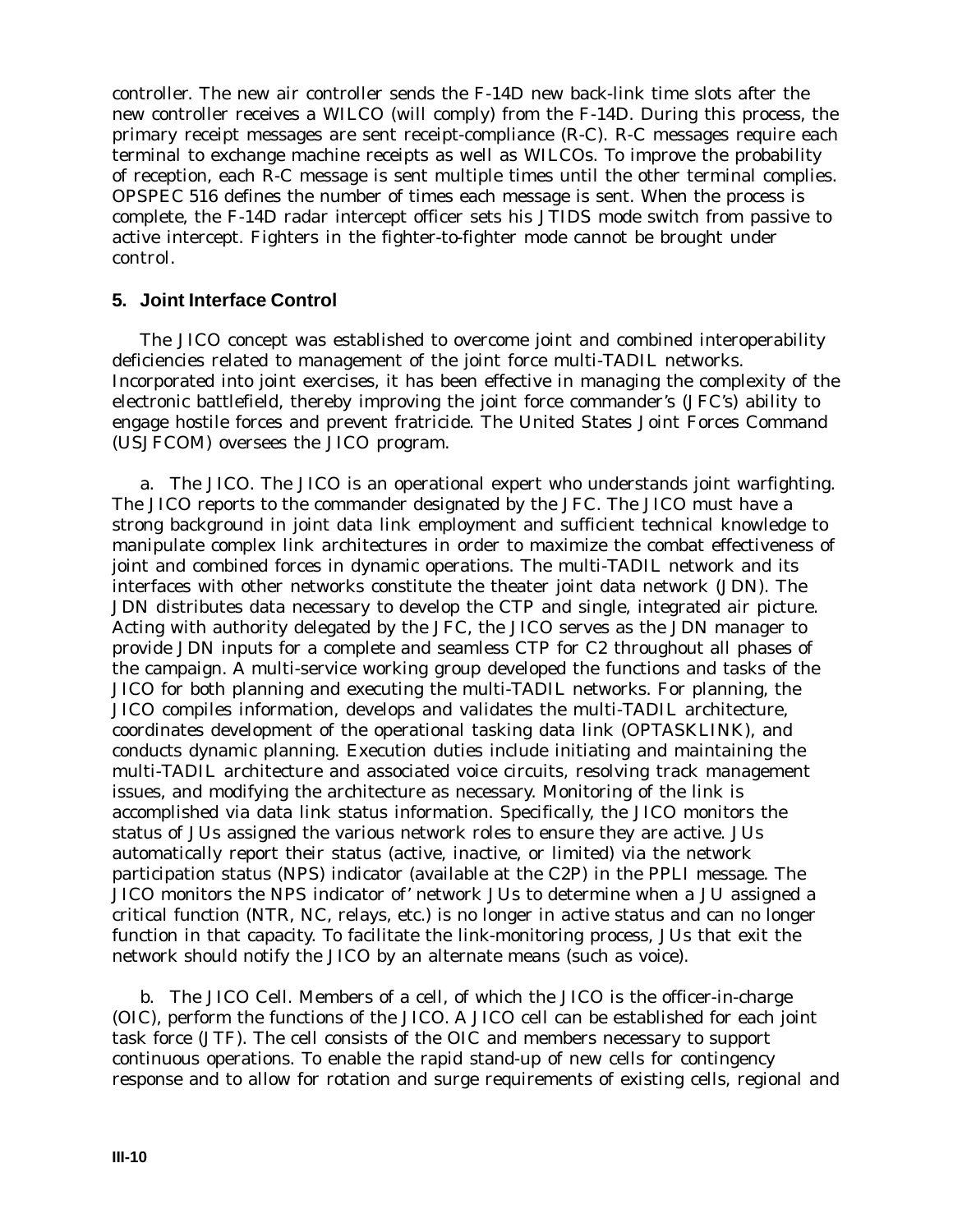component commands need to be staffed with qualified JICOs and have all necessary equipment. Members of the JICO cell continuously monitor the multi-TADIL architecture, ensure connectivity, and resolve interoperability and track management issues. To ensure JICO personnel maintain proficiency, their training program should include participation in joint and combined exercises. USJFCOM has overall responsibility to staff, train, and equip JICO cells.

## **6. Operating Considerations**

To illustrate the complexity of planning and executing TADIL J operations, some of the many operating considerations that must be taken into account are listed in Figure III-2. Details of these considerations are beyond the scope of this document, but all are covered in the Joint Multi-TADIL Operating Procedures (JMTOP).

## **7. Link Troubleshooting Considerations**

Many problems may occur when initializing and operating data links in a multi-TADIL environment. Most problems encountered with TADIL J occur during the link initialization and net entry phase of operations. Evaluations of live TADIL J operations have determined that most problems with initializing and operating the link are due to operator error. Premission planning and coordination with other participants precludes many errors. Figure III-3 shows the four basic considerations when troubleshooting problems with TADIL J.

| Accurate OPTASKLINK message           | Operating mode and power                          |
|---------------------------------------|---------------------------------------------------|
| Correct network design loads (NDLs)   | NTR unit                                          |
| Surveillance options                  | NC and secondary NC                               |
| Air control options                   | <b>IEJU</b> responsibilities                      |
| Fighter-to-fighter options            | TSDF computed and followed                        |
| Grid origin                           | Correct crypto keymat                             |
| Stacked net designations              | Crypto day                                        |
| Air control nets                      | Airborne relays and relief-on-station             |
|                                       | procedures                                        |
| Voice A and B nets                    | Interference protection feature settings          |
| Fighter-to-fighter nets               | Special instructions                              |
|                                       | $\bullet$ Filtering                               |
|                                       | • Data registration                               |
| Link duty assignments                 | Deconfliction                                     |
| JU address and track block assignment | National/international restrictions integrated in |
|                                       | architecture                                      |
| User sequence and platform type       |                                                   |

**Figure III-2. TADIL J Operating Considerations**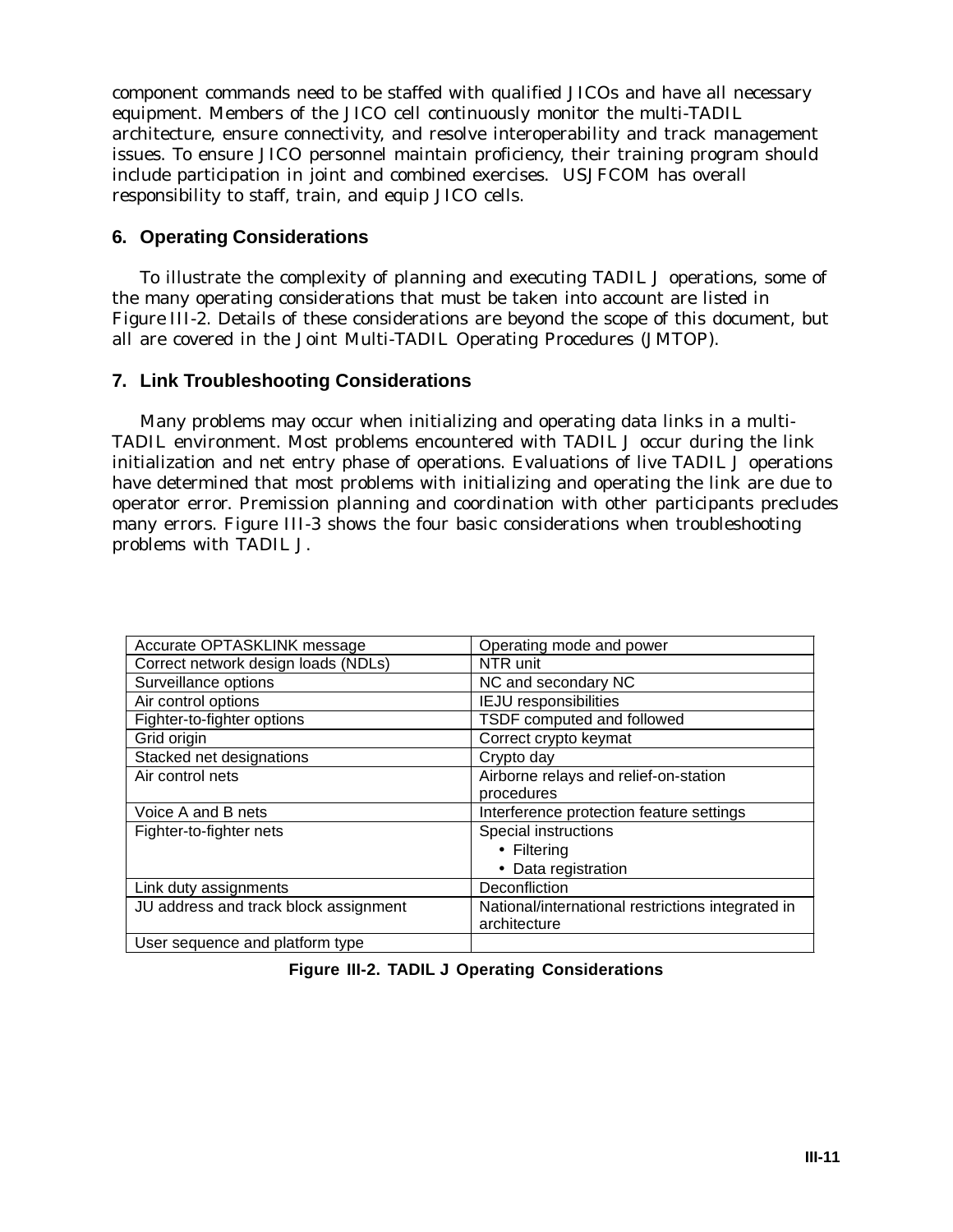1. Time.

- Remember that GPS time is normally used for TADIL J operations.
- Ensure that the agency performing NTR establishes network time for all participants.
- **Ensure the time differential with the NTR is no more than 6 seconds.**
- **Ensure time is on internal, or if not, that it is getting to the terminal.**

2. Crypto.

- **•** Verify with the OPTASKLINK that the current crypto keymat is being used.
- Verify the crypto day being used (Day 0 or Day 1).
- 3. Connectivity.
	- Confirm LOS to the NTR or to an active initial entry JTIDS unit (IEJU).
- Confirm establishment of proper connections between the TADIL J terminal, antenna, and power supply, and so forth.
	- **Confirm that the terminal/antenna is not in a dummy load.**

4. Initialization Parameters.

- Confirm the NDL in use.
- Confirm NTR or normal transmits. Always refer to system-/platform-specific troubleshooting guides.

5. Synchronization.

**If not in fine synchronization, confirm transmission of round trip timing (RTT) messages.** 

### **Figure III-3. Troubleshooting Considerations**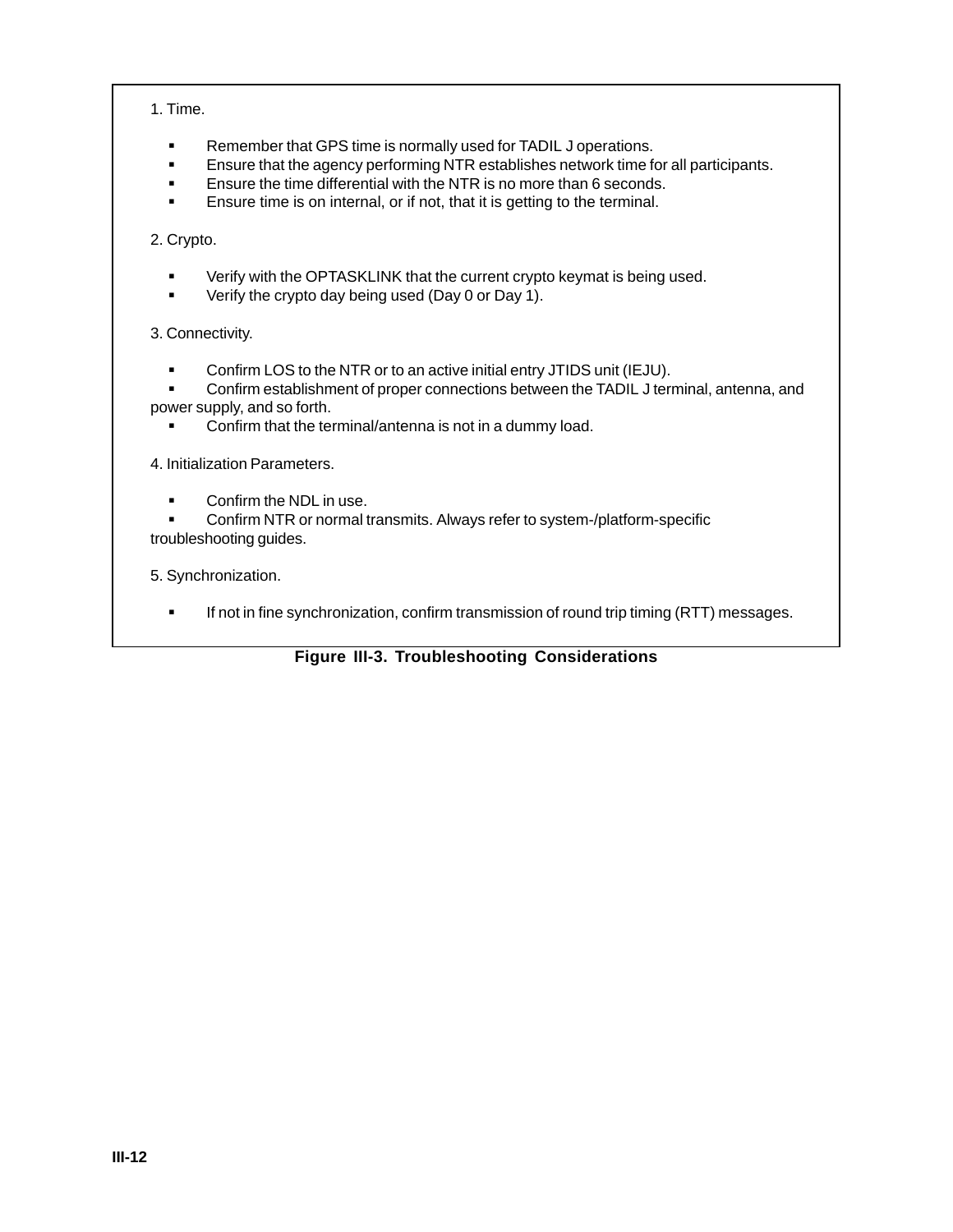## **Appendix A**

# **SYSTEM CAPABILITIES AND LIMITATIONS**

The following quick reference charts represent the systems that operate with TADIL J in each Service. Additional TADILs are listed if applicable to the system to increase interoperability knowledge among system users and planners. Each chart reflects the existence or nonexistence of JTIDS voice. TADIL J is enhanced with JTIDS voice although this capability uses time slots that are not available for other TADIL J functions.

| <b>TADIL J-Capable Air Force Systems</b> |                                                                                  |                                                                                             |              |         |       |  |  |
|------------------------------------------|----------------------------------------------------------------------------------|---------------------------------------------------------------------------------------------|--------------|---------|-------|--|--|
|                                          |                                                                                  | F-15C/D Eagle                                                                               |              |         |       |  |  |
| <b>Missions</b>                          | <b>Terminal Type</b><br><b>JTIDS</b><br><b>TADILS</b><br><b>IOC</b><br>Forwarder |                                                                                             |              |         |       |  |  |
|                                          |                                                                                  |                                                                                             | <b>Voice</b> |         | (Y/N) |  |  |
| DCA, OCA                                 | 2002                                                                             | <b>MIDS FDL</b>                                                                             | No           | J. IJMS |       |  |  |
| <b>Description/Capabilities</b>          |                                                                                  | The F-15 C/D is a USAF single-seat, all-weather, air-superiority fighter (AFTTP 3-1, Vol 4) |              |         |       |  |  |
| Limitations                              | Two UHF radios. MIDS FDL terminal not used for relay.                            |                                                                                             |              |         |       |  |  |
| <b>Special Considerations</b>            | None.                                                                            |                                                                                             |              |         |       |  |  |

| F-15C/D Eagle                   |                                     |                                                                          |                              |               |                    |  |  |
|---------------------------------|-------------------------------------|--------------------------------------------------------------------------|------------------------------|---------------|--------------------|--|--|
| <b>Missions</b>                 | <b>IOC</b>                          | <b>Terminal Type</b>                                                     | <b>JTIDS</b><br><b>Voice</b> | <b>TADILS</b> | Forwarder<br>(Y/N) |  |  |
| DCA, OCA                        | One squadron<br>fielded             | JTIDS Class 2                                                            | 2.4                          | J. IJMS       | N                  |  |  |
| <b>Description/Capabilities</b> |                                     | The F-15 C/D is a single seat USAF all-weather, air superiority fighter. |                              |               |                    |  |  |
| Limitations                     | Two UHF radios. Not used for relay. |                                                                          |                              |               |                    |  |  |
| <b>Special Considerations</b>   | None.                               |                                                                          |                              |               |                    |  |  |

| <b>F-15E Strike Eagle</b>       |                                                                                                     |                      |                       |               |                    |  |  |
|---------------------------------|-----------------------------------------------------------------------------------------------------|----------------------|-----------------------|---------------|--------------------|--|--|
| <b>Missions</b>                 | <b>Initial Operational</b><br>Capability (IOC)                                                      | <b>Terminal Type</b> | <b>JTIDS</b><br>Voice | <b>TADILS</b> | Forwarder<br>(Y/N) |  |  |
| AI, CAS, DCA, OCA               | 2000                                                                                                | MIDS FDL             | No                    | J. IJMS       | N                  |  |  |
| <b>Description/Capabilities</b> | The F-15E is a two-seat, tactical aircraft equipped with modern weapon and navigational<br>systems. |                      |                       |               |                    |  |  |
| Limitations                     | Two UHF radios. Not used for relay.                                                                 |                      |                       |               |                    |  |  |
| <b>Special Considerations</b>   | None.                                                                                               |                      |                       |               |                    |  |  |

| <b>F-16 Fighting Falcon</b>      |            |                                                                                   |                              |                                       |                    |  |  |
|----------------------------------|------------|-----------------------------------------------------------------------------------|------------------------------|---------------------------------------|--------------------|--|--|
| <b>Missions</b>                  | <b>IOC</b> | <b>Terminal Type</b>                                                              | <b>JTIDS</b><br><b>Voice</b> | <b>TADILS</b>                         | Forwarder<br>(Y/N) |  |  |
| AI, CAS, CSAR, DCA, OCA,<br>SEAD | 2006       | Block 30:<br><b>EPLRS</b><br>Block 40/50: IDM,<br>MIDS low volume<br>terminal     | No.                          | (AFAPD.<br>IDM, SADL<br>(Block 30), J | N                  |  |  |
| <b>Description/Capabilities</b>  |            | The F-16 is a single-seat, single-engine fighter that performs multiple missions. |                              |                                       |                    |  |  |
| Limitations                      |            | One UHF radio, One VHF radio.                                                     |                              |                                       |                    |  |  |
| <b>Special Considerations</b>    | None.      |                                                                                   |                              |                                       |                    |  |  |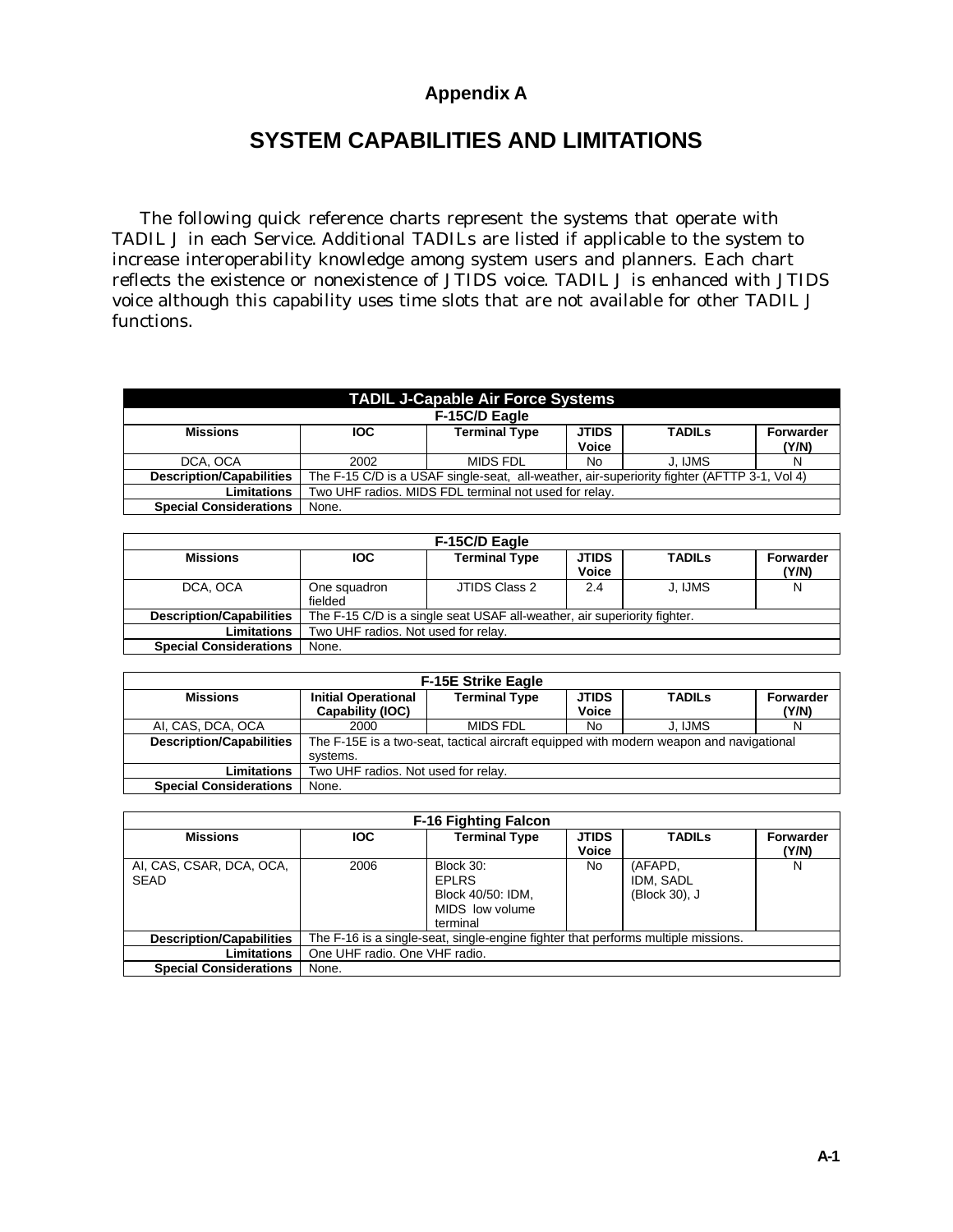| <b>TADIL J-Capable Air Force Systems (Continued)</b> |                       |                                                                                                                                                                                                    |                       |                  |                           |  |
|------------------------------------------------------|-----------------------|----------------------------------------------------------------------------------------------------------------------------------------------------------------------------------------------------|-----------------------|------------------|---------------------------|--|
|                                                      |                       | F-22 Raptor                                                                                                                                                                                        |                       |                  |                           |  |
| <b>Missions</b>                                      | <b>IOC</b>            | <b>Terminal Type</b>                                                                                                                                                                               | <b>JTIDS</b><br>Voice | <b>TADILS</b>    | <b>Forwarder</b><br>(Y/N) |  |
| DCA, OCA                                             | 2004                  | Integrated modular<br>avionics                                                                                                                                                                     | No.                   | J (receive only) | N                         |  |
| <b>Description/Capabilities</b>                      | ground (strike) role. | The F-22 is a twin-engine, single- seat, air-superiority fighter intended to replace the F-15C.<br>The F-22 primarily supports air-to-air missions; however, can also be configured for an air-to- |                       |                  |                           |  |
| <b>Limitations</b>                                   | Two UHF radios.       |                                                                                                                                                                                                    |                       |                  |                           |  |
| <b>Special Considerations</b>                        | None.                 |                                                                                                                                                                                                    |                       |                  |                           |  |

| Air Operations Center (AOC)     |                                                                                           |                                                                                                  |              |                 |                  |  |
|---------------------------------|-------------------------------------------------------------------------------------------|--------------------------------------------------------------------------------------------------|--------------|-----------------|------------------|--|
| <b>Missions</b>                 | <b>IOC</b>                                                                                | <b>Terminal Type</b>                                                                             | <b>JTIDS</b> | <b>TADILS</b>   | <b>Forwarder</b> |  |
|                                 |                                                                                           |                                                                                                  | <b>Voice</b> |                 | (Y/N)            |  |
| Theater C2                      | Fielded                                                                                   | JTIDS Class 2, MIDS   2.4/16                                                                     |              | A, B, J, ATDL-1 | N                |  |
| <b>Description/Capabilities</b> |                                                                                           | The AOC is the senior deployable air operations element of the TACS. It functions as the         |              |                 |                  |  |
|                                 |                                                                                           | JFACC or commander AF operations center. It is the primary element involved in force             |              |                 |                  |  |
|                                 |                                                                                           | management. The AOC includes the facilities and personnel necessary to accomplish the            |              |                 |                  |  |
|                                 |                                                                                           | planning, coordinating, deconflicting, directing and coordinating of theater air operations.     |              |                 |                  |  |
|                                 |                                                                                           | One of the primary functions of the AOC is the planning, production, distribution, and execution |              |                 |                  |  |
|                                 |                                                                                           | of the air tasking order and airspace control order (AFTTP 3-1 Vol 26).                          |              |                 |                  |  |
|                                 | The other primary function of the AOC is monitoring current execution of air operations.  |                                                                                                  |              |                 |                  |  |
|                                 | TADIL J is used to provide real-time C2, surveillance, PPLI and management information in |                                                                                                  |              |                 |                  |  |
|                                 |                                                                                           | support of tactical situational awareness for this function. The AOC also expects to use         |              |                 |                  |  |
|                                 |                                                                                           | TADIL J to transmit track, threat and C2 messages in support of time-critical targeting.         |              |                 |                  |  |
| Limitations                     |                                                                                           | The continental US numbered AF AOCs are presently equipped differently: $12th$ AF and $8th$ AF   |              |                 |                  |  |
|                                 |                                                                                           | do not have JTIDS terminals; 9 <sup>th</sup> AF has some limited JTIDS capability.               |              |                 |                  |  |
| <b>Special Considerations</b>   |                                                                                           | Implementation of the JTIDS capability within the AF modular control equipment units is in       |              |                 |                  |  |
|                                 |                                                                                           | progress and could take from one to two years to complete.                                       |              |                 |                  |  |

| <b>Control and Reporting Center/Control</b><br>and Reporting Element (CRC/CRE) |                                                                 |                                                                                             |        |                    |  |  |  |
|--------------------------------------------------------------------------------|-----------------------------------------------------------------|---------------------------------------------------------------------------------------------|--------|--------------------|--|--|--|
| <b>Missions</b>                                                                | <b>IOC</b>                                                      | <b>Terminal Type</b><br><b>JTIDS</b><br><b>TADILS</b><br><b>Forwarder</b><br>Voice<br>(Y/N) |        |                    |  |  |  |
|                                                                                |                                                                 |                                                                                             |        |                    |  |  |  |
| C2                                                                             | Fielded                                                         | JTIDS Class 2                                                                               | 2.4/16 | A, B, C, J, ATDL-1 |  |  |  |
| <b>Description/Capabilities</b>                                                |                                                                 | The CRC and CRE are the ground radar elements of the TACS. CRCs and CREs are tailored       |        |                    |  |  |  |
|                                                                                | to the specific mission requirements in the area of operations. |                                                                                             |        |                    |  |  |  |
| <b>Limitations</b>                                                             | None.                                                           |                                                                                             |        |                    |  |  |  |
| <b>Special Considerations</b>                                                  | None.                                                           |                                                                                             |        |                    |  |  |  |

|                                 | <b>E-3 Airborne Warning and Control System</b>                                          |                                                                                          |         |                    |       |  |  |
|---------------------------------|-----------------------------------------------------------------------------------------|------------------------------------------------------------------------------------------|---------|--------------------|-------|--|--|
|                                 |                                                                                         | (AWACS) B/C Sentry                                                                       |         |                    |       |  |  |
| <b>Missions</b>                 | <b>IOC</b><br><b>Terminal Type</b><br><b>JTIDS</b><br><b>TADILS</b><br><b>Forwarder</b> |                                                                                          |         |                    |       |  |  |
|                                 |                                                                                         |                                                                                          | Voice   |                    | (Y/N) |  |  |
| C <sub>2</sub>                  | Fielded                                                                                 | Block 20/25: Class 1                                                                     | 2.4     | A, C, IJMS, J      | N     |  |  |
|                                 |                                                                                         | Block 30/35: Class 2H                                                                    | (20/25) | (Block 30/35 only) |       |  |  |
|                                 |                                                                                         |                                                                                          | 2.4/16  |                    |       |  |  |
|                                 |                                                                                         |                                                                                          | (30/35) |                    |       |  |  |
| <b>Description/Capabilities</b> |                                                                                         | The E-3 is an airborne C2 platform that supports quick reaction deployments, battle      |         |                    |       |  |  |
|                                 |                                                                                         | management, and other aerospace operations to include AI, DCA, ES, OCA, and CSAR and     |         |                    |       |  |  |
|                                 | link management for the JFACC and commander-in-charge.                                  |                                                                                          |         |                    |       |  |  |
| <b>Limitations</b>              | TADIL C is one-way only. The E-3 cannot be a forwarder.                                 |                                                                                          |         |                    |       |  |  |
| <b>Special Considerations</b>   |                                                                                         | Concurrent TADIL A, IJMS, and TADIL J operations capable.                                |         |                    |       |  |  |
|                                 |                                                                                         | USAF calls J voice extended range voice for electronic countermeasures resistance voice. |         |                    |       |  |  |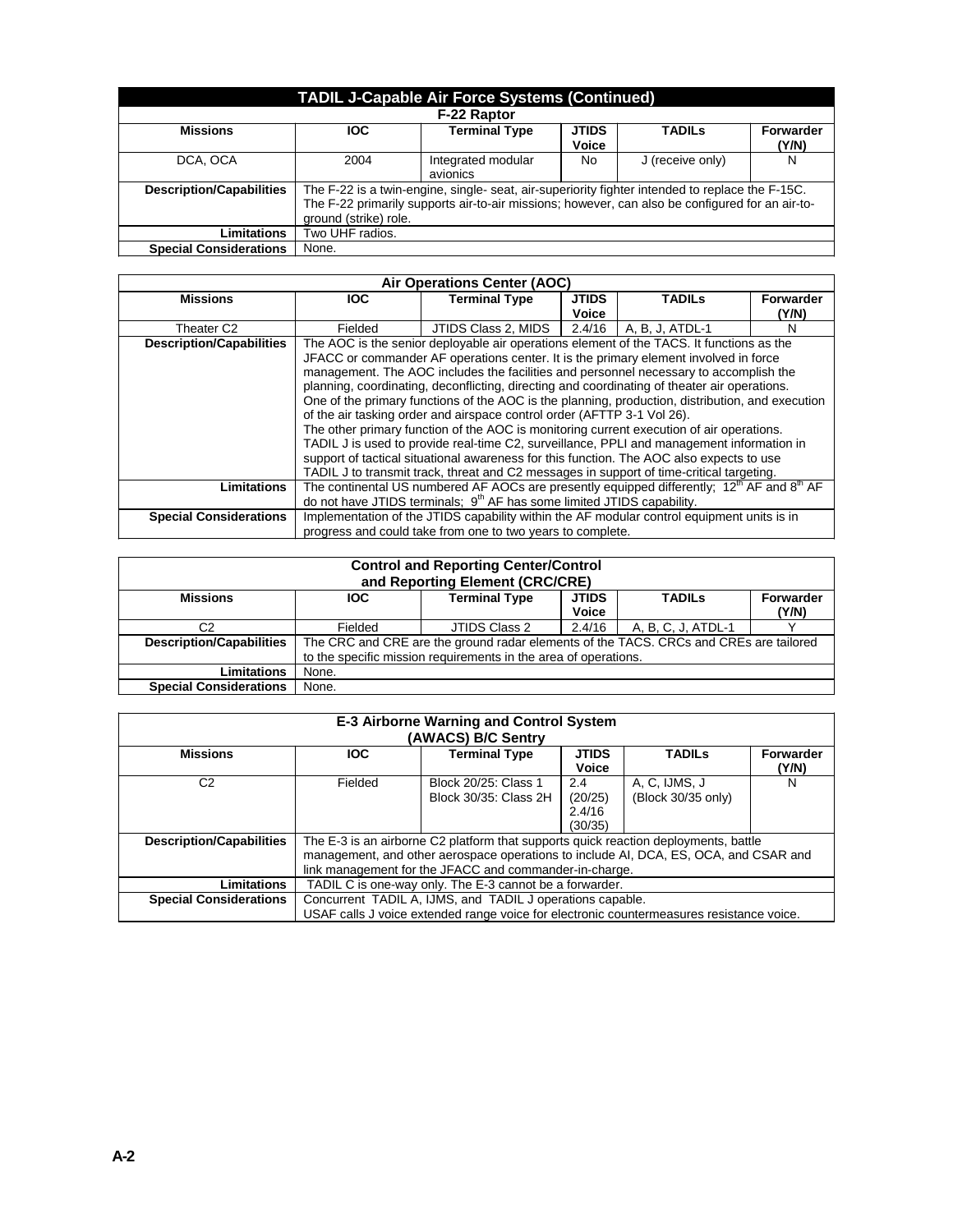| <b>TADIL J-Capable Air Force Systems (Continued)</b> |                                                                                              |                                                                                                |              |                 |                  |  |
|------------------------------------------------------|----------------------------------------------------------------------------------------------|------------------------------------------------------------------------------------------------|--------------|-----------------|------------------|--|
|                                                      |                                                                                              | <b>EC-130-E Airborne Battlefield</b>                                                           |              |                 |                  |  |
|                                                      |                                                                                              | <b>Command and Control Center (ABCCC)</b>                                                      |              |                 |                  |  |
| <b>Missions</b>                                      | <b>Initial Operational</b>                                                                   | <b>Terminal Type</b>                                                                           | <b>JTIDS</b> | <b>TADILS</b>   | <b>Forwarder</b> |  |
|                                                      | Capability (IOC)                                                                             |                                                                                                | Voice        |                 | (Y/N)            |  |
| C2                                                   | Fielded                                                                                      | JTIDS Class 2,                                                                                 | No.          | AFAPD, J, IJMS, | N                |  |
|                                                      |                                                                                              | <b>EPLRS</b>                                                                                   |              | SADL            |                  |  |
| <b>Description/Capabilities</b>                      |                                                                                              | The ABCCC is an airborne C2 platform that provides a worldwide, rapid response to situations   |              |                 |                  |  |
|                                                      |                                                                                              | requiring C3I for the employment of air-to-ground airpower. It operates as an airborne element |              |                 |                  |  |
|                                                      | of the TACS, functioning as an extension of the AOC (for combat operations) and as a limited |                                                                                                |              |                 |                  |  |
|                                                      | ASOC.                                                                                        |                                                                                                |              |                 |                  |  |
| <b>Limitations</b>                                   | None.                                                                                        |                                                                                                |              |                 |                  |  |
| <b>Special Considerations</b>                        |                                                                                              | EPLRS/SADL currently installed on only one aircraft.                                           |              |                 |                  |  |

| <b>RC-135 Rivet Joint</b>       |                                                                                                                                                                                                                                                                    |                      |                       |               |                    |  |  |
|---------------------------------|--------------------------------------------------------------------------------------------------------------------------------------------------------------------------------------------------------------------------------------------------------------------|----------------------|-----------------------|---------------|--------------------|--|--|
| <b>Missions</b>                 | <b>IOC</b>                                                                                                                                                                                                                                                         | <b>Terminal Type</b> | <b>JTIDS</b><br>Voice | <b>TADILS</b> | Forwarder<br>(Y/N) |  |  |
|                                 |                                                                                                                                                                                                                                                                    |                      |                       |               |                    |  |  |
| EW                              | Fielded                                                                                                                                                                                                                                                            | JTIDS Class 2        | 2.4/16                | A. J. IJMS    | N                  |  |  |
| <b>Description/Capabilities</b> | The RC-135 Rivet Joint aircraft provides real-time, long- range electronic surveillance of the<br>theater battlespace by detecting, locating, and identifying air, surface, and land platforms and<br>radars and other emitters based on land, aircraft, or ships. |                      |                       |               |                    |  |  |
| Limitations                     | National asset                                                                                                                                                                                                                                                     |                      |                       |               |                    |  |  |
| <b>Special Considerations</b>   | None.                                                                                                                                                                                                                                                              |                      |                       |               |                    |  |  |

| E-8 Joint Surveillance Target Attack Radar System (JSTARS) |            |                                                                                                                                                                                                                                                                                                                                                              |                              |               |                    |  |  |
|------------------------------------------------------------|------------|--------------------------------------------------------------------------------------------------------------------------------------------------------------------------------------------------------------------------------------------------------------------------------------------------------------------------------------------------------------|------------------------------|---------------|--------------------|--|--|
| <b>Missions</b>                                            | <b>IOC</b> | <b>Terminal Type</b>                                                                                                                                                                                                                                                                                                                                         | <b>JTIDS</b><br><b>Voice</b> | <b>TADILS</b> | Forwarder<br>(Y/N) |  |  |
| Joint surveillance, targeting,<br>battle management C2.    | Fielded    | JTIDS Class 2                                                                                                                                                                                                                                                                                                                                                | No.                          | SADL, J, IJMS | N                  |  |  |
| <b>Description/Capabilities</b>                            |            | The E-8 is employed in theaters of operation to provide real-time battlefield targeting of time-<br>sensitive moving and stationary ground targets. The system uses a side looking, electronic<br>scanned, and pulse Doppler radar.                                                                                                                          |                              |               |                    |  |  |
| Limitations                                                | None.      |                                                                                                                                                                                                                                                                                                                                                              |                              |               |                    |  |  |
| <b>Special Considerations</b>                              |            | Support to JTF commanders, corps commanders, or other supported commanders as directed.<br>The JFC determines the most effective use of JSTARS based on the situation and the concept<br>of operations. JSTARS is also capable of supporting air operations to include AI, CAS, OCA<br>and other special missions spanning the range of military operations. |                              |               |                    |  |  |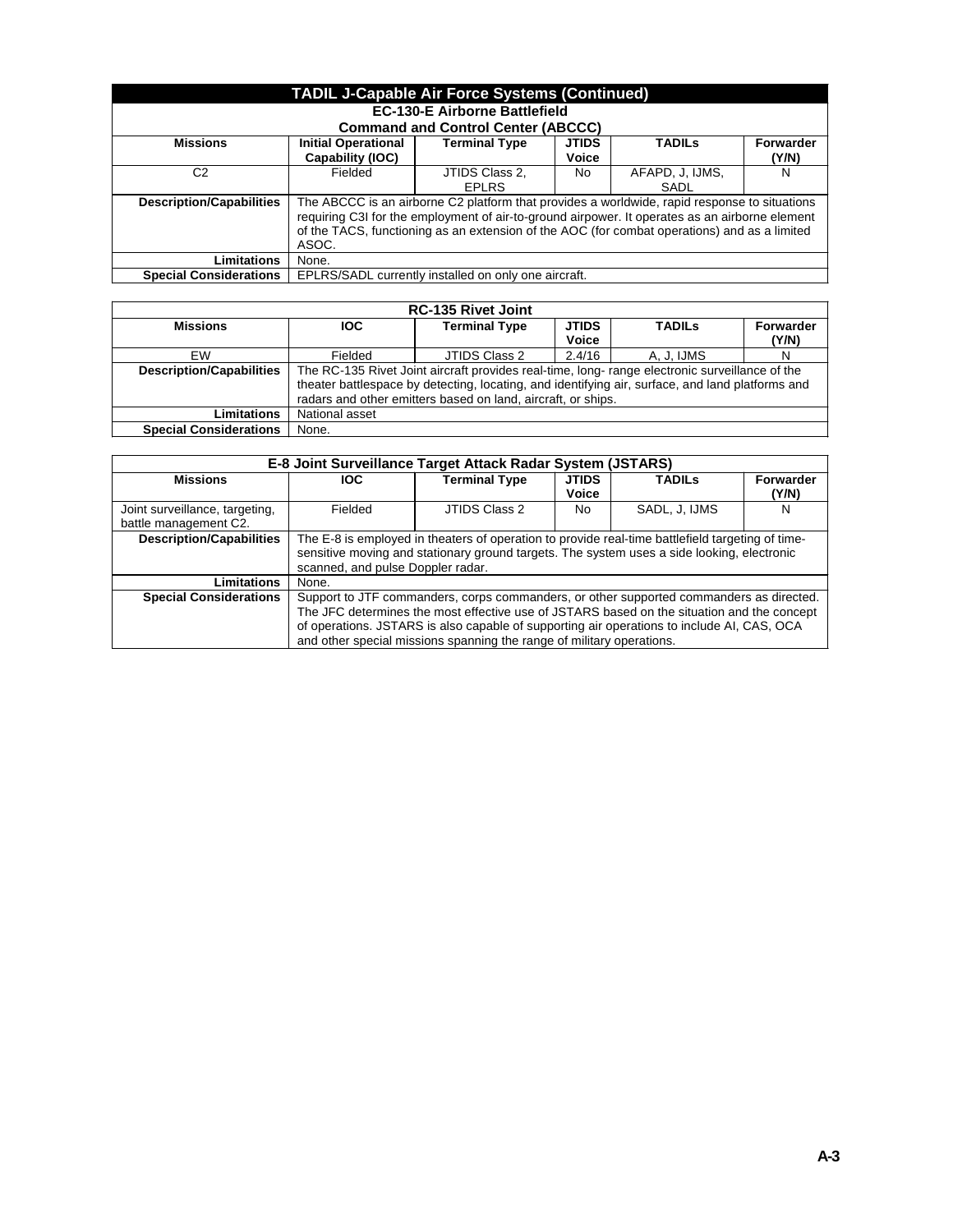| <b>TADIL J-Capable Army Systems</b>   |            |                                                                                                 |              |                   |                  |  |  |  |  |
|---------------------------------------|------------|-------------------------------------------------------------------------------------------------|--------------|-------------------|------------------|--|--|--|--|
| Air Defense Systems Integrator (ADSI) |            |                                                                                                 |              |                   |                  |  |  |  |  |
| <b>Missions</b>                       | <b>IOC</b> | <b>Terminal Type</b>                                                                            | <b>JTIDS</b> | <b>TADILS</b>     | <b>Forwarder</b> |  |  |  |  |
|                                       |            |                                                                                                 | Voice        |                   | (Y/N)            |  |  |  |  |
| Air Defense C <sub>2</sub>            | Fielded    | Class 2M                                                                                        | No.          | J/serial J, A, B, | $\check{ }$      |  |  |  |  |
|                                       |            |                                                                                                 |              | forward area air  |                  |  |  |  |  |
|                                       |            |                                                                                                 |              | defense (FAAD),   |                  |  |  |  |  |
|                                       |            |                                                                                                 |              | ATDI-1            |                  |  |  |  |  |
| <b>Description/Capabilities</b>       |            | Main feature is a communications suite that acts as a data link router. Based on an open        |              |                   |                  |  |  |  |  |
|                                       |            | architecture design, different data link capabilities may be added and deleted with a change of |              |                   |                  |  |  |  |  |
|                                       |            | an integrated circuit card. Many variants of the ADSI exist and versions may vary greatly from  |              |                   |                  |  |  |  |  |
|                                       |            | unit to unit and Service to Service. Deployed with the Army Air Missile Defense Command and     |              |                   |                  |  |  |  |  |
|                                       |            | the Army air defense brigade.                                                                   |              |                   |                  |  |  |  |  |
| Limitations                           |            | Nonstandard configurations, widely varying capabilities.                                        |              |                   |                  |  |  |  |  |
| <b>Special Considerations</b>         |            | No voice capability; for Patriot requires an octal 1000 track block field.                      |              |                   |                  |  |  |  |  |

| <b>Patriot Information Coordination Center</b><br><b>AN/MSQ-116</b> |                                                |                                                                                                                                                                                                                                                                                                                                                                                                                                                                                  |                              |                                                      |                    |  |  |  |
|---------------------------------------------------------------------|------------------------------------------------|----------------------------------------------------------------------------------------------------------------------------------------------------------------------------------------------------------------------------------------------------------------------------------------------------------------------------------------------------------------------------------------------------------------------------------------------------------------------------------|------------------------------|------------------------------------------------------|--------------------|--|--|--|
| <b>Missions</b>                                                     | <b>Initial Operational</b><br>Capability (IOC) | <b>Terminal Type</b>                                                                                                                                                                                                                                                                                                                                                                                                                                                             | <b>JTIDS</b><br><b>Voice</b> | <b>TADILS</b>                                        | Forwarder<br>(Y/N) |  |  |  |
| Air and missile defense                                             | Fielded                                        | Class 2M                                                                                                                                                                                                                                                                                                                                                                                                                                                                         | No.                          | A, B, J, ATDL-1,<br>Patriot data<br>information link | $\checkmark$       |  |  |  |
| <b>Description/Capabilities</b>                                     |                                                | Integrates the tactical pictures from subordinate fire units. This picture is fused and decisions<br>are made directing engagements by unit. Serves as the data link interface from Army air<br>defense into the theater data link structure.                                                                                                                                                                                                                                    |                              |                                                      |                    |  |  |  |
| Limitations                                                         | Requires an octal 1000 track block.            |                                                                                                                                                                                                                                                                                                                                                                                                                                                                                  |                              |                                                      |                    |  |  |  |
| <b>Special Considerations</b>                                       |                                                | Subordinate fire unit radars are phased array fire control radars. Patriot tracks each and every<br>radar return within its surveillance volume, which if unfiltered or unchecked at the receiving<br>end, may saturate surveillance radar system based track capacities. Additionally, Patriot has<br>no manual track correlation capability and may be unaware of the saturation it creates. The<br>Patriot may initiate filters, which help but do not eliminate the problem. |                              |                                                      |                    |  |  |  |

| <b>Forward Area Air Defense (FAAD)</b> |            |                                                                                                                                                                                                                            |                              |                                   |                    |  |  |  |  |
|----------------------------------------|------------|----------------------------------------------------------------------------------------------------------------------------------------------------------------------------------------------------------------------------|------------------------------|-----------------------------------|--------------------|--|--|--|--|
| <b>Missions</b>                        | <b>IOC</b> | <b>Terminal Type</b>                                                                                                                                                                                                       | <b>JTIDS</b><br><b>Voice</b> | <b>TADILS</b>                     | Forwarder<br>(Y/N) |  |  |  |  |
| Air and missile defense                | Fielded    | Class 2M                                                                                                                                                                                                                   | No                           | J (limited), FAAD<br>data link. B | N                  |  |  |  |  |
| <b>Description/Capabilities</b>        |            | Serves as the gateway between forward air defense units (Stinger) and the joint<br>TADIL architecture. Deployed at division air avenue command and control and FAAD battalion<br>air battle management operations centers. |                              |                                   |                    |  |  |  |  |
| <b>Limitations</b>                     |            | Limited transmit capability on TADIL J.                                                                                                                                                                                    |                              |                                   |                    |  |  |  |  |
| <b>Special Considerations</b>          | None.      |                                                                                                                                                                                                                            |                              |                                   |                    |  |  |  |  |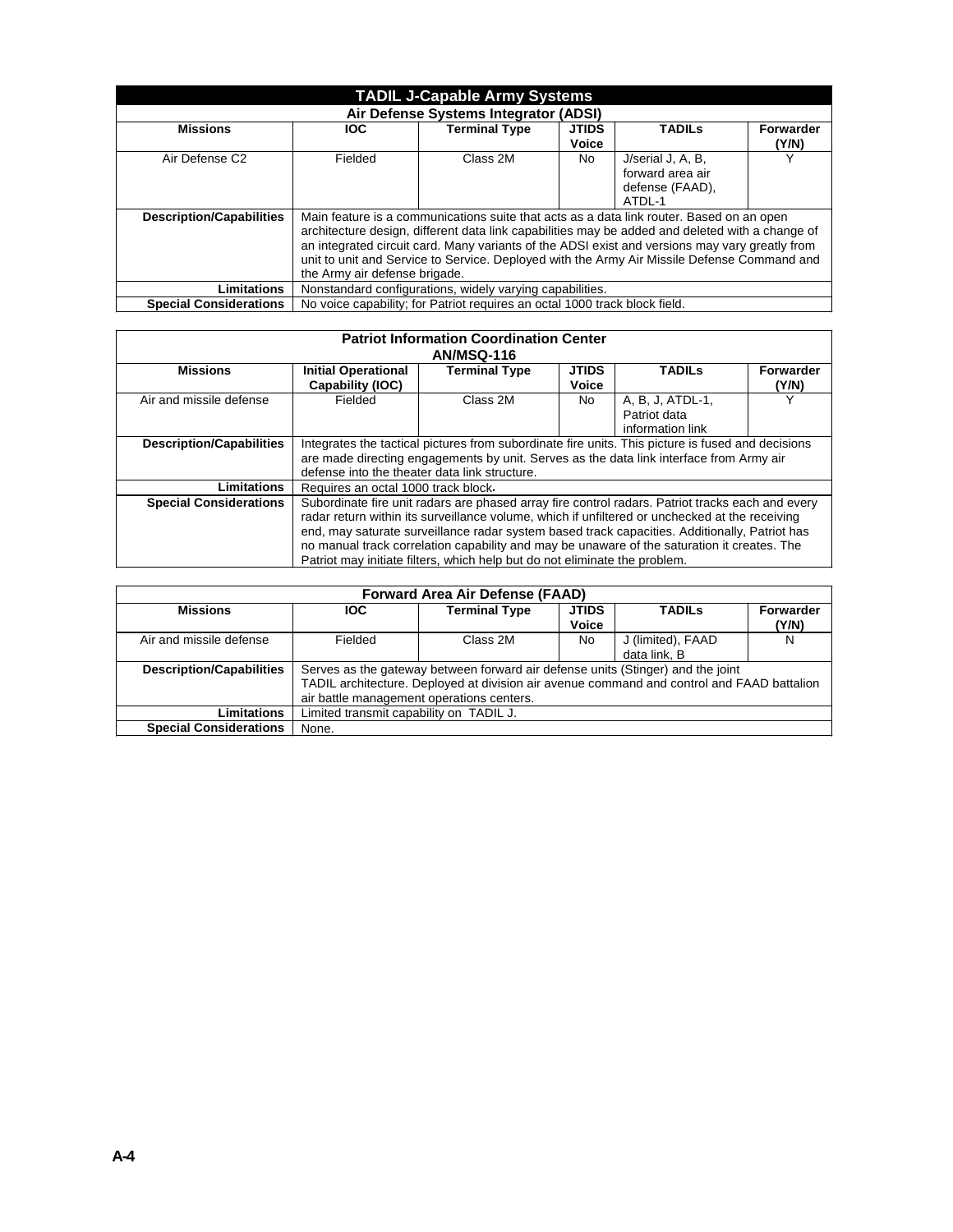| <b>TADIL J-Capable Navy Systems</b>                                                                                 |            |                                                                                                                                                                                                                                                                              |                              |               |                    |  |  |  |
|---------------------------------------------------------------------------------------------------------------------|------------|------------------------------------------------------------------------------------------------------------------------------------------------------------------------------------------------------------------------------------------------------------------------------|------------------------------|---------------|--------------------|--|--|--|
| Aircraft carrier (CV)/aircraft carrier (nuclear propulsion) (CVN)<br><b>Advanced Combat Direction System (ACDS)</b> |            |                                                                                                                                                                                                                                                                              |                              |               |                    |  |  |  |
| <b>Missions</b>                                                                                                     | <b>IOC</b> | <b>Terminal Type</b>                                                                                                                                                                                                                                                         | <b>JTIDS</b><br><b>Voice</b> | <b>TADILS</b> | Forwarder<br>(Y/N) |  |  |  |
| All NPGs                                                                                                            | Fielded    | Class 2H                                                                                                                                                                                                                                                                     | Yes.                         | A, B, C, J    |                    |  |  |  |
| <b>Description/Capabilities</b>                                                                                     |            | Uses a TDS computer, C2P, JTIDS terminal and antennas. Is a primary carrier battle group C2<br>platform. Can support primary Navy warfare areas. Integrates 3-dimensional (D) air picture<br>from various sensors into the TADIL J surveillance picture.                     |                              |               |                    |  |  |  |
| <b>Limitations</b>                                                                                                  |            | USN Class 2H terminals are not bilingual, and therefore, cannot interface with IJMS. Unable to<br>manually assign system track number (STN). C2P message packing is limited to packed 2.                                                                                     |                              |               |                    |  |  |  |
| <b>Special Considerations</b>                                                                                       |            | Models 4 and 5 are host software programs for TADIL implementations in the USN. Model 4 is<br>based on TADIL A and loses granularity in translating to/from TADIL J. Model 5 is based on<br>TADIL J and implements full granularity. CVN (ACDS) operates both Model 4 and 5. |                              |               |                    |  |  |  |

| AEGIS, Guided Missile Cruiser (CG)/<br><b>Guided Missile Destroyer (DDG)</b> |                              |                                                                                                                                                                                                                                                                                                                    |                       |               |                    |  |  |  |
|------------------------------------------------------------------------------|------------------------------|--------------------------------------------------------------------------------------------------------------------------------------------------------------------------------------------------------------------------------------------------------------------------------------------------------------------|-----------------------|---------------|--------------------|--|--|--|
| <b>Missions</b>                                                              | <b>IOC</b>                   | <b>Terminal Type</b>                                                                                                                                                                                                                                                                                               | <b>JTIDS</b><br>Voice | <b>TADILS</b> | Forwarder<br>(Y/N) |  |  |  |
| AW, C2W, STW, SUW,<br>USW),                                                  | Fielded                      | A, C, J<br>Class 2H<br>Yes.                                                                                                                                                                                                                                                                                        |                       |               |                    |  |  |  |
| <b>Description/Capabilities</b>                                              |                              | Uses a TDS computer, C2P, JTIDS terminal and antennas. Primary area air defense<br>commander/rear air defense commander platform. Can support primary Navy warfare areas.<br>Integrates 3-D air picture from various sensors into the TADIL J surveillance picture; long-<br>range surface-to-air missile capable. |                       |               |                    |  |  |  |
| <b>Limitations</b>                                                           |                              | USN Class 2H terminals are not bilingual, and therefore, cannot interface with IJMS.                                                                                                                                                                                                                               |                       |               |                    |  |  |  |
| <b>Special Considerations</b>                                                | platforms in fiscal year 98. | Models 4 and 5 are host software programs for TADIL implementations in the USN. Model 4 is<br>based on TADIL A and loses granularity in translating to/from TADIL J. Model 5 is based on<br>TADIL J and implements full granularity. AEGIS operated 11 Model 4 and 38 Model 5                                      |                       |               |                    |  |  |  |

| <b>E-2C Group II Navy Upgrade</b> |            |                                                                                       |              |               |           |  |  |  |
|-----------------------------------|------------|---------------------------------------------------------------------------------------|--------------|---------------|-----------|--|--|--|
| <b>Missions</b>                   | <b>IOC</b> | <b>Terminal Type</b>                                                                  | <b>JTIDS</b> | <b>TADILS</b> | Forwarder |  |  |  |
|                                   |            |                                                                                       | <b>Voice</b> |               | (Y/N)     |  |  |  |
| C2                                | Fielded    | Class 2H                                                                              | Yes          | A. C. J       |           |  |  |  |
| <b>Description/Capabilities</b>   |            | Uses an L-304 computer with an extra speed processor connected to a JTIDS terminal    |              |               |           |  |  |  |
| <b>Limitations</b>                |            | Cannot receive free text messages. Cannot process TADIL A and TADIL J simultaneously. |              |               |           |  |  |  |
|                                   |            | USN Class 2H terminals are not bilingual, and therefore, cannot interface with IJMS.  |              |               |           |  |  |  |
| <b>Special Considerations</b>     |            | Limited to 3 JTIDS initialization loads, which limits airborne flexibility.           |              |               |           |  |  |  |

| <b>Amphibious Landing Ship Assault (LHA)/</b><br><b>Amphibious Landing Ship Dock (LHD)</b> |                                                                                                                                                                                                                                                                                                          |                                                                                                                                                                                      |                       |               |                    |  |  |  |
|--------------------------------------------------------------------------------------------|----------------------------------------------------------------------------------------------------------------------------------------------------------------------------------------------------------------------------------------------------------------------------------------------------------|--------------------------------------------------------------------------------------------------------------------------------------------------------------------------------------|-----------------------|---------------|--------------------|--|--|--|
| <b>Missions</b>                                                                            | <b>IOC</b>                                                                                                                                                                                                                                                                                               | <b>Terminal Type</b>                                                                                                                                                                 | <b>JTIDS</b><br>Voice | <b>TADILS</b> | Forwarder<br>(Y/N) |  |  |  |
| AW, anti-mine warfare,<br>C2W, CSAR, mine warfare,<br>STW.                                 | Fielded                                                                                                                                                                                                                                                                                                  | A. C. J<br>v<br>Class 2H<br>Yes                                                                                                                                                      |                       |               |                    |  |  |  |
| <b>Description/Capabilities</b>                                                            |                                                                                                                                                                                                                                                                                                          | Amphibious assault combatant. C2 platform used primarily to support amphibious operations.<br>Integrates 3-D air picture from various sensors into the TADIL J surveillance picture. |                       |               |                    |  |  |  |
| Limitations                                                                                | manually assign STN.                                                                                                                                                                                                                                                                                     | USN Class 2H terminals are not bilingual, and therefore, cannot interface with IJMS. Unable to                                                                                       |                       |               |                    |  |  |  |
| <b>Special Considerations</b>                                                              | Models 4 and 5 are host software programs for TADIL implementations in the USN. Model 4 is<br>based on TADIL A and loses granularity in translating to/from TADIL J. Model 5 is based on<br>TADIL J and implements full granularity. LHAs operate Model 4 software and LHDs operate<br>Model 5 software. |                                                                                                                                                                                      |                       |               |                    |  |  |  |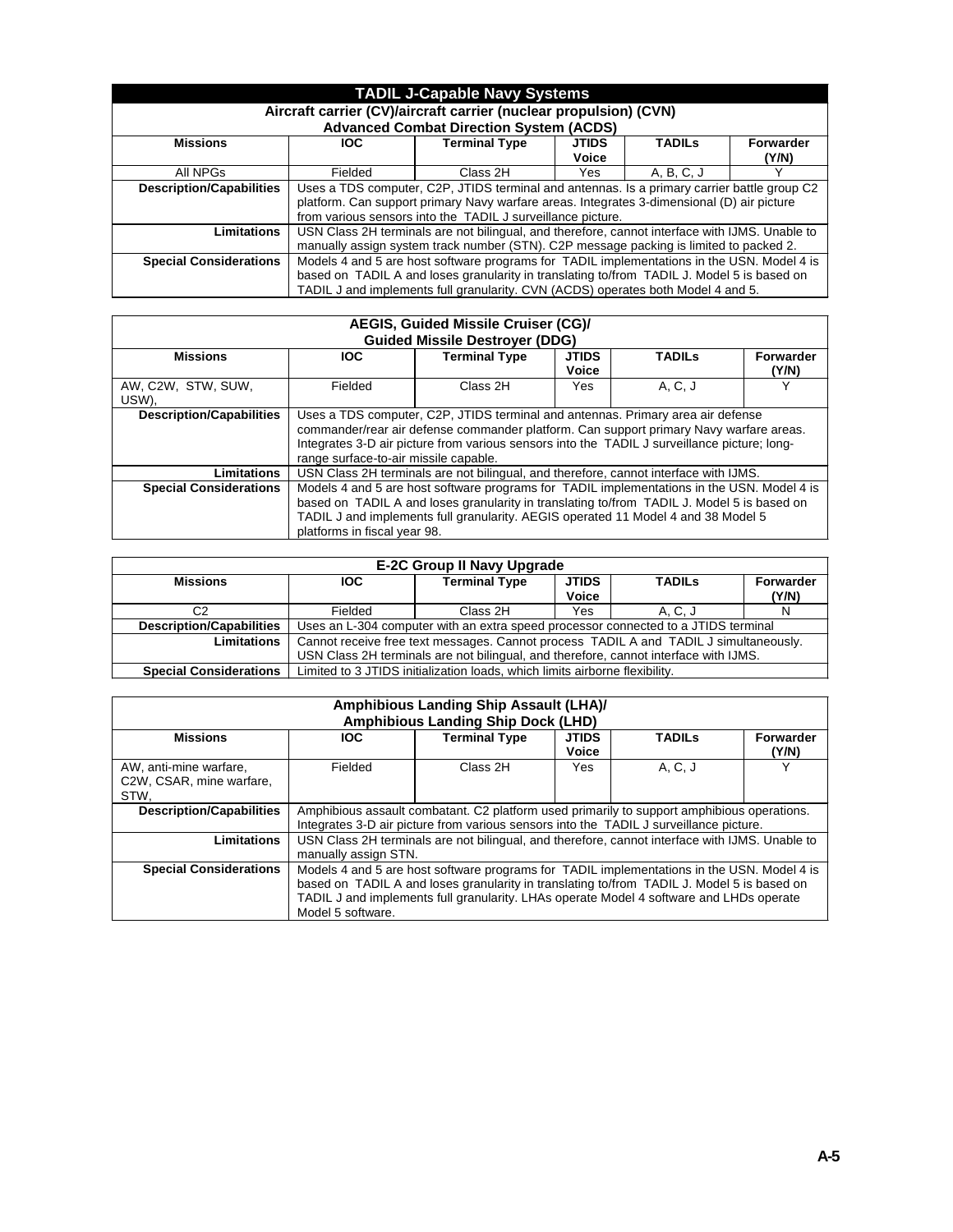| <b>TADIL J-Capable Navy Systems (Continued)</b> |                                                                                                           |                                                                                                                                                                                      |     |      |   |  |  |  |
|-------------------------------------------------|-----------------------------------------------------------------------------------------------------------|--------------------------------------------------------------------------------------------------------------------------------------------------------------------------------------|-----|------|---|--|--|--|
| <b>Submarine (Nuclear Propulsion)</b>           |                                                                                                           |                                                                                                                                                                                      |     |      |   |  |  |  |
| <b>Missions</b>                                 | <b>JTIDS</b><br><b>Terminal Type</b><br>Forwarder<br><b>TADILS</b><br><b>IOC</b><br><b>Voice</b><br>(Y/N) |                                                                                                                                                                                      |     |      |   |  |  |  |
| STW, SUW, USW,                                  | Fielded                                                                                                   | Class 2H                                                                                                                                                                             | Yes | A, J | N |  |  |  |
| <b>Description/Capabilities</b>                 | required.                                                                                                 | Operates a stand-alone workstation; not integrated with the platform weapons system.<br>Submarines are primarily data users and not data providers although they can provide data if |     |      |   |  |  |  |
| <b>Limitations</b>                              |                                                                                                           | USN Class 2H terminals are not bilingual, and therefore, cannot interface with IJMS.                                                                                                 |     |      |   |  |  |  |
| <b>Special Considerations</b>                   | Intermittent participation.                                                                               |                                                                                                                                                                                      |     |      |   |  |  |  |
|                                                 |                                                                                                           |                                                                                                                                                                                      |     |      |   |  |  |  |

| <b>F-14D Tomcat</b>             |                                 |                                                                                                    |                              |               |                    |  |  |  |
|---------------------------------|---------------------------------|----------------------------------------------------------------------------------------------------|------------------------------|---------------|--------------------|--|--|--|
| <b>Missions</b>                 | <b>IOC</b>                      | <b>Terminal Type</b>                                                                               | <b>JTIDS</b><br><b>Voice</b> | <b>TADILS</b> | Forwarder<br>(Y/N) |  |  |  |
| AW. STW. SUW                    | Fielded                         | Class 2H                                                                                           | Yes                          | C. J          |                    |  |  |  |
| <b>Description/Capabilities</b> |                                 | An all weather, supersonic, multi-mission, air superiority fighter. Can be configured for airborne |                              |               |                    |  |  |  |
|                                 |                                 | intercept, surface attack, and aerial reconnaissance missions.                                     |                              |               |                    |  |  |  |
| Limitations                     |                                 | USN Class 2H terminals are not bilingual, and therefore, cannot interface with IJMS.               |                              |               |                    |  |  |  |
| <b>Special Considerations</b>   | F-14A/B is not TADIL J capable. |                                                                                                    |                              |               |                    |  |  |  |

| <b>TADIL J-Capable Navy and Marine Systems</b> |                      |                                                                                   |                  |  |       |  |  |  |  |  |
|------------------------------------------------|----------------------|-----------------------------------------------------------------------------------|------------------|--|-------|--|--|--|--|--|
|                                                | F/A-18C/D/E/F Hornet |                                                                                   |                  |  |       |  |  |  |  |  |
| <b>Missions</b>                                | <b>IOC</b>           | <b>TADILS</b>                                                                     | <b>Forwarder</b> |  |       |  |  |  |  |  |
|                                                |                      |                                                                                   | Voice            |  | (Y/N) |  |  |  |  |  |
| AI, CAS, CSAR, DCA, OCA,                       | 2003                 | MIDs low volume                                                                   | Yes              |  |       |  |  |  |  |  |
| <b>SEAD</b>                                    |                      | terminal                                                                          |                  |  |       |  |  |  |  |  |
| <b>Description/Capabilities</b>                |                      | The F/A-18 is a single-seat, twin-engine fighter that performs multiple missions. |                  |  |       |  |  |  |  |  |
| <b>Limitations</b>                             |                      | Two UHF/VHF/high frequency (HF) airborne radio communication-210 radios.          |                  |  |       |  |  |  |  |  |
| <b>Special Considerations</b>                  | None.                |                                                                                   |                  |  |       |  |  |  |  |  |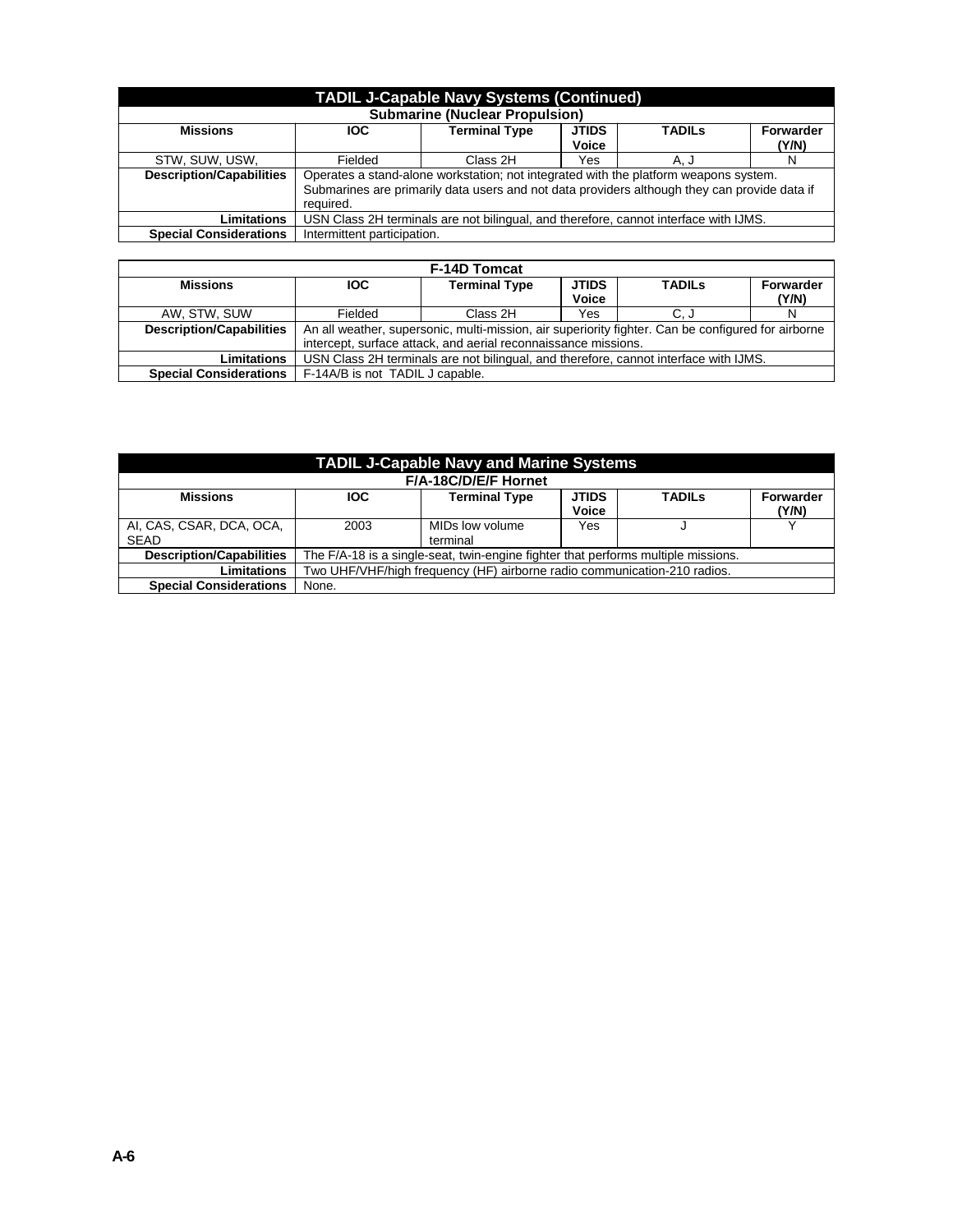| <b>TADIL J-Capable Marine Systems</b>            |                |                                                                                                 |              |                      |               |  |  |  |
|--------------------------------------------------|----------------|-------------------------------------------------------------------------------------------------|--------------|----------------------|---------------|--|--|--|
| <b>Marine Tactical Air Command Center (TACC)</b> |                |                                                                                                 |              |                      |               |  |  |  |
| <b>Missions</b>                                  | <b>IOC</b>     | <b>Terminal Type</b>                                                                            | <b>JTIDS</b> | <b>TADILS</b>        | Forwarder     |  |  |  |
|                                                  |                |                                                                                                 | <b>Voice</b> |                      | (Y/N)         |  |  |  |
| C2                                               | Fielded        | Class 2H                                                                                        | No           | A, B, J, NATO Link-1 | Y for A, B, J |  |  |  |
| <b>Description/Capabilities</b>                  |                | The TACC is the senior agency within the MACCS. The TACC is comprised of two cells. The         |              |                      |               |  |  |  |
|                                                  |                | communications suite consists of HF, VHF FM, and UHF radios. The multiple source                |              |                      |               |  |  |  |
|                                                  |                | correlation system is used to interface TADILs A, B and J into the TACC.                        |              |                      |               |  |  |  |
| Limitations                                      |                | No organic satellite or multi-channel communications equipment; link-1 is receive only; no live |              |                      |               |  |  |  |
|                                                  | sensor inputs. |                                                                                                 |              |                      |               |  |  |  |
| <b>Special Considerations</b>                    | None.          |                                                                                                 |              |                      |               |  |  |  |

| <b>Tactical Air Operations Center (TAOC)</b><br><b>AN/TYQ-23 (V1)</b> |                     |                                                                                                                                                                                                                                                                                                                                                                           |                              |                                           |                           |  |  |  |
|-----------------------------------------------------------------------|---------------------|---------------------------------------------------------------------------------------------------------------------------------------------------------------------------------------------------------------------------------------------------------------------------------------------------------------------------------------------------------------------------|------------------------------|-------------------------------------------|---------------------------|--|--|--|
| <b>Missions</b>                                                       | <b>IOC</b>          | <b>Terminal Type</b>                                                                                                                                                                                                                                                                                                                                                      | <b>JTIDS</b><br><b>Voice</b> | <b>TADILS</b>                             | <b>Forwarder</b><br>(Y/N) |  |  |  |
| C2                                                                    | Fielded             | Class 2H                                                                                                                                                                                                                                                                                                                                                                  | No.                          | A, B, C, J, ATDL-1,<br><b>NATO Link-1</b> |                           |  |  |  |
| <b>Description/Capabilities</b>                                       | traffic management. | The TAOC is the air defense agency within the MACCS. The TAOC consists of 6 shelters with<br>4 operator positions each. Communications consists of HF, VHF (FM) and UHF. The system is<br>supported by four air search radars, (two long-range 3D and two medium- range 2D).<br>The functions of the TAOC include command coordination, weapons control, surveillance and |                              |                                           |                           |  |  |  |
| <b>Limitations</b>                                                    |                     | No organic satellite or multichannel communications equipment.                                                                                                                                                                                                                                                                                                            |                              |                                           |                           |  |  |  |
| <b>Special Considerations</b>                                         |                     | When conducting TADIL J operations, the TAOC requires an additional participating unit<br>(PU)/reporting unit for forwarding requirements.                                                                                                                                                                                                                                |                              |                                           |                           |  |  |  |

| TAOC AN/TYQ-23 (V4), Tactical Air Operations Module (TAOM) (V4), |                                                                                           |                                                        |              |                     |                  |
|------------------------------------------------------------------|-------------------------------------------------------------------------------------------|--------------------------------------------------------|--------------|---------------------|------------------|
|                                                                  |                                                                                           | <b>AN/TYQ-82 Tactical Data Communications Platform</b> |              |                     |                  |
| <b>Missions</b>                                                  | <b>JTIDS</b><br><b>IOC</b><br><b>Terminal Type</b><br><b>TADILS</b>                       |                                                        |              |                     | <b>Forwarder</b> |
|                                                                  |                                                                                           |                                                        | <b>Voice</b> |                     | (Y/N)            |
| C2                                                               | 1999                                                                                      | Class 2H                                               | Yes          | A, B, C, J, ATDL-1. |                  |
|                                                                  |                                                                                           |                                                        |              | ground based data   |                  |
|                                                                  |                                                                                           |                                                        |              | link. NATO Link-1   |                  |
| <b>Description/Capabilities</b>                                  | The TAOC is the air defense agency within the MACCS. The TAOC consists of 6 shelters with |                                                        |              |                     |                  |
|                                                                  | 4 operator positions each. Communications consists of HF, VHF (FM) and UHF. The system is |                                                        |              |                     |                  |
|                                                                  | supported by four air search radars, (two long-range 3D and two medium-range 2D). The     |                                                        |              |                     |                  |
|                                                                  | functions of the TAOC include command coordination, weapons control, surveillance and     |                                                        |              |                     |                  |
|                                                                  | traffic management.                                                                       |                                                        |              |                     |                  |
| Limitations                                                      | No organic satellite or multichannel communications equipment.                            |                                                        |              |                     |                  |
| <b>Special Considerations</b>                                    | None.                                                                                     |                                                        |              |                     |                  |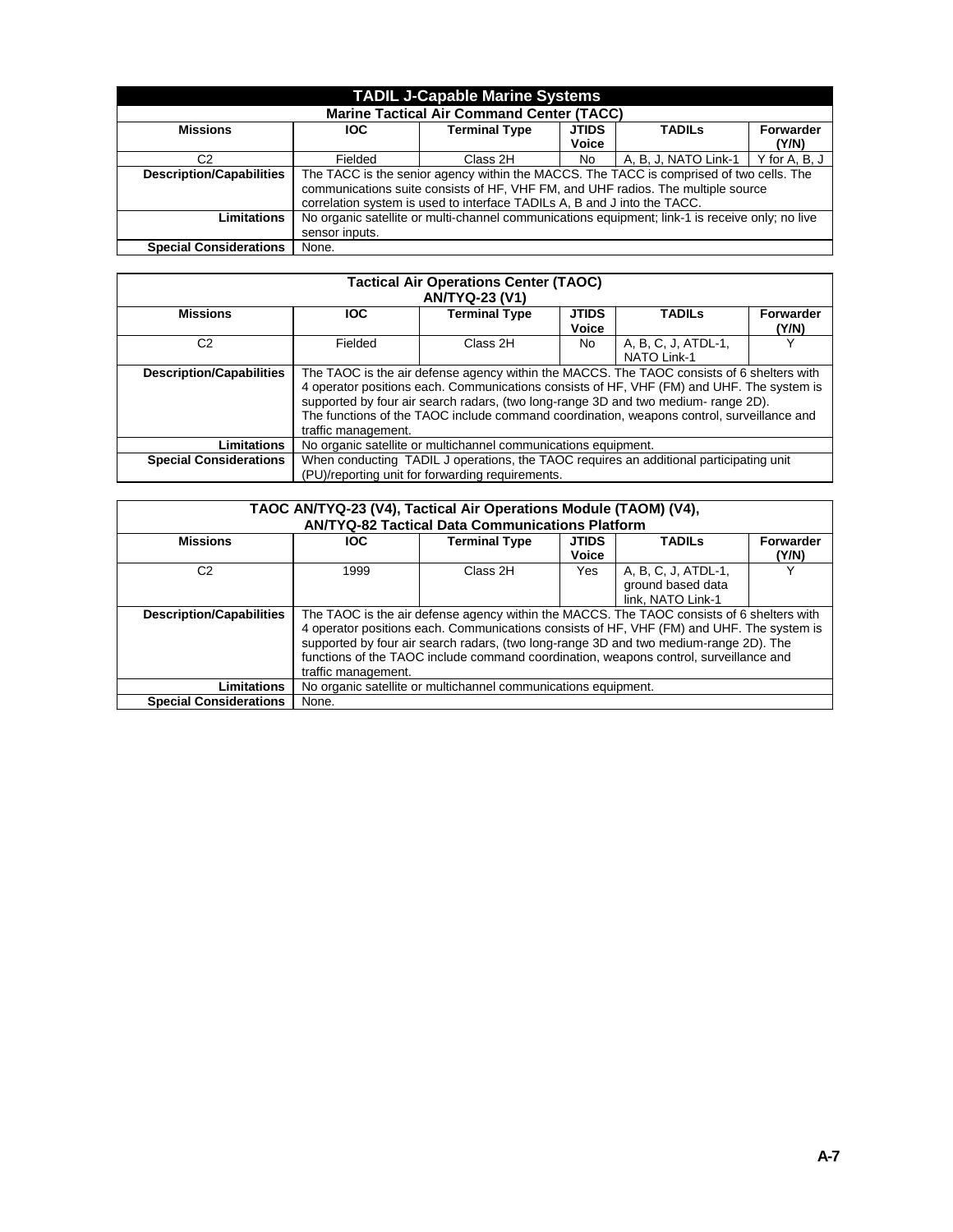## **Appendix B**

## **JTIDS CRYPTOGRAPHIC VARIABLE REQUIREMENTS**

### **1. Terminals**

A Class 2 JTIDS terminal, AN/URC-107 (V) 1, consists of the receiver/transmitter (R/ T), an associated antenna system, a high-power amplifier, a digital processing group (DPG), a battery pack (BP), and a secure data unit (SDU).

a. R/T Unit. The R/T unit provides all radio and intermediate frequency processing for JTIDS TDMA functions. The R/T interfaces with the DPG.

b. DPG. The DPG is the central unit of the JTIDS terminal and consists of two major components—the digital data processor (DDP) and the interface unit (IU).

(1) DDP. The DDP contains the network interface computer program (NICP). It performs all the real time R/T control and signal processing for TDMA message transmission and reception. The NICP also encodes transmitted messages and decodes received messages. The NICP performs all network functions.

(2) IU. The IU contains the subscriber interface computer program (SICP) and is attached to the front of the DDP. It provides a standard interface to the DDP and a tailored interface to the host platform. Its primary function is to process the necessary transfer of data between the DDP and the host platform. The IU central processing unit stores and executes the SICP functions.

c. BP. A BP provides emergency power to maintain critical data, including the crypto key oscillator power and system initialization data during brief power interruptions. The BP also maintains crypto key and initialization data when the terminal is in STANDBY mode.

d. SDU. An SDU KGV-8 is mounted on the front panel of the IU. Two connectors provide the electrical interface between the SDU and the IU. The SDU stores the crypto key required to implement secure communications functions. If the SDU is detached from the IU, any stored key erases and terminal operation cease.

(1) Variations. SDUs that are currently fielded are KGV-8 (E-2), KGV-8A, KGV-8B, and KGV-8C. On KGV-8 (E2) and KGV-8A, a connector called the key fill port is located on the outside of the SDU and allows the crypto key to be loaded. Some terminal configurations use a remote fill cable and control cable permanently attached to the SDU to load the crypto key. With the introduction of the KGV-8B, a newly developed embedded cryptographic module that employs a new data standard, DS-101, was implemented. It supports keying with the data transfer device (DTD) and a JTIDS personal computer (PC) with JTIDS-specific software installed for use with a new type of key material which is encrypted (black). The USN will retrofit the KGV-8B in place of earlier SDUs. The "B" version eliminates the load control unit (LCU) and introduces the DTD AN/CZY-10.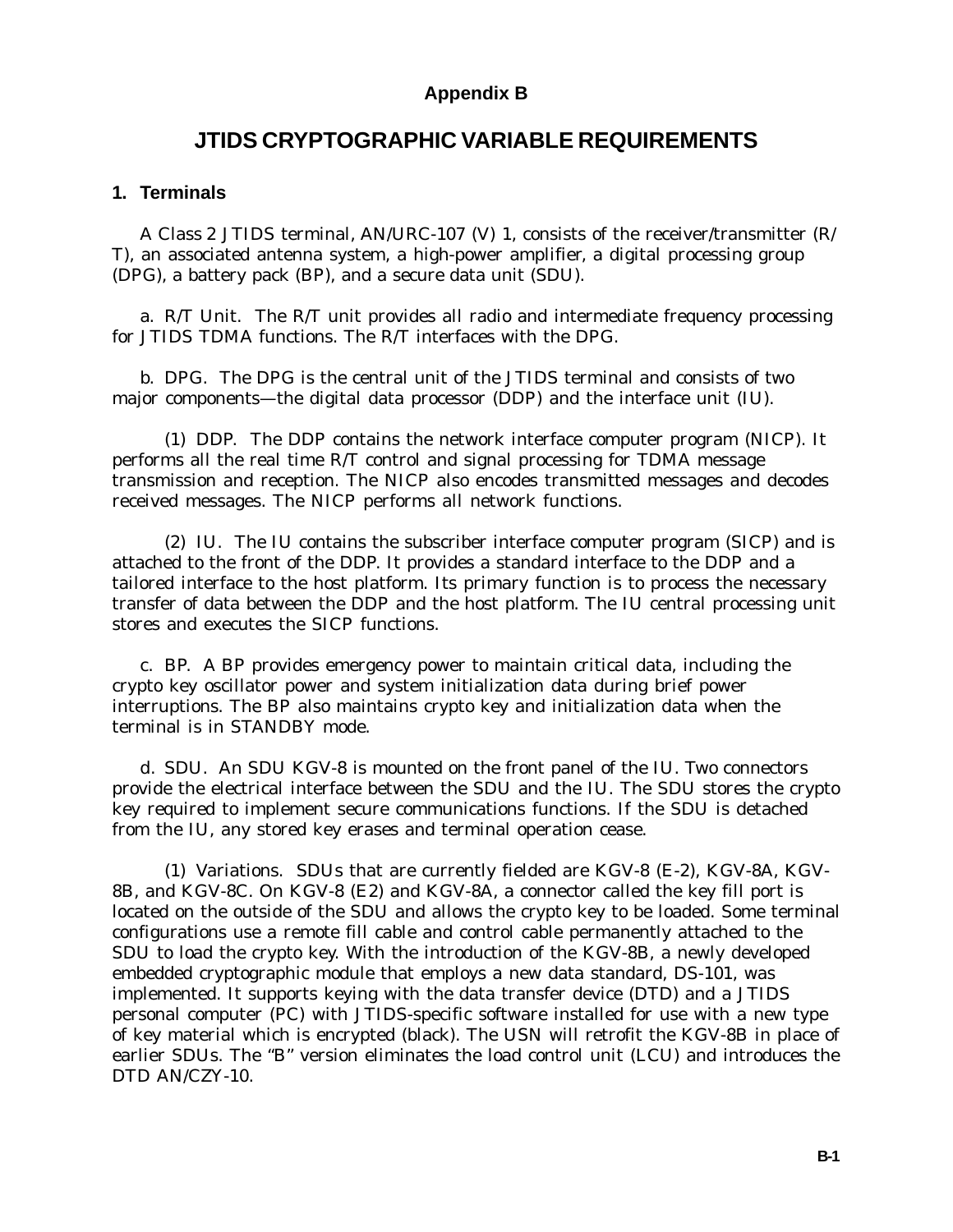(a) The KGV-8B requires the KYK-13 and LCU for key loading.

(b) The KGV-8B has storage capacity for eight keys and is loaded using DTD. It can be loaded with either red (normal unencrypted) or black (encrypted) keys and does not require a keyer control panel (KCP) or USN LCU for loading keys.

(2) Employment. SDU employment is shown in Figure B-1.

## **2. Key Distribution**

TADIL J crypto key distribution and handling are essentially the same as traditional procedures for crypto, except for long-term electronic storage, multiple segments of keys in the DTD, and the requirement to load two days crypto into the SDU at one time. Use of the LCU or KCP is required for the KGV-8 (E2) and KGV-8A. All models of the KGV-8 can use the same key material short titles. In addition, the KGV-8B can also use the encrypted versions of those short titles.

## **3. Secure Data Unit Functions**

a. Message Transmission. The terminal provides the plain text message to the SDU that encrypts the message and provides the encrypted message to the terminal DPG. The DDP draws a pseudorandom sequence pattern from the key located in the SDU. This pattern provides the pseudorandom frequency-hopping pattern, the time jitter, and the frequency spreading to the JTIDS terminal for antijam, low probability of exploitation and low probability of intercept operations. The SDU provides a pseudorandom code bit stream to the terminal to encrypt the message for TSEC.

b. Message Reception. The terminal accomplishes uncovering of the message (TSEC) with the position reference code stream obtained from the SDU. It then passes the message to the SDU for MSEC decryption and obtains the plain text message from the SDU for exchange with the host system.

c. Common Variable Mode (CVM). In the CVM, the terminal to generate the pseudorandom sequence for TSEC operations, and to provide MSEC, uses one cryptographic variable (key). The operator selects a network design and a single crypto variable logic label (CVLL) is assigned for both MSEC and TSEC operations. This is the common means of operation.

| <b>USN</b>  | <b>KGV-8 (E2)</b><br>KGV-8B |
|-------------|-----------------------------|
| <b>USAF</b> | KGV-8A                      |
| <b>USMC</b> | KGV-8A and                  |
|             | KGV-8C                      |
| <b>USA</b>  | KGV-8B                      |
|             |                             |

**Figure B-1. SDU Employment**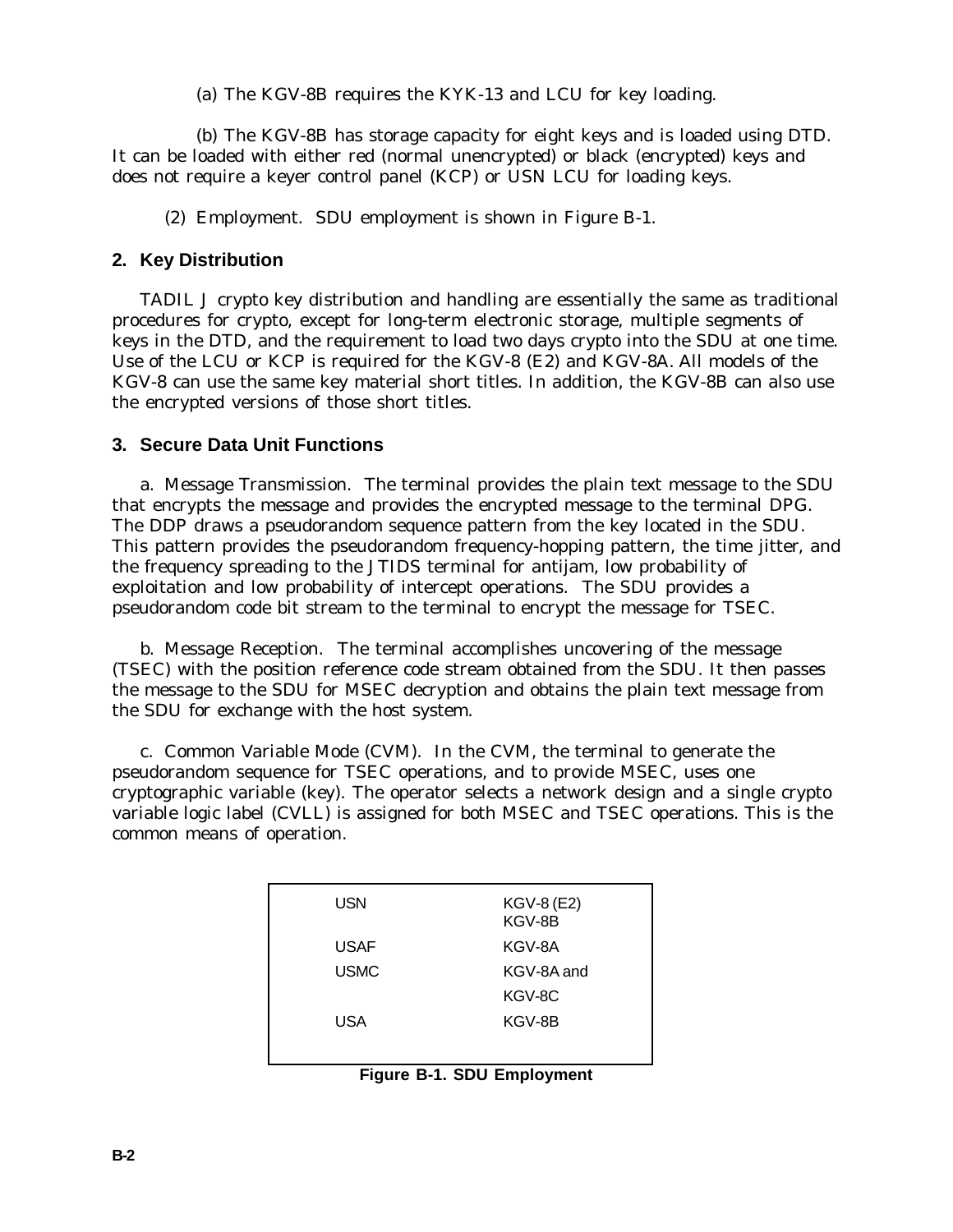d. Partitioned Variable Mode (PVM). In the PVM, the terminal to generate the pseudorandom sequence for encryption of the message (MSEC) uses one cryptographic variable (key). A separate cryptographic variable is used to generate the pseudorandom sequence for transmission of the message.

e. PVM Relay (Blind Relay). Messages received for PVM relay are TSEC-uncovered, error corrected and coded, and then TSEC-covered for retransmission. These messages are not MSEC decrypted.

### **4. Secure Data Unit Setup**

The JTIDS terminal can use up to four pairs of crypto keys (today/next day), which reside in eight SDU memory locations. The SDU (KGV-8) provides—

- a. Pseudorandom frequency-hopping pattern.
- b. Pseudorandom noise-spreading encryption.
- c. Pseudorandom jitter time (STD and P2SP packing modes).
- d. Message encryption

### **5. Cryptographic Variable Logical Label**

Each TADIL J network design has a network description that specifies the number and use of cryptographic variables used within the network design. Cryptographic variables are used to establish crypto nets and are assigned reference labels called CVLL. Circuits or groups of circuits called NPGs are established to operate by using predetermined MSEC and TSEC cryptographic variables. Each NPG is assigned two CVLLs during network design. The planned SDU location of the crypto keys corresponding to the CVLLs is also established for each network platform participant. The CVLL is a seven-bit number ranging from 1 to 127.

### **6. Cryptographic Net Isolation**

Configuring the JTIDS terminal's cryptographic variables creates crypto net isolation between networks or network users. Differences in terminal loads isolate that terminal from all other terminals with differing crypto loads. Use of cryptographic variables to establish isolation of single or multiple units can provide NPG isolation, blind relays, multinetting of functions (frequency division multiple access), and multiple networks.

a. Blind Relays. Units designated as *blind relays* can receive and retransmit information on assigned NPGs, but are unable to decode the information. Decoding is accomplished by providing the TSEC key list to the relaying unit, but denying the relay unit the MSEC key list.

b. Multinetting. Several transmission waveform parameters, including the frequency-hopping pattern of a network, are pseudorandomly selected based upon the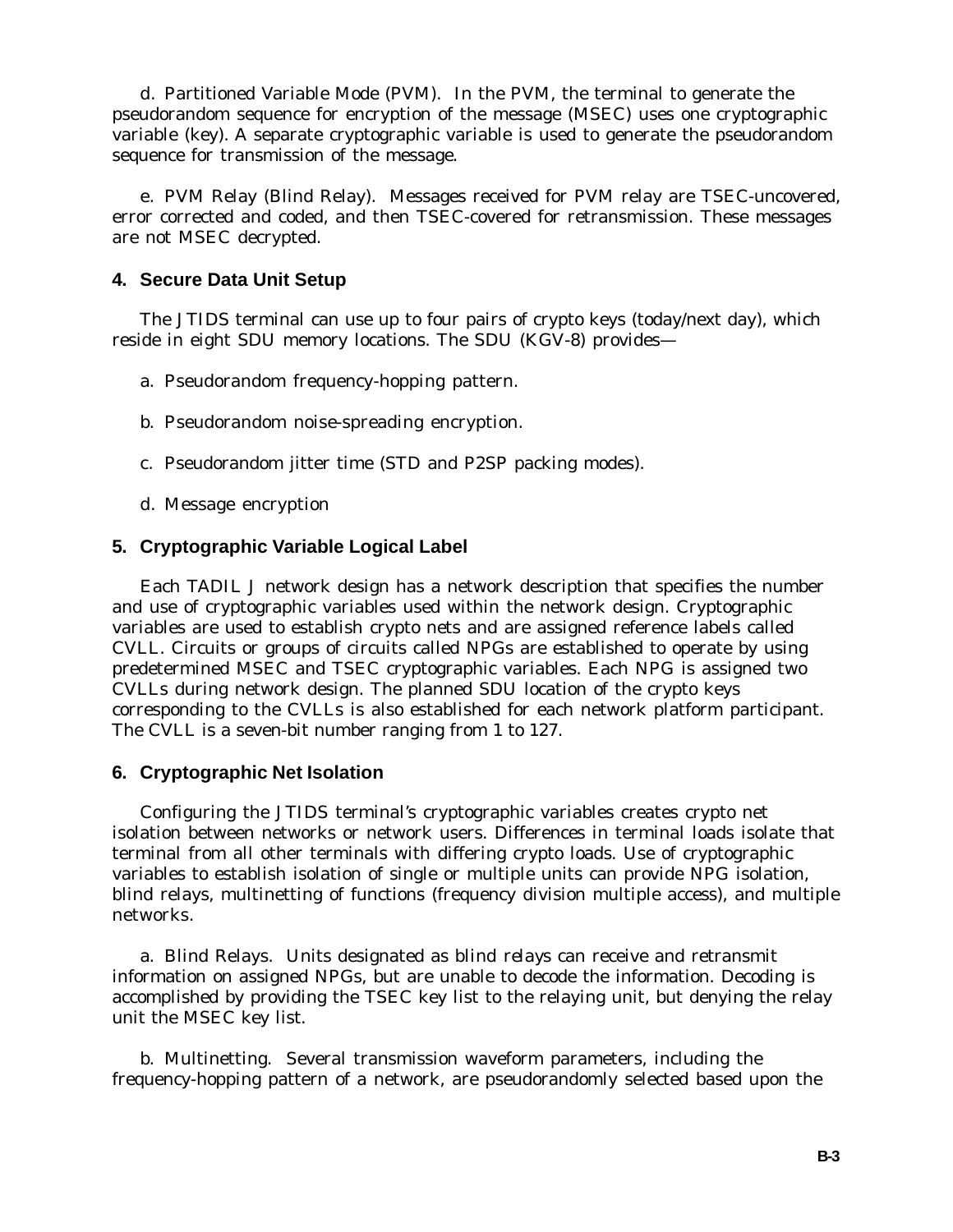encryption key. This allows two NPGs to use the same time slots because each NPG uses a different frequency-hopping pattern. Different frequency-hopping patterns ensure that, at any moment in time, the groups would not interfere with one another. This frequency multiple access expands system capacity beyond any single-terminal capacity.

c. Multiple Networks. When two or more user groups are geographically collocated, i.e., within line-of-sight, isolation between the groups can be achieved by using different crypto keys. This ensures that TADIL J units use different frequencyhopping patterns, even if each network uses the same TADIL J network design.

### **7. Daily Cryptographic Rekey Standard**

The US and NATO adopted a convention that stipulates that Class 2 JTIDS terminals are to be rekeyed once a day. Class 2 JTIDS terminals can be loaded with crypto keys sufficient for two days of operation, with an automatic capability to roll over, i.e., switch from today's key to tomorrow's key at a preset time. Unless otherwise stipulated in the OPTASKLINK message, encryption devices are rekeyed at 2400 Zulu.

a. Cryptographic Period Designator (CPD). JTIDS Class 2 terminals have eight memory locations to store crypto keys in the SDU (KGV-8). These memory locations are numbered "0" through "7".

(1) For a normal (24-hour) crypto period, memory locations are assigned in pairs designated as "0 and 1", "2 and 3," "4 and 5," and "6 and 7." Accordingly, locations 0, 2, 4, and 6 represent one set of concurrently operating locations called the even locations and are given the CPD of "0." Locations 1, 3, 5, and 7 are referred to as the odd locations and are assigned the CPD of "1."

(2) To load two days' keys into the SDU, the operator must determine whether the key goes into the even location or the odd location. A convention has been accepted by the US and NATO which defines 1 January 1985 as an odd or O day. Each subsequent day is defined as odd or even based on this convention.

b. Cryptographic Rollover. At the end of a crypto period, all of the keys that have been in use, i.e., odd or even, are automatically erased in the SDU and the current CPD is changed. During the next crypto period, the terminal selects the complimentary set of keys in the other memory locations for the same time slot assignment. The CVLL used in the current and next crypto period is the same to permit operation across the crypto period boundary without a requirement to reinitialize time slot assignments.

### **8. Key Loading Devices**

a. KYK-13 Electronic Transfer Device. A hand-carried, battery-operated electronic transfer device capable of storing up to six keys.

b. KOI-18 General Purpose Tape Reader. The KOI-18 is a battery-powered device that reads an eight-level punched tape and converts the information to a serial output that can be loaded into a KYK-13 or DTD.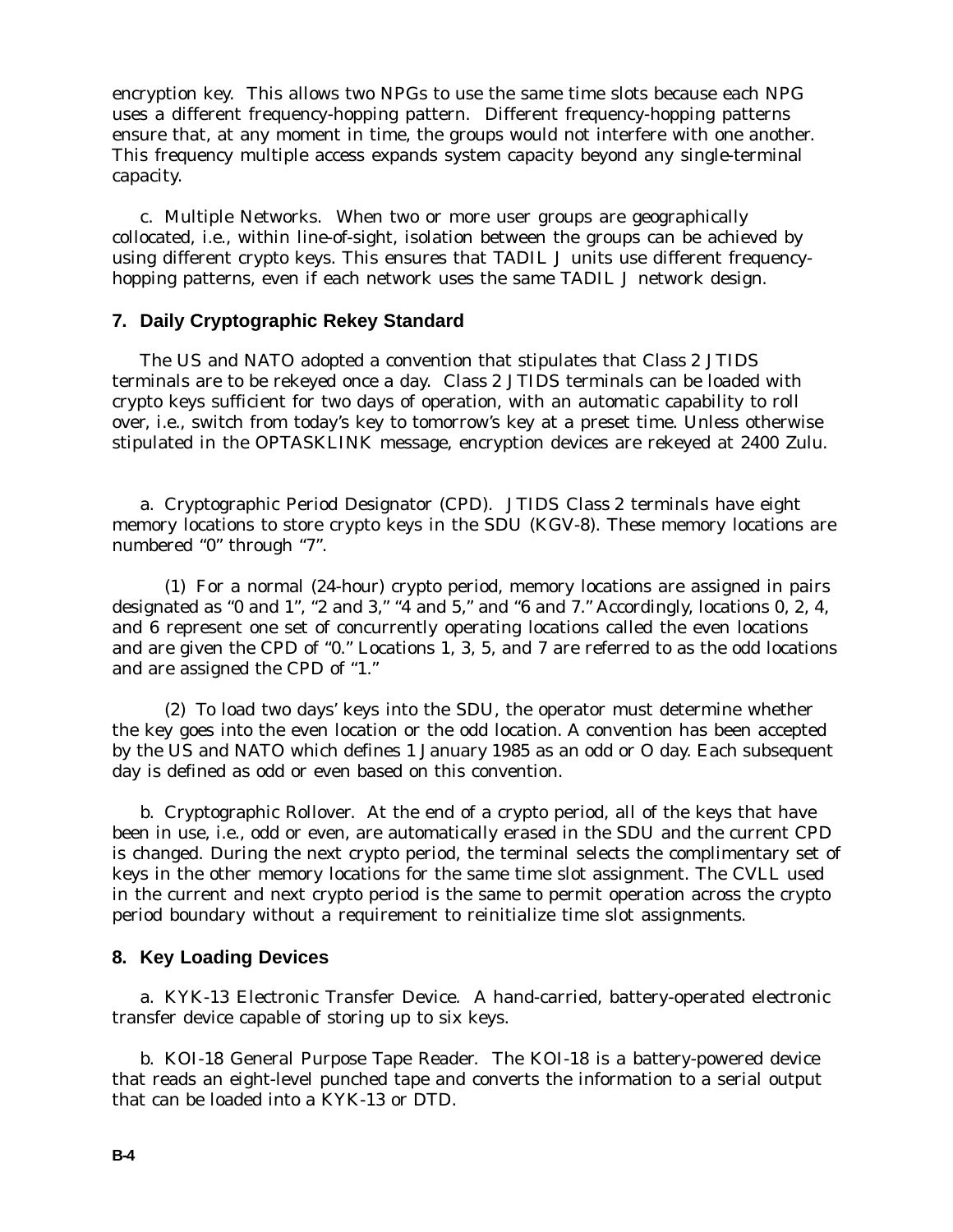c. LCU. A USN-unique device for loading specific SDU memory locations of the KGV-8 (E-2) and KGV-8A. It is used in conjunction with the KYK-13 transfer device.

d. Key Control Panel. A USA device similar to the LCU.

e. AN/CYZ-10 DTD. A hand-held portable computer used to store and transfer keys. The DTD can store up to 1,000 keys and is authorized for long-term storage. It can be used to transfer keys into other DTDs or directly into the KGV-8 (E-2) or KGV-8B. The DTD can accept black keys from a computer using JTIDS PC application software. A key load status log data base and an audit trail data base, internal to the DTD, automatically keep track of the different crypto keys loaded into and from the DTD. Either database can be reviewed by the DTD user or uploaded into a PC for storage and viewing.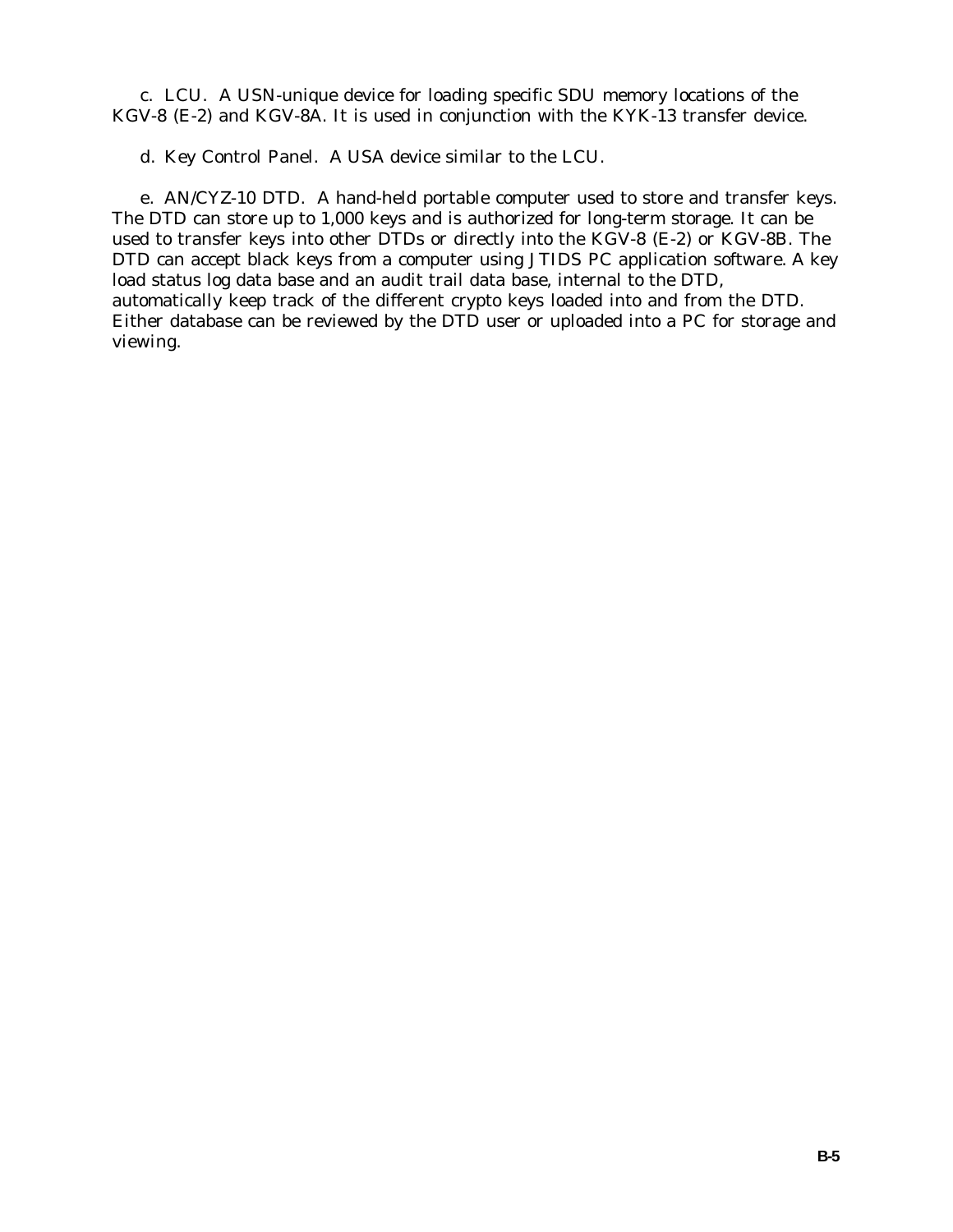## **Appendix C**

# **NETWORK DESIGN FACILITIES**

### **JOINT TACTICAL INFORMATION DISTRIBUTION SYSTEM NETWORK DESIGN LIBRARY**

Headquarters US Army Forces Command ATTN: AFOP-TJ Building 1283 Anderson Way, SW Fort McPherson, Georgia 30330-6000

Message Address: CDRFORSCOM GN/AFOP-JT// FT MCPHERSON

| POC.                        | <b>DSN Phone</b> | CommercialPhone Electronic Mail |                                |
|-----------------------------|------------------|---------------------------------|--------------------------------|
| LtCoI Bayer or<br>John Cary | 367-4636         | $(404)$ 464-4636                | bayerw@ftmcphsn-emh1.army.mil  |
| Mr. Neil Hesser             | 367-3146         | $(404)$ 464-3146                | hessern@ftmcphsn-emh1.army.mil |
| Mr. Steve Frolen            | 367-4744         | $(404)$ 464-4744                | frolens@ftmcphsn-emh1.army.mil |
| <b>FAX Nonsecure</b>        | 367-3148         | $(404)$ 464-4608                |                                |

## **SERVICE NETWORK DESIGN FACILITIES**

**US Army** PEO AMD P.O. Box 1500 ATTN: SFAE-AMD-TSD Huntsville, AL 35807-3801

Message Address: PEO MISSILE DEFENSE //ALIISFAE-AMD-TSD-C4// HUNTSVILLE AL 35807-3801

| POC.                               | <b>DSN Phone</b>     | <b>Commercial Phone Electronic Mail</b> |                      |
|------------------------------------|----------------------|-----------------------------------------|----------------------|
| Duty phone<br><b>FAX Nonsecure</b> | 645-5398<br>645-4446 | $(205)$ 955-5398<br>$(205)$ 955-4446    | md.redstone.army.mil |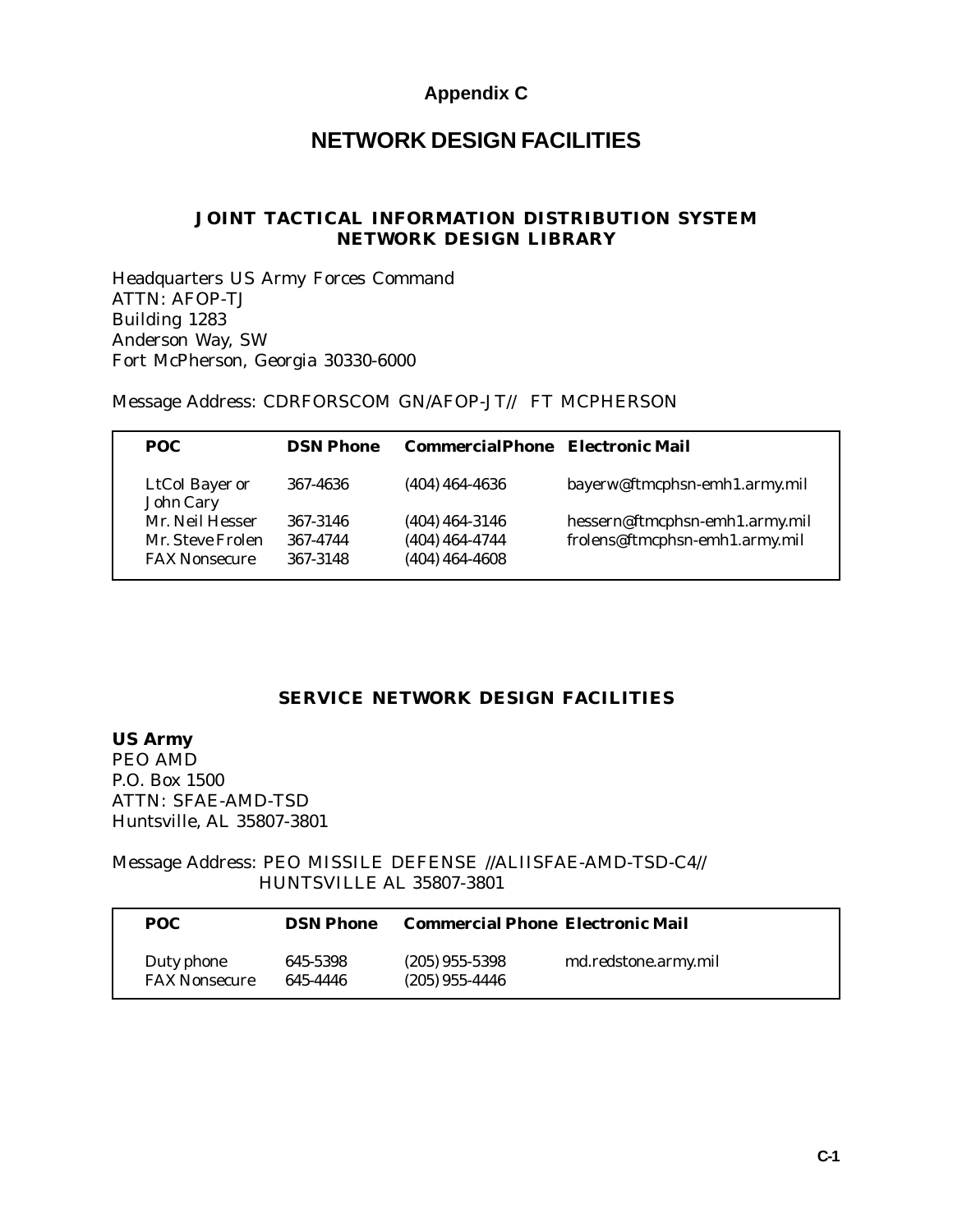**US Air Force** Headquarters Air Combat Command AF JTIDS Network Design XOYG 205 Dodd Blvd. Suite 101 Langley AFB, VA 23665-2789

Message Address: HQ ACC LANGLEY AFB, e-mail: af.jtids@langley.af.mil

| POC.                                                                  | <b>DSN Phone</b>                         | <b>Commercial Phone</b> |
|-----------------------------------------------------------------------|------------------------------------------|-------------------------|
| <b>MSGT David White</b><br><b>FAX Secure</b><br><b>FAX Nonsecure:</b> | 574-8328/29<br>574-8461<br>DSN: 574-8460 | $(757) 764 - 8328/29$   |

**US Navy** NCCOSC/NRaD Code 331 53560 Hull Street San Diego, CA 92152-5001

Message Address: NCCOSC/NRaD Div. Det, SAN DIEGO CA/452N45211451 2/I

| <b>POC</b>                | <b>DSN Phone</b> | <b>Commercial Phone</b> Electronic Mail |                         |
|---------------------------|------------------|-----------------------------------------|-------------------------|
| Mr. Robert Nydam 553-0525 |                  | $(619) 553 - 0525$                      | nydam@manta.nosc.mil    |
| Ms. Kelly Sobon           | 553-3887         | $(619) 553 - 3887$                      | ksweeney@manta.nosc.mil |
| Mr. Dan Slack             | 553-3980         | $(619) 553 - 3980$                      |                         |
|                           |                  | $(619) 294 - 8743$                      | slack@nosc.mil          |
| <b>FAX Nonsecure</b>      |                  | $(619) 553 - 6165$                      |                         |

US Navy Center for Tactical Systems Interoperability (NCTSI) Code 21 53690 Tomahawk Drive Suite A125 San Diego, CA 92147-5082

Message Address: NCTSI SAN DIEGO CA//NO1//

| POC.                                                                                                                                               | <b>DSN Phone</b>                                                     | <b>Commercial Phone</b>                                                                                                          | <b>Electronic Mail</b>                                                 |
|----------------------------------------------------------------------------------------------------------------------------------------------------|----------------------------------------------------------------------|----------------------------------------------------------------------------------------------------------------------------------|------------------------------------------------------------------------|
| <b>CMD D.W. Daugherty</b><br>Mr. Mike Gregory<br><b>LCDR David Leingang</b><br><b>LCDR</b> Jesse Prothro<br>Duty phone number<br><b>FAX Secure</b> | 553-7332<br>553-7297<br>553-7298<br>553-7223<br>553-9327<br>553-7294 | $(619) 553 - 7332$<br>$(619) 553 - 7297$<br>$(619) 553 - 7298$<br>$(619) 553 - 7323$<br>$(619) 553 - 9327$<br>$(619) 553 - 7294$ | daughert@nosc.mil<br>gregory@manta.nosc.mil<br>liengang@manta.nosc.mil |
| <b>FAX Nonsecure</b>                                                                                                                               | 553-9366                                                             | $(619) 553 - 9366$                                                                                                               |                                                                        |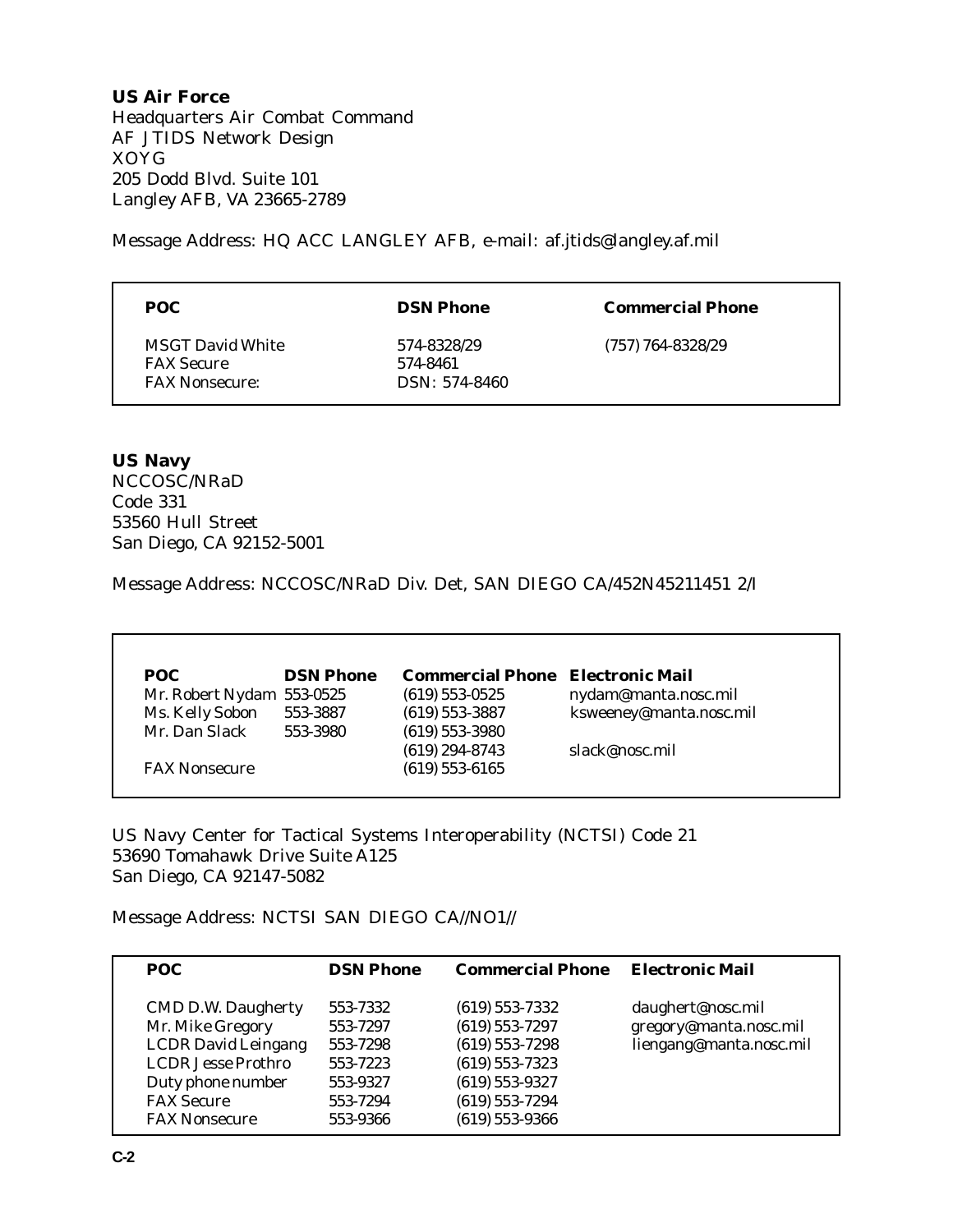# **US Marine Corps**

Marine Corps Tactical Systems Support Activity (MCTSSA) Air Defense Systems Division (AD-09) Marine Corps Base, Camp Pendleton, CA 92055-5171

Message Address: MCTSSA CAMP PENDLETON CA/ADSD/AD-0911

| POC                                                            | <b>DSN Phone</b>                 | <b>Commercial Phone</b> Electronic Mail                  |                               |
|----------------------------------------------------------------|----------------------------------|----------------------------------------------------------|-------------------------------|
| Mr. Daniel Nygren<br>Duty phone number<br><b>FAX Nonsecure</b> | 365-2585<br>365-2617<br>365-9512 | $(760)$ 725-2585<br>$(760)$ 725-2617<br>$(760)$ 725-9512 | daniel.nygren©mctssa.usmc.mil |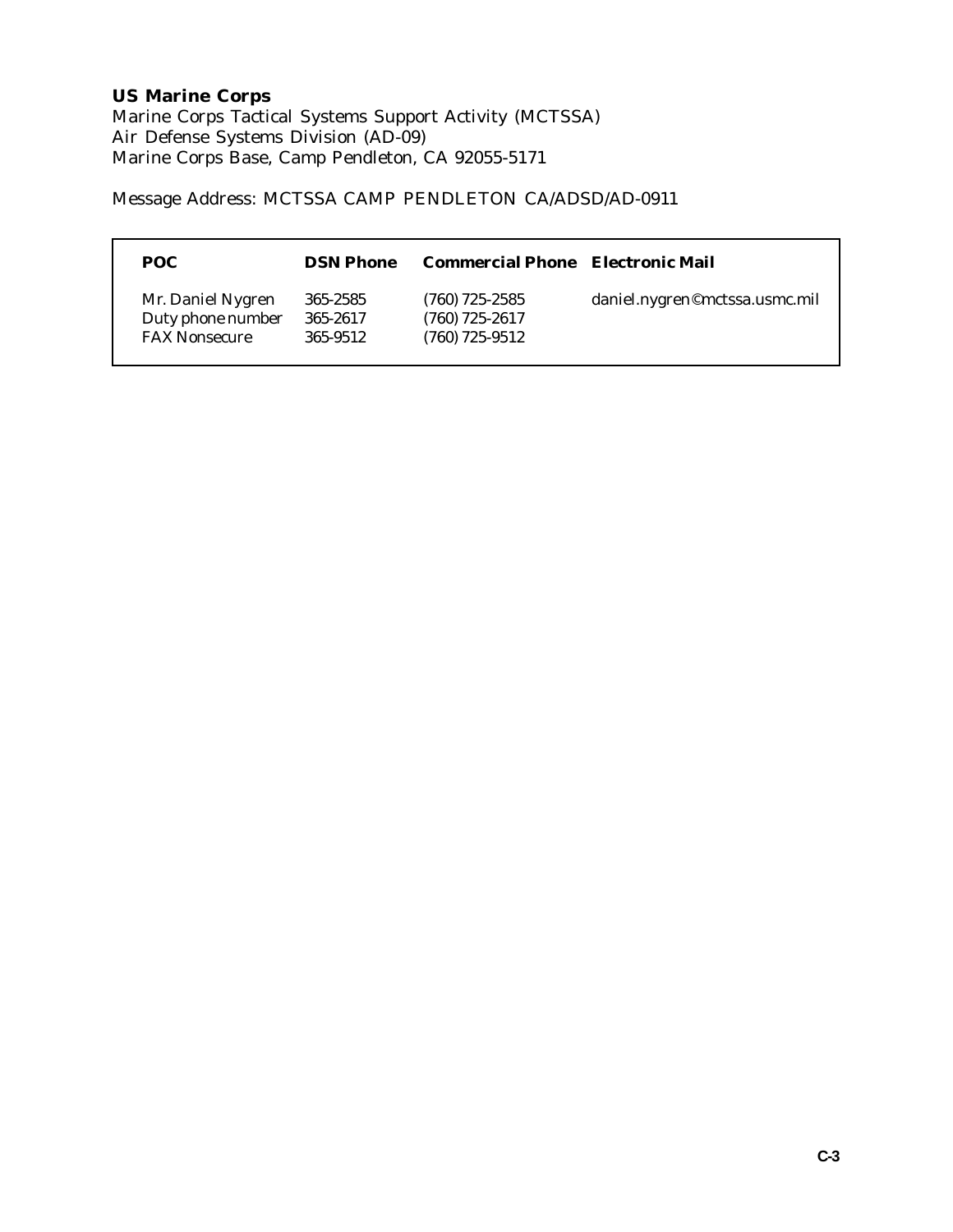## **Appendix D**

## **ARMY TACTICAL DATA LINK-1**

#### **1. General Description**

Army Tactical Data Link-1 (ATDL-1) is a dedicated, point-to-point, duplex, digital data link employed to exchange real-time tactical data between a C2 land unit and a surface-to-air missile (SAM) system or between multiple SAM systems. Units that exchange data via ATDL-1 are designated supporting units (SUs).

#### **2. Operational Characteristics**

a. Communications Medium. ATDL-1 can be transmitted over landlines (wire or fiber optic cable), single-channel radios, or multichannel radios. Multichannel radios may be established within LOS, use troposcatter techniques for over-the-horizon communications, or employ satellite communications. Both ends of the ATDL-1 link must use a compatible communications system. US forces employ two basic communications systems: the direct current (DC) digital form and the quasi-analog form.

(1) The USMC tactical air operations center (TAOC) and battery command post (BCP), the Army Adaptable Surface Interface Terminal (ASIT) and joint TADIL A distribution system, and the Air Force control and reporting center (CRC) use the quasianalog transmission design (TD), which uses TD 1089 or TD 1316 modulator/ demodulator (modems).

(2) USA air defense artillery (ADA) C2 systems operate using a quasi-analog form. Transmission and reception of ATDL-1 data, however, is accomplished using DC digital form and bulk encryption. Conversion is accomplished using an air defense interface to convert analog signals to digital signals (or vice versa) for transmission and receipt over the mobile subscriber equipment (MSE) net. Data transmissions are bulkencrypted by the MSE. USA ADA units that directly interface with USAF or USMC C2 facilities provide the necessary communications equipment for both ends of the ATDL-1 link. MSE provide bulk encryption. NATO or allied agencies provide no point-to-point (line) encryption devices. USAF, USMC, or, when available, USA signal units must provide any required encryption devices where MSE connectivity cannot be established with USA ADA C2 systems due to unit locations, range, communications equipment (radio, satellite communications).

b. Communications Architecture. SAM units that use ATDL-1 can be linked together to form a chain (round-robin) or use a single forwarding unit as a hub with multiple units tied through the hub. The round-robin mode permits data to be circulated within three Hawk batteries using ATDL-1 formatted messages. It is used only in the absence of higher echelons. In the normal mode, ATDL-1 communications require a separate, dedicated link between each SU that simultaneously transmits and receives data on two channels—one dedicated transmit line and one dedicated receive line. When data messages are not being transmitted, each unit transmits a continuous standby signal to maintain time synchronization.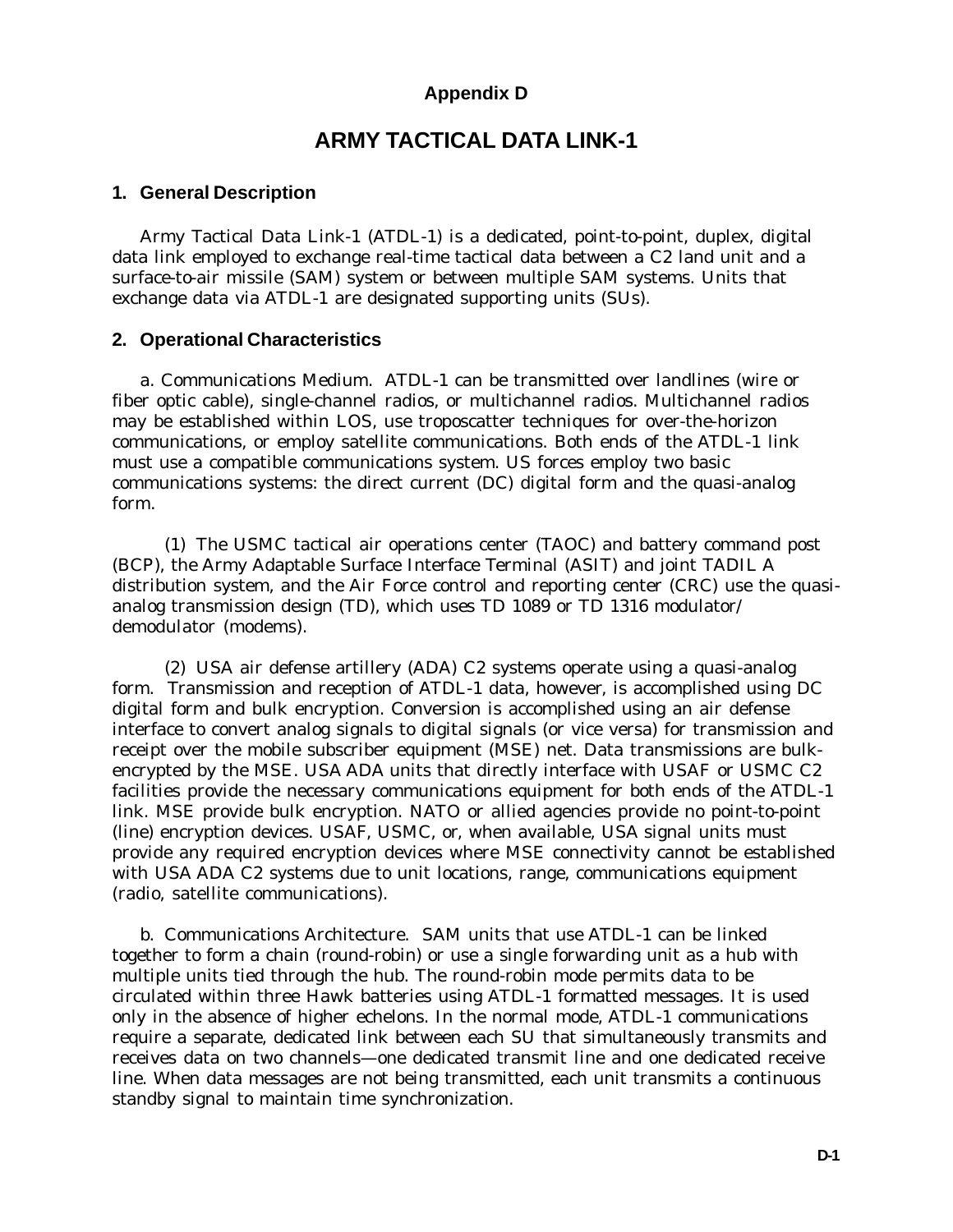c. Data Encryption. ATDL-1 is normally operated in the secure mode using encryption devices provided by the tactical unit. The configuration of encryption devices at both ends of the ATDL-1 links must be compatible. Configuration of encryption devices may be accomplished by means of *strapping* (physical) or *initialization* (electrical). The configuration means used are dependent on the tactical data system (TDS) configuration. When MSE communications are used to provide the ATDL-1 link, secure mode operations are accomplished through bulk encryption of data transmissions by the MSE nodes. NATO or allied ADA C2 units provide the necessary equipment for data compatibility with USAF or USMC C2 facilities. When ATDL-1 is transmitted over landlines (wire or fiber-optic cable), single-channel radios, or multichannel radios, KG-30 (analog) or KG-84 (digital) single-channel data encryption devices are used. Both the KG-30 and KG-84 use two key cards; one for transmitted data and one for received data. Encryption keys for the KG-30, KG-84, and KG-94A/KG-194A are loaded with KYK-13 or KOI-18 devices.

d. Data Rates. ATDL-1 can be transmitted at 600, 1200, or 2400 bits per second (bps). If the quasi-analog transmission scheme is used, the audio signals are modulated using frequency shift keying.

e. Message Standard. ATDL-1 uses a B-series message and transmits the data in an 81-bit message frame, which consists of a start group, seven data groups, and a check group. ATDL-1 messages are defined in Military Standard (MIL-STD) 6013.

f. Coordinate Reference Convention. ATDL-1 units exchange positional information on units, tracks, strobes, and points by transmitting an *X* and a *Y* coordinate that is measured from the SU's system coordinate center (SCC). An SU's location is reported to other interfaced units by transmitting its *X* and *Y* coordinates measured from the data link reference point (DLRP). Once an SU's position is known, all positional information received from that SU is displayed in relation to the SCC.

g. Transmission Structure.

(1) Test Message. Once the ATDL-1 link has been initialized, a test message is transmitted. The continuing operational status of the link depends upon the exchange of the B-series ATDL-1 test message. This is a special message that is transmitted on a periodic basis by both ATDL-1 TDSs. Failure to receive this message for a specific period of time causes the ATDL-1 link to lose its operational status. When the link status drops to less than operational, all data exchange ceases except for the idle pattern (no information signal) and the ATDL-1 test message.

(2) Idling Condition. Once the link is established and no information is to be transmitted, the system automatically assumes an idling condition. The idle signal consists of alternating marks and spaces (1 0 1 0) and is continuously transmitted by each unit on the ATDL-1 link. This signal permits the two modems to remain in time synchronization and is interrupted only for transmission of a data message, termination of the link by operator action, or equipment malfunction. The modem indicates when a good idle pattern is received. This standby signal, or idle pattern, always starts with a (1) and ends with a (1) bit set to distinguish it from the beginning of a start code.

<sup>(3)</sup> Data Message. ATDL-1 uses an 81-bit message frame that consists of—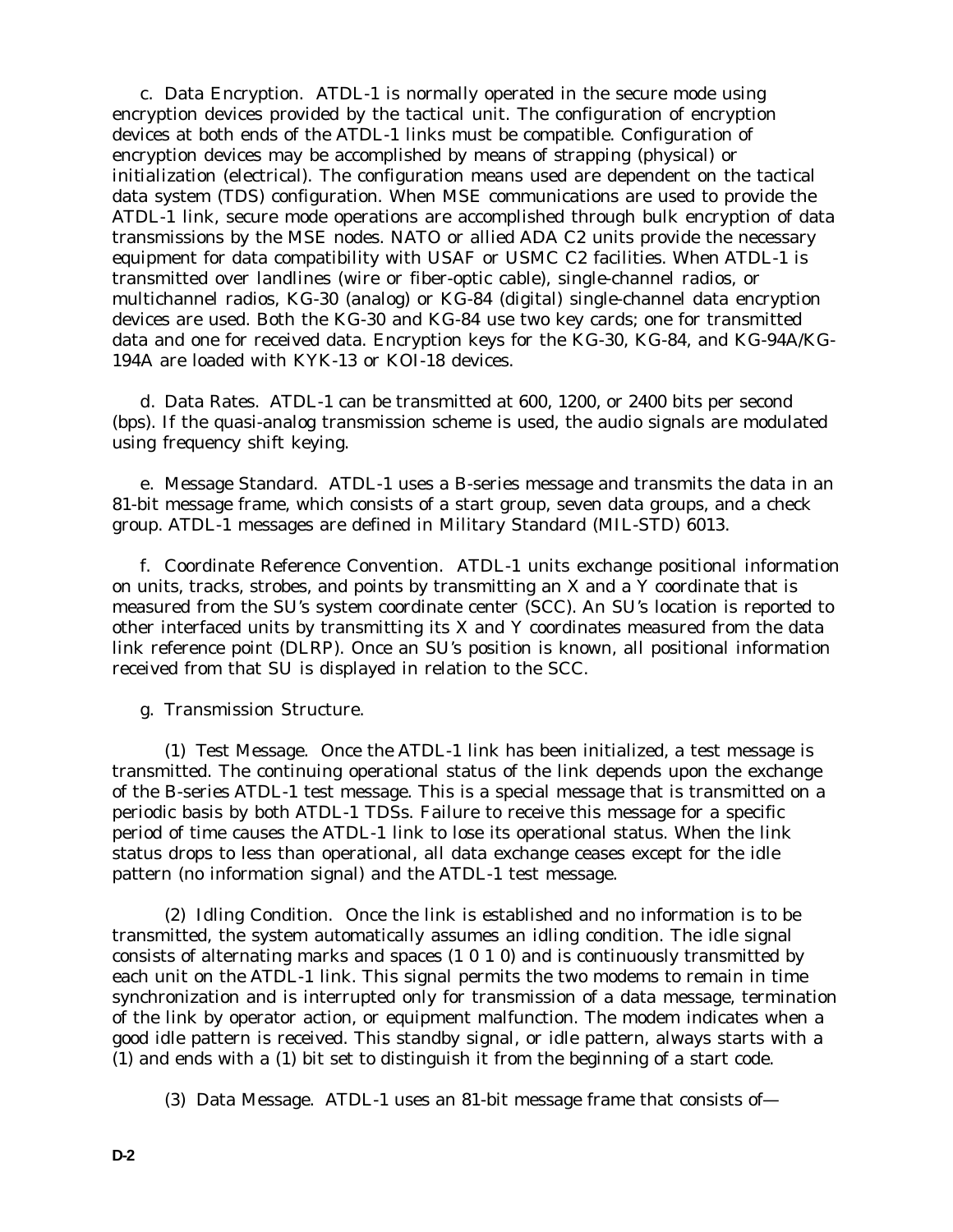(a) Start Group - Nine bits; all set to (0).

(b) Data Group - Seven data groups of nine bits, each immediately following the start group, with the first bit of each data group set to (1) and the next eight bits consisting of the B-series message.

(c) Check Group - One check group completes each transmission frame and comprises one fixed bit, followed by eight check bits.

(4) Contiguous Data Message Grouping. B-series message-transmit rules in MIL-STD 6013 for ATDL-1 require transmission of multiple message sets. These message sets are transmitted as a contiguous set with no requirement for an idle pattern to be transmitted between messages. In a contiguous set, messages are transmitted back-toback with no time delay between sets. Contiguous message sets occur with message start codes immediately following the last bit of the previous message's check group. It is therefore possible to have extended interruptions of the "no information signal" (idle pattern).

(5) Noncontinuous Data Message. A noncontinuous message set is a group of multiple messages separated by the insertion of a "no information signal," rather than transmission of messages back-to-back. When a "no information signal" (idle pattern) is inserted between messages, the "no information signal" always starts with a (1) bit and ends with a (1) bit.

h. Unit Address. Each unit reporting on the ATDL-1 link is assigned a unique station address. This address or TN is assigned in OPTASKLINK message and consists of two alpha characters that represent the station address and a three-digit octal number, 000 to 777. The first alpha character can be from *A* to *N*, *P* and *Q*. The second alpha character can be from *A* to *H*. A unit operating on multiple ATDL-1 links uses the same address for all links. An SU (fire unit) is assigned a track number (TN) by its reporting unit (RU).

(1) Restrictions. The address *AA000* is used to indicate no statement/unknown. *AA* and *QH* are illegal values for use as station addresses. If the address of the directly tied unit changes, the data link requires reinitialization.

(2) SUs. Units operating on a single ATDL-1 link are designated SUs. C2 units operating on multiple links (ATDL-1 and TADIL B) are designated forwarding reporting units (FRUs). Units operating on TADIL A and/or TADIL B and ATDL-1 are designated forwarding participating units (FPUs). For an FPU, a single two-digit address is used in place of the normal three-digit address for RUs. This restriction is imposed by the TADIL A data terminal set (DTS), which only allows a two-digit octal address from 01 to 76. The ATDL-1 address used by an FRU or FPU is required to be two alpha characters and three octal digits.

i. TNs. An ATDL-1 TN consists of two alphabetical characters and three octal digits. An ATDL-1 TN derives its two alphabetical characters from the station address of the unit initiating the track and a unique three-digit octal number derived from the TN block assigned to the unit. The Hawk BCP/platoon command post reserves TNs *XY001* through *XY006* for the following specific uses where *X* represents the values *A* to *N, P* and *Q,* and *Y.* represents the values *A* to *H*.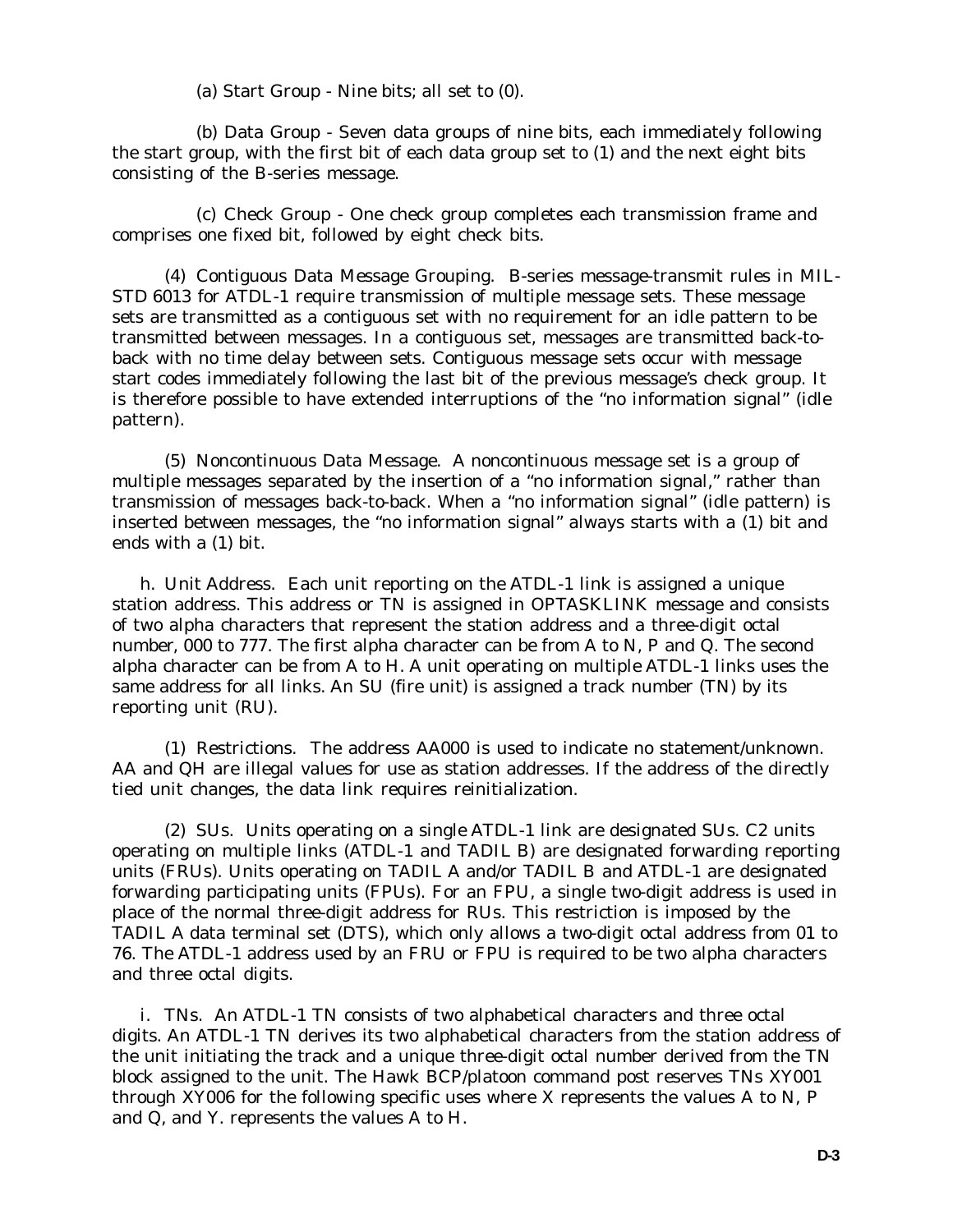XY001 and XY002 reserved to report Hawk fire sections.<br>XY003 through XY004 used to report engaged electronic used to report engaged electronic countermeasure emitters. XY005 through XY006 used to report center bearings of highpower illuminator sector scan or center bearing of low-altitude simultaneous Hawk engagement zone.

(1) The unique address *AA000* is used to indicate no statement/unknown.

(2) The unique address *QH* is used only as a general address. *QH* is illegal for use as a station address.

j. Link Initialization.

(1) Full Data Transmit (FDT) Mode. Once the operator has designated an ATDL-1 link, it is physically activated. Upon activation, the ATDL-1 standby signal is transmitted along with the periodic ATDL-1 test message. The ATDL-1 test message contains the data link address of the transmitting unit, which provides a capability to perform a loop-back check of the communications path, data path, and encryption path. The FDT mode provides for automatic reporting of all tracks and information as soon as the link is operational.

(2) Limited Data Transmit (LDT) Mode. When an ATDL-1 SU requests to initialize its ATDL-1 link, it may be directed to enter the LDT mode as a means of resolving dual designations prior to activating its FDT mode. Only one unit shall be in LDT mode for a single link. This allows the reception of track reports but inhibits the transmission of local air tracks until an operator or system action is taken to switch to the FDT mode. The unit in the LDT mode shall begin transmitting its surveillance tracks after the operator has determined that all necessary correlations are complete, or a maximum time limit has elapsed since the transition to an operational link state.

(3) Loop-Back Check. ATDL-1 loop-back is performed by patching the transmit output of the ATDL-1 modem into the receive input of the ATDL-1 modem. When the ATDL-1 link is activated in the loop-back configuration, the modem receives its own signal, the ATDL-1 link is activated, and test messages are transmitted by the TDS. The TDS recognizes its data link address contained in the ATDL-1 test message and displays to the operator the status of the loop-back condition. Loop-back can be performed at various points throughout the ATDL-1 link and includes establishing loop-back at the system's own modem or switching the cable connection at the other end of the ATDL-1 link, i.e., at the remote TDS. This provides a positive means of isolating system problems.

(4) Automatic Link Initialization. Once valid test messages are received at both TDSs, automatic link initialization occurs. When required information elements have been exchanged, the link becomes operational. Data messages are then transmitted by both TDSs. Failure to receive an ATDL-1 test message for a specified time period causes the link to be removed from the operational status until a valid test message is received. This initiates automatic link reinitialization. The ATDL-1 test message is essential for maintaining an operational ATDL-1 link.

(5) Link States. ATDL-1 has two link states: normal and round-robin.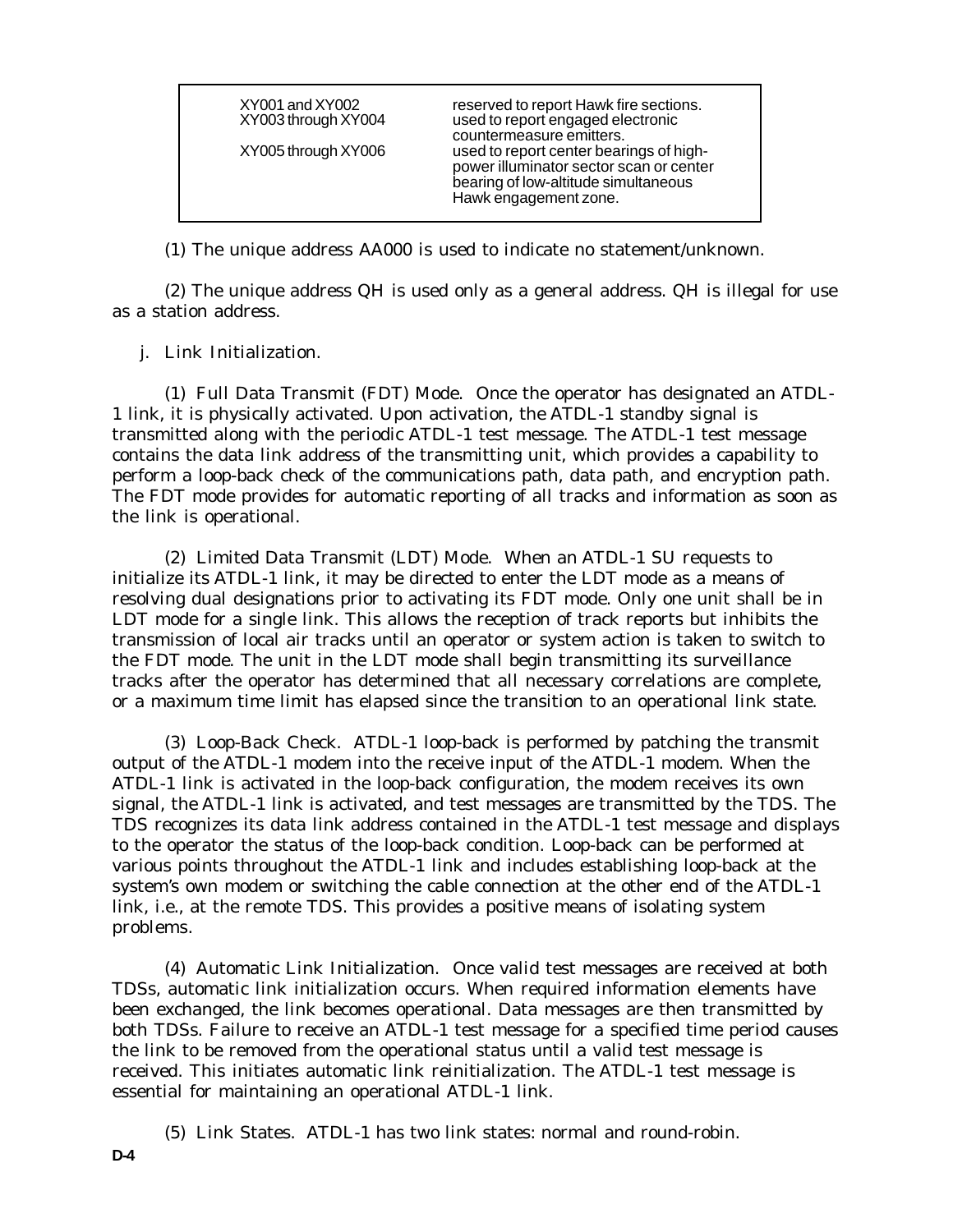k. System Employment. USAF, USMC, NATO, and allied C2 and SAM units employ ATDL-1. Table D-1 provides the ATDL-1 capabilities and equipment of each Service system.

### **3. Planning and Operations**

a. US Message Text Formats. Two US message text formats—the tactical operational data (TACOPDAT) message and the OPTASKLINK message—are used for planning operations. The data elements and data fields are contained in MIL-STD 6040

(1) TACOPDAT Message. Information required to establish air defense responsibilities in a tactical area and supplementary orders for a specific area of responsibility are published in TACOPDAT message.

(2) OPTASKLINK Message. Detailed instructions to establish tactical data link communications are distributed in the OPTASKLINK message. The OPTASKLINK message provides tasking, coordinating instructions, and technical parameters for the TDS and data and voice communications systems. The OPTASKLINK message uses the entry lists shown in Table D-2. For ATDL-1, sets 42 through 53 of the OPTASKLINK message are used. These sets were originally designed for TADIL B (Link-11B) but can be used to provide data for ATDL-1 link operations. See Table D-3.

b. Coordination Communications. Under tactical conditions, initial communication between two ATDL-1 units is normally established on single-channel tactical voice radios. These radios provide a means of engineering the communications path; i.e., aligning the directional antennas of the data radios used for ATDL-1 communications. Once multichannel circuits are established, ATDL-1 units begin the coordination function. This includes confirming the OPTASKLINK data in preparation for link initialization, coordinating link initialization over voice circuits, and monitoring the tactical situation. Voice circuits between ATDL-1 units include both engineering and tactical voice circuits.

c. Data Communications. ATDL-1 communications are normally transmitted over tactical radios. If a multichannel radio is used, a directional antenna is normally employed and aimed at the receiving antenna, either LOS, reflected off the troposphere, or relayed by an orbiting satellite. Communications personnel normally engineer ATDL-1 circuits. ATDL-1, when using multichannel radios or multiplexing to provide a duplex circuit for data exchange, provides additional channels that are normally available on data radios for voice communications between directly tied units. Once *directional* communications are established between two units, a voice channel is used to coordinate the initialization of data communications.

d. TDS. While directional communications are being established, the TDS is initialized with OPTASKLINK data and any unique system data required to establish data link communications and conduct operations. At this time, a system may perform internal loop-back checks to verify connectivity between the TDS, encryption equipment, and modems. Once tactical communications are established, the unit is ready to perform an *end-around loop-back*. This is a loop-back check of the entire communications path by patching the modem of the remote unit and receiving its own signal back at its own site. Each unit can perform this end-around loop-back check to adjust system levels and evaluate system performance.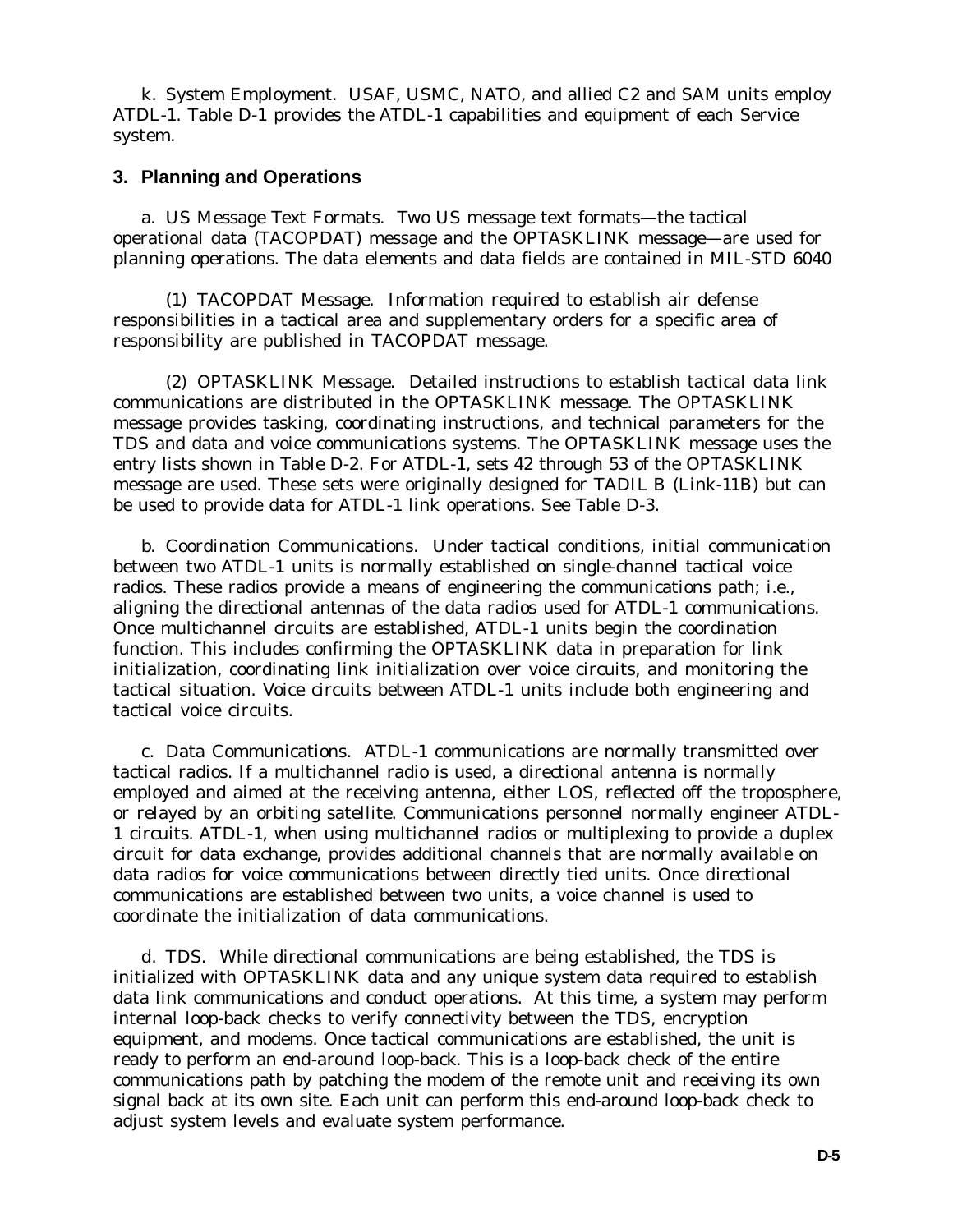|                            |                | Weapon                                  |                                                                                                          |                                  |
|----------------------------|----------------|-----------------------------------------|----------------------------------------------------------------------------------------------------------|----------------------------------|
| <b>Nation</b>              | <b>Service</b> | System/Weapon                           | <b>TADIL</b>                                                                                             | <b>Equipment</b>                 |
| <b>USA</b>                 | Army           | Army Air and Missile<br>Defense Command | A, B, J, fighter data link<br>(FDL), ATDL-1                                                              | Air defense system<br>integrator |
| <b>USA</b>                 | Army           | <b>Brigade fire direction</b>           | A, B, J, FDL, ATDL-1                                                                                     | <b>ADSI</b>                      |
|                            |                | center                                  |                                                                                                          |                                  |
| <b>USA</b>                 | Army           | <b>Battalion Patriot</b>                | A, B, J, Patriot Air                                                                                     | Information control              |
|                            |                | (MIM-104)                               | Defense Information                                                                                      | center                           |
|                            |                |                                         | Link (PADIL), ATDL-1                                                                                     | (AN/MSQ-116)                     |
| <b>USA</b>                 | Army           | <b>Battalion FAAD</b>                   | FDL, B, J                                                                                                | Air battle                       |
|                            |                |                                         |                                                                                                          | management                       |
|                            |                |                                         |                                                                                                          | operations center                |
|                            |                |                                         |                                                                                                          | (AN/TSQ-182)                     |
| <b>USA</b>                 | Army           | <b>Battalion FAAD</b>                   | FDL, B, J                                                                                                | Air avenue                       |
|                            |                |                                         |                                                                                                          | command and                      |
|                            |                |                                         |                                                                                                          | control                          |
|                            |                |                                         |                                                                                                          | (AN/TSQ-182)                     |
| <b>USA</b>                 | Army           | <b>Battery FAAD</b>                     | <b>FDL</b>                                                                                               | Command post<br>(AN/TSQ-182)     |
| <b>USA</b>                 | Marine         | Tactical air operations                 | A, B, C, J, NATO                                                                                         | AN/TYQ-23                        |
|                            | Corps          | center                                  | Link-1, ATDL-1                                                                                           |                                  |
| <b>USA</b>                 | Marine         | Battery command                         | ATDL-1                                                                                                   | AN/MSW-21                        |
|                            | Corps          | post                                    |                                                                                                          |                                  |
| <b>USA</b>                 | Air            | Control and reporting                   | A, B, C, J, NATO                                                                                         | AN/TYQ-23                        |
|                            | Force          | element                                 | Link-1, ATDL-1                                                                                           |                                  |
| Denmark*                   |                | Hawk MIM-23A/B                          | <b>NATO Link-1</b>                                                                                       |                                  |
| Egypt                      | Army           | Hawk MIM-23A/B                          | B, ATDL-1                                                                                                | AN/TYQ-73                        |
| France                     |                | Hawk MIM-23A/B                          | B, ATDL-1                                                                                                | AN/TYQ-73                        |
| Germany*                   | Army           | Hawk MIM-23A/B                          | B, ATDL-1, NATO                                                                                          |                                  |
|                            |                |                                         | Link-1                                                                                                   |                                  |
| Greece <sup>*</sup>        |                | Hawk MIM-23A/B                          |                                                                                                          |                                  |
| Iran                       | Army           | Hawk MIM-23A/B                          | B, ATDL-1                                                                                                | AN/TYQ-73                        |
| Israel                     | Army           | Hawk MIM-23A/B                          |                                                                                                          |                                  |
| Italy *                    |                | Hawk MIM-23A/B                          | B, ATDL-1, NATO                                                                                          | AN/TYQ-73                        |
|                            |                |                                         | Link-1                                                                                                   |                                  |
| Japan                      |                | Hawk MIM-23A/B                          |                                                                                                          |                                  |
| Jordan                     | Army           | Hawk MIM-23A/B                          | B, ATDL-1                                                                                                | AN/TYQ-73                        |
| Korea                      | Army           | Hawk MIM-23A/B                          | B, ATDL-1                                                                                                | AN/TYQ-73                        |
| Kuwait/Iraq                | Army           | Hawk MIM-23A/B                          | B, ATDL-1                                                                                                | AN/TYQ-73                        |
| Netherlands*               |                | Hawk MIM-23A/B                          | <b>NATO Link-1</b>                                                                                       |                                  |
| Norway *                   | Army           | NASAM/AMRAAM                            | NATO Link-1                                                                                              |                                  |
|                            |                | AIM-120                                 |                                                                                                          |                                  |
|                            |                | Hawk MIM-23A/B                          |                                                                                                          |                                  |
| Portugal *<br>Saudi Arabia |                | Hawk MIM-23A/B                          | NATO Link-1                                                                                              |                                  |
| Spain <sup>*</sup>         |                | Hawk MIM-23A/B                          | B, ATDL-1<br>NATO Link-1                                                                                 | AN/TYQ-73                        |
| Sweden                     |                | Hawk MIM-23A/B                          |                                                                                                          |                                  |
| Taiwan                     |                | Hawk MIM-23A/B                          |                                                                                                          |                                  |
| Thailand                   |                | Hawk MIM-23A/B                          |                                                                                                          |                                  |
| Turkey*                    |                | Hawk MIM-23A/B                          | A, ATDL-1, NATO                                                                                          |                                  |
|                            |                |                                         | Link-1                                                                                                   |                                  |
| United                     |                |                                         |                                                                                                          |                                  |
| Kingdom                    |                |                                         |                                                                                                          |                                  |
| (UK)                       |                |                                         |                                                                                                          |                                  |
|                            |                |                                         | Note: NATO Air Defense Ground Environment (NADGE) participants denoted by *. France and the UK interface |                                  |
| with NADGE.                |                |                                         |                                                                                                          |                                  |

**Table D-1. ATDL-1 Systems**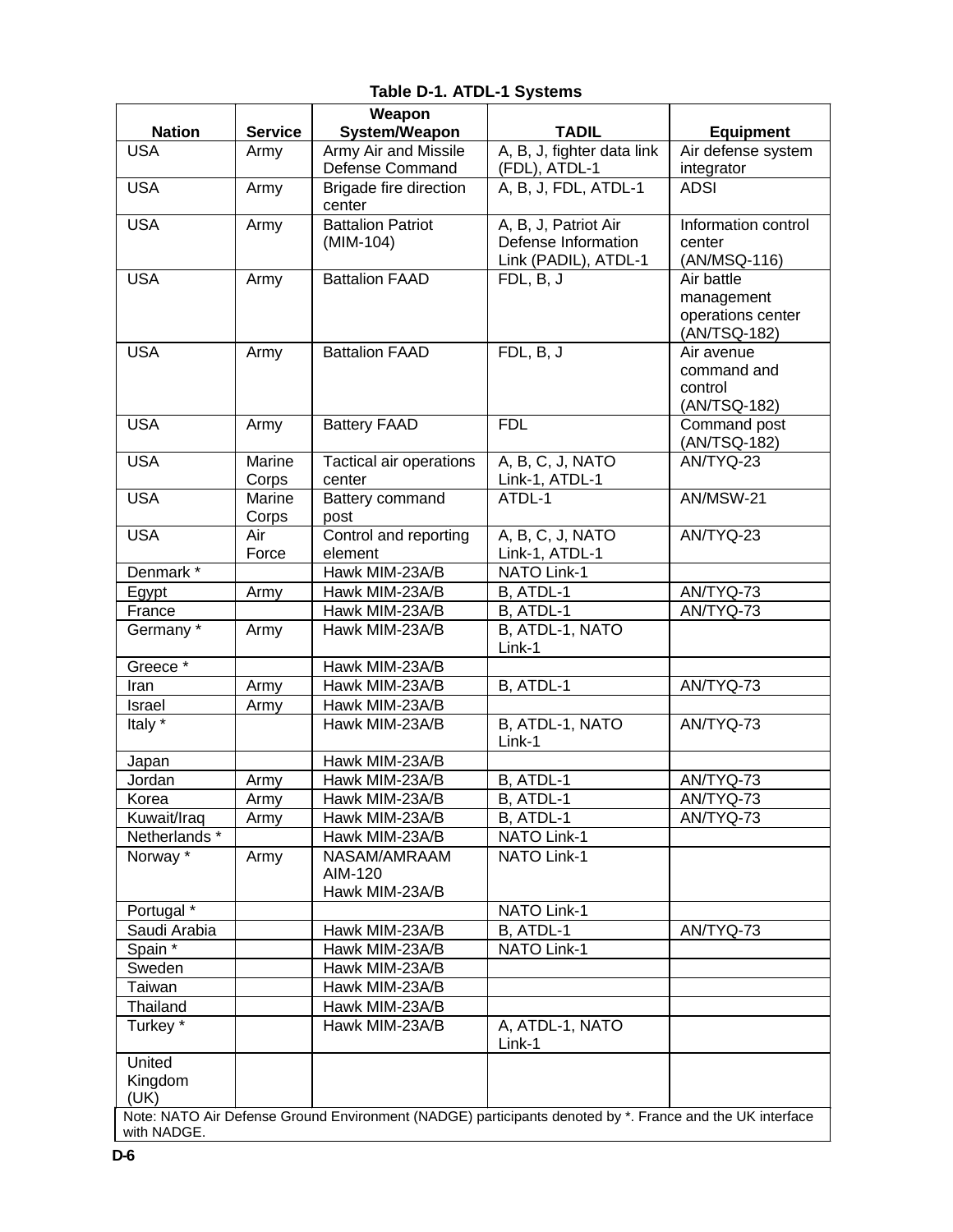| <b>List Number</b> | Title                      | <b>List Number</b> | Title               |
|--------------------|----------------------------|--------------------|---------------------|
|                    | Location                   | 137                | Ship type           |
| 211                | Interface unit designation | 513                | Aircraft type       |
| 551                | Duty assignment            | 941                | Data net operations |
| 2506               | ink dutv                   |                    |                     |

**Table D-2. OPTASKLINK Message Entry Lists**

|  |  | Table D-3. OPTASKLINK Message Sets |  |  |  |
|--|--|------------------------------------|--|--|--|
|--|--|------------------------------------|--|--|--|

| <b>Set</b> | <b>Description</b>     | <b>Parameter</b>                                                  |
|------------|------------------------|-------------------------------------------------------------------|
| 42         | $Link-11B$             | ATDL-1                                                            |
| 43         | Period                 | Start time                                                        |
|            |                        | Stop time                                                         |
| 44         | Duty                   | Unit designation                                                  |
|            |                        | Duties assigned to the unit                                       |
| 45         | Link RU data           | Unit designation                                                  |
|            |                        | Unit call sign                                                    |
|            |                        | RU/SU number                                                      |
|            |                        | TN block                                                          |
|            |                        | NATO track number root for unit reporting tracks                  |
|            |                        | Unit location                                                     |
| 46         | Link connectivity data | First RU/SU number                                                |
|            |                        | Second RU/SU number                                               |
|            |                        | Speed of data transmitted 600/1200/2400 bps                       |
|            |                        | Type of connectivity                                              |
|            |                        | Name of cryptographic equipment                                   |
| 47         | Unit filter            | Unit responsible for active filter                                |
|            |                        | Filter direction: transmit or transmit/receive                    |
|            |                        | Type of filter area                                               |
|            |                        | Track filter environment                                          |
|            |                        | Track filter identity                                             |
|            |                        | Track filter special conditions: special processing unit/exercise |
| 48         | Area                   | Geographic area of filter                                         |
| 49         | Circle                 | Center of circular filter                                         |
| 50         | Rectangle              | Location of first corner of rectangular filter                    |
|            |                        | Location of second corner of rectangular filter                   |
|            |                        | Location of third corner of rectangular filter                    |
|            |                        | Location of fourth corner of rectangular filter                   |
| 51         | Boundary               | Filter area boundary term                                         |
|            |                        | Lower limit of filter boundary                                    |
|            |                        | Upper limit of filter boundary                                    |
| 52         | <b>General text</b>    | Link filter details                                               |
|            |                        | Free text                                                         |
| 53         | Link frequencies       | Purpose of link establishment                                     |
|            |                        | Frequency or control unit designator                              |
|            |                        | Radio frequency                                                   |
|            |                        | Priority of circuit                                               |
|            |                        | Code for specific mission designator                              |
|            |                        | Intended purpose of frequency; data/voice                         |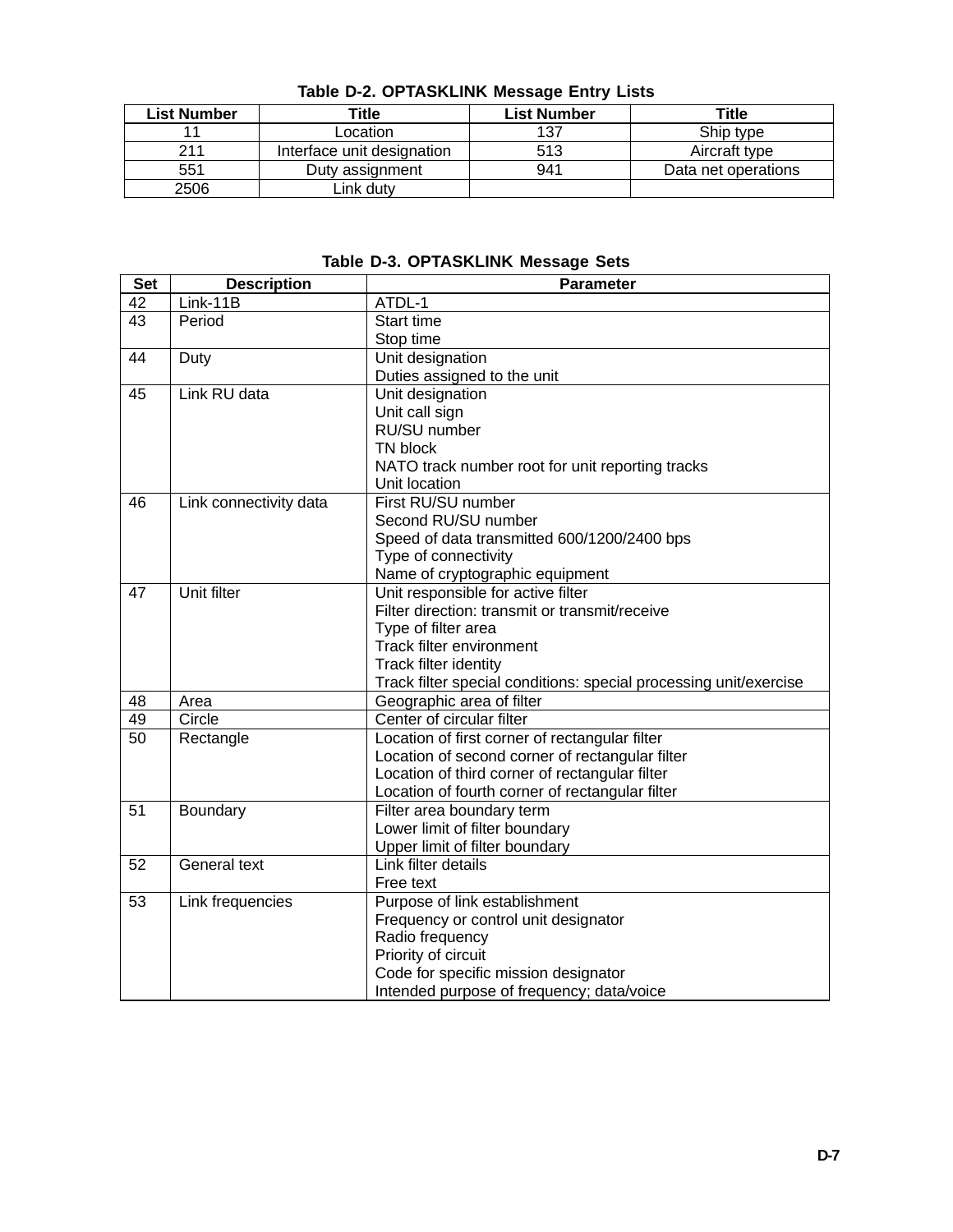e. Link Operations. Once ATDL-1 data communications are established, the encryption device is prepared. This synchronizes the time signal between units. When the link is activated, the input/output channel of the TDS is initialized, which transmits the initial sequence of messages. The successful exchange of these messages triggers the transmission of track reports, which initializes the two-way exchange of data between SUs. Track data is now exchanged between the systems, depending on the whether the systems are in the FDT or LDT mode. Only one unit shall be in the LDT mode for a single link. The two-way data exchange is maintained as long as valid test messages are exchanged.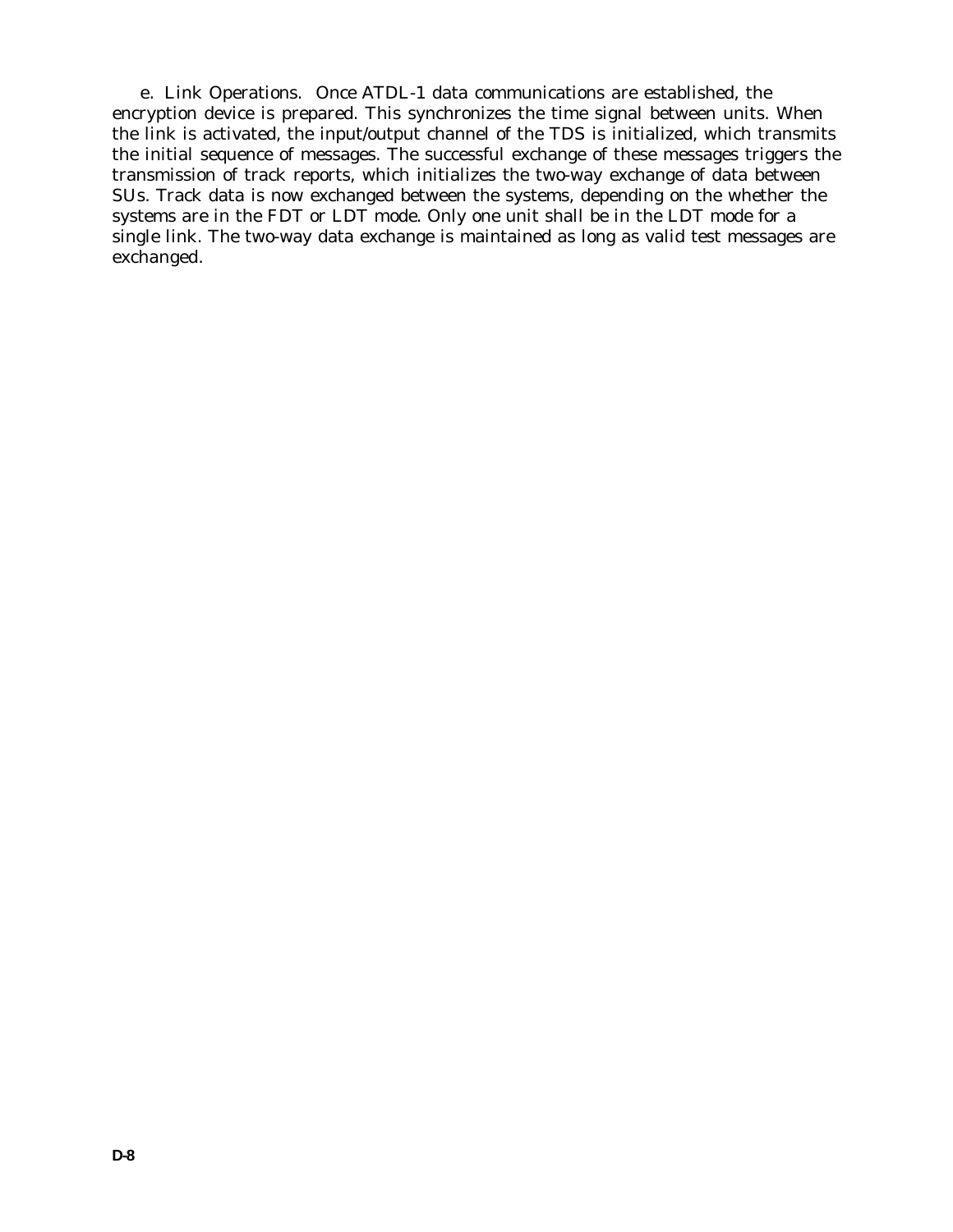## **Appendix E**

## **NORTH ATLANTIC TREATY ORGANIZATION LINK-1**

#### **1. GeneralDescription**

NATO Link-1 is a point-to-point, digital data link employed for the automatic data exchange of real-time tactical air defense and control information between land-based air defense and aircraft control units. NATO Link-1 can be used as a one way (simplex) or two-way (duplex) link.

#### **2. Operational Characteristics**

a. Communications Medium. NATO Link-1 is normally transmitted over landlines (telephone) but can be transmitted over multichannel radios. Multichannel radios may be established within LOS, use troposcatter techniques for over-the-horizon communications, or employ satellite communications. Both ends of the link must use a compatible communications system.

(1) USMC and USAF TDSs and USN buffers use differential frequency shift keying (DFSK) with transmission design 1316 modulator/demodulator (modems) to interface on NATO Link-1.

(2) Point-to-point (line) encryption devices are not normally used with NATO Link-1, though standards are provided in Annex A of Standardization Agreement (STANAG) 5501.

b. Communications Architecture. NATO Link-1 units are normally fixed land-based centers that are assigned a geographic area of responsibility called an area of operational interest (AOI). Within the AOI, a track production area (TPA) is established. Information exchange is between two adjacent centers for the purpose of cross-telling tracks that transit from one AOI to another. To prevent TPA overlap, a track continuity area (TCA) is established. A TCA is a belt on either side of the common boundary of two TPAs of adjacent centers or some other area positioned to ensure that continuity of tracking is established. All tracks within the TCA are automatically transmitted (crosstold) with the exception of:

- (1) Tracks being cross-told in the opposite direction.
- (2) Tracks whose cross-telling is inhibited either locally or by request message.

(a) This employment concept is normally supported by a communications architecture using fixed landlines that provide both voice and data communications between adjacent centers. Tactical multichannel radios can be used in place of fixed landlines.

(b) NATO Link-1 communications require a separate, dedicated link between each RU, which simultaneously transmits and receives data on two channels—one dedicated transmit and one dedicated receive line for duplex operations. When data messages are not being transmitted, each unit transmits a continuous standby signal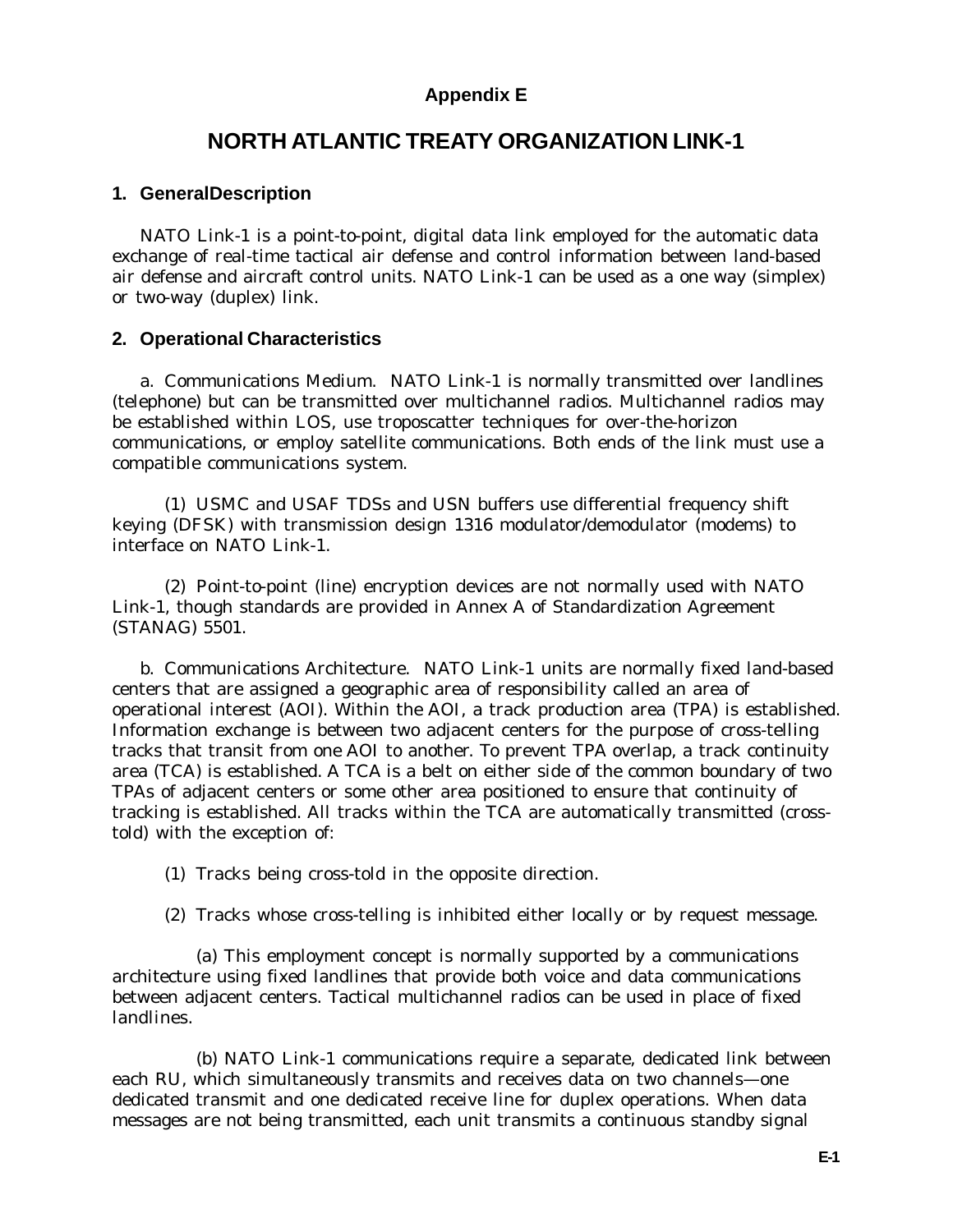(idling period) to maintain time synchronization. Land-based USAF and USMC TDSs have a NATO Link-1 capability and can link directly with a NATO site. USN mobile TDSs (ships and aircraft) operate on TADIL A, TADIL J, and Link-14 and use a ground based buffer to forward data to NATO Link-1 or TADIL B.

(c) Airborne early warning (AEW) aircraft are integrated into NATO Link-1 through a data forwarder and have AEW ground target areas designated in which air defense information is forwarded from a ground air defense site to the AEW aircraft.

c. Data Encryption. NATO Link-1 data is not normally encrypted and is normally exchanged between NATO centers over dedicated telephone lines. Due to this limitation, US systems that forward TADIL A, TADIL B, or TADIL J data to NATO Link-1 are required to activate a special processing indicator (SPI) filter to ensure classified data is not compromised when forwarded to NATO Link-1.

d. Data Rates. NATO Link 1 is operated at a basic speed of 1200 bps with alternate speeds of 600 and 2400 bps using a DFSK modulated serial bit stream with a synchronous transmission mode. Phase shift keying may be used by mutual agreement between two adjacent sites.

e. Message Standard. NATO Link-1 uses S-series messages and transmits data in pairs as a single 98-bit data message. Messages fall into various functional groups:

- (1) Air surveillance.
- (2) Strobe information.
- (3) Management.
- (4) Test.
- (5) Frame filler.

f. Information Exchange Scheme. NATO Link-1 units exchange positional information on strobes, tracks, and points by transmitting X and Y coordinates. Measurements are made with respect to a system coordinate center agreed upon between the transmitting site and the receiving site, if authorized by the proper national configuration manager. The transmitting site transmits information referenced to the system coordinate center of the specific Link-1 interface. Normally a NATO Link-1 site uses the center of its data storage area (DSA) as the coordinate center. A DSA is the maximum area within which an automated air defense facility is able to store tracks in its computers. The DSAs of adjacent air defense facilities must overlap one another.

g. Track Data. Track data is assigned priority for transmission (telling).

**E-2** h. NATO Track Numbers (NTNs). NTNs consist of two alpha characters and three octal numbers. The alpha characters are assigned from A, E, G, H, J, K, L and M, and the three digit octal numbers range from 001 to 777. When tracks with non-NTNs are forwarded to NATO Link-1, the forwarding unit or buffer is normally assigned a TN block using the prefix AA. This TN prefix indicates to the NATO Link-1 units that the track source is from a data forwarder.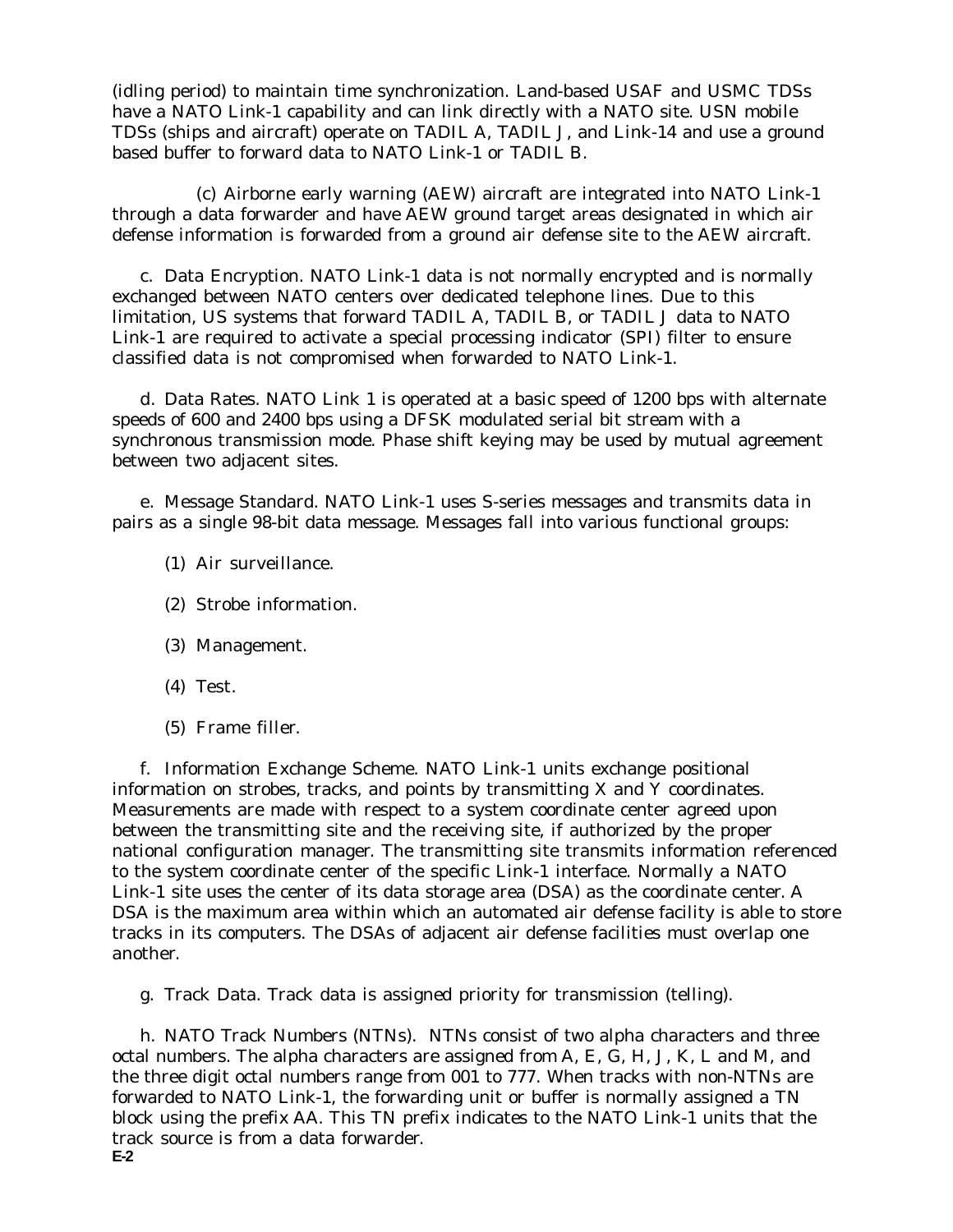i. Transmission Structure.

(1) Idling Condition. When no information is to be transmitted, the system automatically assumes an idling condition by transmitting a continuous series of binary ones. This signal, or idle pattern, always ends with a (1) bit set to distinguish it from the beginning of a start code; i.e., eight zeros. Transmission of information can be resumed at any time by transmitting a start code. An idling period may occupy an integral number of bit positions.

(2) Data Message. NATO Link-1 uses a 49-bit message that consists of the following:

(a) Start group - One start group begins a message frame. It contains 8 start bits, all set to (0).

(b) Data Group - Fourteen data groups of 8 bits each include 1 single, fixed bit to ensure synchronism, followed by 7 information bits.

(c) Check Group - One check group completes the transmission frame. It contains 1 single, fixed bit, followed by 6 check bits, followed by 1 final bit that completes the transmission frame. This results in an information message of 49 bits comprised of a 6-bit label and 43 information bits.

(3) Message Frame. A message contains 98 message bits divided into two messages, each of which is divided into seven message groups of 7 bits each.

(4) Transmission Frame. A transmission frame consists of 128 transmission bits divided into 16 transmission groups of 8 bits each.

(5) NATO Link-1 Test Message. Label 101110 identifies a test message. It is generated by repeating a pattern consisting of the 6 label bits and a value of zero in bit position 7 in each message group. The test message is transmitted in pairs every 10 seconds (+ or -1 second) each transmit cycle.

j. Link Transmission Cycle. Under normal conditions (all tracks can be told during the cycle), the information on each track is updated at a fixed rate. This rate may be the same as the radar antenna scan rate or 10 seconds. When there are more tracks to be told than can be accomplished in this fixed cycle, the cycle is extended to ensure telling of all tracks with mandatory transmission.

k. Multiple Transmission Operation. The message source synchronizes and staggers start groups on various circuits when necessary to use a number of circuits in parallel between NATO centers. This permits the transfer of tracks within one 10-second cycle and permits interleaved operation of data processing equipment.

l. System Employment. NATO Link-1 is used by the USN, USMC, USAF, and NATO centers. NATO centers include NATO Air Defense Ground Environment, United Kingdom Air Defense Ground Environment, Spanish Air Defense System, Italian System for Point Air Defense, and German Air Defense Ground Environment sites. NATO Link-1 capabilities and the equipment of each US service system are provided in Table E-1.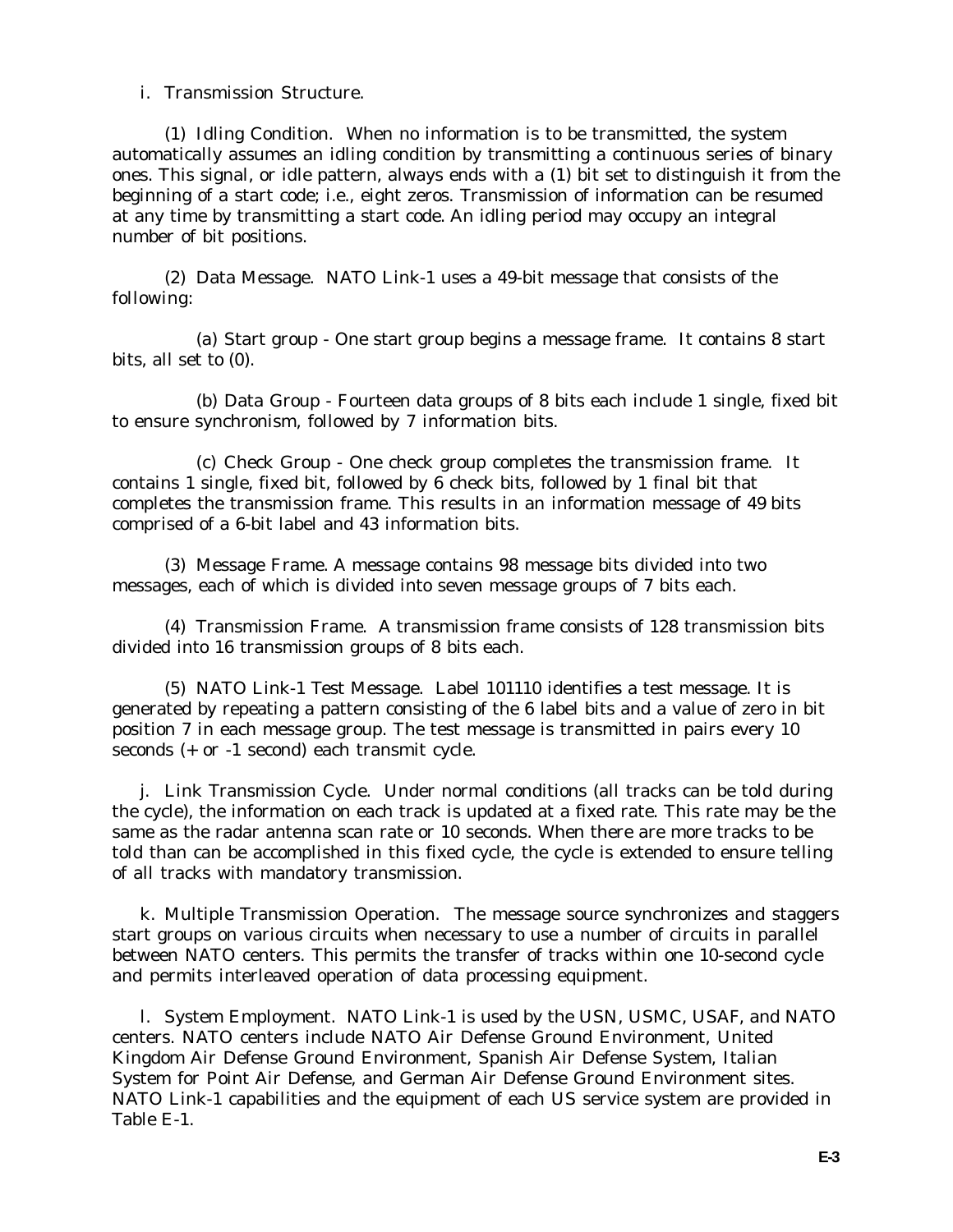|                          |                                                                                        | <b>Tactical Data</b>                                                                               |                                     |                                                                                                                                                                                                                                                                                                                                              |
|--------------------------|----------------------------------------------------------------------------------------|----------------------------------------------------------------------------------------------------|-------------------------------------|----------------------------------------------------------------------------------------------------------------------------------------------------------------------------------------------------------------------------------------------------------------------------------------------------------------------------------------------|
| <b>Nation</b>            | <b>System</b>                                                                          | <b>System</b>                                                                                      | <b>Equipment</b>                    | <b>Link Capabilities</b>                                                                                                                                                                                                                                                                                                                     |
| Belgium                  | <b>NATO Air Defense</b>                                                                | <b>Sector Operations</b>                                                                           |                                     |                                                                                                                                                                                                                                                                                                                                              |
|                          | <b>Ground Environment</b>                                                              | Center                                                                                             |                                     |                                                                                                                                                                                                                                                                                                                                              |
| France                   | Systeme de<br><b>Traitement et</b><br>Representation des<br>Informations de<br>Defense | <b>AWACS</b>                                                                                       |                                     | Link-1, Link-11,<br><b>AEGIS</b>                                                                                                                                                                                                                                                                                                             |
| Germany                  | German Air Defense<br><b>Ground Environment</b>                                        | <b>Sector Operations</b><br>Center                                                                 |                                     | Link-1, Link-11,<br>Link-11B, AEGIS                                                                                                                                                                                                                                                                                                          |
| Iceland                  | <b>Islandic Air Defense</b><br>System                                                  | <b>Sector Operations</b><br>Center                                                                 |                                     | Link-1, Link-11                                                                                                                                                                                                                                                                                                                              |
| Italy                    | System for Point Air<br>Defense                                                        |                                                                                                    |                                     | Link-1, Link-11                                                                                                                                                                                                                                                                                                                              |
| Norway                   | <b>NATO Air Defense</b><br><b>Ground Environment</b>                                   | <b>Sector Operations</b><br>Center                                                                 |                                     |                                                                                                                                                                                                                                                                                                                                              |
| <b>Netherlands</b>       |                                                                                        | <b>Sector Operations</b><br>Center                                                                 |                                     | Link-1, Link-11                                                                                                                                                                                                                                                                                                                              |
| Portugal                 | Portuguese Air<br>Command and<br><b>Control System</b>                                 | <b>Sector Operations</b><br>Center                                                                 |                                     |                                                                                                                                                                                                                                                                                                                                              |
| Spain                    | Spanish Air Defense<br>System                                                          | <b>Sector Operations</b><br>Center                                                                 |                                     |                                                                                                                                                                                                                                                                                                                                              |
| $\overline{\mathsf{UK}}$ | <b>Improved United</b><br>Kingdom Air Defense<br><b>Ground Environment</b>             | <b>Sector Operations</b><br>Center                                                                 |                                     | Link-1, Link-11,<br>Link-16, United<br>Kingdom AEGIS                                                                                                                                                                                                                                                                                         |
| $\overline{US}$          | <b>Joint Tactical Air</b><br>Operations                                                | USAF-AOC<br><b>USAF- CRC/CRE</b><br>USMC-TACC<br>USMC-TAOC<br><b>USN-Ship Shore</b><br>Ship Buffer | AN/TYQ-23<br>AN/TYQ-51<br>AN/TYQ-23 | TADIL-A, TADIL-B,<br><b>NATO Link-1</b><br>TADIL-A, TADIL-B,<br>TADIL-C, ATDL-1,<br>NATO Link-1,<br>TADIL-A, TADIL-B,<br>NATO Link-1<br>TADIL-A, TADIL-B,<br>TADIL-C, ATDL-1,<br><b>NATO Link-1</b><br>TADIL-A, NATO<br>Link-1<br>An ADSI is used in<br>the USAFE CAOC at<br>Vicenza, Italy. They<br>receive an IJMS feed<br>from an AF CRC. |

**Table E-1. NATO Link-1 Capabilities**

m. NATO Link-1 Operation. Each unit reporting on NATO Link-1 is assigned a unique address. This address, or TN, is assigned in the OPTASKLINK message and is two alpha characters and three octal numbers ranging from 001 through 777. A unit operating on multiple NATO Link-1 interfaces uses the same address for all NATO Link-1 links. Units operating on a single NATO Link-1 are designated RUs. Units forwarding between TADIL A, TADIL B, or TADIL J and NATO Link-1 are designated forwarding RUs. Additionally, the USN employs a land-based buffer that forwards between TADIL A or TADIL J and NATO Link-1 or TADIL B. Buffer units forward data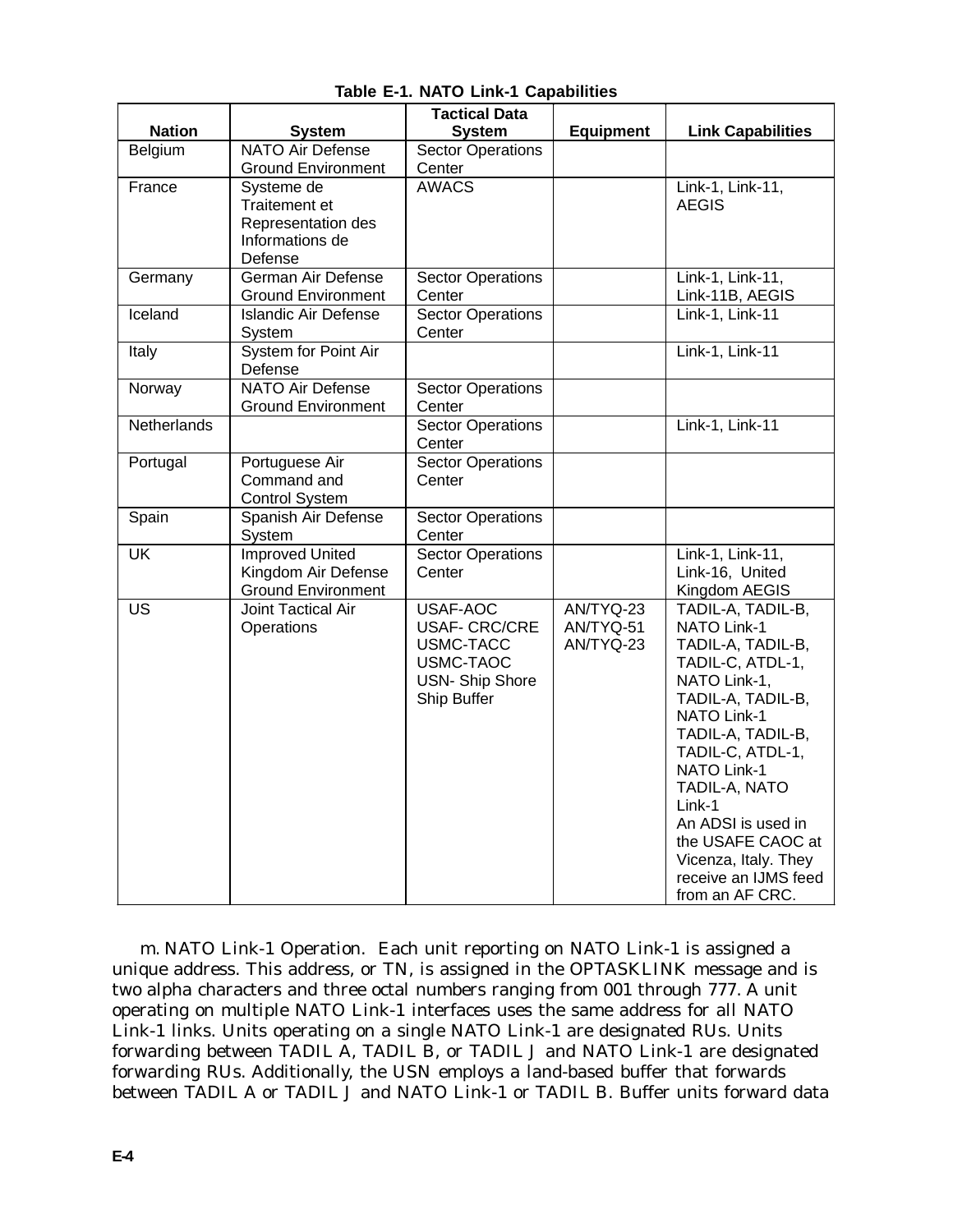to and from NATO Link-1 and are designated FPUs in US terminology. The TN assigned to a track by a NATO unit specifies track origin as the two-character alphabetical code.

(1) NATO Link-1 Link Initialization. Once an operator designates a NATO Link-1, it is physically activated. Upon activation, the NATO Link-1 test message is transmitted.

(2) Loop-Back Check. NATO Link-1 loop-back is performed by patching the transmit output of the NATO Link-1 modem into the receive input of the NATO Link-1 modem. When the NATO link is activated in the loop-back configuration, the modem receives its own signal and the NATO link is activated. Loop-back can be performed at various points throughout the NATO link. It includes establishing loop-back at the system's own modem, or switching the cable connection at the other end of the NATO link; i.e., at the remote TDS. This provides a positive means of isolating system problems.

(3) Link Initialization. Once the TDS receives valid test messages, link initialization occurs and both TDSs transmit data messages.

n. References. NATO Standing Agreements (STANAG) define the message standard and provide the protocols required for message exchange. NATO allied data processing publications provide standing operating procedures. Since these are dynamic publications, the operator should procure the most recent prior to NATO operations.

### **3. Planning and Operations**

Information required to establish NATO Link-1 communications between centers is distributed in the OPTASKLINK message. The message provides information on the TDS, data filtering, data, and voice communications parameters. For NATO Link-1 sets 12 through 23 of the OPTASKLINK message are used. See Table E-2.

a. Coordination Communications. Under tactical conditions, initial communications between two NATO Link-1 units is normally established on single-channel tactical voice radios. These radios provide a means of engineering the communications path; i.e., aligning the directional antennas of the data radios used for NATO Link-1 communications. Once a multichannel circuit is established, NATO units coordinate over voice circuits to monitor the tactical situation and begin the coordination function, which confirms the OPTASKLINK data in preparation for link initialization. Voice circuits between NATO centers include both engineering and tactical voice circuits.

b. Data Communications. NATO Link-1 communications are normally transmitted over landlines (telephone circuits). If a multichannel radio is used, a directional antenna is normally employed. It is aimed at the receiving antenna, whether LOS, bounced off the troposphere, or relayed by an orbiting satellite. Communications personnel normally engineer NATO Link-1 circuits. When using NATO Link-1 multichannel radios or multiplexing for a duplex circuit data exchange, engineers should provide additional channels, which are normally available on radios for voice communications between directly tied NATO centers. Once communications are established between two units, voice coordination is used to initialize data communications.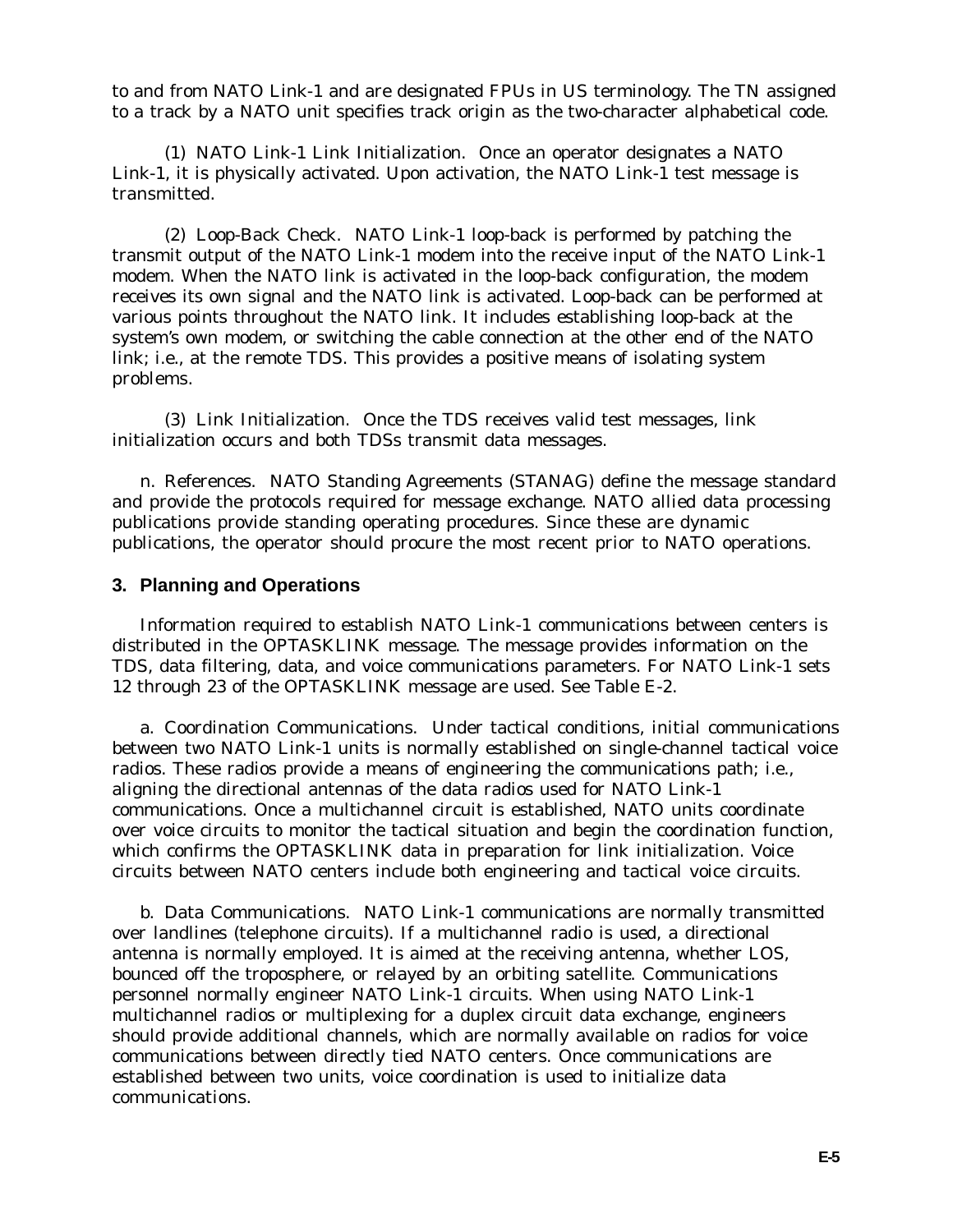| <b>Set</b>      | <b>Description</b>       | Parameter                                       |
|-----------------|--------------------------|-------------------------------------------------|
| 12              | Link-1                   |                                                 |
| 13              | Period                   | Start time                                      |
|                 |                          | Stop time                                       |
| 14              | unit designation<br>Duty | Duties assigned to the unit                     |
| $\overline{15}$ | Link RU data             | Unit designation                                |
|                 |                          | Unit call sign                                  |
|                 |                          | RU number                                       |
|                 |                          | TN block                                        |
|                 |                          | NTN root for unit reporting tracks              |
|                 |                          | Unit location                                   |
| 16              | Link connectivity data   | First RU number                                 |
|                 |                          | Second RU number                                |
|                 |                          | Speed of data transmitted 600/1200/2400 bps     |
|                 |                          | Type of connectivity                            |
| 17              | <b>Unit filter</b>       | Unit responsible for active filter              |
|                 |                          | Filter direction: transmit or transmit/receive  |
|                 |                          | Type of filter area                             |
|                 |                          | Track filter environment                        |
|                 |                          | Track filter identity                           |
|                 |                          | Track filter special conditions: SPI/exercise   |
| 18              | Area                     | Geographic area of filter                       |
| 19              | Circle                   | Center of circular filter                       |
| 20              | Rectangle                | Location of first corner of rectangular filter  |
|                 |                          | Location of second corner of rectangular filter |
|                 |                          | Location of third corner of rectangular filter  |
|                 |                          | Location of fourth corner of rectangular filter |
| 21              | Boundary                 | Filter area boundary term                       |
|                 |                          | Lower limit of filter boundary                  |
|                 |                          | Upper limit of filter boundary                  |
| 22              | General text             | Link filter details                             |
|                 |                          | Free text                                       |
| 23              | Link frequencies         | Purpose of link establishment                   |
|                 |                          | Frequency or control unit designator            |
|                 |                          | Radio frequency                                 |
|                 |                          | Priority of circuit                             |
|                 |                          | Code for specific mission designator            |
|                 |                          | Intended purpose of frequency; data/voice       |

**Table E-2. OPTASKLINK Message Entry Lists**

c. TDS. While directional communications are being established, the TDS is initialized with OPTASKLINK data and any unique system data required to establish data link communications and conduct operations. At this time, a system may perform internal loop-back checks to verify connectivity between the TDS, encryption equipment, if used, and modems. Once communications are established, the unit is ready to perform an end-around loop-back, which is a loop-back check of the entire communications path. This is accomplished by patching the modem of the remote unit and ensuring that it receives the signal back at its site. Each unit can perform this endaround loop-back check to adjust system levels and evaluate system performance.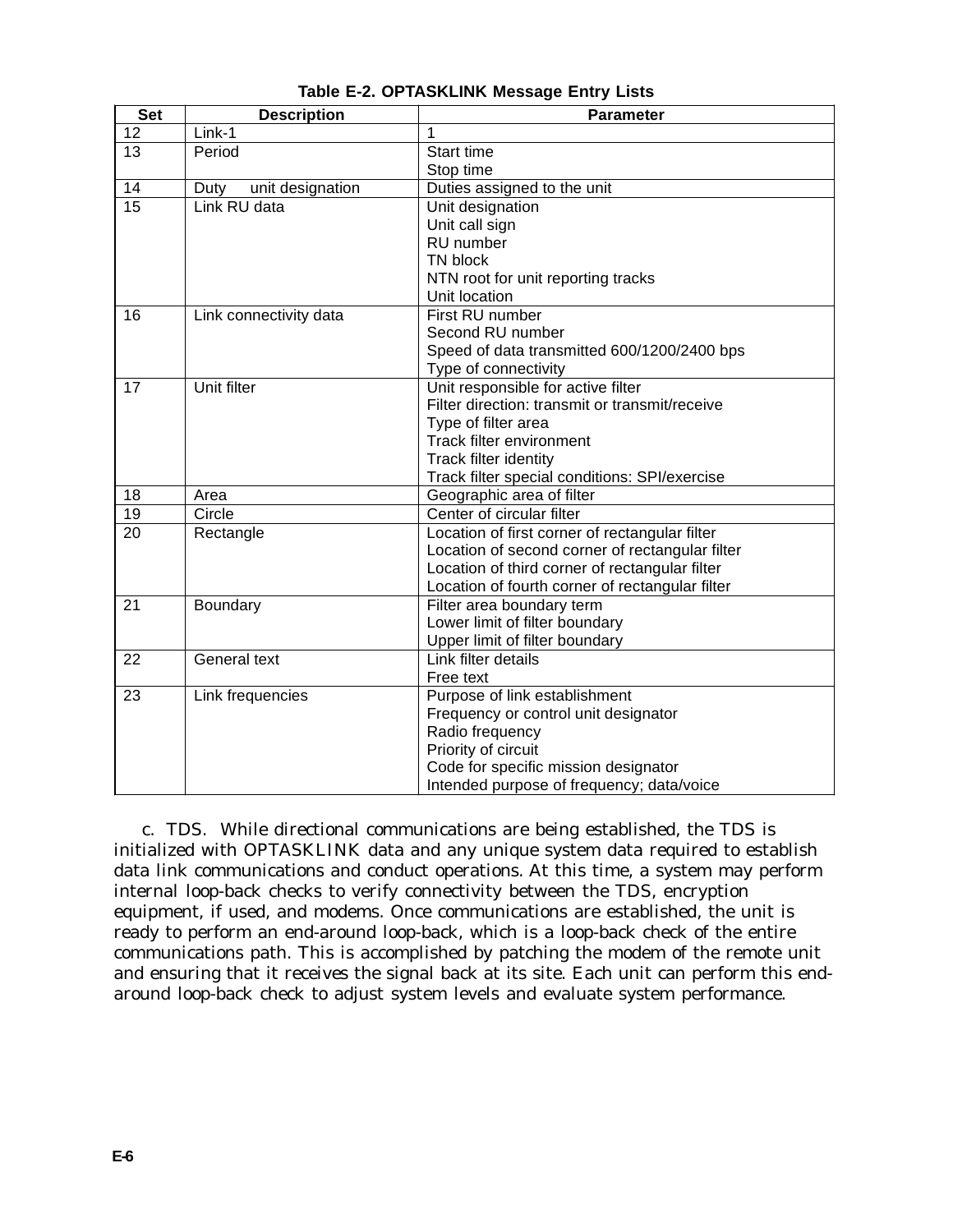## **Appendix F**

# **QUICK REFERENCE GUIDE**

This guide contains published service-, joint-, and contractor-developed reference manuals, handbooks, guides, and pamphlets. Some are still in draft stages. The guide also contains the addresses of web sites that provide additional information.

## **1. Reference Documents**

| <b>Publication Title</b> | Air Force Concept of Link-16 Employment (COLE)                                       |                                                                               |      |                          |
|--------------------------|--------------------------------------------------------------------------------------|-------------------------------------------------------------------------------|------|--------------------------|
| <b>Publisher</b>         | <b>USAF Operational Interoperability Requirements</b>                                |                                                                               | Date | October 1997 Final       |
|                          | Group, AC2ISRC/C2FT,                                                                 |                                                                               |      | <b>Version Revision:</b> |
|                          | Langley AFB, VA                                                                      |                                                                               |      |                          |
| <b>Point of Contact</b>  | ASC2A/C2FT, Langley AFB, VA                                                          |                                                                               |      |                          |
| <b>Executive Summary</b> |                                                                                      | This document presents the COLE for AI, CAS, DCA, OCA, and SEAD missions. The |      |                          |
| (Abstract)               | concept discusses information that will be exchanged, how it will be used to support |                                                                               |      |                          |
|                          | each mission, and the data link architecture that will be employed.                  |                                                                               |      |                          |
| Abbreviated              | Employment<br><b>Strike Packages</b>                                                 |                                                                               |      |                          |
| <b>Table of Contents</b> | <b>OCA</b><br>Intelligence                                                           |                                                                               |      |                          |
|                          | Data Link Architecture<br><b>DCA</b>                                                 |                                                                               |      |                          |
|                          | ΑI                                                                                   | Integration                                                                   |      |                          |
|                          | SEAD and CAS                                                                         |                                                                               |      |                          |
| <b>Working Group</b>     |                                                                                      |                                                                               |      |                          |
| Opinion                  |                                                                                      |                                                                               |      |                          |

| <b>Publication Title</b> | Joint Multi-Tactical Digital Information Link (TADIL) Operating Procedures* (JMTOP) |                    |                |                               |
|--------------------------|-------------------------------------------------------------------------------------|--------------------|----------------|-------------------------------|
| <b>Publisher</b>         | CJCSM 6120.01B                                                                      |                    | Date           | 15 July 1999                  |
|                          |                                                                                     |                    |                | Revision: B                   |
| <b>Point of Contact</b>  | Mr. Ken Bray, Joint Interoperability and Engineering Organization (JIEO)            |                    |                |                               |
|                          | Commercial: (703) 735-3525  Fax: (703) 735-3256  e-mail: brayk@ncr.disa.mil         |                    |                |                               |
| <b>Executive Summary</b> | This manual provides planning guidance and operating procedures for deployment of   |                    |                |                               |
| (Abstract)               | Joint TADIL C4I systems within DOD.                                                 |                    |                |                               |
| Abbreviated              | Chapter 1 Introduction                                                              | Appendix A         |                | <b>Classified Supplement</b>  |
| <b>Table of Contents</b> | Chapter 2 Joint TADIL Interface                                                     |                    |                | Appendix B OPTASKLINK Message |
|                          | Chapter 3 Responsibilities for Interface                                            |                    | Summary        |                               |
|                          | Chapter 4 Interface Planning                                                        | Appendix C         | <b>TADIL A</b> |                               |
|                          | <b>Chapter 5 Interface Operating Procedures</b>                                     | Appendix D         | <b>TADIL J</b> |                               |
|                          | Chapter 6 Air Control Procedures                                                    | Appendix E TADIL B |                |                               |
|                          | <b>Chapter 7 Interface Training Procedures</b>                                      | Appendix F         |                | <b>IJMS Message Specs</b>     |
|                          |                                                                                     | Appendix G TADIL C |                |                               |
|                          |                                                                                     | Appendix H         | ATDL-1         |                               |
| <b>Working Group</b>     | A comprehensive reference manual tailored to the ICO position. Highly recommended   |                    |                |                               |
| <b>Opinion</b>           | for anyone desiring in-depth information pertaining to JMTOP.                       |                    |                |                               |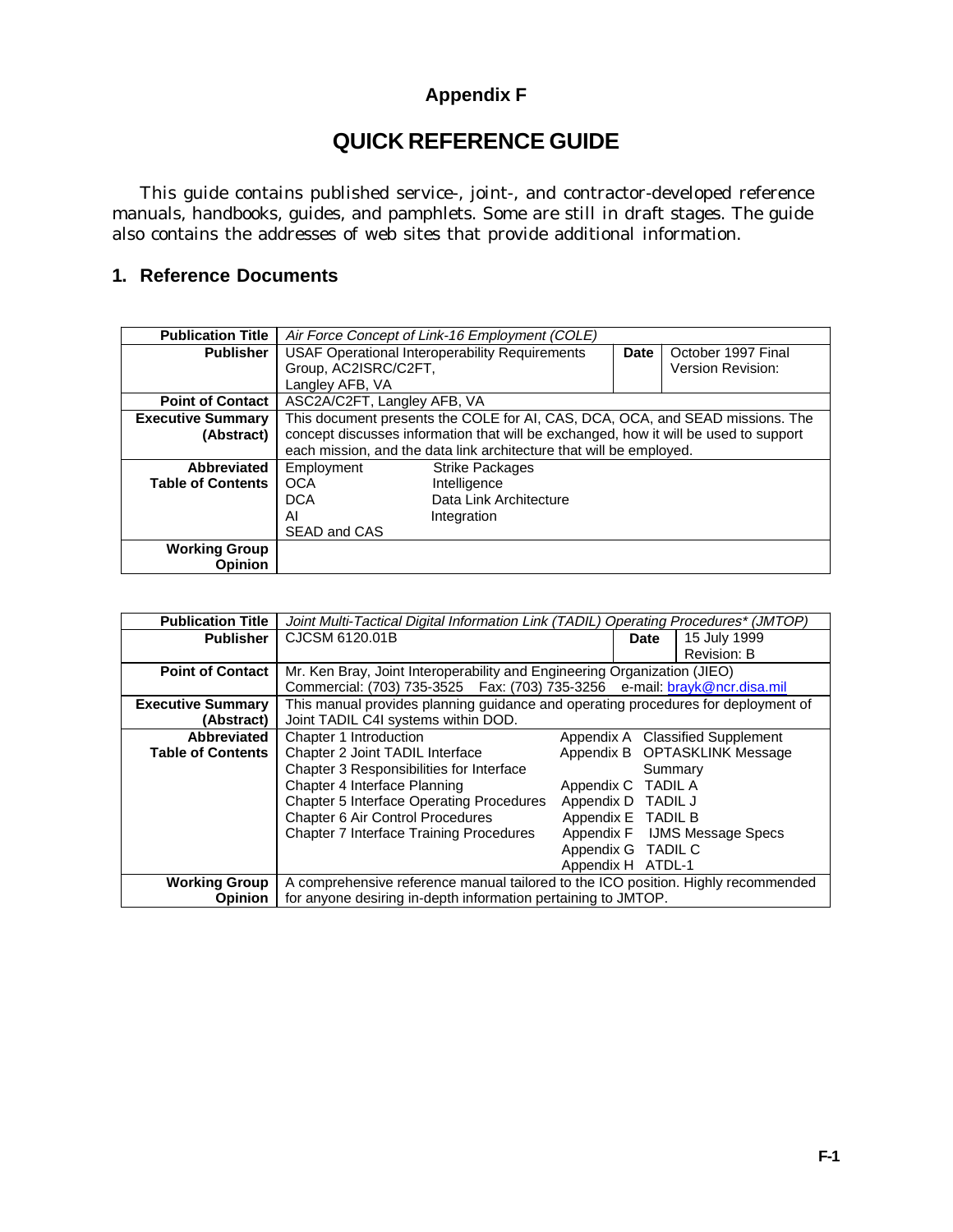| <b>Publication Title</b> | MIL-STD 6016, DOD Interface Standards, TADIL J Message Standard                     |                                   |             |                     |  |
|--------------------------|-------------------------------------------------------------------------------------|-----------------------------------|-------------|---------------------|--|
| <b>Publisher</b>         | <b>JIEO</b>                                                                         |                                   | <b>Date</b> | 7 February 1997     |  |
|                          |                                                                                     |                                   |             | Revision:           |  |
| <b>Point of Contact</b>  | Mr. Ken Bray (JIEO) Commercial: (703) 735-3525                                      |                                   |             | Fax: (703) 735-3256 |  |
|                          | e-mail: brayk@ncr.disa.mil                                                          |                                   |             |                     |  |
| <b>Executive Summary</b> | Describes approved standards to achieve TADIL J compatibility and interoperability  |                                   |             |                     |  |
| (Abstract)               | between C3 systems and equipment of US military forces employed or intended to be   |                                   |             |                     |  |
|                          | employed in joint tactical operations. This publication is complemented by CJCSM    |                                   |             |                     |  |
|                          | 6120.01, JMTOP, which provides for planning and common procedures to be used by     |                                   |             |                     |  |
|                          | forces in the joint tactical environment using TADIL J as the basis for information |                                   |             |                     |  |
|                          | exchange.                                                                           |                                   |             |                     |  |
| Abbreviated              | Chapter 1 Introduction                                                              | Appendix A Minimum Implementation |             |                     |  |
| <b>Table of Contents</b> | Appendix B Data Element Dictionary<br><b>Chapter 2 General Requirements</b>         |                                   |             |                     |  |
|                          | Appendix C Data Forwarding<br><b>Chapter 3 Definitions</b>                          |                                   |             |                     |  |
|                          | Appendix D System Implementation<br><b>Chapter 4 General Requirements</b>           |                                   |             |                     |  |
|                          | <b>Chapter 5 Detailed Requirements</b><br>Appendix E Interface Computer Program     |                                   |             |                     |  |
|                          | for TADIL J                                                                         |                                   | Repository  |                     |  |
| <b>Working Group</b>     | Highly technical document designed for J-series TADIL message implementation        |                                   |             |                     |  |
| Opinion                  | programmers/coders.                                                                 |                                   |             |                     |  |

| <b>Publication Title</b> | Joint Tactical Air Operations (JTAO) Interface Interoperability Handbook (Confidential) |             |              |  |  |
|--------------------------|-----------------------------------------------------------------------------------------|-------------|--------------|--|--|
| <b>Publisher</b>         | US Forces Command (FORSCOM)                                                             | <b>Date</b> | October 1995 |  |  |
|                          |                                                                                         |             | Revision:    |  |  |
| <b>Point of Contact</b>  | AFOP-JT, Fort McPherson, GA 30330-6000                                                  |             |              |  |  |
|                          | DSN: 367-4606 Commercial: (404) 752-4606                                                |             |              |  |  |
| <b>Executive Summary</b> | This handbook provides system operators with technical parameters and tactical          |             |              |  |  |
| (Abstract)               | procedures for exchange of real-time data via a TADIL. These procedures are             |             |              |  |  |
|                          | employed in training, exercises, and combat                                             |             |              |  |  |
| Abbreviated              | Section 1 Interface Management and Coordination                                         |             |              |  |  |
| <b>Table of Contents</b> | Section 2 JTAO Interface Systems and Capabilities                                       |             |              |  |  |
|                          | Section 3 Data Link Operating Procedures                                                |             |              |  |  |
|                          | Section 4 Data Link Interface Operator Fidelity Drills                                  |             |              |  |  |
|                          | Section 5 Data Link Digital Messages                                                    |             |              |  |  |
|                          | Section 6 JTIDS                                                                         |             |              |  |  |
|                          | Section 7 Joint Theater Missile Defense                                                 |             |              |  |  |
| <b>Working Group</b>     |                                                                                         |             |              |  |  |
| <b>Opinion</b>           |                                                                                         |             |              |  |  |

| <b>Publication Title</b> | Joint Tactical Data Link Management Plan                                              |                                   |             |  |
|--------------------------|---------------------------------------------------------------------------------------|-----------------------------------|-------------|--|
| <b>Publisher</b>         | DOD Assistant Secretary of Defense for C3I                                            | Date                              | 6 June 1996 |  |
|                          |                                                                                       |                                   | Revision:   |  |
| <b>Point of Contact</b>  | Dr. Charles Dunhan, Chairman TDLWG DISA/JIEO                                          |                                   |             |  |
| <b>Executive Summary</b> | To provide warfighters with improved battlespace SA through standardized tactical C4I |                                   |             |  |
| (Abstract)               | data links.                                                                           |                                   |             |  |
| Abbreviated              | Chapter 1 Overview                                                                    | Chapter 4 Data Link Migration and |             |  |
| <b>Table of Contents</b> | <b>Chapter 2 Policy Directive</b>                                                     | Adoption                          |             |  |
|                          | <b>Chapter 3 Capabilities</b>                                                         | Chapter 5 Summary and             |             |  |
|                          | Assessment                                                                            | <b>Recommendations</b>            |             |  |
|                          | Appendixes                                                                            |                                   |             |  |
| <b>Working Group</b>     | This document sets forth DOD policy on tactical data links. The policy emphasizes     |                                   |             |  |
| <b>Opinion</b>           | getting away from many unique noninteroperable data links to a common joint tactical  |                                   |             |  |
|                          | data link based on the J message (JTIDS) standard                                     |                                   |             |  |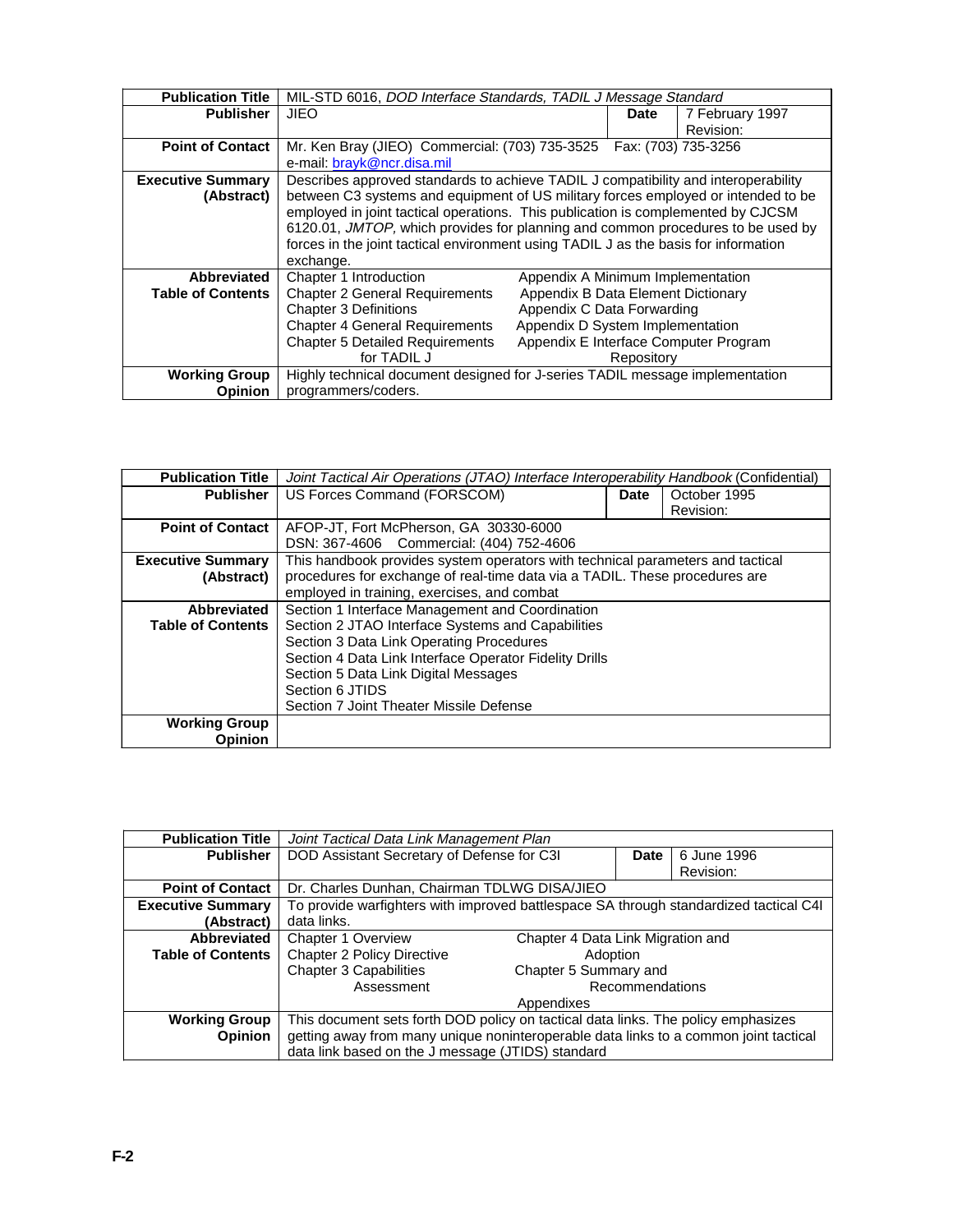| <b>Publication Title</b> | Navy Pamphlet on JTIDS                                       |      |           |  |
|--------------------------|--------------------------------------------------------------|------|-----------|--|
| <b>Publisher</b>         | Naval Command, Control, and Ocean                            | Date | Revision: |  |
|                          | Surveillance Center, RDT&E Division,                         |      |           |  |
|                          | San Diego, CA 92152-5001                                     |      |           |  |
| <b>Point of Contact</b>  |                                                              |      |           |  |
| <b>Executive Summary</b> | An entry-level quide for those with no knowledge of JTIDS.   |      |           |  |
| (Abstract)               |                                                              |      |           |  |
| Abbreviated              | Chapter 1 What is JTIDS                                      |      |           |  |
| <b>Table of Contents</b> | Chapter 2 How JTIDS is used by the Navy                      |      |           |  |
|                          | Chapter 3 TADILs and Host Systems                            |      |           |  |
|                          | Chapter 4 The Navy JTIDS Program                             |      |           |  |
| <b>Working Group</b>     | A pocket-size pamphlet. Good for orienting complete novices. |      |           |  |
| Opinion                  |                                                              |      |           |  |

| <b>Publication Title</b> | Understanding Link-16: A Guidebook for New Users                                     |                           |                  |                |
|--------------------------|--------------------------------------------------------------------------------------|---------------------------|------------------|----------------|
| <b>Publisher</b>         | PMW/PMA 159/LOGICON/US Navy Center for                                               |                           | <b>Date</b>      | September 1996 |
|                          | <b>Tactical Systems Interoperability</b>                                             |                           |                  | Revision: 1    |
| <b>Point of Contact</b>  | FORSCOM Joint Interoperability Division                                              |                           |                  |                |
|                          | URL: www.forscom.army.mil/interop                                                    |                           |                  |                |
|                          | LOGICON - (800) 274-1330 or (619) 597-7150                                           |                           |                  |                |
| <b>Executive Summary</b> | An in-depth source to understanding the equipment, signal structure, communications  |                           |                  |                |
| (Abstract)               | protocol, and operational considerations of Link-16.                                 |                           |                  |                |
| Abbreviated              | Chapter 1 Introduction to Link-16<br>Chapter 5 Building the JTIDS                    |                           |                  |                |
| <b>Table of Contents</b> | Chapter 2 Shipboard Link-16 Equipment                                                |                           | <b>RF</b> Signal |                |
|                          | Chapter 3 Airborne Link-16 Equipment                                                 | Chapter 6 Structuring the |                  |                |
|                          | Chapter 4 Messages and Interfaces<br>Link-16 Network                                 |                           |                  |                |
|                          | Chapter 7 Link-16 Operations                                                         |                           |                  |                |
| <b>Working Group</b>     | Book and compact disc are the same! A great reference manual for the more informed   |                           |                  |                |
| <b>Opinion</b>           | user. Written for the Navy's shipboard and airborne platforms, but can be related to |                           |                  |                |
|                          | multi-service use.                                                                   |                           |                  |                |

| <b>Publication Title</b> | Understanding TADIL Planning and Operations:                                                |                                   |      |           |
|--------------------------|---------------------------------------------------------------------------------------------|-----------------------------------|------|-----------|
|                          | A Guidebook for Operators, Planners, and Managers                                           |                                   |      |           |
| <b>Publisher</b>         | <b>LOGICON/Tactical Systems Division,</b>                                                   |                                   | Date | Revision: |
|                          | FORSCOM/NCTSI<br>October 1996                                                               |                                   |      |           |
| <b>Point of Contact</b>  | (619) 597-7150/(800) 274-1330  FAX: (619) 552-1021                                          |                                   |      |           |
|                          | e-mail: guidebook@logicon.com                                                               |                                   |      |           |
| <b>Executive</b>         | Guidebook for reference and review of the operational aspects of TADILs A, B, C, and J,     |                                   |      |           |
| <b>Summary</b>           | including planning and execution.                                                           |                                   |      |           |
| (Abstract)               |                                                                                             |                                   |      |           |
| Abbreviated              | Chapter 1 TADIL Interface                                                                   | Chapter 9 Information Management  |      |           |
| <b>Table of Contents</b> | Chapter 2 Voice Nets                                                                        | Chapter 10 Intelligence Reporting |      |           |
|                          | <b>Chapter 3 Personnel Responsibilities</b>                                                 | Chapter 11 USW                    |      |           |
|                          | Chapter 4 Planning                                                                          | Chapter 12 EW Operations          |      |           |
|                          | Chapter 5 Execution                                                                         | Chapter 13 WC                     |      |           |
|                          | Chapter 6 Self Reporting                                                                    | Chapter 14 Training               |      |           |
|                          | Chapter 7 Reporting Tracks                                                                  | Appendixes:                       |      |           |
|                          | Chapter 8 Reporting Reference                                                               | TADIL A platforms                 |      |           |
|                          | Points, Lines, and Area                                                                     | Acronyms and Abbreviations        |      |           |
|                          |                                                                                             | Glossary, Index                   |      |           |
| <b>Working Group</b>     | Fourth book in LOGICON TADIL series (Link 4A, Link 11, Link 16). A 400-page detailed        |                                   |      |           |
| <b>Opinion</b>           | introduction for all TADILs (A, B, C, J). Heavy in pictures to aid in understanding. Cannot |                                   |      |           |
|                          | be read in one sitting.                                                                     |                                   |      |           |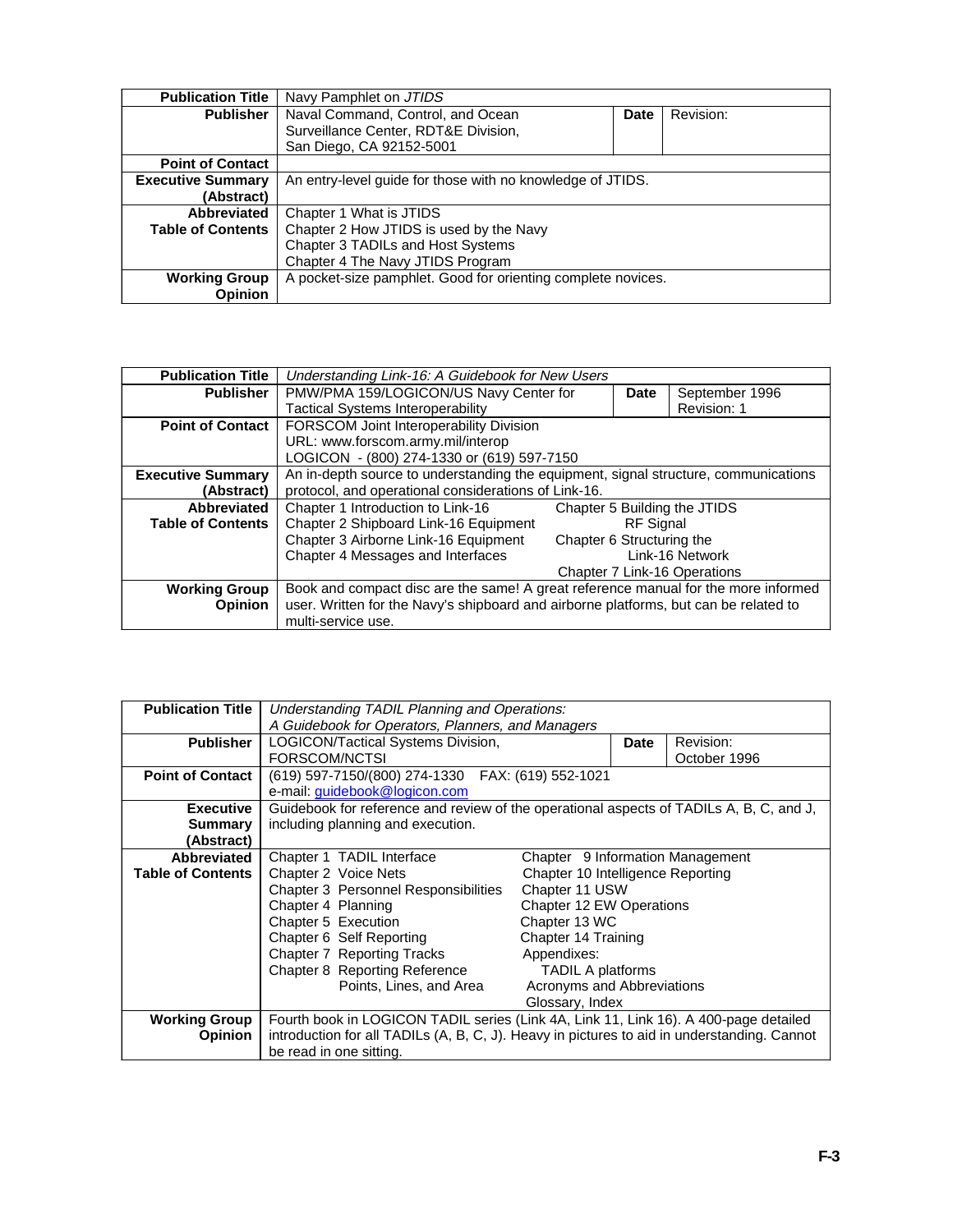| <b>Publication Title</b> | <b>USMC Tactical Data Systems Reference Guide</b>                                |  |                |
|--------------------------|----------------------------------------------------------------------------------|--|----------------|
| <b>Publisher</b>         | Marine Corps Systems Command<br>Date                                             |  | September 1999 |
|                          | C4I Directorate, Quantico                                                        |  | Revision:      |
|                          | MCTSSA Headquarters Interoperability Office                                      |  | Version 5.2    |
|                          | Camp Pendleton, CA                                                               |  |                |
|                          | <b>LOGICON Communications Technology Group</b>                                   |  |                |
| <b>Point of Contact</b>  | USMC SYSCOM, C4I Directorate, Quantico, VA                                       |  |                |
|                          | MCTSSA Headquarters Interoperability Office, Camp Pendleton, CA                  |  |                |
|                          | LOGICON (619) 597-7243/(540) 657-4511                                            |  |                |
| <b>Executive Summary</b> | Guidebook for reference and review of the operational aspects of TADILs A, B, C, |  |                |
| (Abstract)               | and J, including planning and execution.                                         |  |                |
| Abbreviated              | Types of data links/capabilities                                                 |  |                |
| <b>Table of Contents</b> | TDSs/capabilities                                                                |  |                |
|                          | Types of message series                                                          |  |                |
|                          | US and NATO references                                                           |  |                |
|                          | Glossary                                                                         |  |                |
| <b>Working Group</b>     |                                                                                  |  |                |
| Opinion                  |                                                                                  |  |                |

| <b>Publication Title</b> | F/A-18 TADIL J Interoperability Reference Book                                     |  |           |
|--------------------------|------------------------------------------------------------------------------------|--|-----------|
| <b>Publisher</b>         | Naval Air Warfare Center                                                           |  | 1997      |
|                          | <b>Aircraft Division</b>                                                           |  | Revision: |
|                          | Patuxent, MD                                                                       |  |           |
| <b>Point of Contact</b>  | <b>Rich Simchak</b><br>(30I) 757-0723                                              |  |           |
| <b>Executive Summary</b> | Compilation of TADIL-J system information from the USN F/A-18 project office; used |  |           |
| (Abstract)               | as an aid to compatibility/interoperability.                                       |  |           |
| Abbreviated              | Information on each current TADIL-J player unit type.                              |  |           |
| <b>Table of Contents</b> |                                                                                    |  |           |
| <b>Working Group</b>     | Good TADIL-J reference with emphasis on non-C2 implementation differences          |  |           |
| <b>Opinion</b>           | available to government agencies, including mobile training.                       |  |           |

| <b>Publication Title</b> | <b>OPNAV INST C3120.44, TADIL Standard Operating Procedures</b>                        |  |          |
|--------------------------|----------------------------------------------------------------------------------------|--|----------|
| <b>Publisher</b>         | Chief of Naval Operations (N62)<br>1997 Revision:<br><b>Date</b>                       |  |          |
|                          |                                                                                        |  | Change 1 |
| <b>Point of Contact</b>  | <b>NCTSI</b>                                                                           |  |          |
| <b>Executive Summary</b> | Provides Navywide standard operating procedures for TADILs A, C and J. Complete        |  |          |
| (Abstract)               | initialization, operating, and troubleshooting information; some architecture planning |  |          |
|                          | information; limited techniques; discussion of platform-unique capabilities and        |  |          |
|                          | limitations.                                                                           |  |          |
| Abbreviated              |                                                                                        |  |          |
| <b>Table of Contents</b> |                                                                                        |  |          |
| <b>Working Group</b>     | Very well done operator and maintainer publication. Accurate but limited discussion of |  |          |
| <b>Opinion</b>           | techniques and management procedures. Very limited joint information.                  |  |          |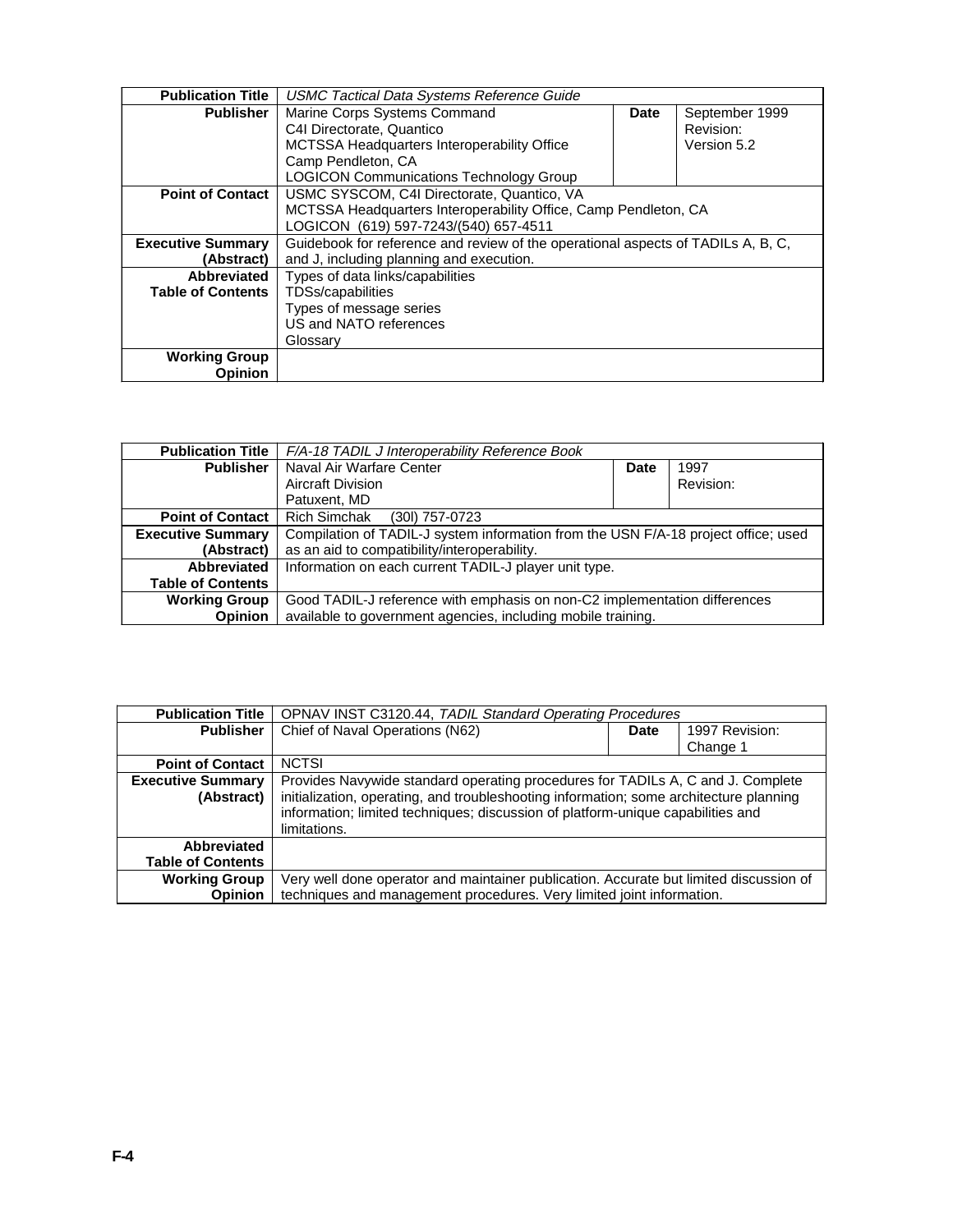| <b>Publication Title</b> | Link 16 Communications Planning Users Guide                                  |  |                 |
|--------------------------|------------------------------------------------------------------------------|--|-----------------|
| <b>Publisher</b>         | <b>PMW 159</b><br><b>Date</b>                                                |  | 1 November 1998 |
|                          | Naval Command, Control and Ocean Surveillance                                |  | Revision:       |
|                          | Center                                                                       |  |                 |
|                          | <b>RDT&amp;E Division</b>                                                    |  |                 |
|                          | Warminster, PA 18974                                                         |  |                 |
| <b>Point of Contact</b>  | <b>PMW 159</b><br>(703) 602-4335                                             |  |                 |
| <b>Executive Summary</b> | A quick-reference source for Link-16 planning and writing of OPTASKLINK (16) |  |                 |
| (Abstract)               |                                                                              |  |                 |
| Abbreviated              | Section 1 Network Design and Naming Convention                               |  |                 |
| <b>Table of Contents</b> | Section 2 OPTASKLINK Message Preparation and Assignments                     |  |                 |
|                          | Section 3 Network Selection and Assignment                                   |  |                 |
|                          | Section 4 Participant's Assignments                                          |  |                 |
|                          | Section 5 Participant's Roles                                                |  |                 |
|                          | Section 6 Network Descriptions                                               |  |                 |
| <b>Working Group</b>     | Well written and easily readable. Examples and "how-to" sections ensure full |  |                 |
| <b>Opinion</b>           | comprehension. Reasonably simple to complex in detail. Recommended for all   |  |                 |
|                          | knowledge levels                                                             |  |                 |

## **2. Web Sites Addresses**

| Organization                        | <b>URL</b>                                       |
|-------------------------------------|--------------------------------------------------|
| <b>DISA TADIL Web Server</b>        | http://www-tadil.itsi.disa.mil/welcome.htm       |
| <b>DISA Link 16 Home Page</b>       | www.itsi.disa.mil                                |
| <b>FORSCOM MAJIC</b>                | www.forscom.army.mil/interop/                    |
| Joint Network Design Library        | www.forscom.army.mil/interop/JNDL/JNDL_index.htm |
| Link 16 Fleet Support Site          | http://link16.nosc.mil                           |
|                                     | (For access password: link16@spawar.navy.mil)    |
| TACS on the Net, USAF JTIDS         | www.totn.langley.af.mil                          |
| USAF Link-16 Integration Home       | www.hanscom.af.mil/esc-dia/link16.htm            |
| Page                                |                                                  |
| US Navy Center for Tactical Systems | www.nctsi.navy.mil                               |
| Interoperability                    |                                                  |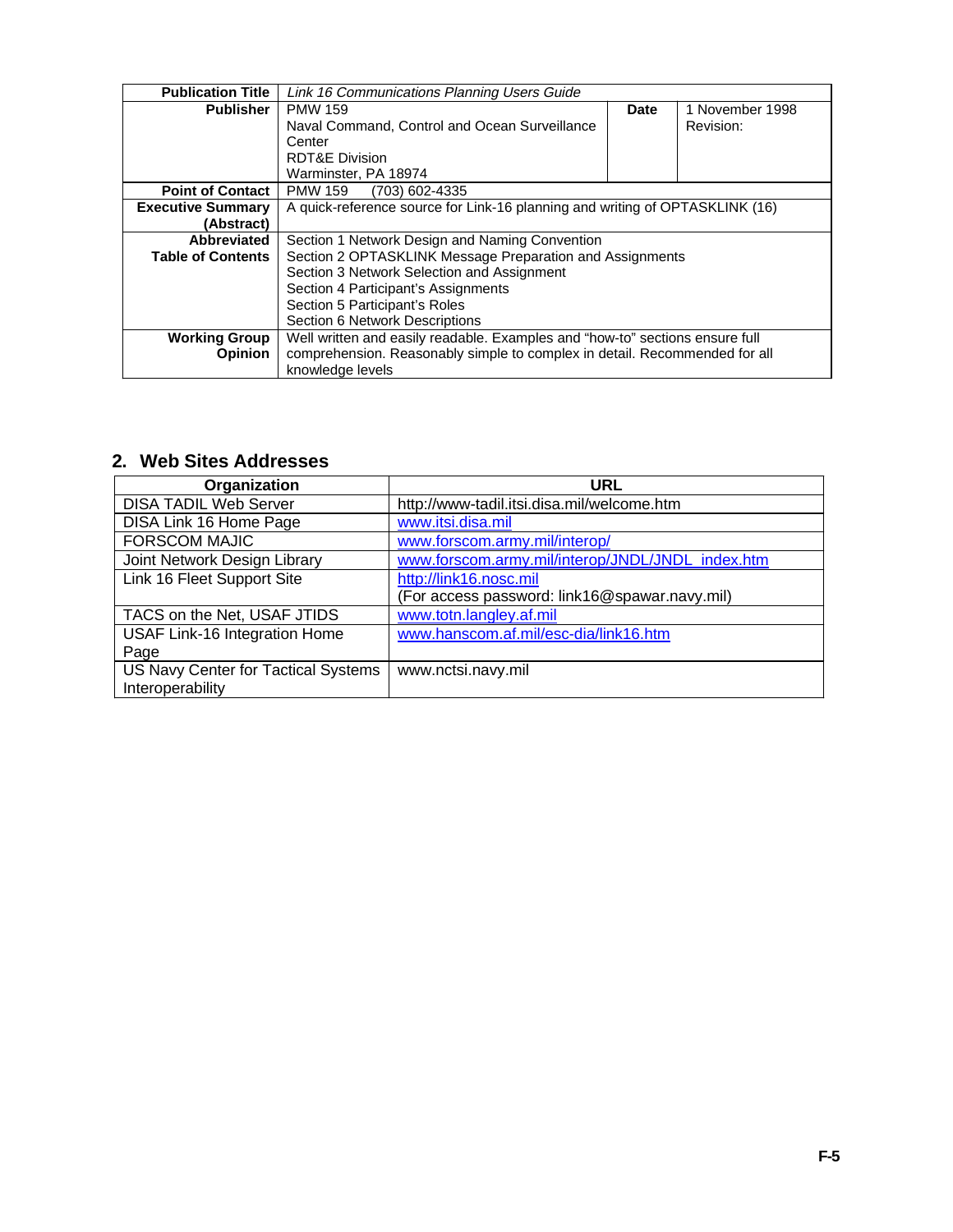# **REFERENCES**

## **Joint**

CJCSM 6120.01A, Joint Multi-Tactical Digital Information Link Operation Procedures (JMTOP), 24 October 1997.

Military–Standard (MIL-STD)-6016, *DOD Interface Standards, TADIL J Message Standard*, 7 February 1997. Joint Tactical Air Operations (JTAO) Interface Interoperability Handbook, October 1995. Department of Defense, Joint Tactical Data Link Management Plan (JTDLMP), 6 June 1996.

## **Marine Corps**

USMC Tactical Data Systems Reference Guide Version 5.2, September 1999. F/A-18 TADIL J Interoperability Reference Book.

#### **Navy**

Navy JTIDS Pamphlet. Understanding Link-16, A Guidebook for New Users, September 1996. Understanding TADIL Planning and Operations, A Guidebook for Operators, Planners and Managers, October 1996. OPNAV INST C3120.44, TADIL Standard Operation Procedures (TSOP). Link 16 Communications Planning Users Guide, 1 November 1998.

## **Air Force**

Air Force Concept of Link-16 Employment (COLE) (DRAFT), October 1997.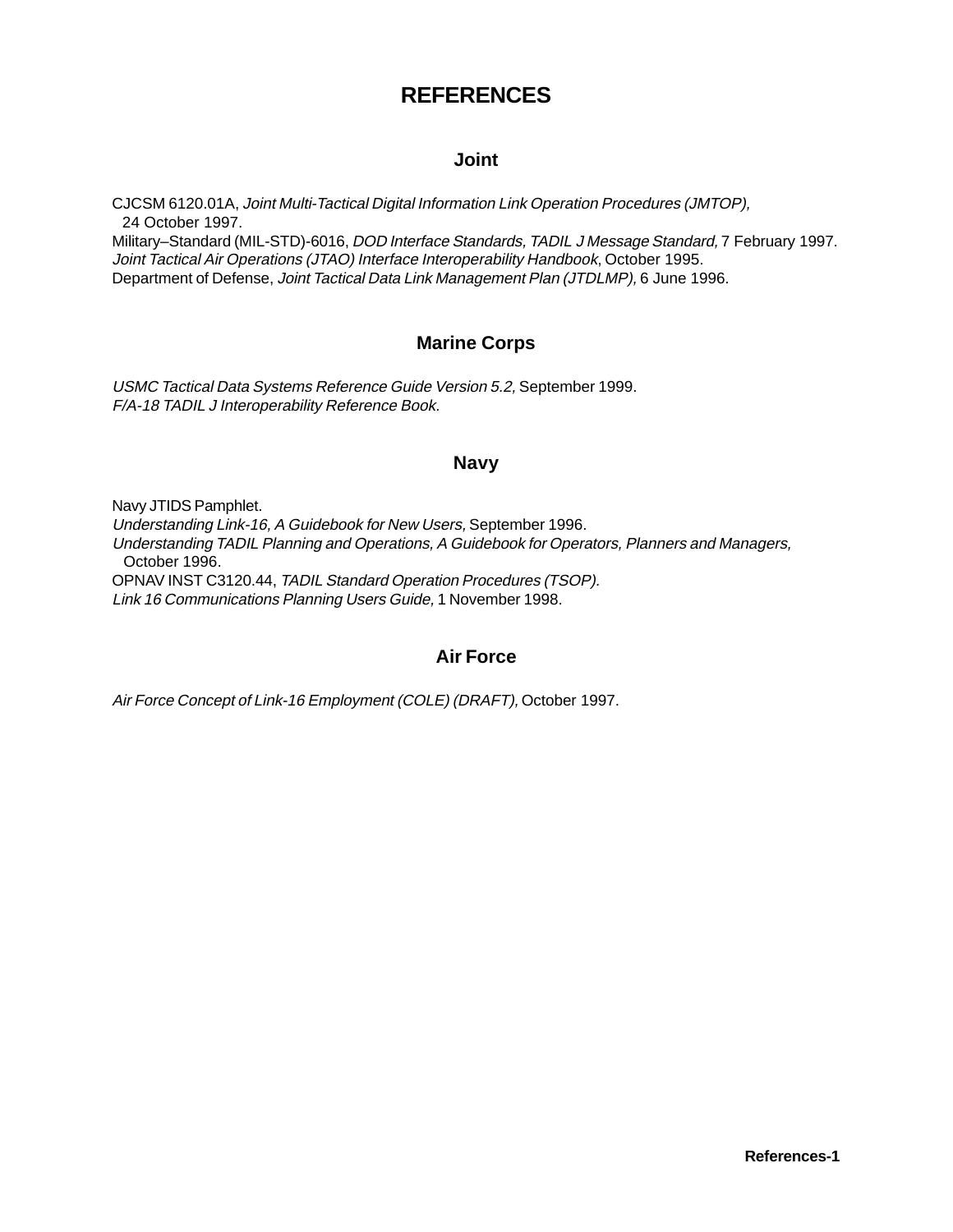# **GLOSSARY**

## **PART I – ABBREVIATIONS AND ACRONYMS**

| A              |                                                                                                       |
|----------------|-------------------------------------------------------------------------------------------------------|
| <b>AADC</b>    | area air defense commander                                                                            |
| <b>ABCCC</b>   | airborne battlefield command and control center                                                       |
| <b>AC2ISRC</b> | Aerospace Command and Control, Intelligence, Surveillance, and                                        |
|                | <b>Reconnaissance Center</b>                                                                          |
| <b>ACDS</b>    | advanced combat direction system (formerly NTDS)                                                      |
| <b>ADA</b>     | air defense artillery                                                                                 |
| <b>ADSI</b>    | air defense systems integrator                                                                        |
| <b>AEGIS</b>   | Airborne Early Warning Ground Environment Integration<br>Segment                                      |
| <b>AEW</b>     | airborne early warning                                                                                |
| AF             | Air Force                                                                                             |
| <b>AFAPD</b>   | Air Force Application Program Development                                                             |
| <b>AFB</b>     | Air Force base                                                                                        |
| <b>AFTTP</b>   | Air Force tactics, techniques, and procedures                                                         |
| AI             | air interdiction                                                                                      |
| <b>AIC</b>     | air intercept control                                                                                 |
| <b>ALSA</b>    | Air Land Sea Application                                                                              |
| <b>AOC</b>     | air operations center                                                                                 |
| <b>AOI</b>     | area of operational interest                                                                          |
| <b>ARTC</b>    | Airborne Early Warning Ground Environment Integration<br><b>Segment Training and Readiness Center</b> |
| <b>ASCIET</b>  | All Services Combat Identification Evaluation Team                                                    |
| <b>ASIT</b>    | adaptable surface interface terminal                                                                  |
| ATDL-1         | Army Tactical Data Link-1                                                                             |
| <b>AW</b>      | air warfare                                                                                           |
| <b>AWACS</b>   | Airborne Warning and Control System                                                                   |
| B              |                                                                                                       |
| <b>BCP</b>     | battery command post                                                                                  |
| <b>BP</b>      | battery pack                                                                                          |
| bps            | bits per second                                                                                       |
|                |                                                                                                       |
| $\mathbf C$    |                                                                                                       |
| C <sub>2</sub> | command and control                                                                                   |
| C2P            | command and control processor                                                                         |
| C2W            | command and control warfare                                                                           |
| C <sub>3</sub> | command, control, and communications                                                                  |
| C3I            | command, control, communications, and intelligence                                                    |
| C4I            | command, control, communications, computers, and intelligence                                         |
| CA             | California                                                                                            |
| <b>CAS</b>     | close air support                                                                                     |
| <b>CDS</b>     | computer display system                                                                               |
| $\bf{C}$       | guided missile cruiser                                                                                |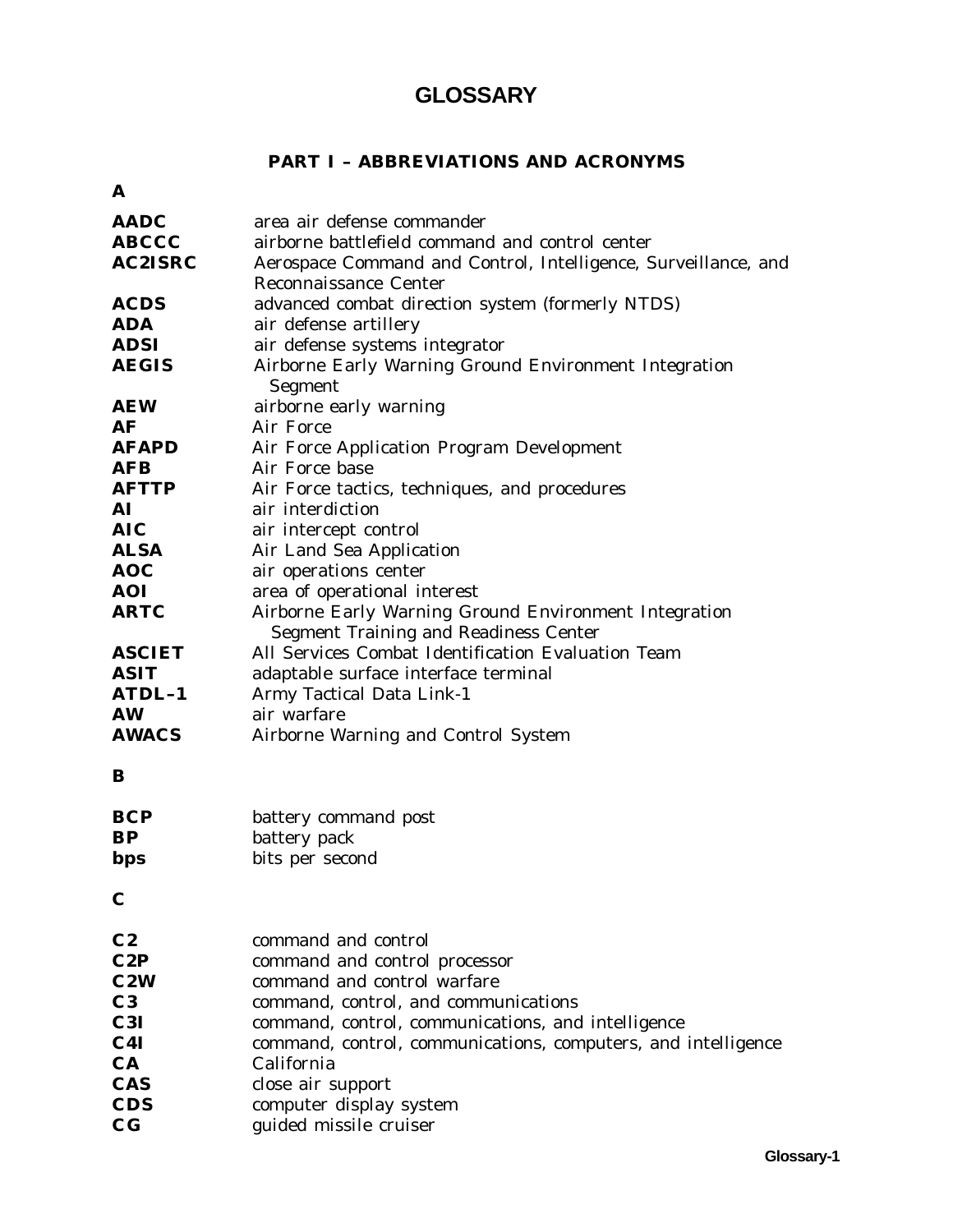| <b>CJCSI</b>   | Chairman, Joint Chiefs of Staff Instruction                                                   |
|----------------|-----------------------------------------------------------------------------------------------|
| <b>CJCSM</b>   | Chairman, Joint Chiefs of Staff Manual                                                        |
| COLE           | concept of link employment                                                                    |
| <b>CPD</b>     | cryptograhic period designator                                                                |
| <b>CRC</b>     | control and reporting center                                                                  |
| <b>CRE</b>     | control and reporting element                                                                 |
| <b>CSAR</b>    | combat search and rescue                                                                      |
| <b>CTP</b>     | consistent tactical picture                                                                   |
| CV             | aircraft carrier                                                                              |
| <b>CVLL</b>    | crypto variable logic label                                                                   |
| <b>CVM</b>     | common variable mode                                                                          |
| <b>CVN</b>     | aircraft carrier (nuclear propulsion)                                                         |
| D              |                                                                                               |
| D              | dimensional                                                                                   |
| DC             | direct current                                                                                |
| DCA            | defensive counterair                                                                          |
| DDP            | digital data processor                                                                        |
| DDPG           | data display processing group                                                                 |
| <b>DFSK</b>    | differential frequency shift key                                                              |
| <b>DISA</b>    | <b>Defense Information Systems Agency</b>                                                     |
| <b>DJRU</b>    | dedicated Joint Tactical Information Distribution System relay unit                           |
| DL             | data link                                                                                     |
| DOD            | Department of Defense                                                                         |
| DPG            | digital processing group                                                                      |
| DSA            | data storage area                                                                             |
| DSN            | defense switching network                                                                     |
| <b>DTD</b>     | data transfer device                                                                          |
| DTG            | date time group                                                                               |
| <b>DTS</b>     | data terminal set                                                                             |
| E              |                                                                                               |
| ECM            | electronic countermeasures                                                                    |
| <b>EPLRS</b>   | <b>Enhanced Position Location System</b>                                                      |
| ES             | electronic support                                                                            |
| EW             | electronic warfare                                                                            |
| F              |                                                                                               |
| FAA            | <b>Federal Aviation Administration</b>                                                        |
| FAAD           | forward area air defense                                                                      |
| FDL            | fighter data link                                                                             |
| <b>FDT</b>     | full data transmit                                                                            |
| FJU            | forwarding Joint Tactical Information Distribution System unit                                |
| <b>FJUA</b>    | forwarding Joint Tactical Information Distribution System unit -<br><b>TADIL J to TADIL A</b> |
| FM             | frequency modulation; field manual                                                            |
| <b>FORSCOM</b> | <b>US Army Forces Command</b>                                                                 |
| FPU            | forwarding participating unit                                                                 |
|                |                                                                                               |

**Glossary-2**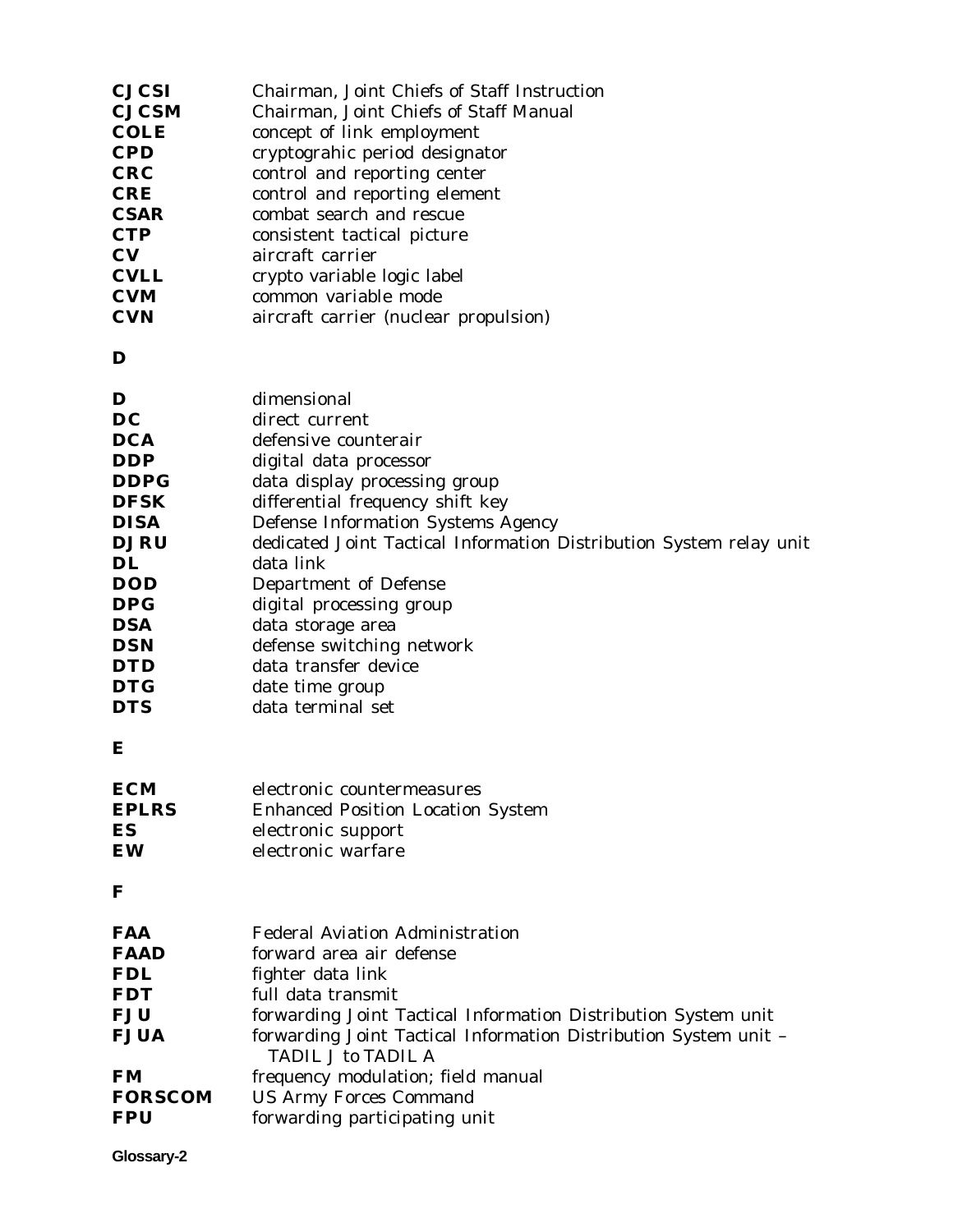| <b>FRU</b><br><b>FU</b>                                                                                                                                                                                      | forwarding reporting unit<br>forwarding unit                                                                                                                                                                                                                                                                                                                                                                                                                                                                                                                                                                                                                                                                                 |
|--------------------------------------------------------------------------------------------------------------------------------------------------------------------------------------------------------------|------------------------------------------------------------------------------------------------------------------------------------------------------------------------------------------------------------------------------------------------------------------------------------------------------------------------------------------------------------------------------------------------------------------------------------------------------------------------------------------------------------------------------------------------------------------------------------------------------------------------------------------------------------------------------------------------------------------------------|
| G                                                                                                                                                                                                            |                                                                                                                                                                                                                                                                                                                                                                                                                                                                                                                                                                                                                                                                                                                              |
| <b>GBDL</b><br><b>GEOGRID</b><br><b>GPS</b>                                                                                                                                                                  | ground based data link<br>geodetic grid<br><b>Global Positioning System</b>                                                                                                                                                                                                                                                                                                                                                                                                                                                                                                                                                                                                                                                  |
| $\bf H$                                                                                                                                                                                                      |                                                                                                                                                                                                                                                                                                                                                                                                                                                                                                                                                                                                                                                                                                                              |
| HF<br><b>HIT</b><br><b>HMMWV</b>                                                                                                                                                                             | high frequency<br>Hughes improved terminal<br>high-mobility multipurpose wheeled vehicle                                                                                                                                                                                                                                                                                                                                                                                                                                                                                                                                                                                                                                     |
| $\bf{I}$                                                                                                                                                                                                     |                                                                                                                                                                                                                                                                                                                                                                                                                                                                                                                                                                                                                                                                                                                              |
| <b>ICC</b><br><b>ICO</b><br><b>IDM</b><br><b>IEJU</b><br><b>IFF</b><br><b>IJMS</b><br>IOC<br>IU                                                                                                              | information coordination center<br>interface control officer<br>improved data modem<br>initial entry Joint Tactical Information Distribution System Unit<br>identification friend or foe<br>interim Joint Tactical Information Distribution System message<br>standard<br>initial operational capability<br>interface unit                                                                                                                                                                                                                                                                                                                                                                                                   |
| J                                                                                                                                                                                                            |                                                                                                                                                                                                                                                                                                                                                                                                                                                                                                                                                                                                                                                                                                                              |
| JDN<br><b>JDS</b><br><b>JFACC</b><br><b>JFC</b><br><b>JICO</b><br><b>JIEO</b><br><b>JM</b><br><b>JMTOP</b><br><b>JNDL</b><br><b>JSTARS</b><br><b>JROC</b><br><b>JTAO</b><br><b>JTF</b><br><b>JTIDS</b><br>JU | joint data network<br>Joint Tactical Information Distribution System deconfliction server<br>joint force air component commander<br>joint force commander<br>joint interface control officer<br>Joint Interoperability and Engineering Organization<br>Joint Tactical Information Distribution System module<br>Joint Multi-Tactical Digital Information Link Operating Procedures<br>Joint Tactical Information Distribution System Network Design<br>Library<br>Joint Surveillance Target Attack Radar System<br>Joint Requirements Oversight Council<br><b>Joint Tactical Air Operations</b><br>joint task force<br>Joint Tactical Information Distribution System<br>Joint Tactical Information Distribution System unit |
| K                                                                                                                                                                                                            |                                                                                                                                                                                                                                                                                                                                                                                                                                                                                                                                                                                                                                                                                                                              |

| kbps       | kilobits per second |
|------------|---------------------|
| <b>KCP</b> | key control panel   |
| kHz        | kilohertz           |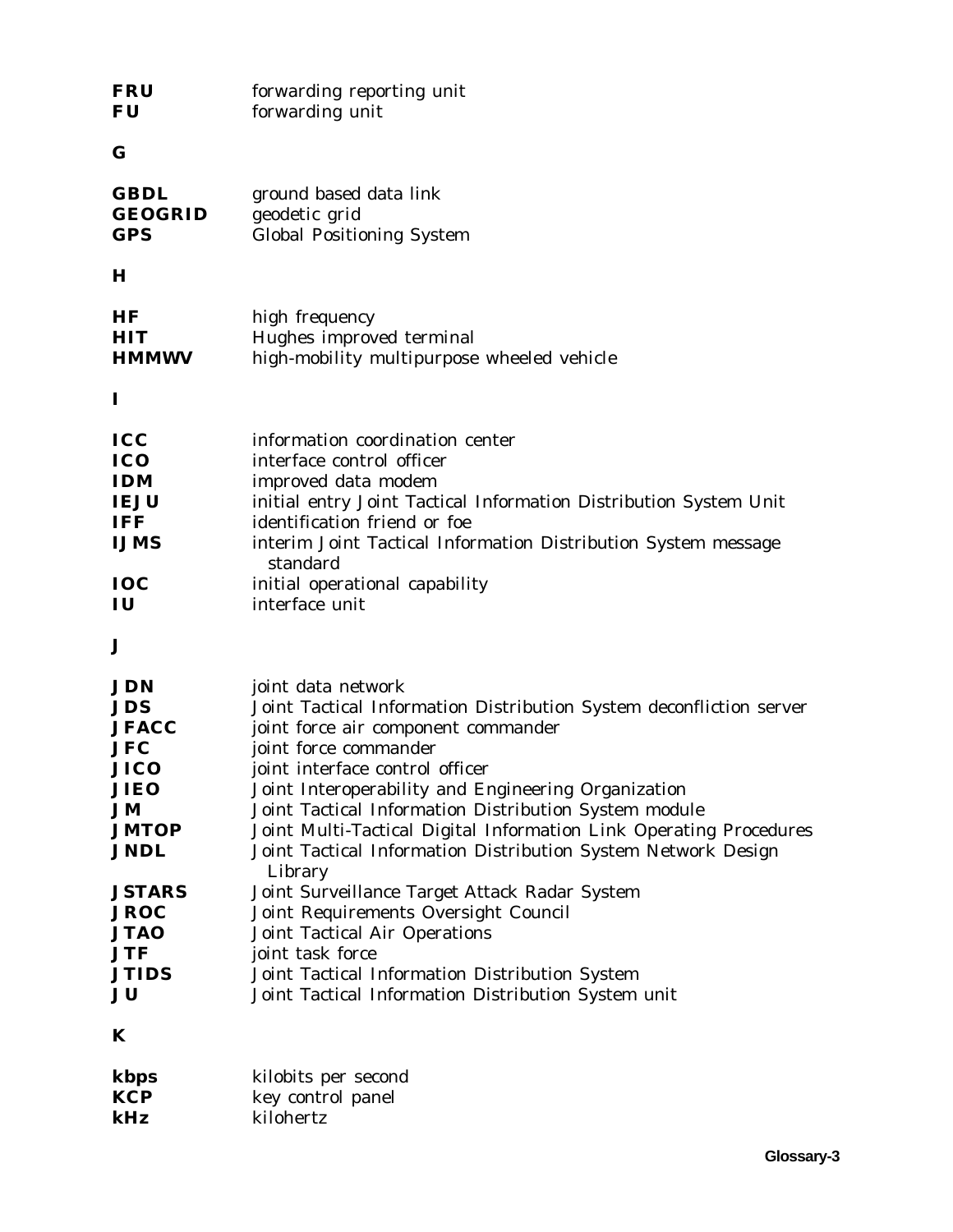**L**

| amphibious landing ship, assault |
|----------------------------------|
| amphibious landing ship, dock    |
|                                  |
|                                  |

**M**

| <b>MACCS</b><br>mbs<br><b>MCCDC</b><br><b>MCM</b><br><b>MCTSSA</b> | Marine Air Command and Control System<br>megabits per second<br><b>US Marine Corps Combat Developments Command</b><br>multi-command manual<br>Marine Corps Tactical System Support Activity |
|--------------------------------------------------------------------|---------------------------------------------------------------------------------------------------------------------------------------------------------------------------------------------|
| <b>MHz</b>                                                         | megahertz                                                                                                                                                                                   |
| <b>MIDS</b>                                                        | Multifunctional Information Distribution System                                                                                                                                             |
| <b>MIL-STD</b>                                                     | military standard                                                                                                                                                                           |
| MМ                                                                 | mission management                                                                                                                                                                          |
| <b>MSE</b>                                                         | mobile subscriber equipment                                                                                                                                                                 |
| <b>MSEC</b>                                                        | message security                                                                                                                                                                            |
| <b>MTTP</b>                                                        | Multi-Service tactics, techniques, and procedures                                                                                                                                           |

**N**

| <b>NADGE</b> | North Atlantic Treaty Organization Air Defense Ground Environment |
|--------------|-------------------------------------------------------------------|
| <b>NATO</b>  | North Atlantic Treaty Organization                                |
| <b>NC</b>    | navigation controller                                             |
| <b>NCS</b>   | net control station                                               |
| <b>NCTSI</b> | US Navy Center for Tactical Systems Interoperability              |
| <b>NDF</b>   | network design facility                                           |
| <b>NDL</b>   | network design load                                               |
| <b>NICP</b>  | network interface computer program                                |
| <b>NPG</b>   | network participation group                                       |
| <b>NPS</b>   | network participation status                                      |
| <b>NTDS</b>  | naval tactical data system                                        |
| <b>NTN</b>   | North Atlantic Treaty Organization track number                   |
| <b>NTR</b>   | net time reference                                                |
| <b>NWDC</b>  | Navy Warfare Development Command                                  |

**O**

| <b>OCA</b>    | offensive counterair                            |
|---------------|-------------------------------------------------|
| $_{\rm OIC}$  | officer-in-charge                               |
| <b>OPR</b>    | office of primary responsibility                |
| <b>OPSPEC</b> | operation specification                         |
|               | <b>OPTASKLINK</b> operational tasking data link |

## **P**

**PADIL** phased-array tracking to intercept of target digital information link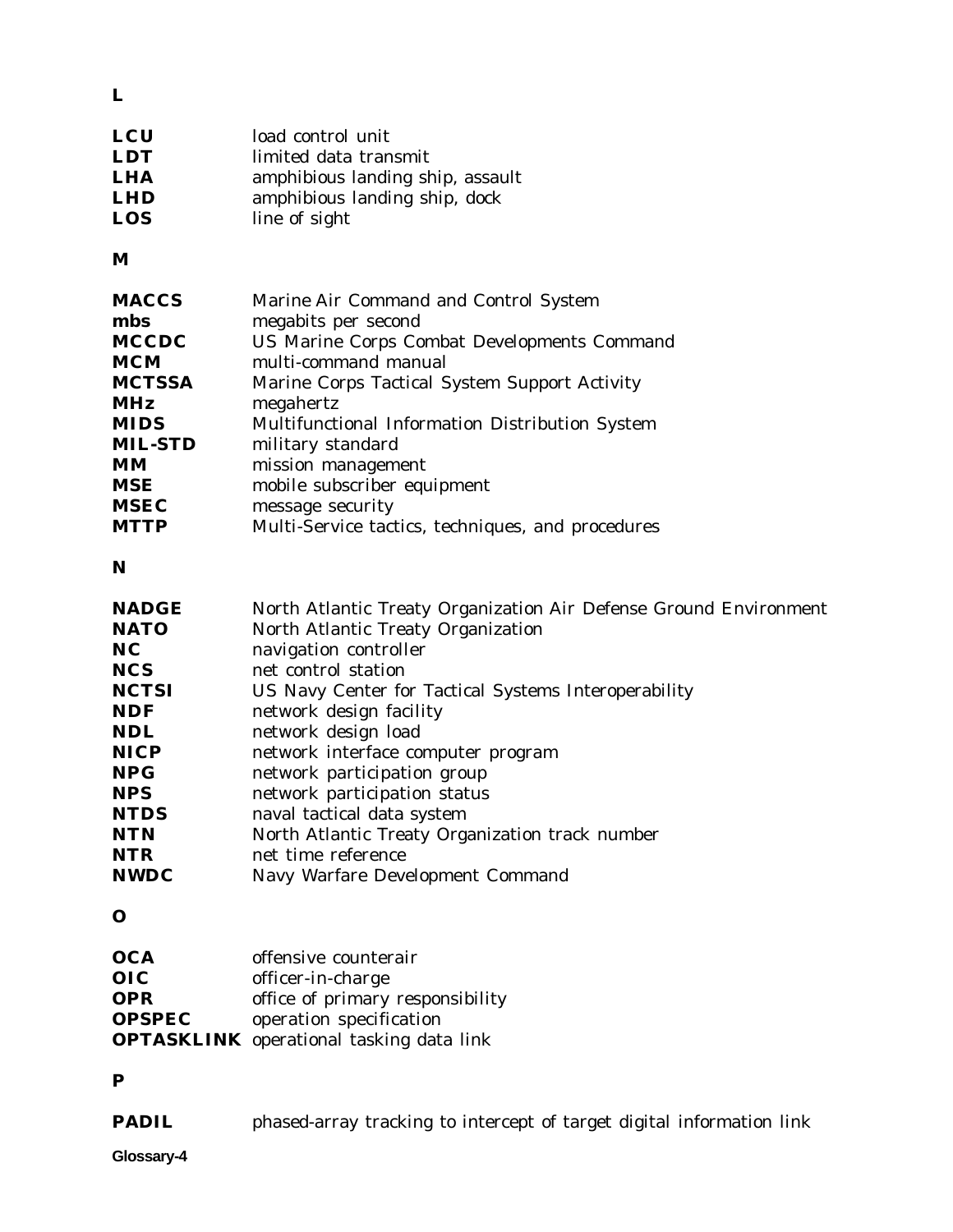| phased-array tracking to intercept of target    |
|-------------------------------------------------|
| personal computer                               |
| picket station                                  |
| point of contact                                |
| precise participant location and identification |
| participating unit                              |
| partitioned variable mode                       |
|                                                 |

## **R**

| $R-C$          | receipt-compliance          |
|----------------|-----------------------------|
| <b>RELGRID</b> | relative grid               |
| <b>RELNAV</b>  | relative navigation         |
| <b>RF</b>      | radio frequency             |
| R/T            | receiver/transmitter        |
| <b>RTT</b>     | round trip timing           |
| <b>RTT-B</b>   | round trip timing-broadcast |
| <b>RU</b>      | reporting unit              |

## **S**

| <b>SA</b>       | situational awareness                           |
|-----------------|-------------------------------------------------|
| <b>SADL</b>     | situational awareness data link                 |
| <b>SAM</b>      | surface-to-air missile                          |
| <b>SCC</b>      | system coordinate center                        |
| <b>SDU</b>      | secure data unit                                |
| <b>SEAD</b>     | suppression of enemy air defenses               |
| <b>SICP</b>     | subscriber interface computer program           |
| <b>SINCGARS</b> | single-channel ground and airborne radio system |
| <b>SPI</b>      | special processing indicator                    |
| <b>STANAG</b>   | standardization agreement                       |
| <b>STN</b>      | system track number                             |
| <b>STW</b>      | strike warfare                                  |
| <b>SU</b>       | supporting unit                                 |
| <b>SUW</b>      | surface warfare                                 |

## **T**

| <b>TACC</b>     | tactical air command center       |
|-----------------|-----------------------------------|
| <b>TACOPDAT</b> | tactical operational data         |
| <b>TACS</b>     | <b>Theater Air Control System</b> |
| <b>TADIL</b>    | tactical digital information link |
| <b>TAOC</b>     | tactical air operations center    |
| <b>TAOM</b>     | tactical air operations module    |
| <b>TCA</b>      | track continuity area             |
| TD              | transmission design               |
| <b>TDLWG</b>    | <b>TADIL J Working Group</b>      |
| <b>TDMA</b>     | time division multiple access     |
| <b>TDS</b>      | tactical data system              |
| <b>TN</b>       | track number                      |
| <b>TPA</b>      | track production area             |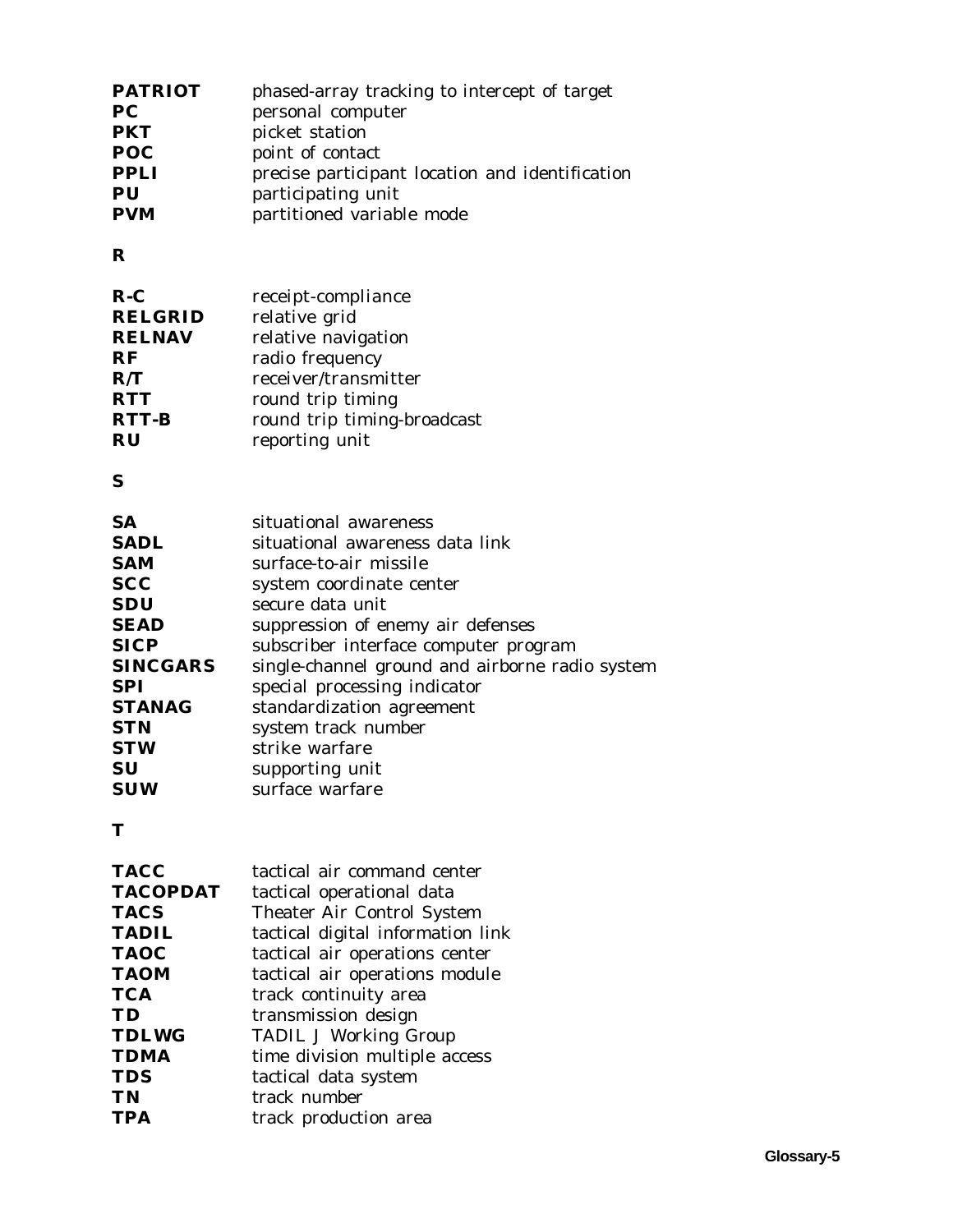| track quality                                |
|----------------------------------------------|
| <b>US Army Training and Doctrine Command</b> |
| time slot duty factor                        |
| transmission security                        |
| tactics, techniques, and procedures          |
|                                              |

**U**

**V**

| <b>VA</b>  | Virginia            |
|------------|---------------------|
| <b>VHF</b> | very high frequency |

**W**

| <b>WC</b>    | weapons coordination |
|--------------|----------------------|
| <b>WILCO</b> | will comply          |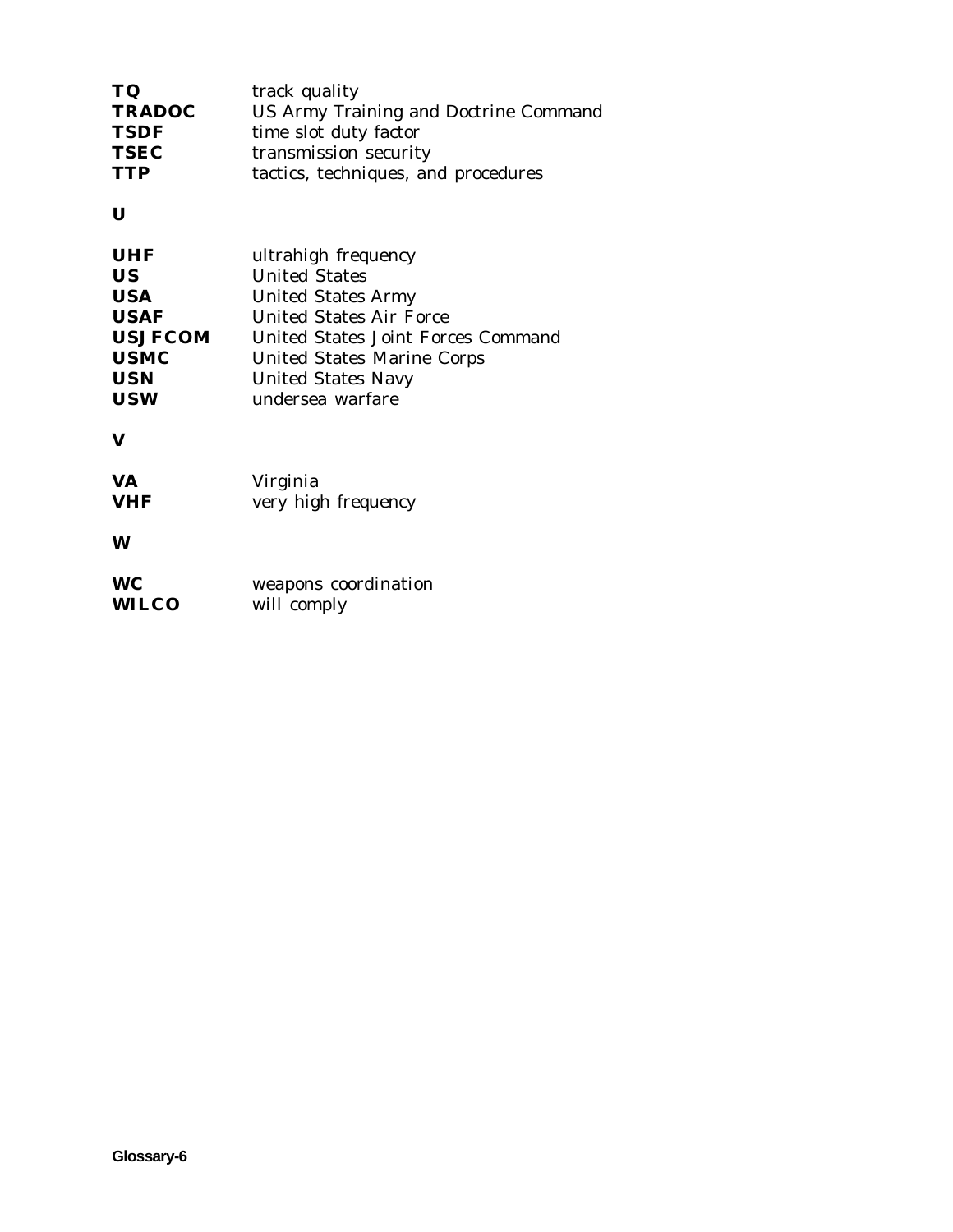## **PART II TERMS AND DEFINTIONS**

 This Glossary provides the definitions of terms used in this MTTP or likely to be encountered in TADIL J interface operations

**acknowledge.** The act of notifying a unit transmitting a message that the message has been received as a valid message

**active synchronization.** A procedure used by a JTIDS terminal to effect and maintain fine synchronization with system time based on the Round-Trip-Timing (RTT) process

**address.** A number applied to an Interface Unit to associate information and directives with interface units or tracks for both digital and voice communications

**air surveillance.** The systematic area observation of air space by electronic, visual or other means, primarily for the purpose of identifying and determining the movements of aircraft and missiles, friendly and enemy, in the air space under observation. (Joint Pub 1-02)

**airborne early warning.** The detection of enemy air or surface units by radar or other equipment carried in an airborne vehicle, and the transmitting of a warning to friendly units. (Joint Pub 1-02)

**area of responsibility.** A geographic area assigned to a command and Control System for track reporting purposes and conduct of tactical operations

**association.** The automatic or manual establishment of a relationship between two or more tracks when the information on them is deemed to pertain to the same contact

**bit.** A binary digit. In the binary system of numbering, each digit can have only one of two values (0 or 1)

**blind relay.** A JTIDS terminal programmed to relay data but not initialized to access the data

**category.** The environment in which the associated track is operating; i.e., air, surface, subsurface, land, or space

**common track.** A track on which two or more interface units locally enter positional information

**coarse synchronization.** The state of synchronization with system time that allows a terminal to receive and process messages and to achieve fine synchronization. (System Segment Specification for JTIDS Class 2 Terminal)

**combat air patrol.** An aircraft patrol provided over an objective area, over the force protected, over the critical area of a combat zone, or over an air defense area, for the purpose of intercepting and destroying hostile aircraft before they reach their target. (Joint Pub 1-02)

**combat direction system.** Synonymous with Tactical Data System (TDS)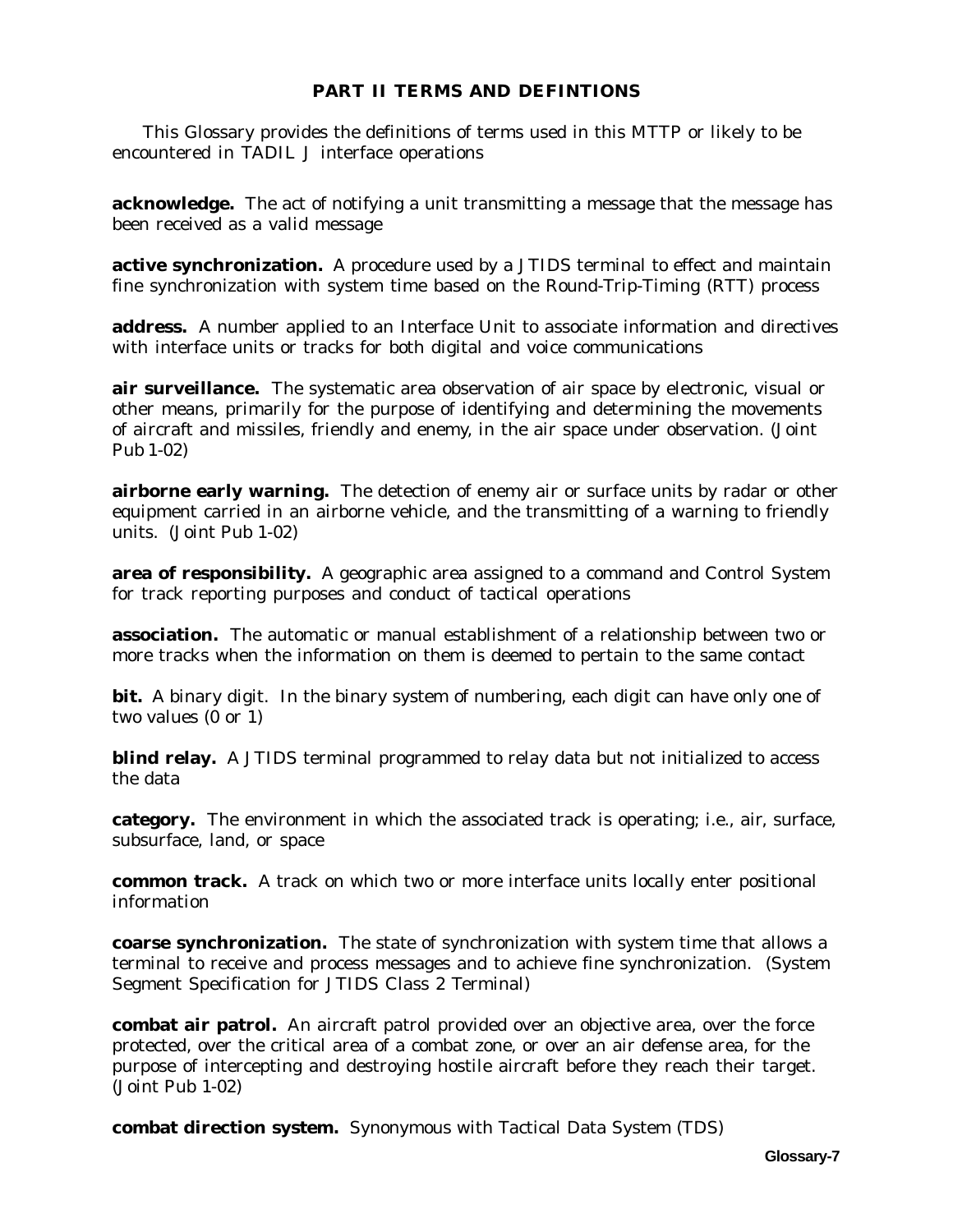**command and control.** The exercise of authority and direction by a properly designated commander over assigned forces in the accomplishment of his mission. Command and control functions are performed through an arrangement of personnel, equipment, communications, facilities, and procedures employed by a commander in planning, directing, coordinating, and controlling forces and operations in the accomplishment of the mission. (Joint Pub 1-02)

**command and control interface unit (C2 IU).** Any JU, PU, or RU except a nonC2 JU

**command and control JTIDS unit (C2 JU).** A JTIDS unit with command and control (C2) capability

**contention access mode.** A transmit access mode in which a given time slot block is assigned to more than one JU. Each JU will transmit at a specified rate in the time slot block by selecting time slots for transmission pseudo-randomly

**control.** The near-real-time direction of weapons systems and supporting platforms for the accomplishment of assigned missions

**correlation.** The determination that a system track or local sensor track data report represents the same object or point as another track and/or the process of combining two such tracks/data under one track number

**data forwarding.** The process of receiving data on one digital data link and outputting the data, using proper format and link protocols, to another type of digital data links. In the process, messages received on one link are translated to an appropriate message on another link. Data forwarding is accomplished by selected forwarding units simultaneously participating on more than one type of data link. Data that is forwarded is based on the data received and is not dependent upon the local system data of the data forwarding unit or its implementation of the received message or forwarded message

**data link.** The means of connecting one location to another for the purpose of transmitting and receiving data. See also Tactical Digital Information Link. (Joint Pub 1-02)

**data link reference point.** A fixed geographic reference point specified by appropriate authority from which a PU/RU can calculate the relative position of own unit and local tracks (the DLRP is the X-Y grid origin of the TADIL Interface)

**data silent mode.** A mode of JTIDS/MIDS terminal operation where the terminal receives but does not transmit fixed word format or variable message format messages

**decorrelation.** (1) the determination that locally held track data for a given track number does not represent the same object or point as a track data being received in a remote track report for the same track number

(2) the process of establishing a new track number for a local track when a remote track report with the same track number as the local track is determined to represent a different object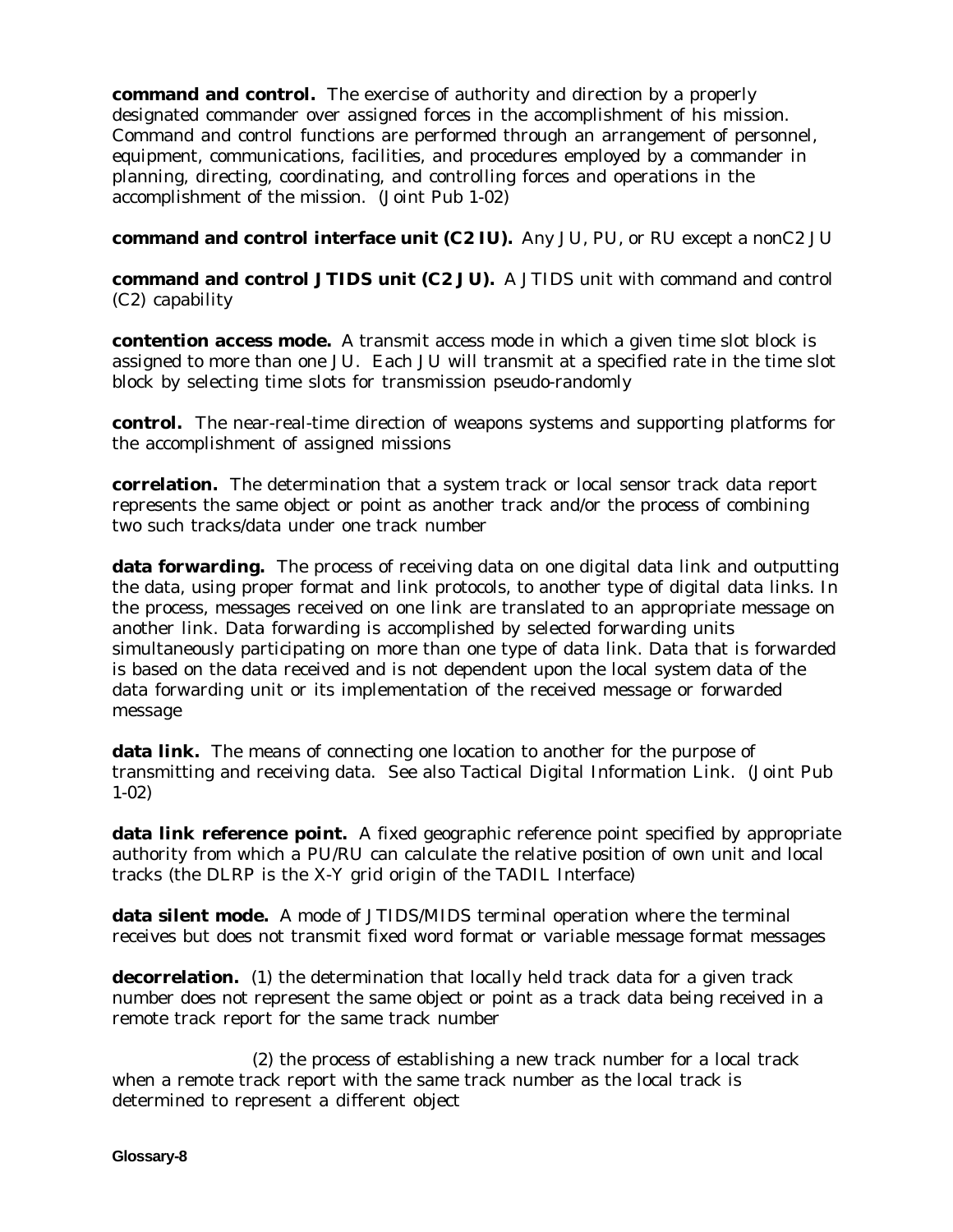**dedicated access mode.** A JTIDS transmit access mode in which time slots are assigned to an individual JU for that JU's exclusive use

**drop track.** In air intercept, the unit having reporting responsibility for a particular track is dropping that track and will no longer report it. Other units holding an interest in that track may continue to report it. (Joint Pub 1-02)

**dual designation.** The same track being reported by two or more IUs using two or more different track numbers

**duplicate track numbers.** The same track number used by two or more IUs for two or more different tracks

**electronic countermeasures.** Actions taken to prevent or reduce an enemy's effective use of the electromagnetic spectrum; includes electronic jamming and electronic deception, including manipulative deception, simulative deception, and imitative deception

**environment/category.** The environment in which the associated track is operating; e.g., air, space, surface, subsurface

**epoch.** A JTIDS TDMA 12.8-minute time interval consisting of 98,304 time slot intervals, each of 7.8125 milliseconds duration. The time slots in each epoch are organized into three sets (A, B, or C) of 32,768 time slots each. There are 112.5 epochs in a 24-hour period. (Derived from System Segment Specification for JTIDS Class 2 Terminal)

**filter.** A process of inhibiting data from transmission on a data link and/or inhibiting data received on a data link from entry into a unit data base

**fine synchronization.** The state of synchronization with system time that allows a JTIDS terminal to transmit messages. A terminal may utilize a passive or active synchronization procedure to achieve fine synchronization. (System Segment Specification for JTIDS Class 2 Terminal)

**fixed word format.** A 70-bit structure consisting of formalized arrangement of predefined fields of fixed length and sequence

**fixed word format message.** A TADIL J message utilizing FWF. An FWF message is started by an initial word which may then be followed by one or more extension and/or continuation words

**force tell.** The process whereby data that are being inhibited by a filter are allowed to be transmitted or received

**forwarding JTIDS unit.** A JTIDS unit that translates and forwards data among IUs using J-series messages and M-series messages. An FJU can function in one of the configurations defined for FJUA, FJUB, and FJUAB

**forwarding JTIDS unit A.** A JU communicating on both TADIL A and TADIL J while forwarding information between TADIL A and TADIL J participants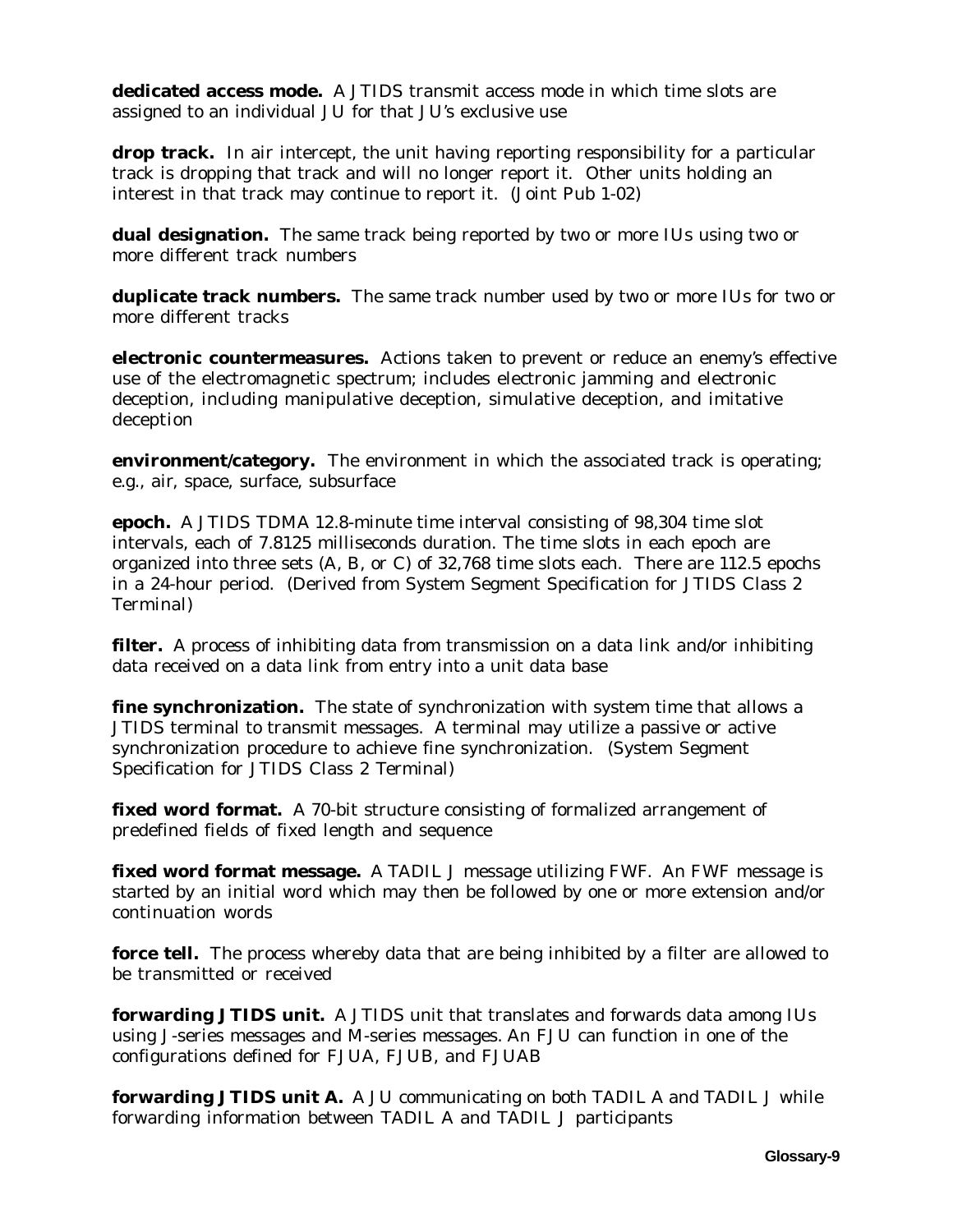**forwarding JTIDS unit AB.** A JU communicating on TADIL J, TADIL A, and TADIL B while forwarding information among TADIL J, TADIL A, and TADIL B participants

**forwarding JTIDS unit B.** A JU communicating on both TADIL B and TADIL J while forwarding information between TADIL B and TADIL J participants

**forwarding participating unit.** A PU that is forwarding data between TADIL A and one or more RUs

**forwarding reporting unit free text message.** An RU which is forwarding data between two or more RUs bit-oriented messages whose information bits may be used to represent digitized voice, teletype, and other forms of free text information

**gridlock.** A procedure for determining data registration corrective values (pads) by comparing remote tracks received from a designated Gridlock Reference Unit (GRU) to local data

**hand over.** The passing of control authority of an aircraft or other air vehicle from one control agency to another control agency; hand over action is complete when the receiving controller acknowledges assumption of control authority

**initial entry JTIDS unit (IEJU).** Any JTIDS unit that transmits the Initial Entry message in the appropriate time slot

**initial entry.** The procedure by which a subscriber JTIDS terminal becomes a system participant initially and may achieve coarse synchronization with system time. (System Segment Specification for JTIDS Class 2 Terminal)

**initial slot number (ISN).** The number assigned to the first time slot in a block of time slots relative to the beginning of an epoch

**interface unit (IU).** A generic term that applies to JTIDS Units (JUs), Participating Units (PUs), and Reporting Units (RUs) providing information on the interface. The term C2 IU includes PUs, RUs, and C2 JUs, but not nonC2 JUs

**interleaving.** A pattern of orienting the data symbols of a message for transmission, applicable to Modes 1 and 2. A fixed interleaving pattern is used for Mode 4

**jitter.** A pseudorandom time period for varying the start of a JITDS pulse. Gives JTIDS additional resistance to jamming

**Joint Tactical Information Distribution System (JTIDS).** A joint-Service system which provides an Integrated communications, Navigation, and Identification (ICNI) capability. The JTIDS provides a reliable, secure, jam-resistant, high-capacity, ICNI capability through the use of direct-sequence, spread-spectrum, frequency-hopping, and error detection and correction techniques

**JTIDS net.** One of 128 time-division structures comprising a JTIDS network. Each net consists of a continuous stream of time intervals (time slots) with 98,304 time slots per 12.8-minute epoch, during which digital data whose signal characteristics are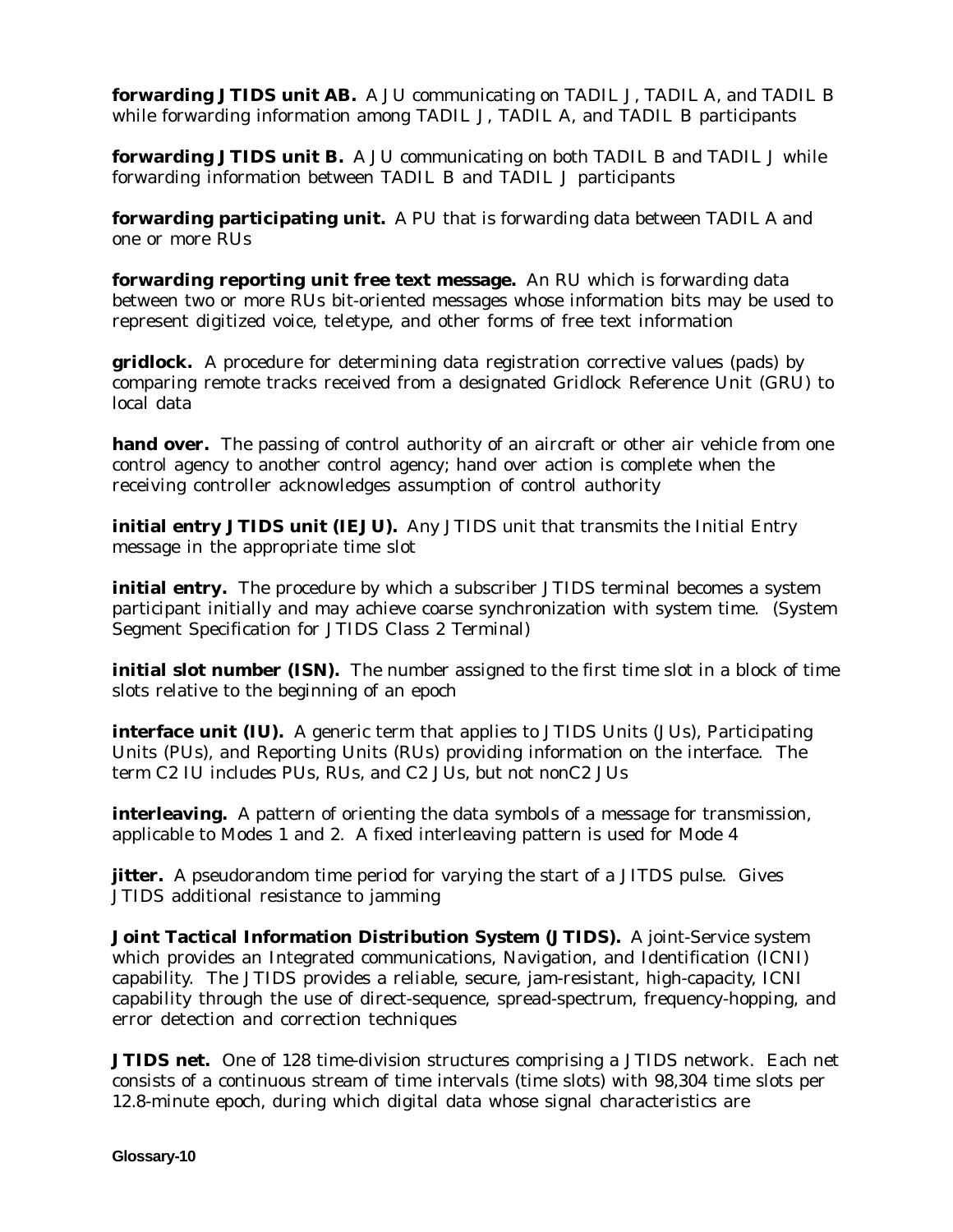determined by a cryptographic variable in conjunction with a unique net number are distributed

**JTIDS network.** The JTIDS structure having a total usable capacity of 98,304 time slots per epoch per net and 128 nets. All nets are synchronized so that each time slot of each net is time-coincident with the corresponding time slot (same set and number) of every other net. The signal characteristics of all data distributed within a specified multinetted structure are determined by a cryptographic variable in conjunction with a set of net numbers that define the structure

**JTIDS Unit (JU).** A unit communicating directly on TADIL J

**JU response time.** The time from new information availability at the JU to the transmission of the information on the link. This is defined for each message in the MIL-STD-6016

**local track.** A track established within an interface unit based on locally entered positional information. Amplifying data associated with the track may be derived locally, from supporting units, or from data links

**navigation controller.** The navigation controller establishes the origin and north orientation of the U, V relative grid for the relative navigation function

**net control station.** (1) a TADIL A station which, through switch selection on the Data Terminal Set, acts as the interrogating station in the roll call mode of operation

(2) a communications station designed to control traffic and enforce circuit discipline within a given net. Also called NCS. (Joint Pub 1-02)

**net cycle time (NCT).** The time required for one TADIL A net cycle; i.e., for all PUs to be polled at least once in the TADIL A roll call mode

**net number.** A seven-bit code that identifies each net as a decimal number (0 through 127). (System Segment Specification for JTIDS Class 2 Terminal)

**net sync.** A TADIL A net mode of operation for synchronizing all stations that are on the link

**net.** See "JTIDS Net"

**network.** See "JTIDS Network"

**network management concepts.** A set of operational concepts that deals with the allocation and assignment of JTIDS resources and functions to satisfy user requirements

**network management function.** An action or activity affecting the relationships, actions, or activities of the various elements of the network

**network management tools.** The procedures employed by a network manager to ensure effective and efficient use of the JTIDS message transmission capacity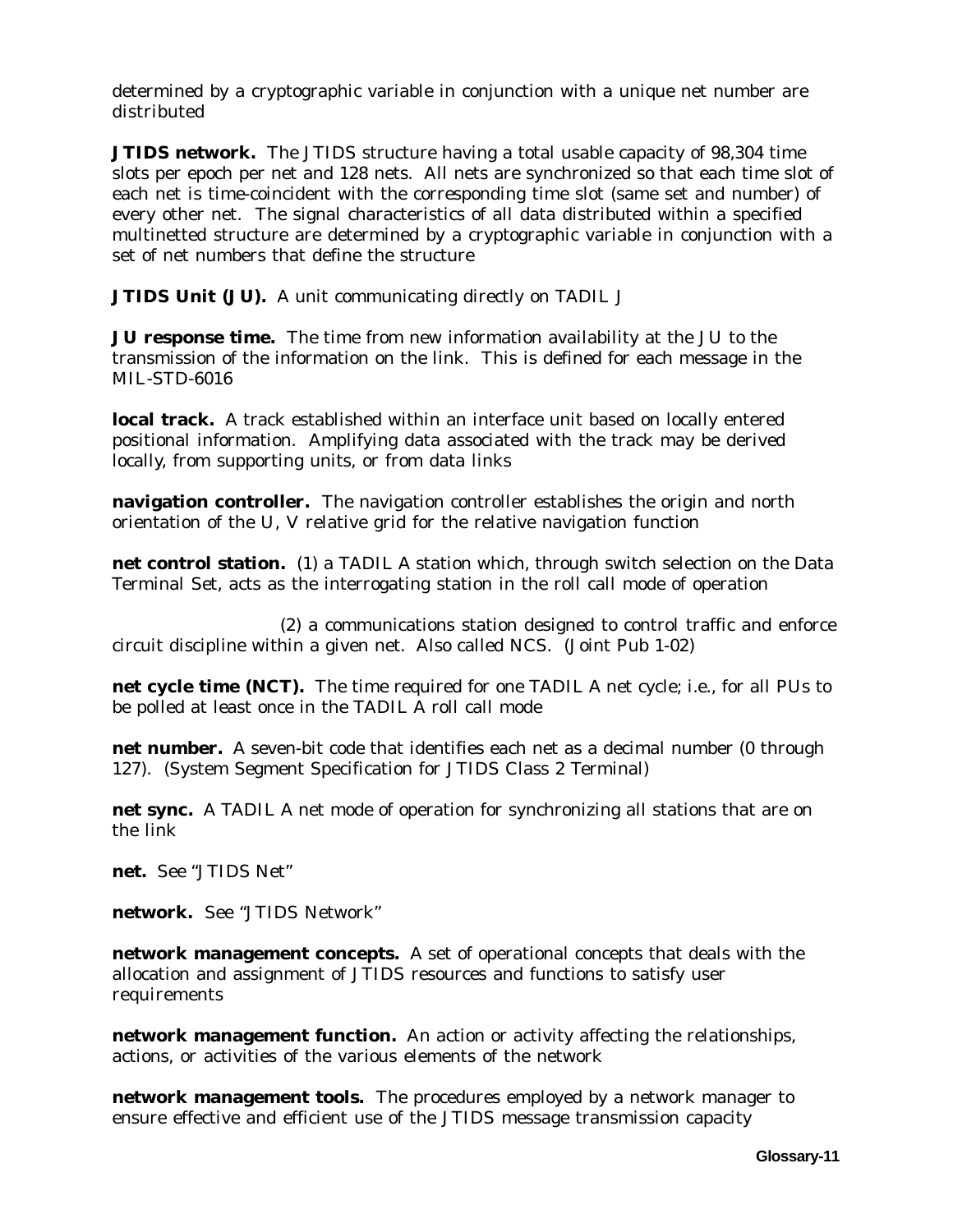**network participation group.** A unique list of applicable messages used to support an agreed-upon technical function without regard to subscriber identities; this list is a means of transmitting a common set of messages to all interested users

**network time reference.** A subscriber terminal that is assigned as the reference for system time for each synchronized netted system. The NTR terminal's clock time is never updated by system information and is the reference to which all other terminals synchronize their own clocks. There is only one NTR

**noncommand and control JTIDS unit (nonC2 JU).** A JU without command and control (C2) capability

**participating unit (PU).** A unit communicating directly on TADIL A

**pool.** One or more time slot blocks that can be used to satisfy a particular functional requirement or the total JTIDS capacity that can be divided into pools to satisfy all functional requirements

**pulse (JTIDS).** A 6.4-microsecond burst of carrier frequency continuous phase, shift modulated at a 5-megabit-per-second rate by the transmission symbol

**radio relaying.** A function for extending radio coverage based on time delay relaying where a message received during one time slot is subsequently retransmitted in another time slot

**reception quality (RQ).** A number from 0 through 7 which represents the quality of data reception from a particular IU by a particular IU. 0 represents no reception and 7 represents perfect reception

**relative navigation.** A procedure used by a terminal to determine its position and velocity in a common reference coordinate system by passive observations of position and status messages transmitted by other terminals

**relay.** An automatic function of the JTIDS terminal that provides retransmission of received information to extend the range beyond line of sight

**relay block.** One to 64 time slot blocks assigned to independently specified nets for the relay of messages. The number of time slots selected for message reception must equal the number of time slots selected for message transmission. Each block is described by set (A, B, or C), a specific time slot in the block, and the recurrence rate

**remote data.** Data that are derived from data link reports from another unit

**remote track.** A track established within an interface unit based upon positional information derived from a data link report or reports. Amplifying data associated with the track may be derived locally, from supporting units, or from data links

**reporting responsibility.** The requirement for the IU with the best positional data on a track to transmit track data on the interface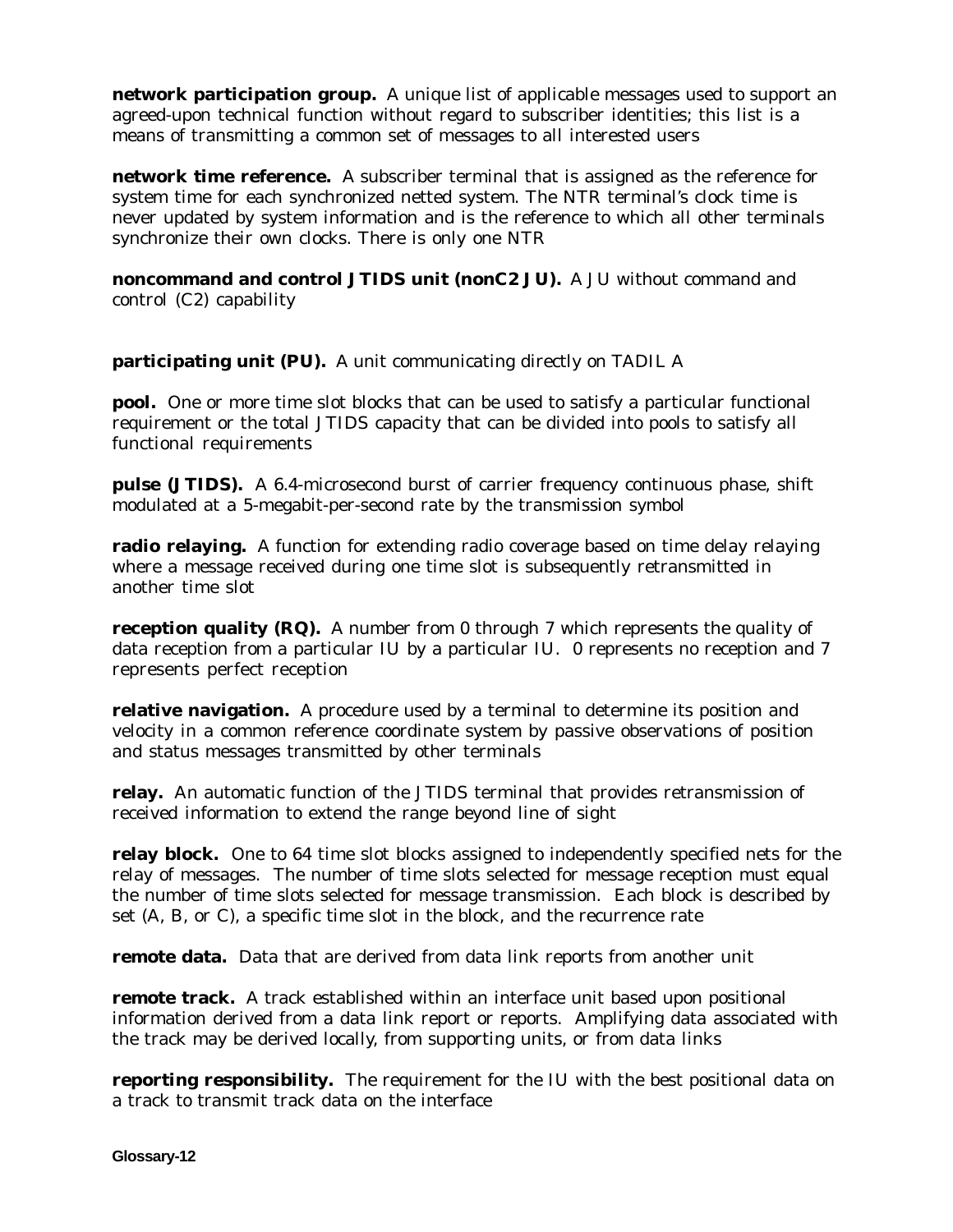**reporting unit (RU).** A unit communicating directly on TADIL B

**round-trip-timing (RTT).** The process used by a JTIDS terminal to directly determine the offset between its clock and that of another JTIDS terminal. This is used to achieve and maintain fine synchronization and to improve the terminal's time quality. This process involves the exchange of RTT interrogation and reply messages

**RTT message.** A short, 35-bit message used by the Active synchronization method, either an RTT Interrogation message or RTT Reply message

**secondary user.** The general category for the majority of JTIDS subscriber terminals. Secondary user terminals generally utilize the Passive synchronization procedures for synchronizing in the Relative Navigation community. (System Segment Specification for JTIDS Class 2 Terminal) Secondary users may use RTT messages when improved time quality is needed to maintain position quality

**stacked net.** The coordinated use of specific blocks of time slots on different nets in a JTIDS network by different communities of users

**static network management.** Management of the TADIL J network in accordance with a preplanned scheme not subject to changes by a network manager during operations

**subscriber.** A participant in the use of the system, either actively (transmission of information) or passively (receiver of information only), or both

**supporting unit (SU).** A unit operating in support of a JU, a PU, or an RU which is providing data for the interface but which is not specifically identified as a data source

**tactical data system (TDS).** An automated real-time computer system in which tactical data are entered for storage, calculation, and/or display

**tactical digital information link.** A Joint Staff approved, standardized communications link suitable for transmission of digital information. Current practice is to characterize a tactical digital information link (TADIL) by its standardized message formats and transmission characteristics. TADILs interface two or more command and control or weapon systems via a single or multiple network architecture and multiple communication media for exchange of tactical information

a. TADIL A a secure, half-duplex, netted digital data link utilizing parallel transmission frame characteristics and standard message formats at either 1364 or 2250 bits per second. It is normally operated in a roll-call mode under control of a net control station to exchange digital information among airborne, land-based, and shipboard systems. NATO's equivalent is Link 11

b. TADIL B a secure, full-duplex, point-to-point digital data link utilizing serial transmission frame characteristics and standard message formats at either 2400, 1200, or of 600 bits per second. It interconnects tactical air defense and air control units. NATO's equivalent is Link 11B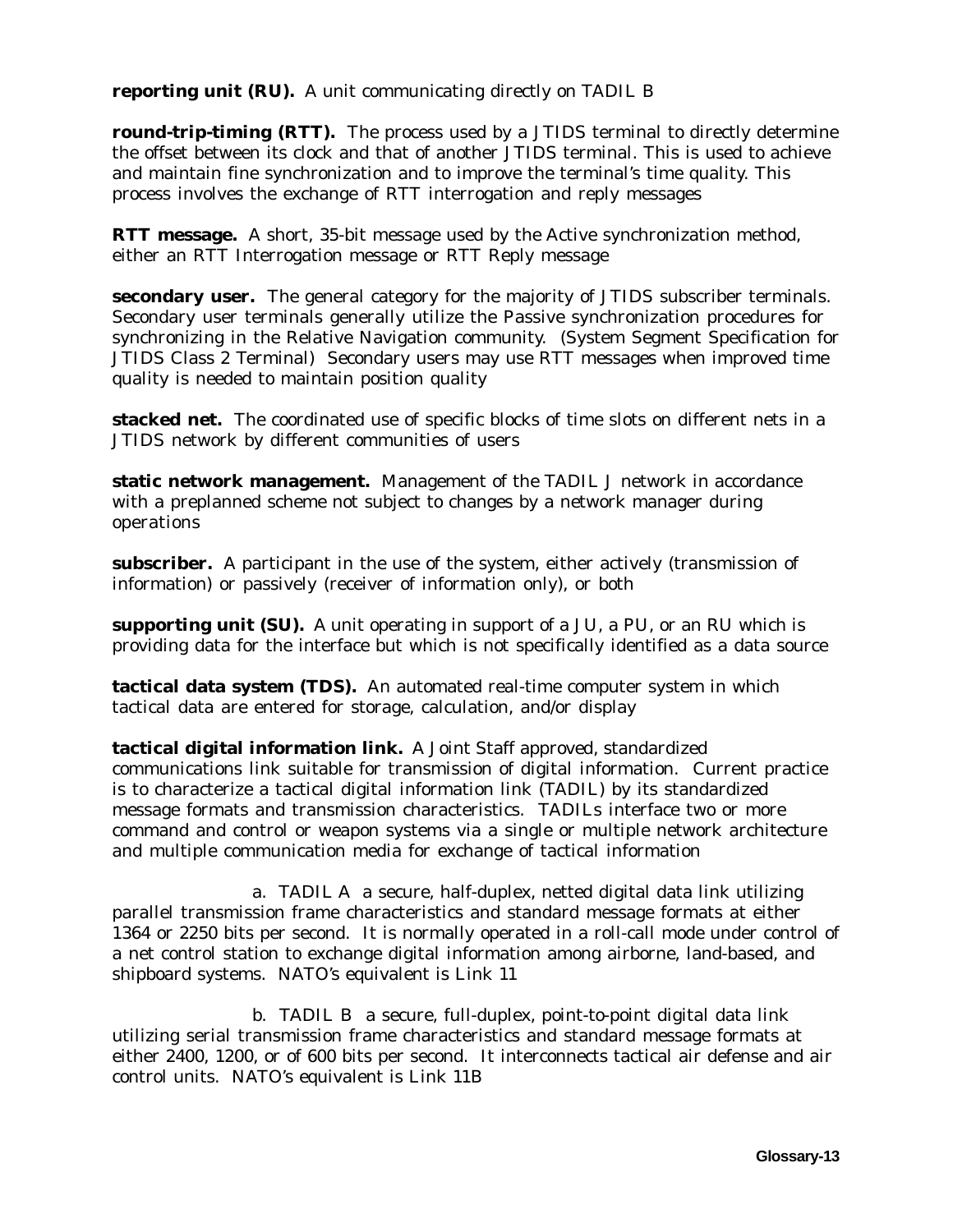c. TADIL C a unsecure, time-division digital data link utilizing serial transmission characteristics and standard message formats at 5,000 bits per second from a controlling unit to controlled aircraft. Information exchange can be one-way (controlling unit to controlled aircraft) or two-way. NATO's equivalent is Link 4

d. TADIL J a secure, high capacity, jam-resistant, nodeless data link which uses the Joint Tactical Information Distribution System (JTIDS) transmission characteristics and the protocols, conventions, and fixed-length message formats defined by the MIL-STD-6016. NATO's equivalent is Link 16

e. Army Tactical Data Link 1 (ATDL-1) a secure full-duplex, point-topoint digital data link utilizing serial transmission frame characteristics and standard message formats at a basic speed of 1200 bits per second. It interconnects tactical air control systems and Army or Marine surface-to-air missile systems

f. Interim JTIDS Message Specification (IJMS) a secure high capacity, jam-resistant, nodeless interim message specification that uses the MIL-STD-6016 transmission characteristics and the protocols, conventions, and fixed-length message formats defined by the IJMS. See also Data Link. (Joint Pub 1-02) The transmission characteristics and standards for the TADILs are set forth in the following documents:

 TADIL-A = MIL-STD-6011 and MIL-STD-188-203-1A.  $TADIL-B = MIL-STD-6011$  and  $MIL-STD-188-212$ . TADIL-C = MIL-STD-6004 and MIL-STD-188-203-3.  $TADIL-J = MIL-STD-6016.$  $ATDL-1 = MIL-STD 6013$ NATO Link  $1 = STANAG 5501$ 

**TADIL J message.** A functionally oriented, variable-length string of one or more 70-bit words in either fixed word format or variable message format

**terminal (JTIDS).** The integrated equipment comprised of hardware, firmware, and software elements used as the means for participating as a system subscriber

**test mode.** A mode of terminal operation whereby a terminal is required to transmit Test messages

**time (system).** The time maintained by the terminal assigned as the Network Time Reference (NTR) to which all other participating terminals are synchronized. (System Segment Specification for JTIDS Class 2 Terminal)

**time (terminal).** The estimate of time derived by a terminal as a result of executing either the active or a passive synchronization procedure

**time slot.** A 7.8125-millisecond time interval during which messages may be transmitted

**time slot assignment.** The designation to the JTIDS terminal of the specific time slot blocks in which it will transmit or receive messages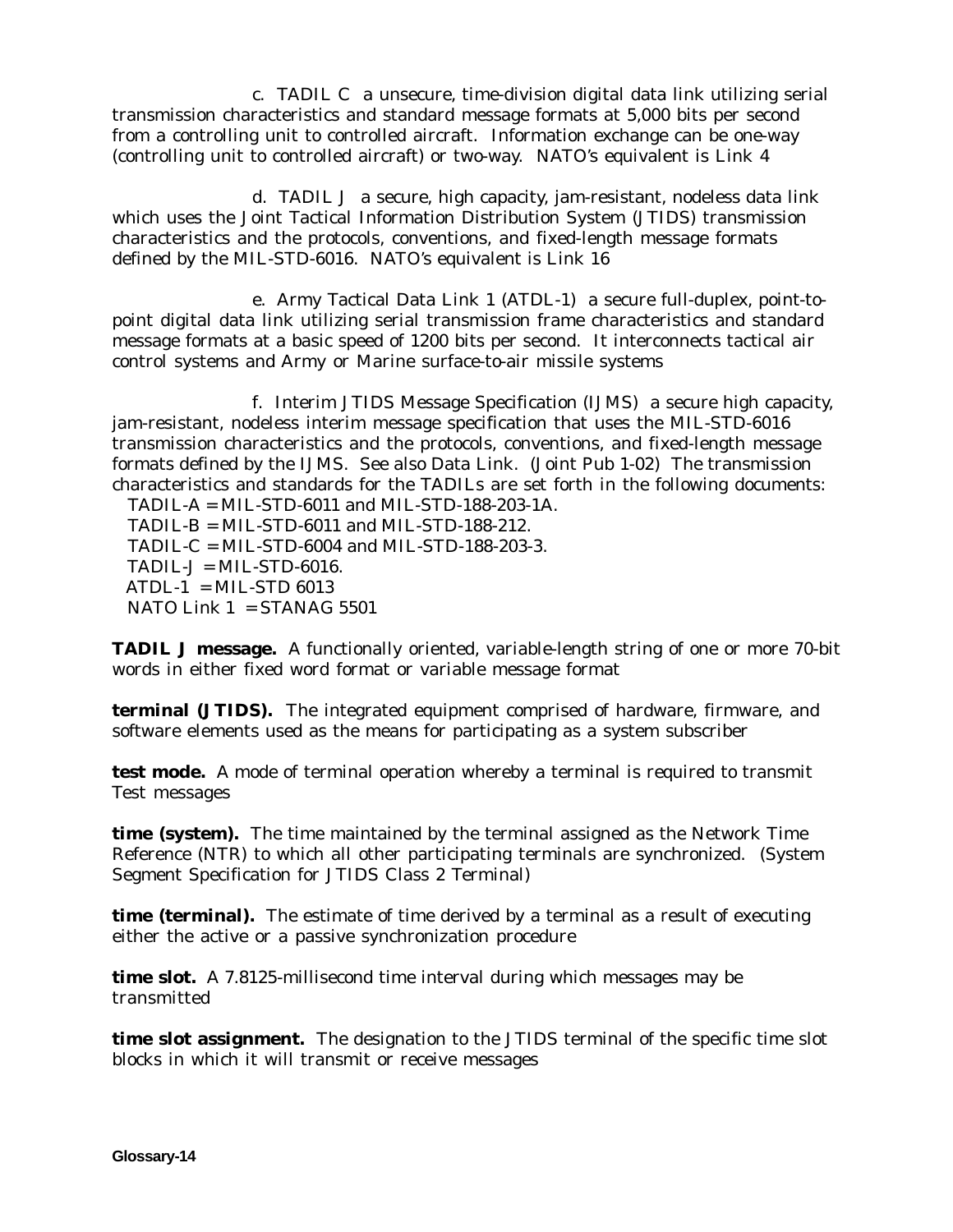**time slot number.** A 17-bit code that identifies each full time slot, the code consisting of a 2-bit set field (set A, B, or C) and a 815-bit slot field representing the decimal numbers zero to 32,767

**time slot reallocation.** A transmit access mode in which each Access Mode participant periodically assigns itself time slots from a shared pool of time slots. A participant assigns transmit time slots after transmitting a Time Slot Reallocation (TSR) message and receiving TSR message and receiving TSR messages from other participants

**time slot block.** A collection of time slots spaced uniformly in time over each epoch and belonging to a single time slot set. A block is defined by indexing time slot number (0 to  $32,767$ , set  $(A, B, or C)$ , and a recurrence rate number  $(0, 15)$ 

**time slot reuse.** A method to increase the JTIDS network capacity by allowing more than one terminal to transmit in a single time slot on a single net number. This is appropriate for JUST in proximity to each other that have information to exchange; receivers will lock onto the message with the shortest time of arrival

**track.** (1) the graphic and/or alphanumeric representation of an object, point, or bearing whose position and/or characteristics are collated from sensors and/or other data sources

 (2) a collated set of data associated with a track number for the purpose of representing the position and/or characteristics of a specific object, point, or bearing

**track number (TN).** The unique numeric or alphanumeric octal identifier associated with a specific set of track data representing a vehicular object, point, line of bearing, fix, or area of probability

**track quality (TQ).** A numerical value assigned to a track computed from data related to the past tracking performance on the track, representing the accuracy of the track position

**transmit block.** A time slot block assigned for the transmission of messages

**variable message format.** A message structure using predefined fields of fixed length employing internal syntax and a header extension. The internal syntax specifies the presence, absence, and recurrence of fields as selected by the user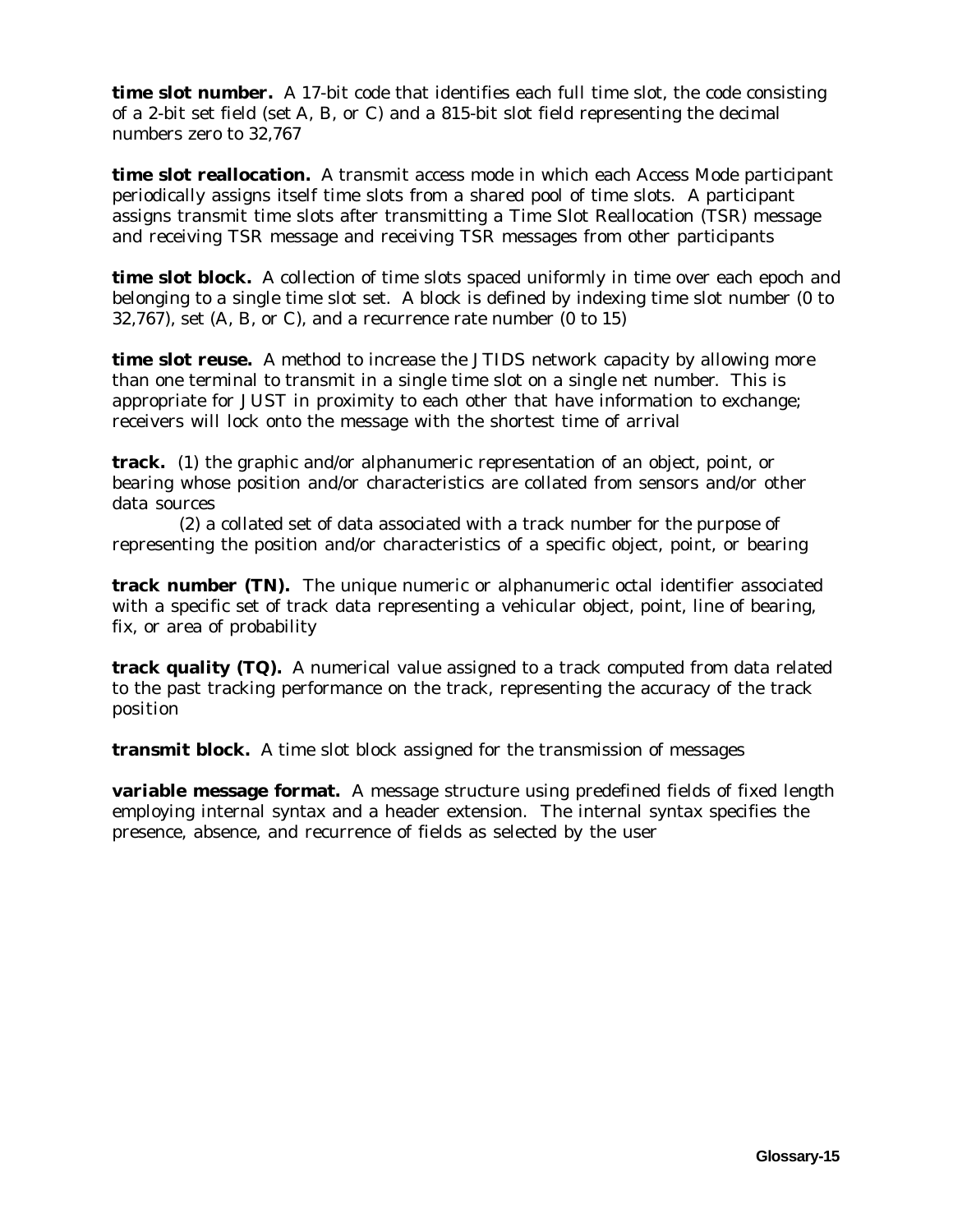# **Index**

### A

- ADA D-1, D-2, Glossary-1
- Adaptable Surface Interface Terminal (*see* ASIT
- ADSI A-4, Glossary-1
- AEGIS ix, I-4, II-3, III-2, III-4, III-5, A-5, E-4, Glossary-1
- AEIGIS CG/DDG A-5
- AEW III-2, III-4, E-2, Glossary-1, Glossary-7
- AIC III-4, Glossary-1
- Air control v, ix, I-2, I-4, I-6, I-8, III-1, III-2, III-4, III-5, III-6, III-7, III-9, Glossary-5, Glossary-13, Glossary-14
- Air defense artillery (*see* ADA)
- Air Defense Systems Integrator (*see* ADSI)
- Air intercept control (*see* AIC)
- Air Operations Center (*see* AOC)
- Airborne early warning (*see* AEW)
- Airborne Early Warning Ground Environment Integration Segment (*see* AEGIS)
- Airborne Early Warning Ground Environmental Integration Segment Guided Missile Cruiser/Guided Missile Destroyer (*see* AEIGIS CG/DDG)
- Airborne Warning and Control System (*see* AWACS)
- Aircraft Carrier Advanced Combat Direction System (*see* CVN ACDS)
- Amphibious Landing Ship, Assault (*see* LHA)
- Amphibious Landing Ship, Dock (*see* LHD)
- AOC II-5, A-2, A-3, D-1, E-4, Glossary-1, Glossary-5
- AOI E-1, Glossary-1
- Architecture i, iv, v, vii, I-1, I-3, II-1, II-3, II-4, II-5, III-2, III-10, III-11, D-1, E-1
- Area of operational interest (*see* AOI)
- Army Tactical Data Link-1 (*see* ATDL-1)
- ASIT III-7, D-1, Glossary-1
- ATDL-1 v, vi, III-7, III-8, A-2, A-4, A-7, D-1, D-2, D-3, D-4, D-5, D-6, D-7, D-8, F-1, Glossary-1, Glossary-14
- AWACS III-6, III-7, III-8, A-2, E-4, Glossary-1

#### B

Battle group air control v, III-9 Battle group surveillance v, III-8 Blind relay B-3, Glossary-7 B-series message D-2, D-3

#### C

- C2 i, I-1, I-4, I-7, I-8, III-6, III-7, III-9, III-10, A-2, A-3, D-1, D-2, D-3, D-5, Glossary-1, Glossary-8, Glossary-10, Glossary-12 C2 JU I-1, I-8, Glossary-8 C2P III-4, III-5, III-8, III-9, III-10, A-5, Glossary-1 CDS III-2, III-4, III-5, Glossary-1 Class 1 terminal III-7 Class 2 terminal III-7, Glossary-7, Glossary-9, Glossary-10, Glossary-11, Glossary-1, Glossary-14 Class 2M radio terminal III-7 Combat direction system (*see* CDS) Command and control (*see* C2) Command and control joint tactical information distribution system unit (*see* C2 JU) Command and control processor (*see* C2P) Common tactical picture (*see* CTP) Common variable mode (*see* CVM) Communications architecture D-1, E-1 Contention access I-5, I-8, Glossary-8 Contiguous data message grouping D-3 Control and Reporting Center (*see* CRC) Control and Reporting Element (*see* CRE) CPD B-4, Glossary-2 CRC II-5, A-2, D-1, E-4, Glossary-2 CRE A-2, D-6, E-4 Cross-told E-1 Crypto key B-1, B-2 Cryptographic net isolation B-3 Cryptographic period designator B-4, Glossary-2 Cryptographic rekey B-4 Cryptographic rollover B-4 Cryptovariable I-3, II-1
- Crypto variable logic label (*see* CVLL)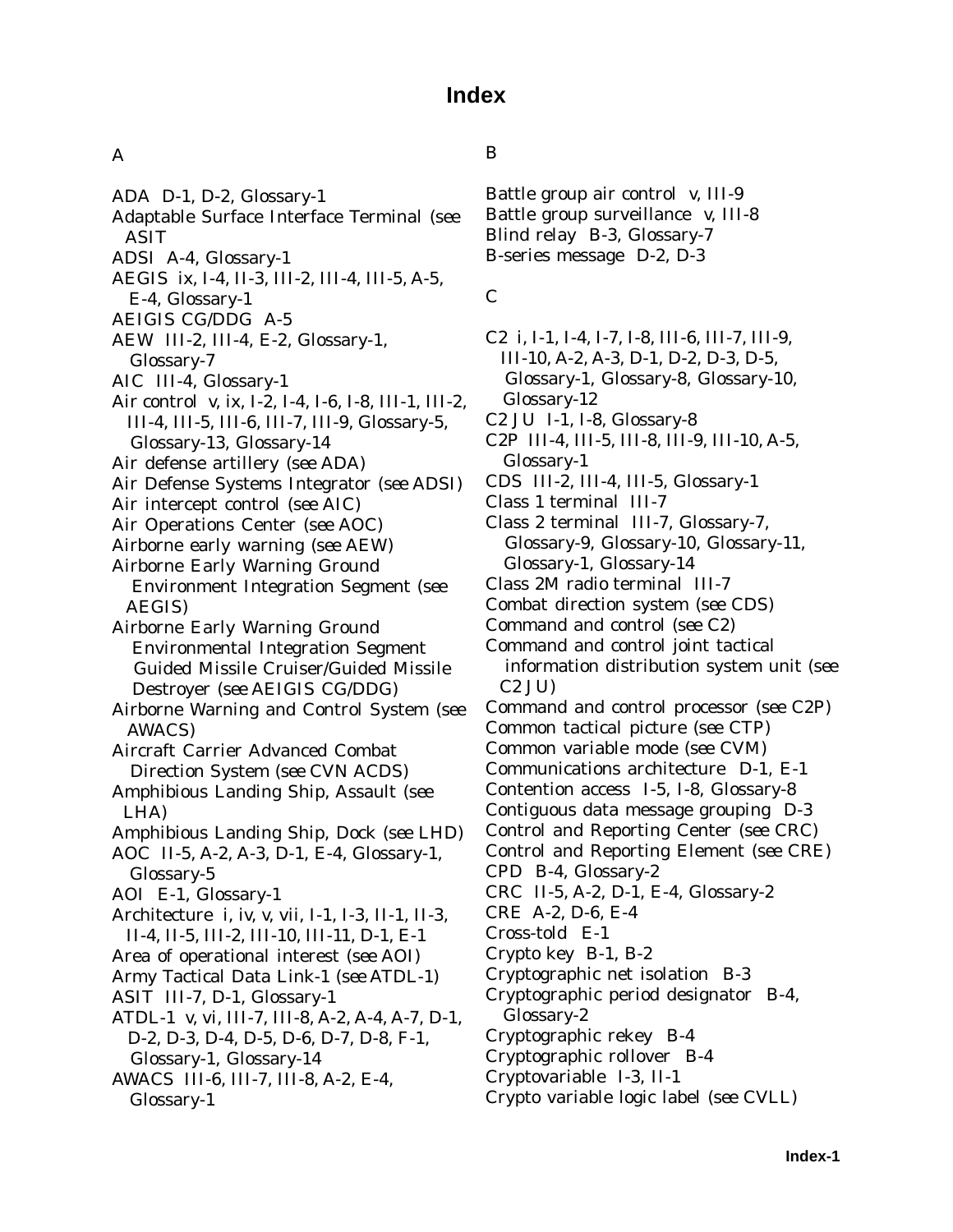CTP III-1, III-10, Glossary-2 CVLL I-9, B-2, B-3, B-4, Glossary-2 CVM B-2, Glossary-2 CVN ACDS A-5

#### D

Data encryption D-1, D-2, E-2 Data forwarding v, III-2, III-8, III-9, Glossary-8 Data link address D-4 Data link reference point (*see* DLRP) Data message D-2, D-3, E-2, E-3 Data storage area (*see* DSA) Data terminal set (*see* DTS) Data transfer device B-1, Glossary-2 DDP B-1, B-2, Glossary-2 Dedicated access I-5, I-8, Glossary-9 DFSK E-1, E-2, Glossary-2 Differential frequency shift keying (*see* DFSK) Digital data processor (*see* DDP) Digital processing group (*see* DPG) DLRP D-2, Glossary-8 DPG B-1, B-2, Glossary-2 DSA E-2, Glossary-2 DTD B-1, B-2, B-4, B-5, Glossary-2 DTS III-3, III-4, III-9, D-3, Glossary-2,

## E

Glossary-11

E-2C Group II III-4, III-5 E-8 JSTARS A-3 E-8 Joint Surveillance Target Attack Radar System (*see* E-8 JSTARS) EC-130E ABCCC A-3 EC-130E Airborne Battlefield Command and Control Center (*see* EC-130E ABCCC) Electronic warfare (*see* EW) End-around loop-back check D-5, E-6 EW I-2, I-4, I-6, I-7, I-10, Glossary-2

## F

F/A-18 C/D/E/F Hornet A-6 F-14D Tomcat A-6 F-15 C/D Eagle A-1 F-15E Strike Eagle A-1

F-16 Fighting Falcon A-1 F-22 Raptor A-2 FAAD III-7, D-6, Glossary-2 FDT mode D-4 Fighter-to-fighter net I-2, I-4, I-8, III-11 Filtering III-2, E-5 Fixed format (J-series) message I-2 Forward Area Air Defense (*see* FAAD) Forwarding participating unit (*see* FPU) Forwarding reporting unit (*see* FRU) FPU D-3, Glossary-2 Free text message I-2, Glossary-10 Frequency assignment v, II-3 FRU D-3, Glossary-3 Full data transmit mode (*see* FDT mode)

## G

Geodetic grid (*see* GEOGRID) Geodetic positioning v, I-10, I-11 GEOGRID I-10, III-5, Glossary-3 Gridlock III-2, Glossary-10

## H

Hand-over III-9 HF III-3, III-7, Glossary-3, Glossary-6 High frequency (*see* HF)

## I

ICO II-1, Glossary-3 Identification friend or foe (*see* IFF) Idling condition D-2, E-3 IEJU I-9, III-12, Glossary-3, Glossary-10 IFF I-3, I-4, I-6, I-7, Glossary-3 IJMS vii, I-4, III-7, A-2, A-3, F-1, Glossary-3, Glossary-14 Initial entry Joint Tactical Information Distribution System Unit (*see* Initial entry JTIDS Unit) Initial slot number I-5, Glossary-10 Interface control officer (*see* ICO) Interface unit (*see* IU) Interim Joint Tactical Information Distribution System Message Standard (*see* IJMS) Interleaving I-2, Glossary-10 IU B-1, Glossary-3, Glossary-7, Glossary-8, Glossary-10, Glossary-12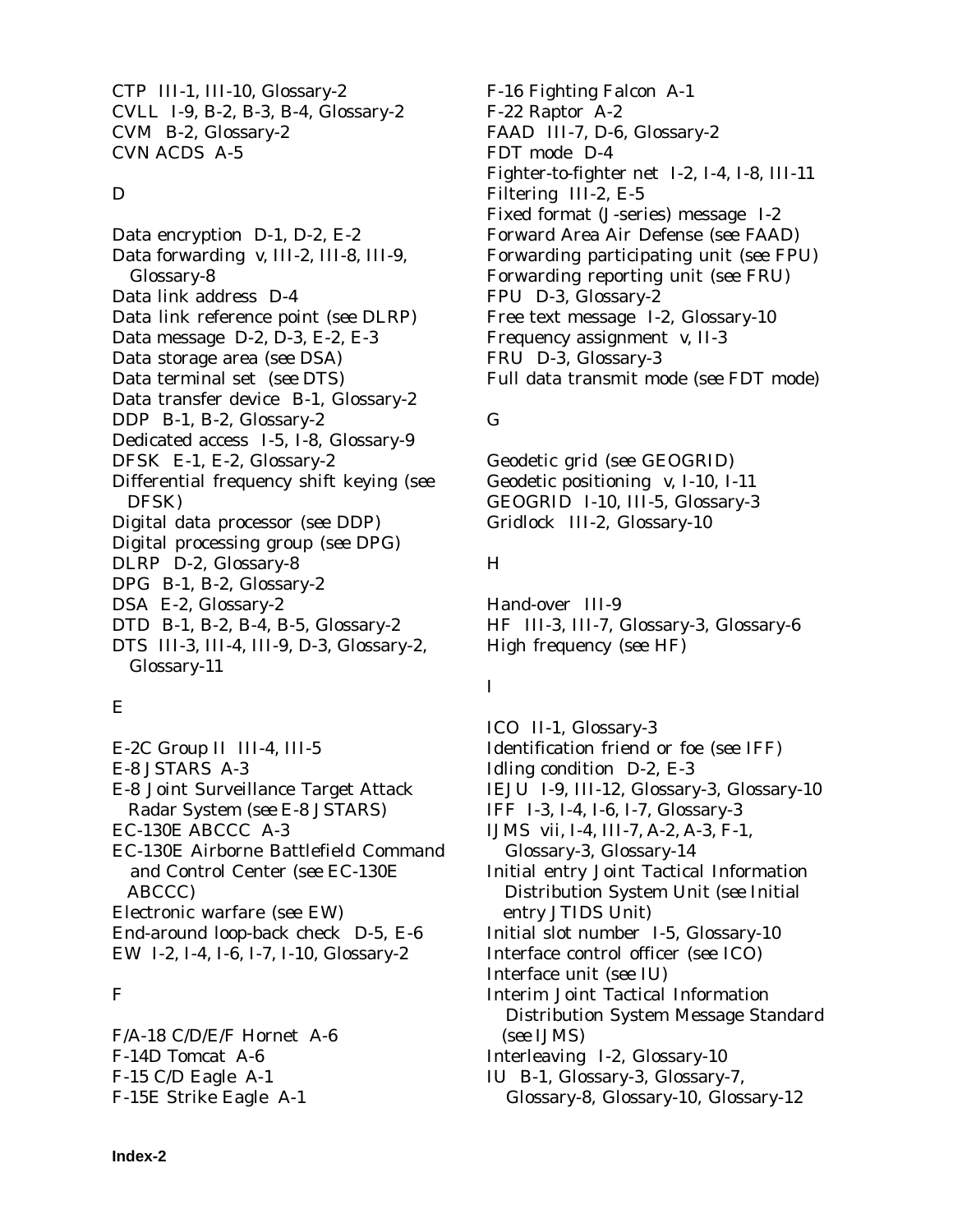J

- Jam resistance I-2, I-3
- JDS II-2, Glossary-3
- JICO II-1, III-10, III-11, Glossary-3
- JICO Cell III-10, III-11
- JM III-7, Glossary-3
- JMTOP vii, III-11, F-2, References-1, Glossary-3
- JNDL II-1, II-2, II-3, Glossary-3
- Joint Interface Control Officer (*see* JICO)
- Joint Interface Control Officer Cell (*see* JICO Cell)
- Joint Multi-TADIL Operating Procedures (*see* JMTOP)
- Joint Tactical Air Operations Interface Interoperability Handbook (*see* JTAO Interface Interoperability Handbook)
- Joint Tactical Information Distribution System (*see* JTIDS)
- Joint Tactical Information Distribution System (*see* JTIDS Deconfliction Server)
- Joint Tactical Information Distribution System Deconfliction Server (*see* JDS)
- Joint Tactical Information Distribution System Module (*see* JM)
- Joint Tactical Information Distribution System Network Design Library (*see* JNDL)
- Joint Tactical Information Distribution System unit (*see* JU)
- J-series message I-2, I-5, III-4, III-5, Glossary-9
- JTAO Interface Interoperability Handbook vii, F-2, References-1
- JTIDS v, vii, ix, I-1, I-3, I-4, I-6, I-8, I-9, II-1, II-2, II-3, III-5, III-6, III-7, III-8, III-9, III-10, III-12, A-1, A-2, A-3, A-4, A-5, A-6, A-7, B-1, B-2, B-3, B-4, B-5, C-2, F-2, F-3, F-5, References-1, Glossary-2, Glossary-3, Glossary-7, Glossary-8, Glossary-9, Glossary-10, Glossary-11, Glossary-12, Glossary-13, Glossary-14, Glossary-15
- JTIDS Deconfliction Server II-2
- JU I-1, I-2, I-8, I-9, III-9, III-10, Glossary-3, Glossary-8, Glossary-9, Glossary-10, Glossary-11, Glossary-12, Glossary-13

## K

KCP B-2, Glossary-3 Key fill port B-1 Key loading devices B-4 Keyer control panel (*see* KCP) KGV-8 B-1, B-2, B-3, B-4, B-5

## L

- LCU B-1, B-2, B-5, Glossary-4
- LDT mode D-4, D-8
- LHA A-5, Glossary-4
- LHD A-5, Glossary-4
- Limited data transmit mode (*see* LDT mode)
- Link initialization III-11, D-4, D-5, E-5
- Link transmission cycle E-3
- Link troubleshooting v, III-11
- Load control unit (*see* LCU)
- Loop-back check D-4, D-5, E-5, E-6

## M

- Marine TACC II-5, A-7
- Marine Tactical Air Command Center (*see* Marine TACC)
- Message reception B-2, Glossary-12
- Message security (*see* MSEC)
- Message transmission B-1, B-2, Glossary-11, Glossary-12
- MIDS v, I-1, I-3, I-4, II-2, II-3, III-6, III-7, Glossary-4, Glossary-8
- Mission management (*see* MM)
- MM I-2, I-4, I-6, I-7, III-1, III-9, Glossary-4
- Mobile subscriber equipment (*see* MSE)
- MSE D-1, D-2, Glossary-4
- MSEC I-3, I-5, B-2, B-3, Glossary-4
- M-series message III-3, III-5, Glossary-9
- Multifunctional Information Distribution
- System I-1, I-9, Glossary-4
- Multilink advantages III-1
- Multinet operations I-2, I-5
- Multinetwork I-3
- N

NATO Link-1 vi, III-8, D-6, E-4 Naval tactical data system (*see* NTDS)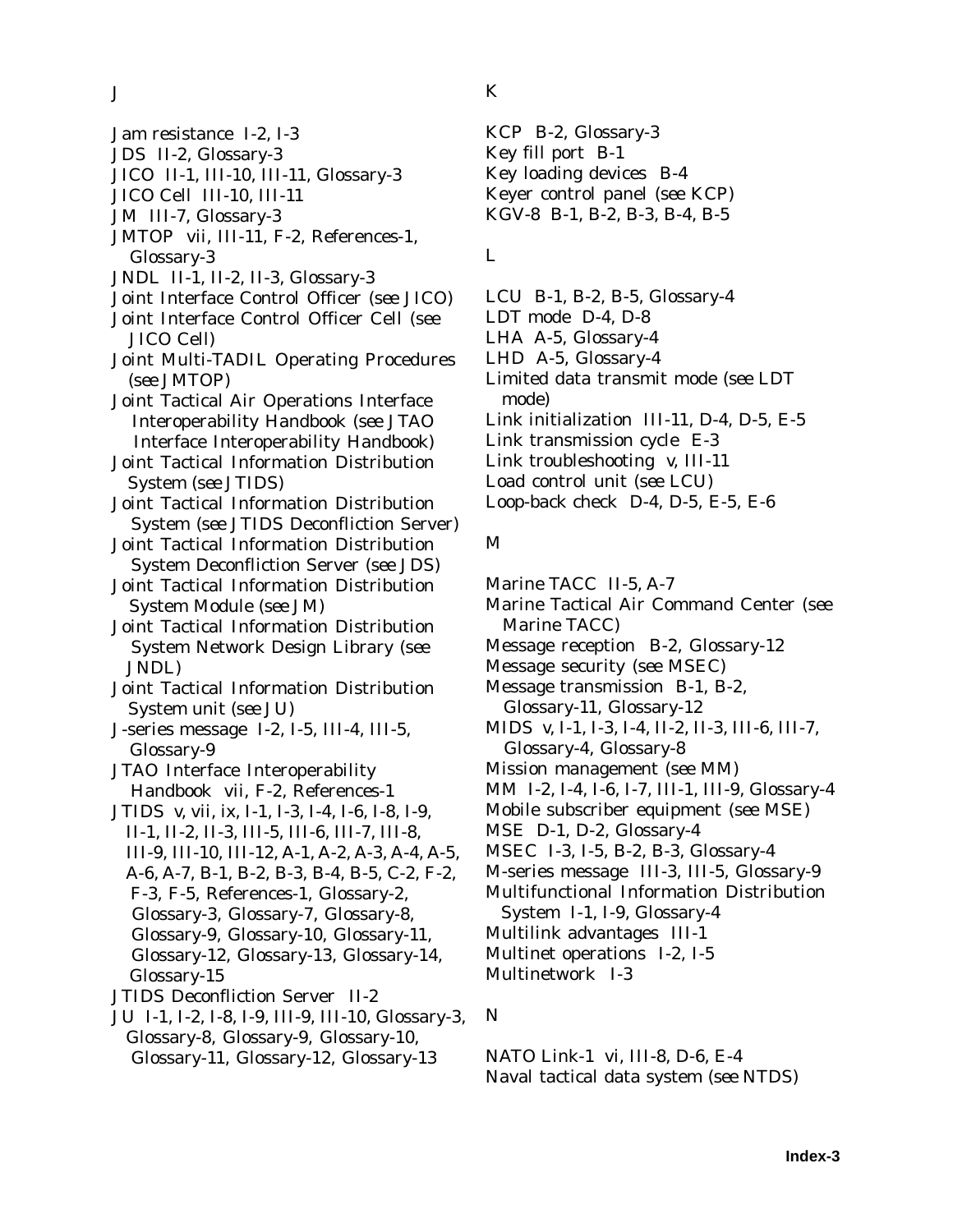Navigation controller (*see* NC) NC ix, I-10, III-10, Glossary-4, Glossary-11 NCS I-1, I-2, I-3, III-3, III-7, Glossary-4, Glossary-11, Glossary-13 NDF v, II-1, C-1, Glossary-4, Net control station (*see* NCS) Net entry III-11 Net time reference (*see* NTR) Network architecture vii, I-1, Glossary-13 Network design i, iv, v, vii, ix, I-2, I-4, I-8, II-1, II-2, B-2, B-3, B-4, C-1, C-2, Glossary-3, Glossary-4 Network design facilities (*see* NDF) Network interface computer program (*see* NICP) Network management I-2, I-4, I-6, Glossary-11, Glossary-13 Network parameters II-1 Network participants I-1 Network participation group (*see* NPG) Network participation status (*see* NPS) NICP B-1, Glossary-4 Node I-3 Nodeless architecture I-1, I-3 non-C2 i, I-1, I-4, I-7, I-8, III-6, F-4, Glossary-12 non-C2 JU I-1, I-8 Noncommand and control (*see* non-C2) Non-command and control JTIDS unit (*see* non-C2 JU) Noncontinuous data message D-3 North Atlantic Treaty Organization Link-1 (*see* NATO Link-1) NPG I-1, I-3, I-4, I-5, I-6, I-7, I-9, I-10, II-1,

- III-6, III-9, A-5, B-3, B-4, Glossary-4, Glossary-12
- NPS III-10, Glossary-4
- NTDS III-4, III-5, Glossary-1, Glossary-4
- NTR I-1, I-3, I-9, III-10, III-11, III-12, Glossary-4, Glossary-12, Glossary-14

## O

- Operational Tasking Data Link (*see* OPTASKLINK)
- Operational Tasking Data Link message entry lists (*see* OPTASKLINK message entry lists)
- Operational Tasking Data Link message sets (*see* OPTASKLINK message sets)

OPTASKLINK vi, III-10, III-11, III-12, B-4, D-3, D-5, D-7, E-4, E-5, E-6, F-5, Glossary-4 OPTASKLINK message entry lists vi, D-7, E-6 OPTASKLINK message sets vi, D-7

## P

Participating unit (*see* PU) Partitioned variable mode (*see* PVM) Patriot Information Coordination Center A-4 Picket station (*see* PKT) PKT III-3, Glossary-5 Platform-unique parameters II-1 PPLI I-1, I-4, I-5, I-8, III-5, III-6, III-9, III-10, Glossary-5 Precise participant location and identification (*see* PPLI) PU III-3, Glossary-2, Glossary-5, Glossary-8, Glossary-10, Glossary-12, Glossary-13 Pulse deconfliction iv, II-1, II-3 Pulse density I-4, II-1, II-2 PVM B-3, Glossary-5

## R

 $R/T$  B-1

- RC-135 Rivet Joint A-3
- Receiver/transmitter (*see* R/T)
- Recurrence rate Glossary-12, Glossary-15
- Relative grid (*see* RELGRID)

Relative navigation (*see* RELNAV)

- RELGRID I-10, III-5, Glossary-5, Glossary-11
- RELNAV I-8, I-10, I-11, III-5, Glossary-5, Glossary-11, Glossary-12, Glossary-13
- Reporting unit (*see* RU)
- Round trip timing (*see* RTT)
- RTT III-12, Glossary-5, Glossary-7, Glossary-13
- RU D-3, D-7, E-1, E-6, Glossary-3, Glossary-5, Glossary-8, Glossary-10, Glossary-13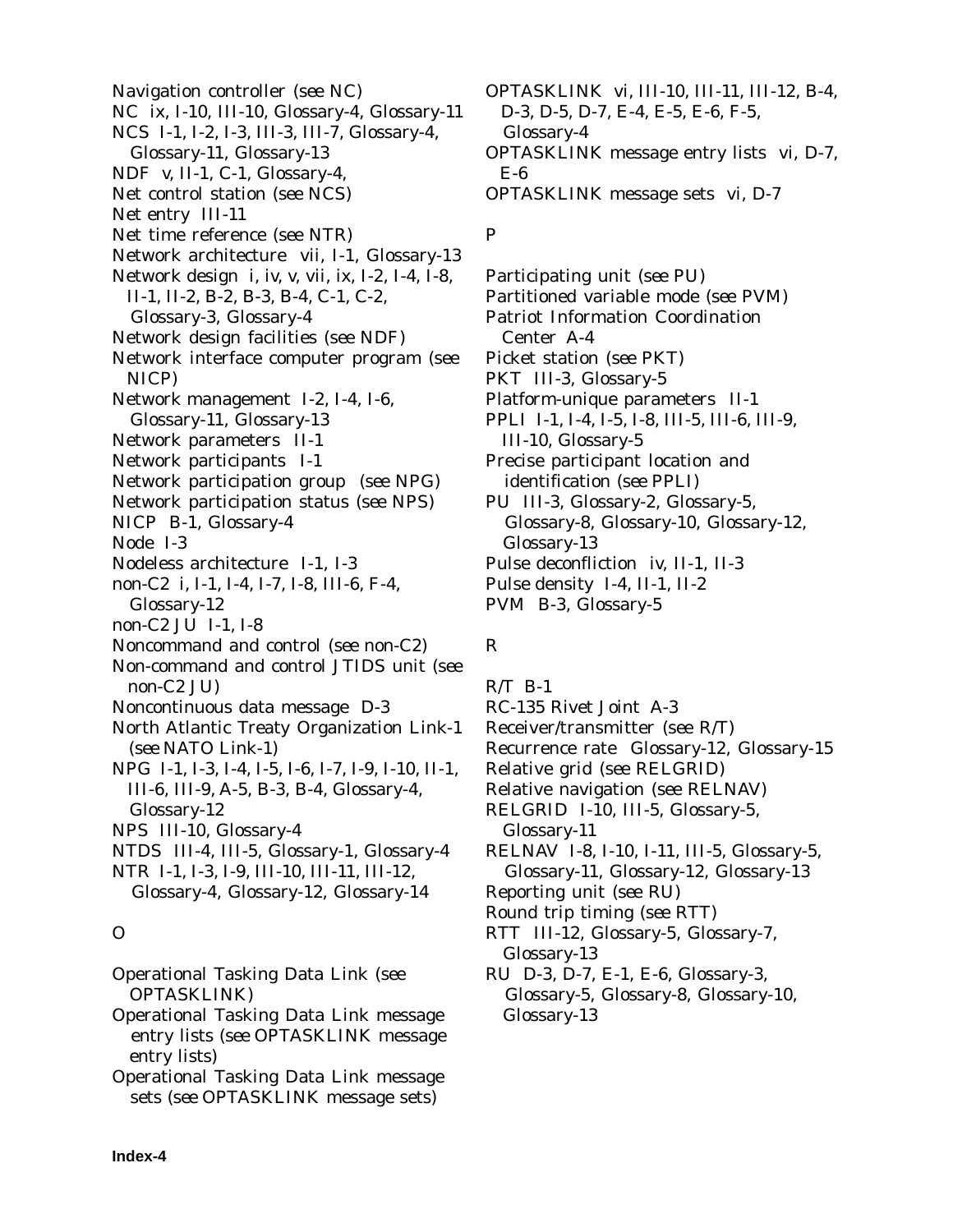S

- SAM I-10, D-1, D-5, Glossary-5
- SDU v, I-9, B-1, B-2, B-3, B-4, B-5,
- Glossary-5
- SDU Employment v, B-2
- Secure data unit (*see* SDU)
- Secure data unit employment (*see* SDU Employment)
- Secure voice channels I-2, I-6, I-8, III-1
- SICP B-1, Glossary-5
- Special processing indicator filter (*see* SPI filter)
- SPI filter E-2
- S-series message E-2
- Stacked nets v, vi, I-5, I-6
- SU D-1, D-2, D-3, D-4, D-7, Glossary-5, Glossary-13
- Subscriber interface computer program (*see* SICP)
- Supporting unit (*see* SU)
- Surface-to-air missile (*see* SAM)
- Surveillance v, ix, I-2, I-3, I-4, I-6, I-7, III-1, III-5, III-6, III-7, III-8, III-9, D-4, E-2, Glossary-1, Glossary-3, Glossary-7

#### T

TACOPDAT D-5, Glossary-5 Tactical air operations center (*see* TAOC) Tactical air operations module (*see* TAOM) Tactical data system (*see* TDS) Tactical Digital Information Link A (*see* TADIL A) Tactical Digital Information Link B (*see* TADIL B) Tactical Digital Information Link C (*see* TADIL C) Tactical Digital Information Link J message sets (*see* TADIL J message sets) Tactical Operational Data (*see* TACOPDAT) TADIL A vii, I-3, I-4, I-8, I-9, I-10, II-4, III-1, III-2, III-3, III-4, III-5, III-8, III-9, A-5, D-1, D-3, E-2, E-4, F-1, F-3, F-4, Glossary-2, Glossary-9, Glossary-10, Glossary-11, Glossary-12, Glossary-13 TADIL B vii, D-3, D-5, E-2, E-4, F-1, Glossary-10, Glossary-13 TADIL C vii, I-6, II-4, III-1, III-2, III-3, III-4, III-5, III-6, III-9, E-4, F-1, F-4, Glossary-14

TADIL J message sets v, I-8, I-9 TAOC II-4, II-5, III-7, A-7, D-1, D-6, E-4, Glossary-5 TAOM III-7, A-7, Glossary-5 TCA E-1, Glossary-5 TDMA I-1, I-2, I-3, III-1, III-2, B-1, Glossary-5, Glossary-9 TDS i, III-3, A-5, D-2, D-4, D-5, D-8, E-4, E-5, E-6, Glossary-5, Glossary-7, Glossary-13 Time division multiple access (*see* TDMA) Time slot duty factor (*see* TSDF) time slot duty factor calculator (*see* TSDF calculator) Time slots I-1, I-2, I-3, I-5, I-6, I-8, III-10, A-1, B-4, Glossary-8, Glossary-9, Glossary-10, Glossary-11, Glossary-12 Glossary-13, Glossary-15 Time synchronization I-3, I-10, D-1, D-2, E-2 TN I-9, III-9, D-3, D-7, E-2, E-4, E-5, E-6, Glossary-5, Glossary-15 TPA E-1, Glossary-5 TQ I-7, I-9, III-8, III-9, Glossary-6, Glossary-15 Track block I-9 Track continuity area (*see* TCA) Track identification v, I-9, I-10 Track number (*see* TN) Track production area (*see* TPA) Track quality (*see* TQ) Transmission security (*see* TSEC) TSDF calculator II-2

TSEC I-3, I-5, B-2, B-3, Glossary-6

## U

UHF I-1, I-2, I-3, III-1, III-2, III-3, III-7, A-1, A-7, Glossary-6 Ultrahigh frequency (*see* UHF) Unit address D-3

## W

Waveform I-3, III-2, B-3 WC I-2, I-4, I-7, III-1, III-9, F-3, Glossary-6 Weapons coordination (*see* WC)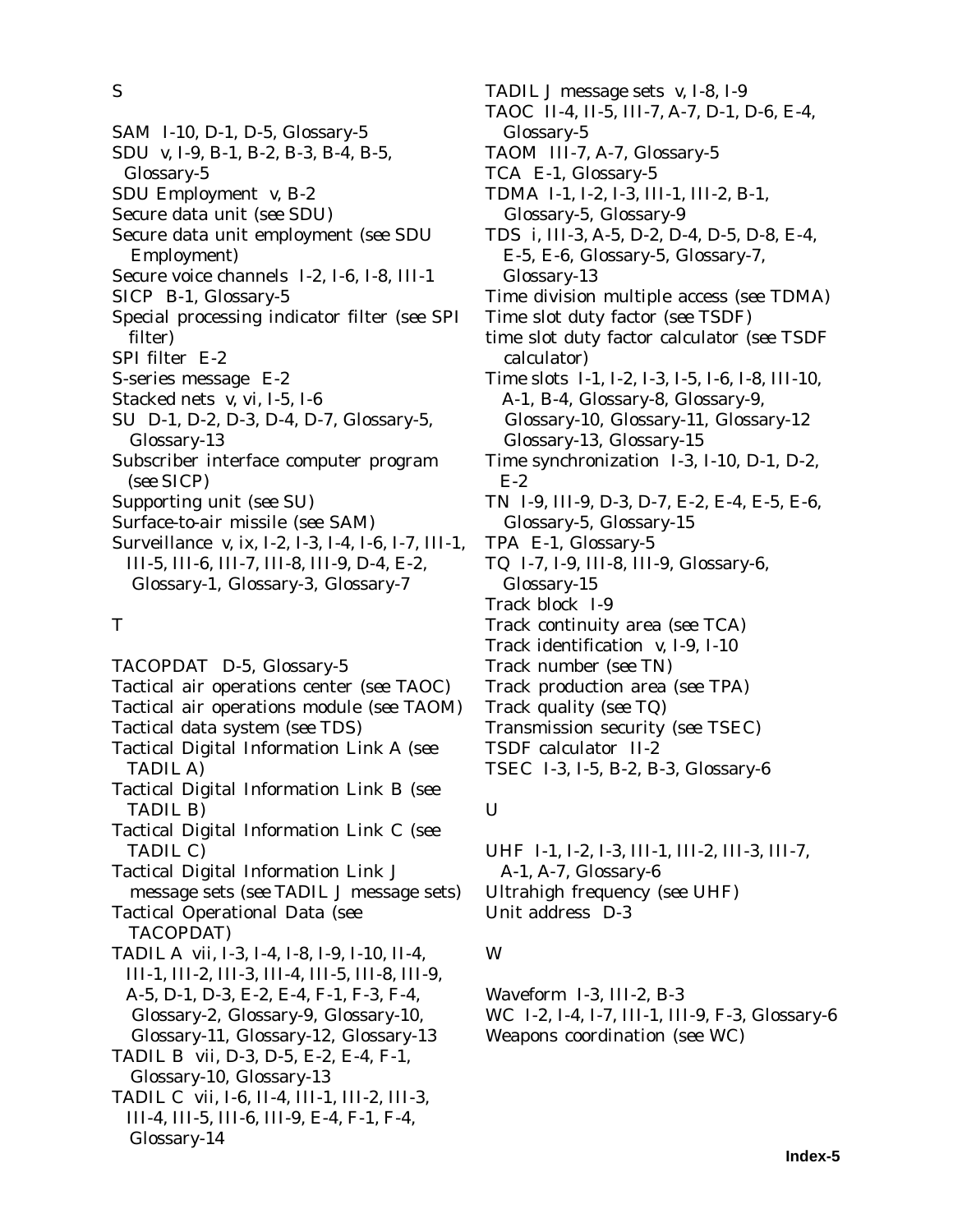**FM 6-24.8 MCWP 3-25C NWP 6-02.5 AFTTP(I) 3-2.27 30 June 2000**

**By Order of the Secretary of the Army:**

**ERIC K. SHINSEKI Official: General, United States Army Chief of Staff**

*JUßJÜL-J*

**JOEL B. HUDSON Administrative Assistant to the Secretary of the Army 0013301**

**DISTRIBUTION:**

*Active Army, Army National Guard, and U.S. Army Reserve***: To be distributed in accordance with the initial distribution number 115816, requirements for FM 6-24.8.**

 **By Order of the Secretary of the Air Force:**

**TIMOTHY A. KINNAN Major General, USAF Commander Headquarters Air Force Doctrine Center**

 **Air Force Distribution: F**